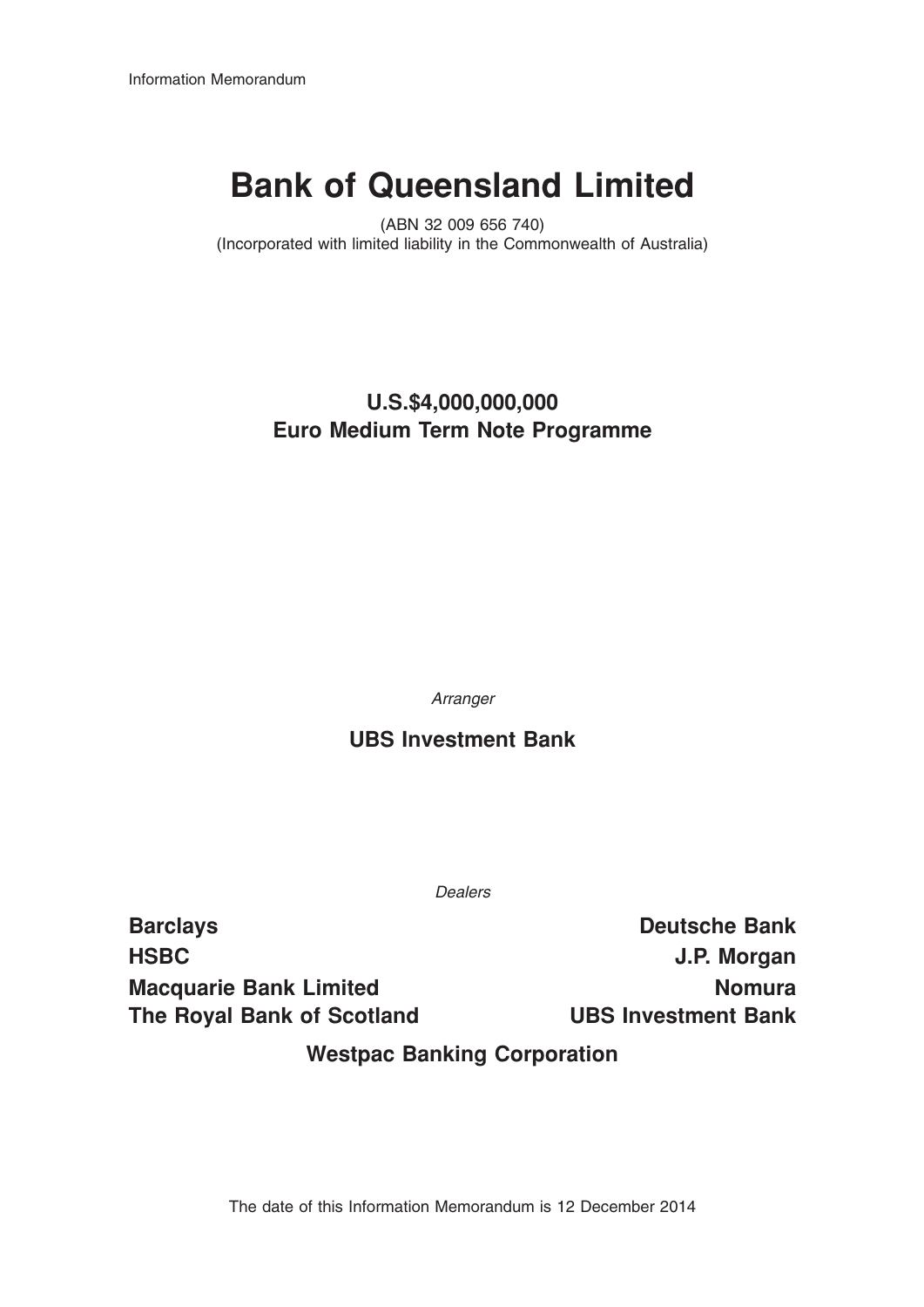This Information Memorandum comprises a base prospectus for the purpose of Article 5.4 of Directive 2003/71/EC as amended (which includes the amendments made by Directive 2010/73/ EU to the extent that such amendments have been implemented in a relevant Member State of the European Economic Area (the ''Prospectus Directive''), replaces and supersedes the Information Memorandum dated 26 February 2014 describing the Programme (as defined below). Any Notes (as defined below) issued under the Programme on or after the date of this Information Memorandum are issued subject to the provisions contained herein. This does not affect any Notes already issued.

Under the Euro Medium Term Note Programme described in this Information Memorandum (the "Programme"), Bank of Queensland Limited (ABN 32 009 656 740) (the "Issuer" or the "Bank"), subject to compliance with all relevant laws, regulations and directives, may from time to time issue Euro Medium Term Notes (the ''Notes''). The aggregate nominal amount of Notes outstanding will not at any time exceed U.S.\$4,000,000,000 (or the equivalent in other currencies) or such higher amount as may be agreed by the Issuer and the Dealers (as defined in "Subscription and Sale").

Notes will be issued in one or more series (each a "Series"). Each Series shall be in bearer form and may be issued in one or more tranches (each a "Tranche") on different issue dates. Notes of each Series will have the same maturity date, bear interest on the same basis and at the same rate and be issued on terms otherwise identical (except in relation to interest commencement dates and matters related thereto).

Each Tranche of Notes will be represented on issue by a temporary global note (each a ''Temporary Global Note'') which may be deposited on the issue date with a common depositary on behalf of Euroclear Bank S.A./N.V. ("Euroclear") and Clearstream Banking, société anonyme (''Clearstream, Luxembourg'') and/or any other agreed clearing system. The provisions governing the exchange of interests in Temporary Global Notes for permanent global notes (each a ''Permanent Global Note'') and Definitive Notes are described in Form of the Notes.

Application has been made to the Financial Conduct Authority in its capacity as competent authority (the "UK Listing Authority") for Notes issued under the Programme during the period of 12 months from the date of this Information Memorandum to be admitted to the official list of the UK Listing Authority (the "Official List") and to the London Stock Exchange plc (the "London Stock Exchange") for such Notes to be admitted to trading on the London Stock Exchange's regulated market. References in this Information Memorandum to Notes being "listed" (and related references) on the London Stock Exchange shall mean that such Notes have been admitted to trading on the London Stock Exchange's regulated market and have been admitted to the Official List. The London Stock Exchange's regulated market is a regulated market for the purposes of the Markets in Financial Instruments Directive (Directive 2004/39/EC). Notice of the aggregate nominal amount of, interest (if any) payable in respect of, the issue price of, and certain other information which is applicable to, the Notes of each Tranche will be set forth in the applicable Final Terms (the "Final Terms") which, with respect to Notes to be listed on the London Stock Exchange, will be delivered to the UK Listing Authority and the London Stock Exchange on or before the date of issue of the Notes of such Tranche. Copies of Final Terms in relation to Notes to be listed on the London Stock Exchange will also be published on the website of the London Stock Exchange through a regulatory information service.

The Issuer has a long term credit rating of A3 by Moody's Investors Service Pty. Limited (''Moody's''), A- by Fitch Australia Pty. Ltd. (''Fitch'') and A- by Standard & Poor's (Australia) Pty. Limited ("S&P") and a short term credit rating of P-2 by Moody's, F2 by Fitch and A-2 by S&P. The Programme has been rated A- in respect of long-term unsecured and unsubordinated notes; and A-2 in respect of short-term unsecured and unsubordinated notes, respectively, by S&P. None of these entities are registered in the European Union or have applied for registration under Regulation (EC) No. 1060/2009 (as amended) (the "CRA Regulation"). Standard & Poor's Credit Market Services Europe Limited, Fitch Ratings Limited and Moody's Investor Services Limited are established in the European Union and are registered under the CRA Regulation to endorse the ratings given by Standard & Poor's (Australia) Pty Ltd, Fitch Australia Pty Limited and Moody's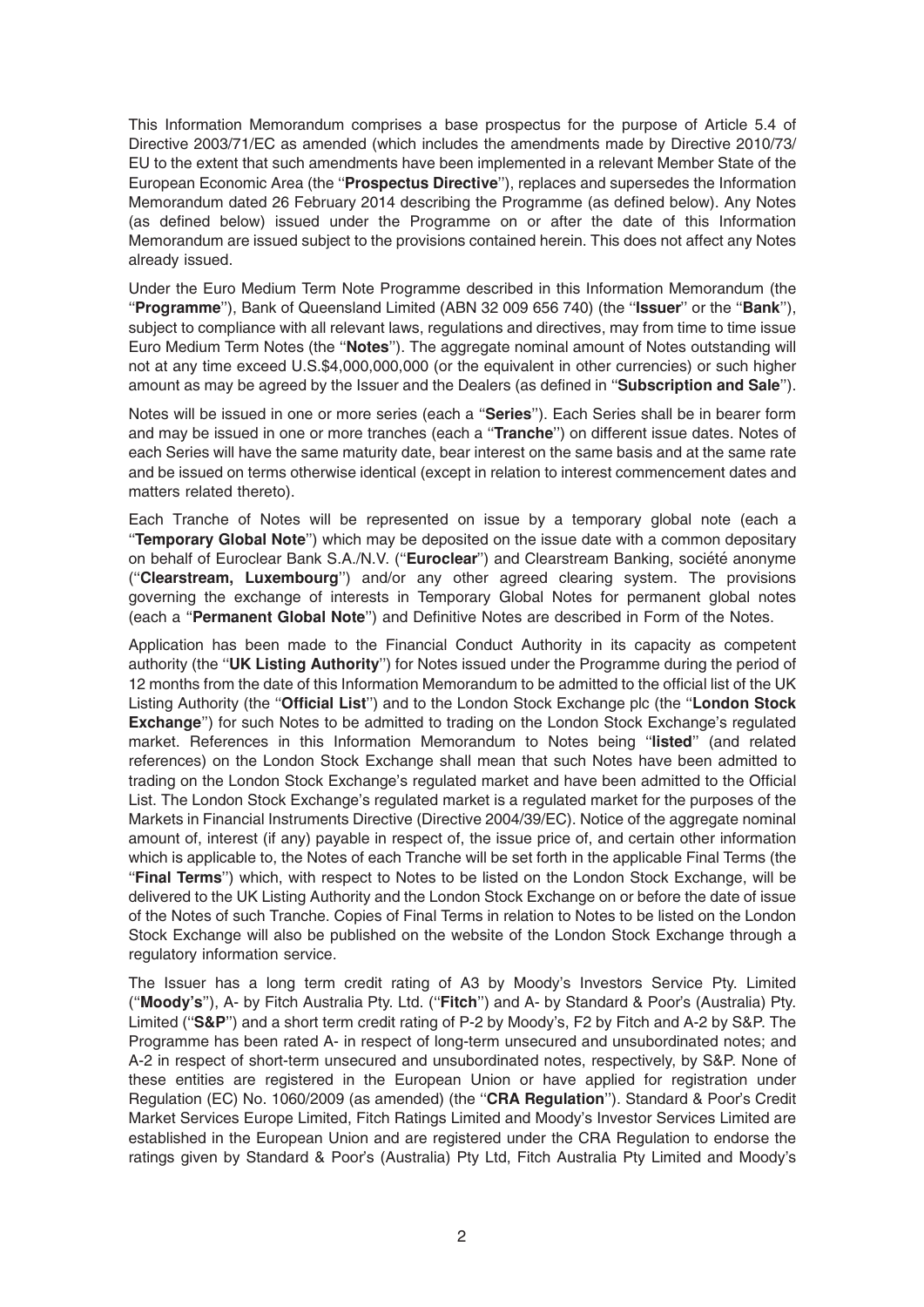Investor Services Pty Limited, respectively. In a report dated 18 April 2012 the European Securities and Markets Authority concluded that, overall, the Australian legal and supervisory framework is equivalent to the EU regulatory regime for credit rating agencies according to what is provided for in Art. 5(6) of the CRA Regulation<sup>1</sup>. Notes issued under the Programme may be rated or unrated by S&P. Where a Tranche of Notes is rated, such rating will be disclosed in the Final Terms and will not necessarily be the same as the rating assigned to the Programme by S&P. A security rating is not a recommendation to buy, sell or hold securities and may be subject to suspension, reduction or withdrawal at any time by the assigning rating agency. In general, European regulated investors are restricted from using a rating for regulatory purposes if such rating is not issued by a credit rating agency established in the European Union and registered under the CRA Regulation unless the rating is provided by a credit rating agency operating in the European Union before 7 June 2010 which has submitted an application for registration in accordance with the CRA Regulation and such registration is not refused.

Subject as provided in the applicable Final Terms, the only persons authorised to use this Information Memorandum in connection with an offer of Notes are the persons named in the applicable Final Terms as the relevant Dealer or the Managers, as the case may be.

Copies of each Final Terms will be available from FT Business Research Centre operated by FT Interactive Data at Fitzroy House, 13-17 Epworth Street, London EC2A 4DL (in the case of Notes admitted to the Official List and to trading by the London Stock Exchange only) and from the specified office of each of the Paying Agents (as defined below).

The Issuer (the "Responsible Person") accepts responsibility for the information contained in this Information Memorandum and the applicable Final Terms for each Tranche of Notes issued under the Programme. To the best of the knowledge and belief of the Issuer (which has taken all reasonable care to ensure that such is the case), the information contained in this Information Memorandum is in accordance with the facts and does not omit anything likely to affect the import of such information.

No person is or has been authorised by the Issuer to give any information or to make any representation not contained in or not consistent with this Information Memorandum or any other information supplied in connection with the Programme or the Notes and, if given or made, such information or representation must not be relied upon as having been authorised by the Issuer, any of the Dealers or the Arranger (as defined in "Overview of the Programme"). Neither the delivery of this Information Memorandum nor any sale made in connection herewith shall, under any circumstances, create any implication that there has been no change in the affairs of the Issuer or its Subsidiaries (as defined below) taken as a whole (the "Group") since the date hereof or the date upon which this Information Memorandum has been most recently amended or supplemented or that there has been no adverse change in the financial position of the Issuer or the Group since the date hereof or the date upon which this Information Memorandum has been most recently amended or supplemented or that any other information supplied in connection with the Programme is correct as of any time subsequent to the date on which it is supplied or, if different, the date indicated in the document containing the same.

The distribution of this Information Memorandum and the offering or sale of the Notes in certain jurisdictions may be restricted by law. Persons into whose possession this Information Memorandum comes are required by the Issuer, the Dealers and the Arranger to inform themselves about and to observe any such restriction. The Notes have not been and will not be registered under the United States Securities Act of 1933, as amended (the "Securities Act") and are subject to U.S. tax law requirements. Subject to certain exceptions, Notes may not be offered, sold or delivered within the United States or to, or for the account or benefit of, U.S. persons. For a description of certain restrictions on offers and sales of Notes and on distribution of this Information Memorandum, see ''Subscription and Sale''.

<sup>1</sup> The Issuer confirms that the information contained in this report has been accurately reproduced and that, so far as it is aware, and is able to ascertain from information published by the European Securities and Markets Authority, no facts have been omitted which would render the reproduced information inaccurate or misleading.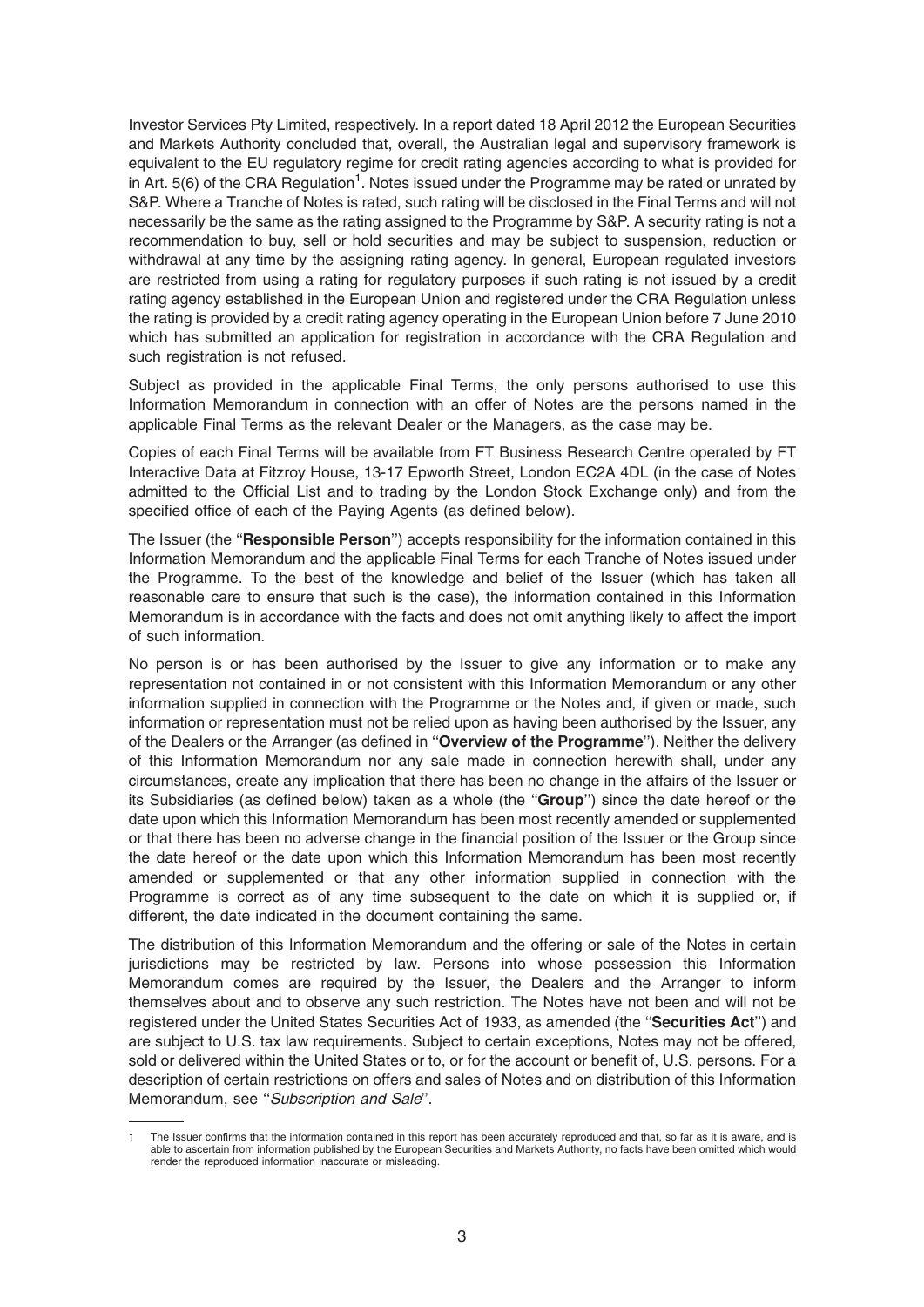This Information Memorandum does not constitute an offer of, or an invitation by or on behalf of the Issuer or the Dealers to subscribe for, or purchase, any Notes.

Neither the Arranger nor the Dealers have independently verified the information contained in this Information Memorandum. None of the Dealers or the Arranger makes any representation, express or implied, or accepts any responsibility or liability, with respect to the accuracy or completeness of any of the information contained or incorporated in this Information Memorandum or any other information provided by the Issuer in connection with the Programme. Neither this Information Memorandum nor any other financial statements are intended to provide the basis of any credit or other evaluation and should not be considered as a recommendation or a statement of opinion, or a report of either of those things, by any of the Issuer, the Arranger or the Dealers that any recipient of this Information Memorandum or any other financial statements should purchase any of the Notes. Each potential purchaser of Notes should determine for itself the relevance of the information contained in this Information Memorandum and its purchase of Notes should be based upon such investigation as it deems necessary. None of the Dealers or the Arranger undertakes to review the financial condition or affairs of the Issuer during the life of the arrangements contemplated by this Information Memorandum nor to advise any investor or potential investor in any Notes of any information coming to the attention of any of the Dealers or the Arranger. None of the Dealers or the Arranger accepts any liability in relation to the information contained or incorporated by reference in this Information Memorandum or any other information provided by the Issuer in connection with the Programme.

This Information Memorandum has been prepared on the basis that would permit an offer of Notes with a denomination of less than  $\epsilon$ 100,000 (or its equivalent in any other currency) only in circumstances where there is an exemption from the obligation under the Prospectus Directive to publish a prospectus. As a result, any offer of Notes in any Member State of the European Economic Area which has implemented the Prospectus Directive (each, a ''Relevant Member State") must be made pursuant to an exemption under the Prospectus Directive, as implemented in that Relevant Member State, from the requirement to publish a prospectus for offers of Notes. Accordingly any person making or intending to make an offer of Notes in that Relevant Member State may only do so in circumstances in which no obligation arises for the Issuer or any Dealer to publish a prospectus pursuant to Article 3 of the Prospectus Directive or supplement a prospectus pursuant to Article 16 of the Prospectus Directive, in each case, in relation to such offer. Neither the Issuer nor any Dealer has authorised, nor do they authorise, the making of any offer of Notes in circumstances in which an obligation arises for the Issuer or any Dealer to publish or supplement a prospectus for such offer.

The Notes may not be a suitable investment for all investors. Each potential investor in the Notes must determine the suitability of that investment in light of its own circumstances. In particular, each potential investor may wish to consider, either on its own or with the help of its financial and other professional advisers, whether it:

- (i) has sufficient knowledge and experience to make a meaningful evaluation of the Notes, the merits and risks of investing in the Notes and the information contained or incorporated by reference in this Information Memorandum or any applicable supplement;
- (ii) has access to, and knowledge of, appropriate analytical tools to evaluate, in the context of its particular financial situation, an investment in the Notes and the impact the Notes will have on its overall investment portfolio;
- (iii) has sufficient financial resources and liquidity to bear all of the risks of an investment in the Notes, including Notes where the currency for principal or interest payments is different from the potential investor's currency;
- (iv) understands thoroughly the terms of the Notes and is familiar with the behaviour of any relevant indices and financial markets; and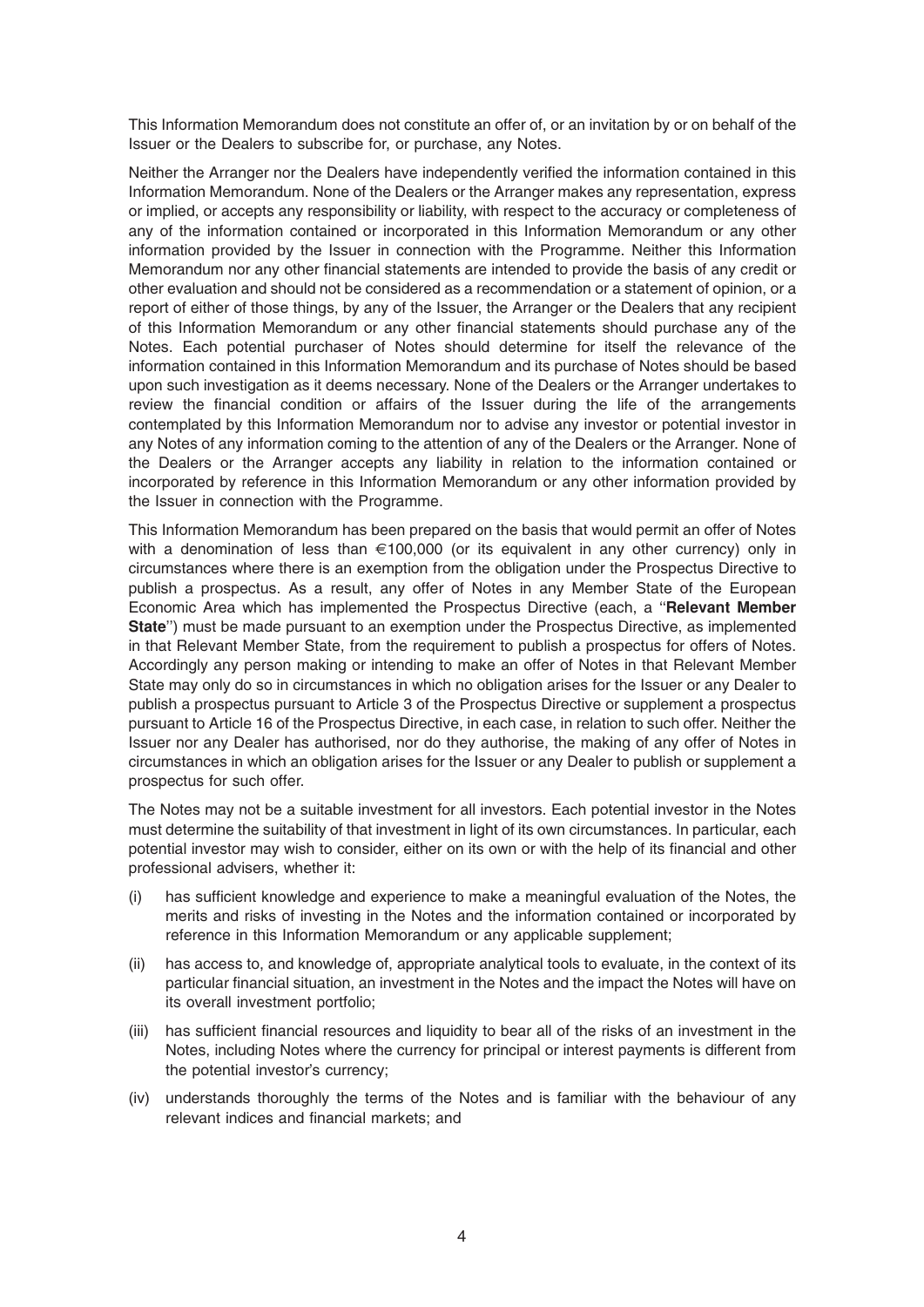(v) is able to evaluate possible scenarios for economic, interest rate and other factors that may affect its investment and its ability to bear the applicable risks.

Legal investment considerations may restrict certain investments as the investment activities of certain investors are subject to legal investment laws and regulations, or review or regulation by certain authorities. Each potential investor should consult its legal advisers to determine whether and to what extent (1) Notes are legal investments for it, (2) Notes can be used as collateral for various types of borrowing and (3) other restrictions apply to its purchase or pledge of any Notes. Financial institutions should consult their legal advisers or the appropriate regulators to determine the appropriate treatment of Notes under any applicable risk-based capital or similar rules.

In connection with the issue of any Tranche of Notes, one or more relevant Dealers (the ''Stabilising Manager(s)'') (or persons acting on behalf of any Stabilising Manager(s)) may, outside Australia and on a financial market operated outside Australia, over-allot Notes or effect transactions with a view to supporting the market price of the Notes at a level higher than that which might otherwise prevail. However, there is no assurance that the Stabilising Manager(s) (or persons acting on behalf of any Stabilising Manager(s)) will undertake stabilisation action. Any stabilisation action may begin on or after the date on which adequate public disclosure of the terms of the offer of the relevant Tranche of Notes is made and, if begun, may be ended at any time, but it must end no later than the earlier of 30 days after the issue date of the relevant Tranche of Notes and 60 days after the date of the allotment of the relevant Tranche of Notes. Any stabilisation action or over-allotment must be conducted by the relevant Stabilising Manager(s) (or persons acting on behalf of any Stabilising Manager(s)) in accordance with all applicable laws and rules.

The financial information included in this Information Memorandum has not been prepared in accordance with the international accounting standards (the ''International Accounting Standards'') adopted pursuant to the procedure of Article 3 of Regulation (EC) No 1606/2002 and there may be material differences in the financial information had Regulation (EC) No 1606/ 2002 been applied to the historical financial information.

In this Information Memorandum, unless otherwise specified or the context otherwise requires, references to "U.S. dollars", "U.S.\$" and "cents" are to the currency of the United States of America, to "A\$", "\$" and "dollars" are to the currency of the Commonwealth of Australia, to "£" and "Sterling" are to the currency of the United Kingdom and to "euro", "EUR" and "€" are to the currency introduced at the third stage of European economic and monetary union pursuant to the Treaty on the Functioning of the European Union, as amended.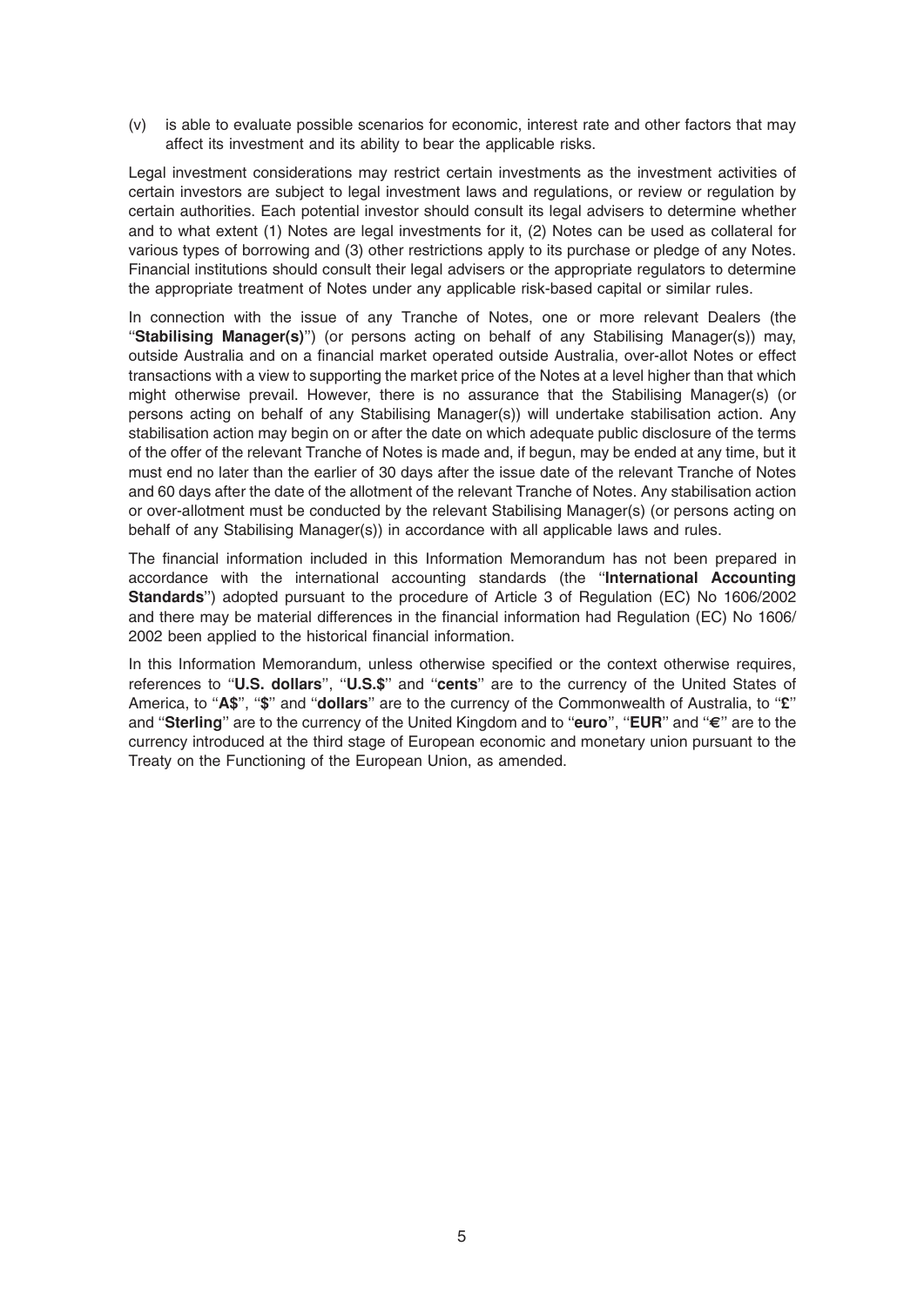### Documents Incorporated by Reference

The following documents which have previously been published shall be incorporated in, and form part of, this Information Memorandum:

- . the Financial Accounts for the years ended 31 August 2013 and 31 August 2014 (including the auditors' report, the audited consolidated financial statements of the Issuer in respect of the years ended 31 August 2013 and 31 August 2014 and notes thereon) as set out from page 4 to page 121 of the 2013 Annual Report and from page 36 to page 115 of the 2014 Annual Report; and
- . the Terms and Conditions of the Notes contained in the previous Information Memorandum dated 15 December 2006, pages 15 to 33 (inclusive), in the previous Information Memorandum dated 18 December 2008, pages 21 to 40 (inclusive), in the previous Information Memorandum dated 21 December 2009, pages 23 to 42 (inclusive), in the previous Information Memorandum dated 17 December 2010, pages 22 to 41 (inclusive), in the previous Information Memorandum dated 6 December 2011, pages 25 to 48 (inclusive), in the previous Information Memorandum dated 19 December 2012, pages 29 to 51 (inclusive) and in the previous Information Memorandum dated 26 February 2014, pages 30 to 54 (inclusive) prepared by the Issuer in connection with the Programme.

Following the publication of this Information Memorandum a supplement may be prepared by the Issuer and approved by the UK Listing Authority in accordance with Article 16 of the Prospectus Directive. Statements contained in any such supplement (or contained in any document incorporated by reference therein) shall, to the extent applicable (whether expressly, by implication or otherwise), be deemed to modify or supersede statements contained in this Information Memorandum or in a document which is incorporated by reference in this Information Memorandum. Any statement so modified or superseded shall not be deemed, except as so modified or superseded, to constitute a part of this Information Memorandum and are available for viewing at http://www.boq.com.au/shareholder\_debt\_programmes.htm.

Copies of documents incorporated by reference in this Information Memorandum can be obtained from the registered office of the Issuer and from the specified office of the Paying Agent for the time being in London, set out at the end of this Information Memorandum. In addition, copies of this Information Memorandum and each document incorporated by reference herein are available on the London Stock Exchange's website at www.londonstockexchange.com.

Any internet site addresses in this Information Memorandum are included for reference only and the contents of any such internet sites are not incorporated by reference into, and do not form part of, this Information Memorandum. Any document incorporated by reference in any of the documents described above does not form part of this Information Memorandum. Any nonincorporated parts of a document referred to herein are either deemed not relevant for an investor or are otherwise covered elsewhere in this Information Memorandum.

### Supplemental Information Memorandum

The Issuer will, in the event of any significant new factor, material mistake or inaccuracy relating to information included in this Information Memorandum which is capable of affecting the assessment of any Notes, prepare a supplement to this Information Memorandum or publish a new Information Memorandum for use in connection with any subsequent issue of Notes. The Issuer has undertaken to the Dealers in the Dealer Agreement (as defined in "Subscription and Sale") that it will comply with section 87G of the Financial Services and Markets Act 2000 (as amended) (''FSMA'').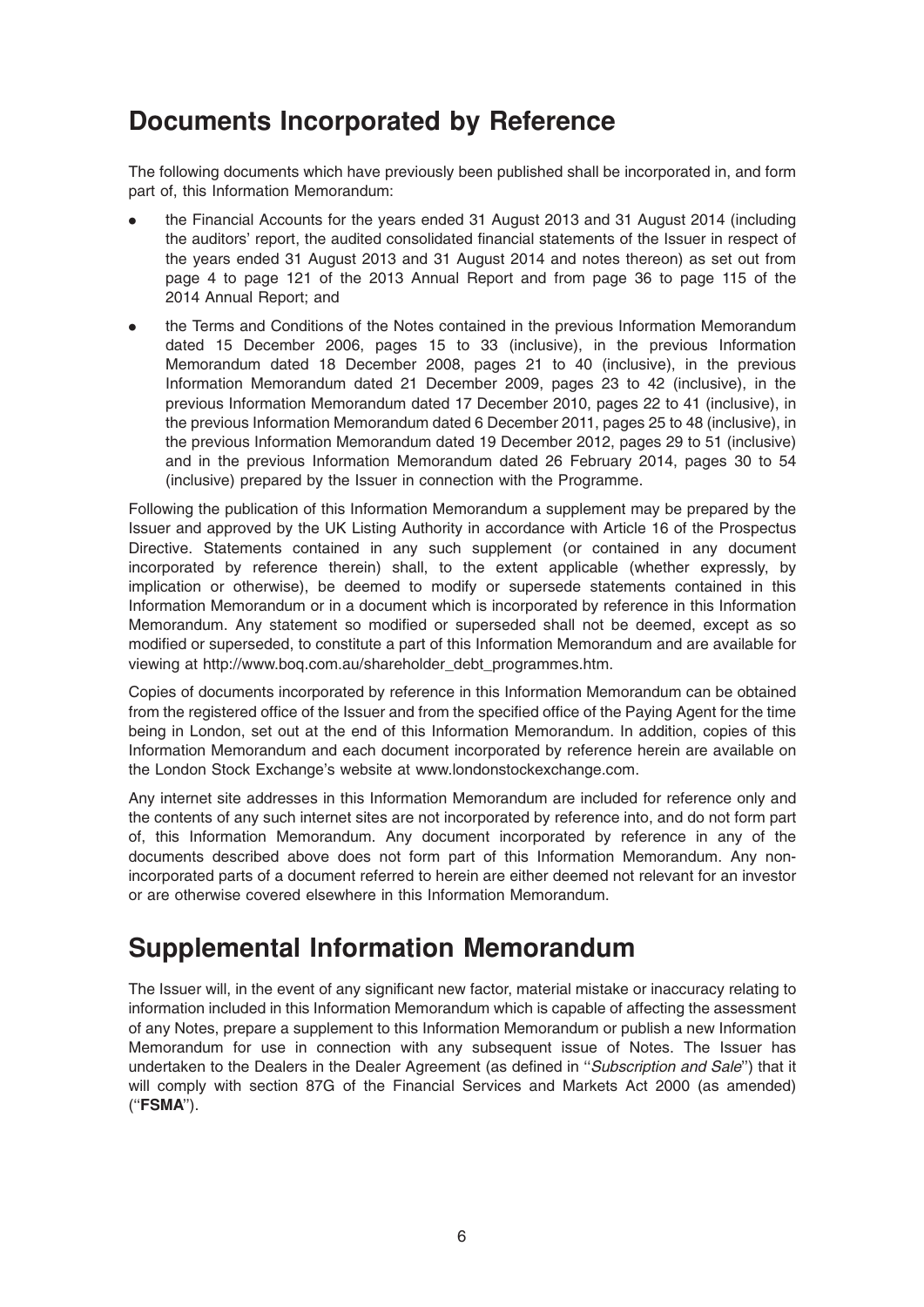# **Table of Contents**

|                                                                                | Page |
|--------------------------------------------------------------------------------|------|
|                                                                                | 8    |
|                                                                                | 14   |
|                                                                                | 27   |
|                                                                                | 30   |
|                                                                                | 52   |
|                                                                                | 53   |
|                                                                                | 59   |
| United Kingdom Taxation, FATCA Disclosure, the Proposed Financial Transactions | 63   |
|                                                                                | 66   |
|                                                                                | 72   |
|                                                                                | 78   |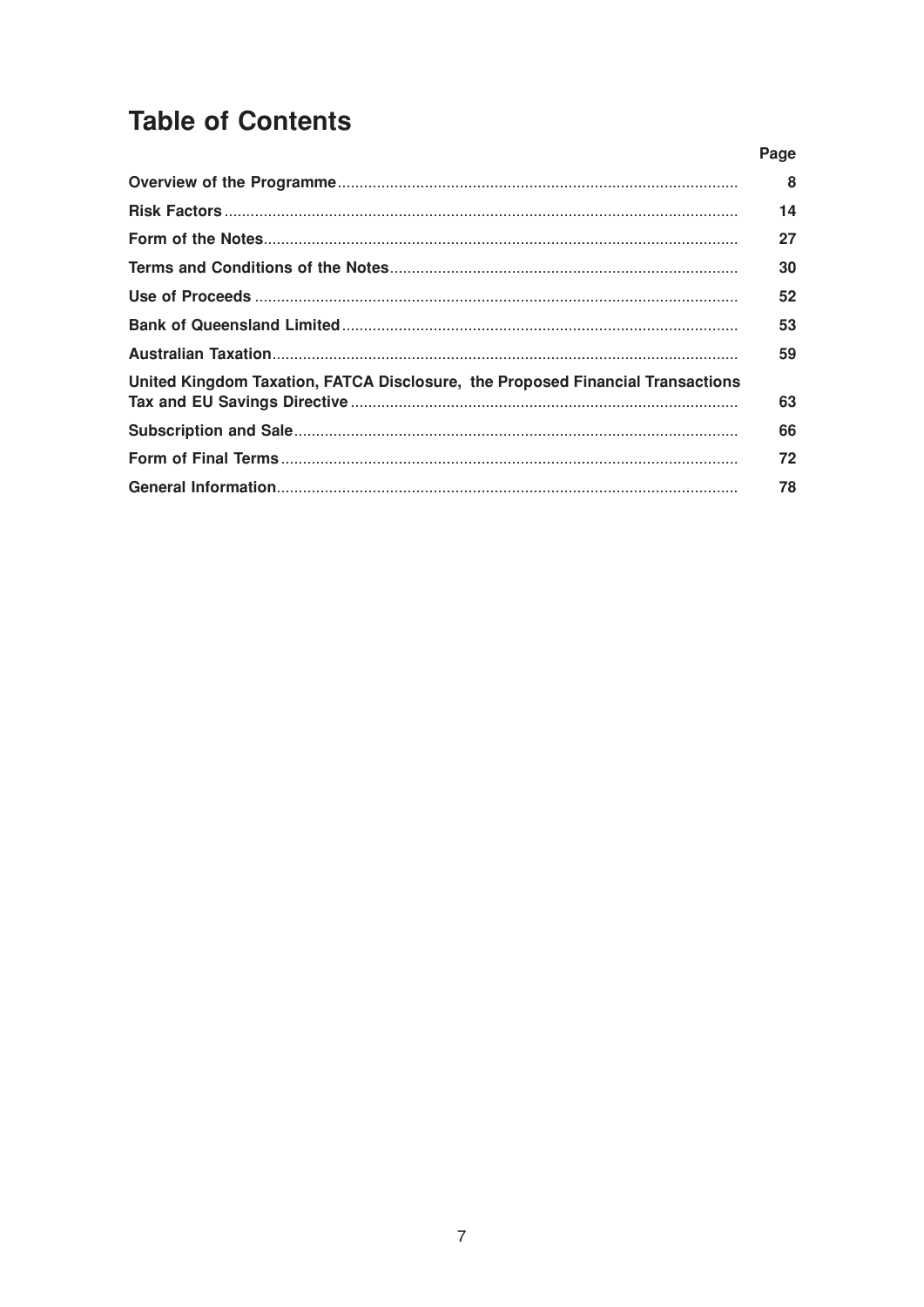### Overview of the Programme

The following overview is qualified in its entirety by the remainder of this Information Memorandum and, in relation to the terms and conditions of any Tranche, by the applicable Final Terms. Words and expressions defined in the ''Terms and Conditions of the Notes'' shall have the same meanings in this summary.

| Issuer:                 | Bank of Queensland Limited (ABN 32 009 656 740)                                                                                                                                                                                                                                                                                                                                                                                                                                                                                                                                                                                                                                                                                                                                                                                      |
|-------------------------|--------------------------------------------------------------------------------------------------------------------------------------------------------------------------------------------------------------------------------------------------------------------------------------------------------------------------------------------------------------------------------------------------------------------------------------------------------------------------------------------------------------------------------------------------------------------------------------------------------------------------------------------------------------------------------------------------------------------------------------------------------------------------------------------------------------------------------------|
| <b>Description:</b>     | Euro Medium Term Note Programme                                                                                                                                                                                                                                                                                                                                                                                                                                                                                                                                                                                                                                                                                                                                                                                                      |
| Size:                   | Up to U.S.\$4,000,000,000 (or the equivalent in other<br>currencies at the date of issue) aggregate nominal amount of<br>Notes outstanding at any one time.                                                                                                                                                                                                                                                                                                                                                                                                                                                                                                                                                                                                                                                                          |
| Arranger:               | <b>UBS Limited</b>                                                                                                                                                                                                                                                                                                                                                                                                                                                                                                                                                                                                                                                                                                                                                                                                                   |
| Dealers:                | <b>Barclays Bank PLC</b><br>Deutsche Bank AG, London Branch<br><b>HSBC Bank plc</b><br>J.P. Morgan Securities plc<br>Macquarie Bank Limited (ABN 46 008 583 542)<br>Nomura International plc<br>The Royal Bank of Scotland plc<br><b>UBS Limited</b><br>Westpac Banking Corporation (ABN 33 007 457 141)                                                                                                                                                                                                                                                                                                                                                                                                                                                                                                                             |
|                         | The Issuer may from time to time terminate the appointment of<br>any Dealer under the Programme or appoint additional dealers<br>either in respect of one or more Tranches or in respect of the<br>whole Programme.                                                                                                                                                                                                                                                                                                                                                                                                                                                                                                                                                                                                                  |
| Agent:                  | Citibank, N.A., London Branch                                                                                                                                                                                                                                                                                                                                                                                                                                                                                                                                                                                                                                                                                                                                                                                                        |
| <b>Method of Issue:</b> | The Notes will be issued on a syndicated or non-syndicated<br>basis. The Notes will be issued in Series having one or more<br>issue dates and on terms otherwise identical (or identical other<br>than in respect of the interest commencement date and related<br>matters), the Notes of each Series being intended to be<br>interchangeable with all other Notes of that Series. Each Series<br>may be issued in Tranches on the same or different issue<br>dates. The specific terms of each Tranche (which will be<br>supplemented, where necessary, with supplemental terms and<br>conditions and, save in respect of the issue date, issue price,<br>first payment of interest and nominal amount of the Tranche,<br>will be identical to the terms of other Tranches of the same<br>Series) will be set out in a Final Terms. |
| <b>Issue Price:</b>     | Notes may be issued at their nominal amount or at a discount<br>or premium to their nominal amount.                                                                                                                                                                                                                                                                                                                                                                                                                                                                                                                                                                                                                                                                                                                                  |
| <b>Form of Notes:</b>   | The Notes will be issued in bearer form only. Each Tranche of<br>Notes will be represented on issue by a Temporary Global Note<br>which will be deposited on the issue date with a common<br>behalf<br>of Euroclear and<br>depositary<br>on<br>Clearstream,<br>Luxembourg and/or any other agreed clearing system and<br>which will be exchangeable, upon request, as described<br>therein for either a Permanent Global Note or Definitive<br>Notes (as indicated in the applicable Final Terms and                                                                                                                                                                                                                                                                                                                                 |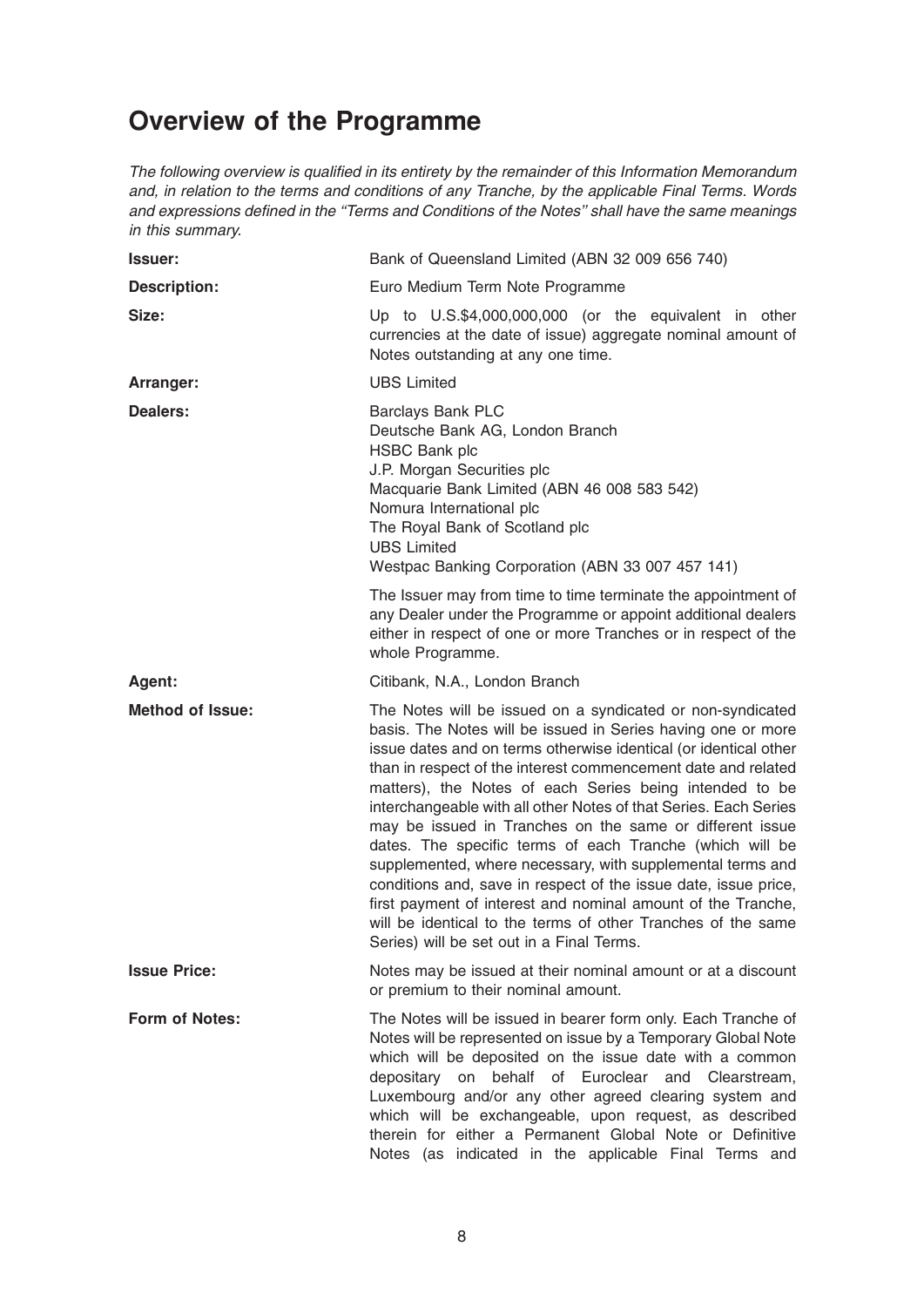|                                   | subject, in the case of Definitive Notes, to such notice period as<br>is specified in the applicable Final Terms) in each case not<br>earlier than 40 days after the issue date upon certification of<br>non-U.S. beneficial ownership as required by U.S. Treasury<br>regulations. A Permanent Global Note will be exchangeable for<br>Definitive Notes (as specified in the applicable Final Terms),<br>either (i) upon not less than 60 days' written notice from<br>Euroclear and/or Clearstream, Luxembourg (acting on the<br>instructions of any holder of an interest in such Permanent<br>Global Note) to the Agent as described therein <sup>2</sup> or (ii) upon the<br>occurrence of an Exchange Event (as defined in "Form of the<br>Notes" below). Any interest in a Global Note will be<br>transferable only in accordance with the rules<br>and<br>for the time being of Euroclear<br>procedures<br>and/or<br>Clearstream, Luxembourg and/or any other agreed clearing<br>system, as appropriate. |
|-----------------------------------|------------------------------------------------------------------------------------------------------------------------------------------------------------------------------------------------------------------------------------------------------------------------------------------------------------------------------------------------------------------------------------------------------------------------------------------------------------------------------------------------------------------------------------------------------------------------------------------------------------------------------------------------------------------------------------------------------------------------------------------------------------------------------------------------------------------------------------------------------------------------------------------------------------------------------------------------------------------------------------------------------------------|
| <b>Clearing Systems:</b>          | Euroclear, Clearstream, Luxembourg and, in relation to any<br>Tranche, such other clearing system as may be agreed<br>between the Issuer, the relevant Dealer(s) and the Agent.                                                                                                                                                                                                                                                                                                                                                                                                                                                                                                                                                                                                                                                                                                                                                                                                                                  |
| <b>Initial Delivery of Notes:</b> | Temporary Global Notes may be deposited with Euroclear and/<br>or Clearstream, Luxembourg or any other clearing system or<br>may be delivered outside any clearing system provided that the<br>method of such delivery has been agreed in advance by the<br>Issuer, the relevant Dealer(s) and the Agent.                                                                                                                                                                                                                                                                                                                                                                                                                                                                                                                                                                                                                                                                                                        |
| <b>Currencies:</b>                | Subject to compliance with all relevant laws, regulations and<br>directives, Notes may be issued in Australian dollars, Canadian<br>dollars, Danish kroner, euro, Hong Kong dollars, New Zealand<br>dollars, Sterling, Swedish kronor, Swiss francs or U.S. dollars<br>or in other currencies if the Issuer and the relevant Dealer(s) so<br>agree.                                                                                                                                                                                                                                                                                                                                                                                                                                                                                                                                                                                                                                                              |
| <b>Maturities:</b>                | Such maturities as may be agreed between the Issuer and the<br>relevant Dealer(s) and as indicated in the applicable Final<br>Terms, subject to such minimum or maximum maturities as<br>may be allowed or required from time to time by the relevant<br>central bank (or equivalent body) or any laws or regulations<br>applicable to the Issuer or the relevant currency.                                                                                                                                                                                                                                                                                                                                                                                                                                                                                                                                                                                                                                      |
|                                   | At the date of this Information Memorandum, the minimum<br>maturity of all Notes is one month.                                                                                                                                                                                                                                                                                                                                                                                                                                                                                                                                                                                                                                                                                                                                                                                                                                                                                                                   |
|                                   | Notes having a maturity of less than one year will, if the<br>proceeds of the issue are accepted in the United Kingdom,<br>constitute deposits for the purposes of the prohibition on<br>accepting deposits contained in section 19 of the FSMA unless<br>they are issued to a limited class of professional investors and<br>have a denomination of at least £100,000 or its equivalent, see<br>"Subscription and Sale".                                                                                                                                                                                                                                                                                                                                                                                                                                                                                                                                                                                        |
| <b>Denomination:</b>              | Notes will be issued in such denominations as may be agreed<br>between the Issuer and the relevant Dealer and as indicated in<br>the<br>applicable Final<br>Terms save that the<br>minimum<br>denomination of each Note will be such as may be allowed                                                                                                                                                                                                                                                                                                                                                                                                                                                                                                                                                                                                                                                                                                                                                           |

<sup>2</sup> The exchange upon notice option should not be expressed to be applicable if the Notes have a denomination consisting of the minimum Specified Denomination plus a higher integral multiple of another smaller amount.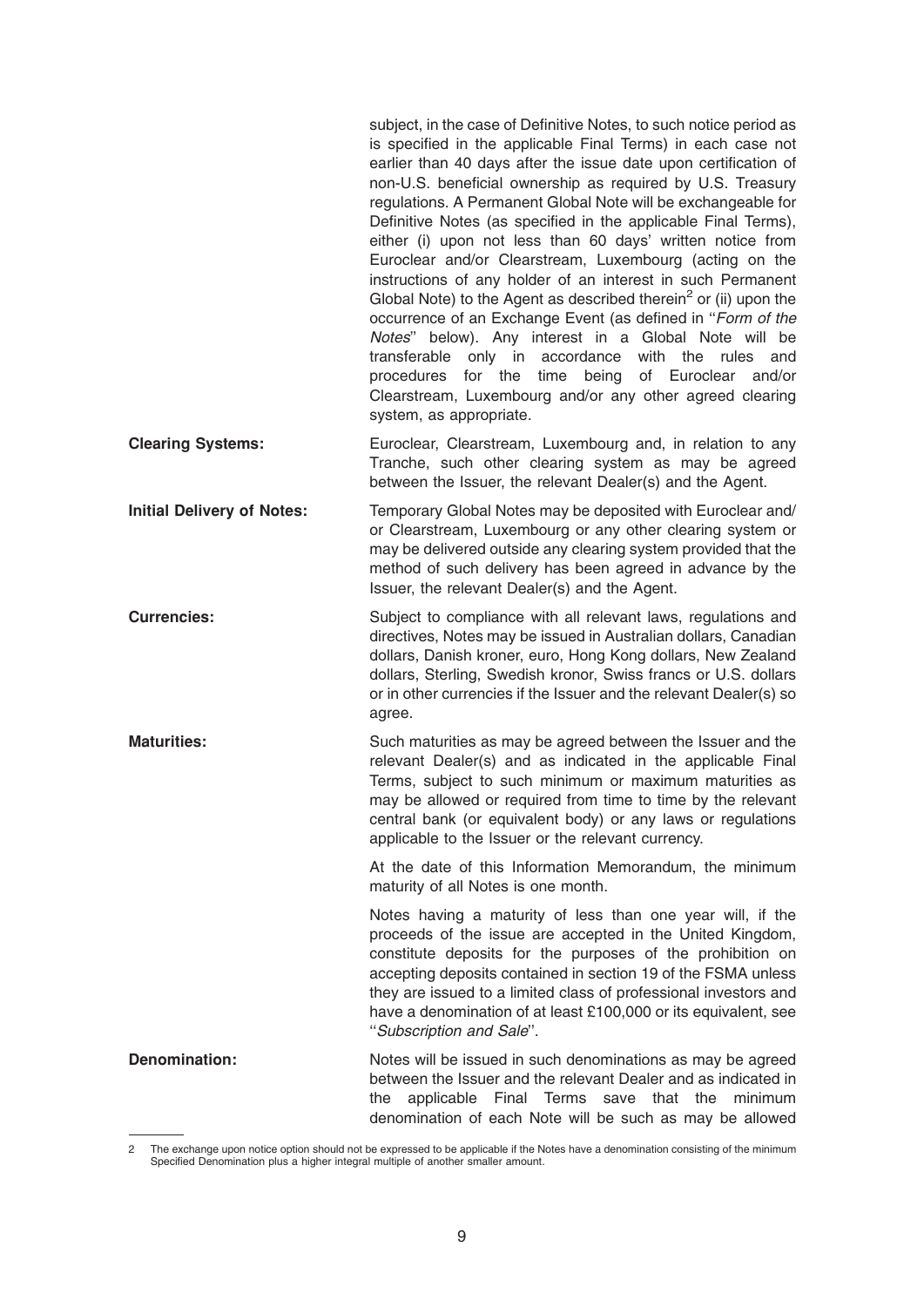|                                                         | or required from time to time by the relevant central bank (or<br>equivalent body) or any laws or regulations applicable to the<br>relevant Specified Currency (see also "Currencies" above) and<br>save that the minimum denomination of each Note admitted to<br>trading on a regulated market within the European Economic<br>Area or offered to the public in a Member State of the European<br>Economic Area in circumstances which otherwise require the<br>publication of a prospectus under the Prospectus Directive will<br>be $\in$ 100,000 (or, if the Notes are denominated in a currency<br>other than euro, the equivalent amount in such currency). |
|---------------------------------------------------------|--------------------------------------------------------------------------------------------------------------------------------------------------------------------------------------------------------------------------------------------------------------------------------------------------------------------------------------------------------------------------------------------------------------------------------------------------------------------------------------------------------------------------------------------------------------------------------------------------------------------------------------------------------------------|
| <b>Fixed Rate Notes:</b>                                | Fixed interest will be payable in arrear on such date or dates in<br>each year as may be agreed between the Issuer and the<br>relevant Dealer(s) and on redemption and will be calculated on<br>the basis of such Day Count Fraction as may be agreed<br>between the Issuer and the relevant Dealer(s).                                                                                                                                                                                                                                                                                                                                                            |
| <b>Floating Rate Notes:</b>                             | Floating Rate Notes will bear interest at a rate determined:                                                                                                                                                                                                                                                                                                                                                                                                                                                                                                                                                                                                       |
|                                                         | on the same basis as the floating rate under a notional<br>(i)<br>interest-rate swap transaction in the relevant currency<br>governed by an agreement incorporating the 2006 ISDA<br>Definitions (as published by the International Swaps and<br>Derivatives Association, Inc., and as amended and<br>updated as at the issue date of the first Tranche of the<br>Notes of the relevant Series); or                                                                                                                                                                                                                                                                |
|                                                         | (ii)<br>on the basis of a reference rate set out in the applicable<br>Final Terms.                                                                                                                                                                                                                                                                                                                                                                                                                                                                                                                                                                                 |
|                                                         | The margin (if any) relating to such floating rate will be agreed<br>between the Issuer and the relevant Dealer(s) for each Series<br>of Floating Rate Notes.                                                                                                                                                                                                                                                                                                                                                                                                                                                                                                      |
| Other provisions in relation<br>to Floating Rate Notes: | Floating Rate Notes may also have a maximum interest rate, a<br>minimum interest rate or both.                                                                                                                                                                                                                                                                                                                                                                                                                                                                                                                                                                     |
|                                                         | Interest on Floating Rate Notes in respect of each Interest<br>Period, as selected prior to issue by the Issuer and the relevant<br>Dealer(s), will be payable on such Interest Payment Dates as<br>are specified in, or determined pursuant to, the applicable Final<br>Terms and will be calculated on the basis of such Day Count<br>Fraction as may be agreed by the Issuer and the relevant<br>Dealer(s).                                                                                                                                                                                                                                                     |
| <b>Zero Coupon Notes:</b>                               | Zero Coupon Notes will not bear interest and will be offered<br>and sold at a discount to their nominal amount unless<br>otherwise specified in the applicable Final Terms.                                                                                                                                                                                                                                                                                                                                                                                                                                                                                        |
| <b>Redemption:</b>                                      | The Final Terms relating to each Tranche of Notes will indicate<br>either that the Notes of such Tranche cannot be redeemed<br>prior to their stated maturity, if applicable, or for taxation<br>reasons or following an Event of Default) or that such Notes will<br>be redeemable at the option of the Issuer and/or the<br>Noteholders upon giving not less than 15 nor more than 30<br>days' irrevocable notice (or such other notice period (if any) as<br>is indicated in the applicable Final Terms) to the Noteholders or<br>the Issuer, as the case may be, on a date or dates specified                                                                  |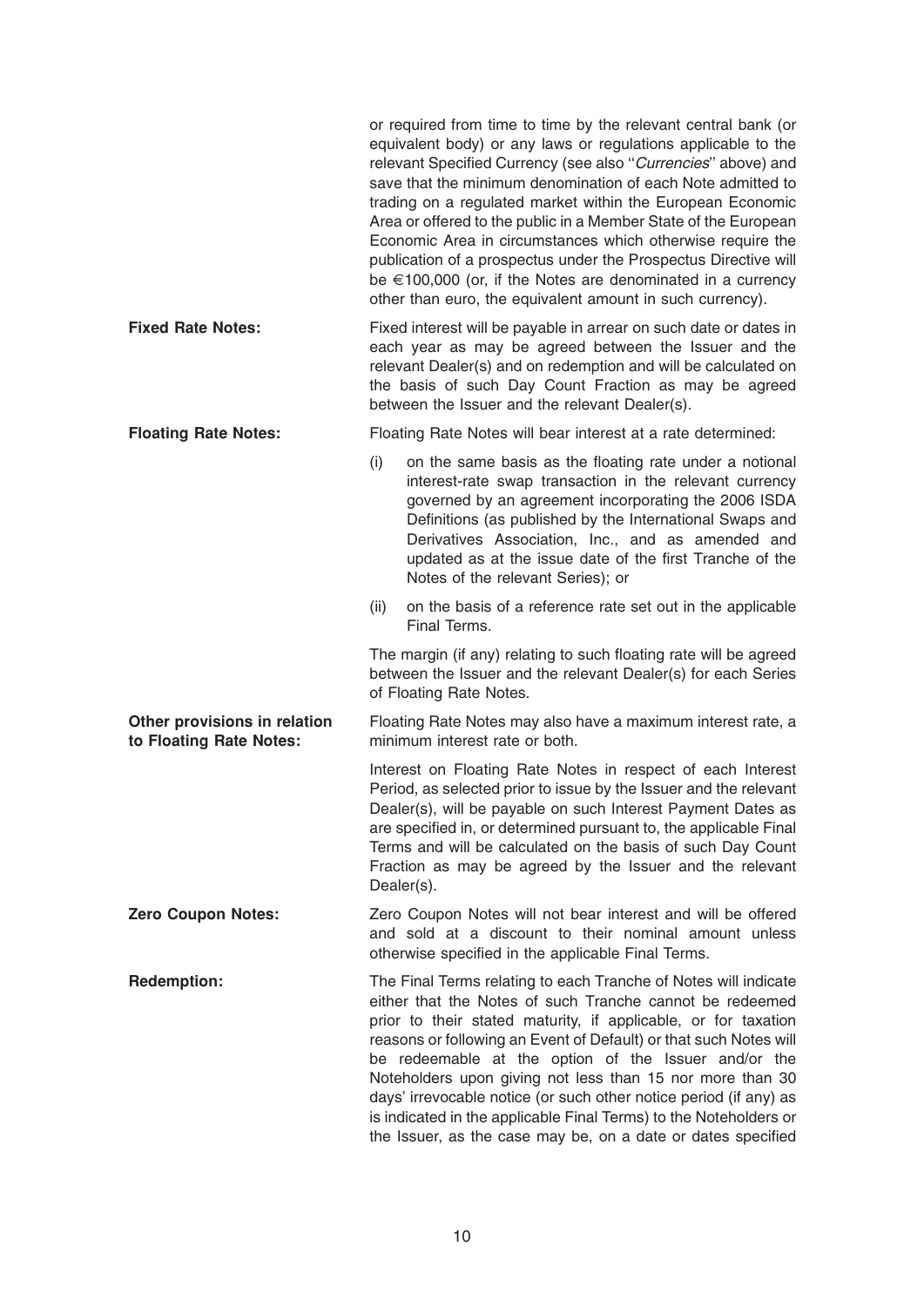prior to such stated maturity and at a price or prices and on such terms as are indicated in the applicable Final Terms.

Status of the Notes: Notes and any relevant Coupons will be direct, unconditional, unsubordinated and (subject to Condition 3) unsecured obligations of the Issuer and (subject as provided above) will rank pari passu, without any preference among themselves, with all other outstanding unsecured and unsubordinated obligations of the Issuer, present and future (other than obligations preferred by mandatory provisions of law) – see Condition 2.

> The Issuer is an "authorised deposit-taking institution" ("ADI") as that term is defined under the Banking Act 1959 of Australia (''Banking Act'').

> Section 13A(3) of the Banking Act provides that the assets of an ADI in Australia would, in the event of the ADI becoming unable to meet its obligations or suspending payment, be available to meet certain liabilities in priority to all other liabilities of that ADI. The liabilities which have priority, by virtue of section 13A(3) of the Banking Act, to the claims of holders in respect of the Notes will be substantial, as such liabilities include (but are not limited to) liabilities owed to the Australian Prudential Regulation Authority ("APRA") in respect of any payments by APRA to holders of protected accounts held with that ADI under the Banking Act, the costs of APRA in certain circumstances, liabilities in Australia owed to holders of protected accounts held with that ADI, debts due to the Reserve Bank of Australia ("RBA") and liabilities under certified industry support contracts. A ''protected account'' is an account or covered financial product that is kept by an account-holder (whether alone or jointly with one or more other account-holders) with an ADI and is either:

- (i) an account, or covered financial product, that is kept under an agreement between the account-holder and the ADI requiring the ADI to pay the account-holder, on demand by the account-holder or at an agreed time by them, the net credit balance of the account or covered financial product at the time of the demand or the agreed time (as appropriate); or
- (ii) an account prescribed by regulations for the purposes of section 5(4)(a) of the Banking Act.

For the purposes of section 13A(3) of the Banking Act, the assets of the ADI do not include any interest in an asset (or a part of an asset) in a cover pool (as defined in the Banking Act) that may have been established by that ADI for the issuance of any covered bonds.

Under Section 16(2) of the Banking Act, certain other debts due to APRA shall, in a winding-up of an ADI have, subject to section 13A(3) of the Banking Act, priority over all other unsecured debts of the ADI. Further, under section 86 of the Reserve Bank Act 1959 of Australia, debts due by an ADI to the RBA shall, in a winding-up of that ADI, have, subject to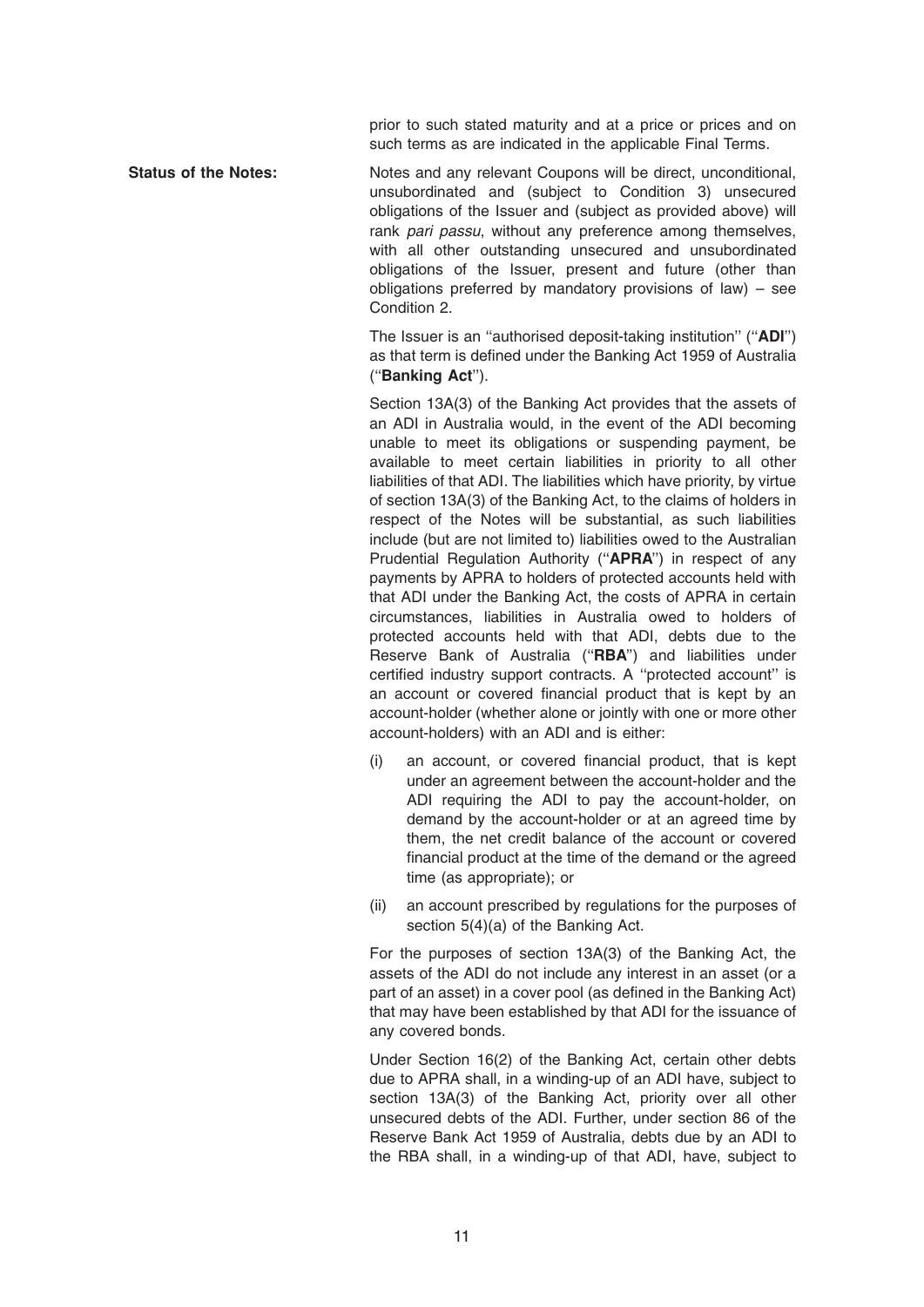|                                    | section 13A(3) of the Banking Act, priority over all other debts<br>of that ADI.                                                                                                                                                                                                                                                                                                                                                                                                                                                                                                                                                                                                                                                                                                                                                                                                                                                                                                                                                                                                          |
|------------------------------------|-------------------------------------------------------------------------------------------------------------------------------------------------------------------------------------------------------------------------------------------------------------------------------------------------------------------------------------------------------------------------------------------------------------------------------------------------------------------------------------------------------------------------------------------------------------------------------------------------------------------------------------------------------------------------------------------------------------------------------------------------------------------------------------------------------------------------------------------------------------------------------------------------------------------------------------------------------------------------------------------------------------------------------------------------------------------------------------------|
|                                    | The Notes would not constitute a protected account under such<br>statutory provisions.                                                                                                                                                                                                                                                                                                                                                                                                                                                                                                                                                                                                                                                                                                                                                                                                                                                                                                                                                                                                    |
| <b>Negative Pledge:</b>            | The terms of the Notes will contain a negative pledge provision<br>as further described in Condition 3.                                                                                                                                                                                                                                                                                                                                                                                                                                                                                                                                                                                                                                                                                                                                                                                                                                                                                                                                                                                   |
| <b>Cross Default/Acceleration:</b> | Not applicable.                                                                                                                                                                                                                                                                                                                                                                                                                                                                                                                                                                                                                                                                                                                                                                                                                                                                                                                                                                                                                                                                           |
| <b>Withholding Tax:</b>            | All payments in respect of the Notes and Coupons by the<br>Issuer will be made without withholding or deduction for or on<br>account of withholding taxes of the Commonwealth of Australia<br>or the State of Queensland unless the withholding or deduction<br>of such taxes is required by law. In that event, the Issuer will<br>(subject to certain exceptions) pay such additional amounts as<br>will result in the holders of Notes or Coupons receiving such<br>amounts as they would have received in respect of such Notes<br>or Coupons had no such withholding or deduction been<br>required, all as more fully described in Condition 7.                                                                                                                                                                                                                                                                                                                                                                                                                                      |
|                                    | All payments in respect of the Notes will be made subject to any<br>withholding or deduction required pursuant to FATCA (as defined<br>in "Risk Factors"), any regulations or agreements thereunder,<br>any official interpretations thereof, or any law implementing an<br>intergovernmental approach thereto, as provided in Condition<br>$5(a)$ .                                                                                                                                                                                                                                                                                                                                                                                                                                                                                                                                                                                                                                                                                                                                      |
| <b>Governing Law:</b>              | English.                                                                                                                                                                                                                                                                                                                                                                                                                                                                                                                                                                                                                                                                                                                                                                                                                                                                                                                                                                                                                                                                                  |
| Rating:                            | The Issuer has a long term credit rating of A3 by Moody's, A-<br>by Fitch and A- by S&P and a short term credit rating of P-2 by<br>Moody's, F2 by Fitch and A-2 by S&P. The Programme has<br>been rated A- in respect of long-term unsecured and<br>unsubordinated notes; and A-2 in respect of short-term<br>unsecured and unsubordinated notes, respectively, by S&P.<br>Standard & Poor's Credit Market Services Europe Limited,<br>Fitch Ratings Limited and Moody's Investor Services Limited<br>are established in the European Union and are registered<br>under the CRA Regulation to endorse the ratings given by<br>Standard & Poor's (Australia) Pty Ltd, Fitch Australia Pty<br>Moody's<br>Limited<br>and<br>Investor Services<br>Pty Limited,<br>respectively. In a report dated 18 April 2012 the European<br>Securities and Markets Authority concluded that, overall, the<br>Australian legal and supervisory framework is equivalent to the<br>EU regulatory regime for credit rating agencies according to<br>what is provided for in Art. 5(6) of the CRA Regulation. |
|                                    | Series of Notes issued under the Programme may be rated or<br>unrated. Where a Series of Notes is rated, such rating will be<br>disclosed in the applicable Final Terms and will not necessarily<br>be the same as the ratings assigned to the Programme. A<br>security rating is not a recommendation to buy, sell or hold<br>securities and may be subject to suspension, reduction or<br>withdrawal at any time by the assigning rating agency.                                                                                                                                                                                                                                                                                                                                                                                                                                                                                                                                                                                                                                        |
| Listing:                           | Application has been made for Notes issued under the<br>Programme to be listed on the London Stock Exchange. The                                                                                                                                                                                                                                                                                                                                                                                                                                                                                                                                                                                                                                                                                                                                                                                                                                                                                                                                                                          |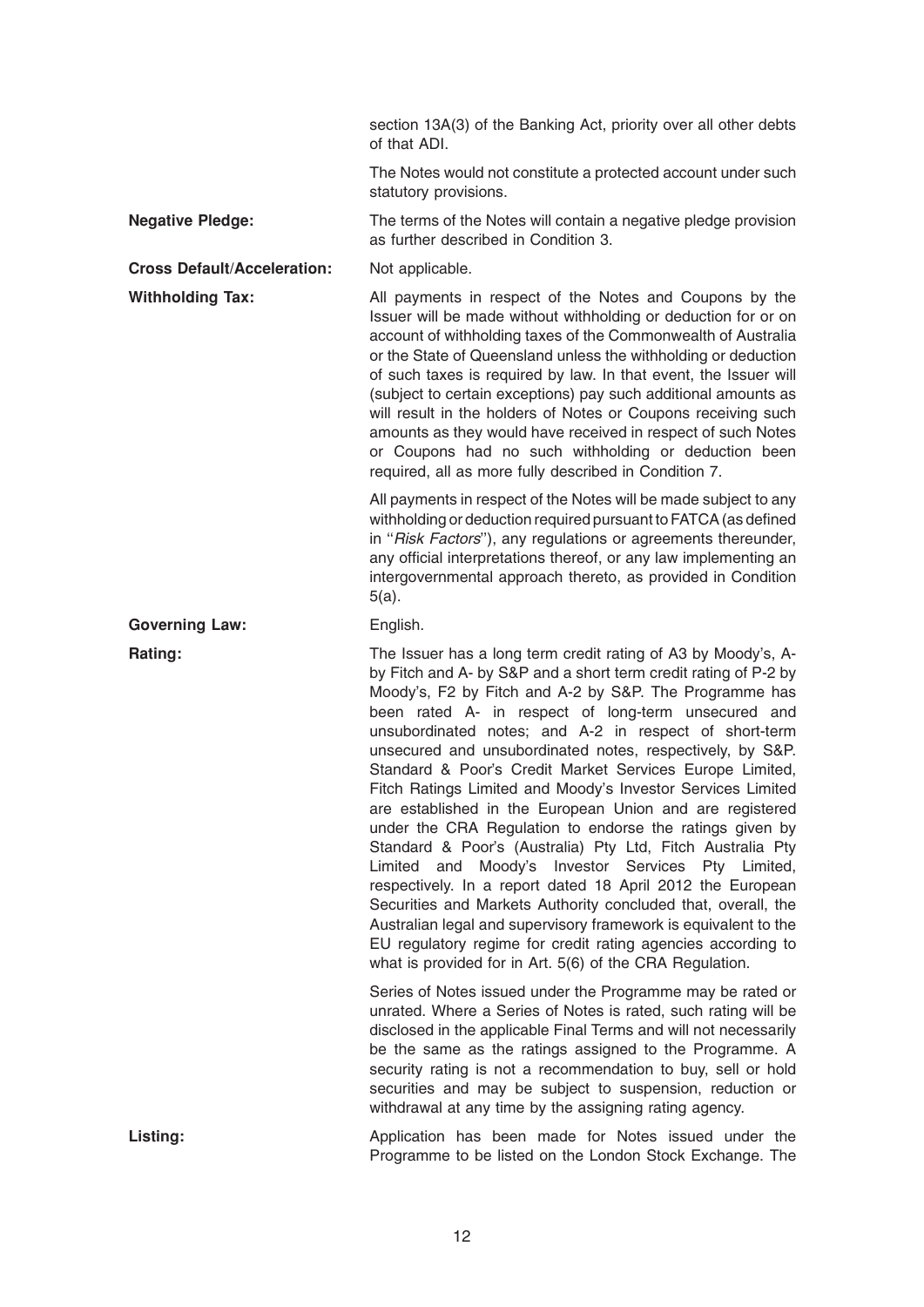Notes may also be listed on such other or further stock exchange(s) as may be agreed between the Issuer and the relevant Dealer in relation to each Series.

Unlisted Notes may also be issued.

The Final Terms relating to each Tranche of Notes will state whether or not and, if so, on which stock exchange(s) the Notes are to be listed.

The Dealer Agreement provides that, if the maintenance of the listing of any Notes has, in the opinion of the Issuer, become unduly onerous for any reason whatsoever, the Issuer shall be entitled to terminate such listing subject to its using its best endeavours promptly to list or admit to trading the Notes on an alternative stock exchange, within or outside the European Union, to be agreed between the Issuer and the relevant Dealer.

Selling Restrictions: United States, European Economic Area, (including the United Kingdom and the Netherlands), the Commonwealth of Australia, Switzerland, Hong Kong and Singapore and such other jurisdictions as may be required in connection with the offering and sale of a particular Tranche of Notes. See ''Subscription and Sale''.

> The Issuer is Category 2 for the purposes of Regulation S under the Securities Act. TEFRA D will apply.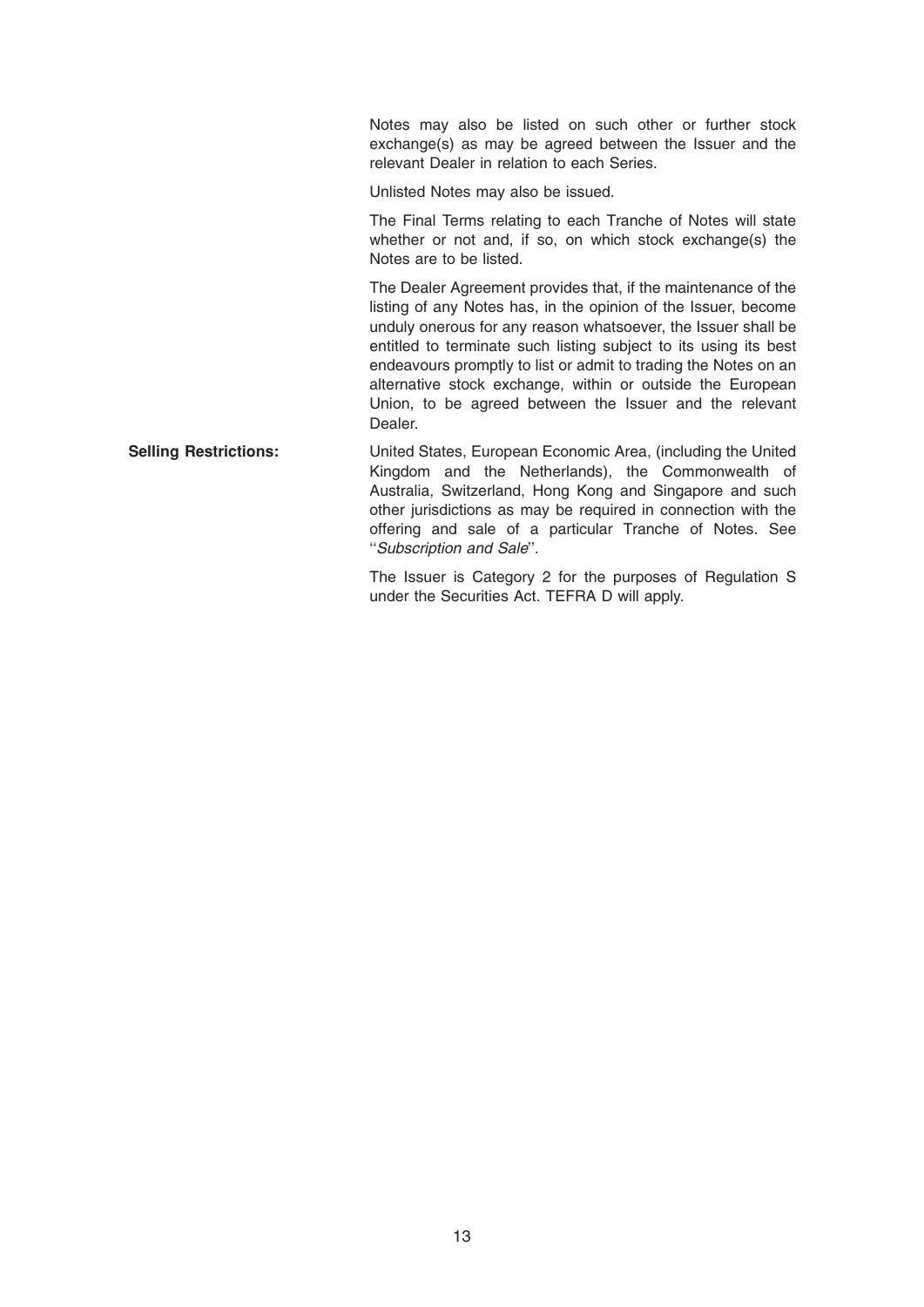# Risk Factors

The Issuer believes that the following factors may affect its ability to fulfill its obligations under Notes issued under the Programme. These factors are contingencies which may or may not occur and the Issuer is not in a position to express a view on the likelihood of any such contingency occurring.

In addition, factors which are material for the purpose of assessing the market risks associated with Notes issued under the Programme are also described below.

The Issuer believes that the factors described below represent the principal risks inherent in investing in Notes issued under the Programme, but the inability of the Issuer to pay interest, principal or other amounts on or in connection with any Notes may occur for other reasons which may not be considered significant risks by the Issuer. Prospective investors should also read the detailed information set out elsewhere in this Information Memorandum and reach their own views prior to making any investment decision.

#### Factors that may affect the Issuer's ability to fulfil its obligations under Notes issued under the Programme

#### Risks relating to the Bank

Set out below are the risks associated with an investment in the Bank.

#### Market risk

Market risk is the risk that movements in market rates, prices and credit spreads will result in a loss of earnings to the Bank.

#### Funding and liquidity risk

The Bank has made progress in strengthening the balance sheet, creating a sustainable funding profile and improving internal capital generation. Three rating agencies in September 2013 revised their long term debt ratings for the Bank. S&P upgraded its rating to A- and Moody's upgraded its rating to A3 in March 2014 and Fitch upgraded its rating to A- in November 2014.

The upgrades, supported by improvement in term funding markets, have provided opportunities for the Bank to further diversify funding sources and manage all liabilities to maximise interest margins, which has been a key driver of income growth. Significant value was achieved over the year as the Bank reduced its reliance on high cost, price sensitive segments of the retail deposit market. The Bank has also deepened its penetration of middle market customers as the recent upgrades widen its liability eligibility across investment portfolios.

The Bank maintains a high quality, diversified liquid asset portfolio to support regulatory and internal requirements. The transition of the liquid asset portfolio to meet the new Australian Prudential Standard APS 210 – Liquidity rules has been completed well in advance of the 1 January 2015 implementation date. Further, eligibility for the RBA Committed Liquidity Facility has been finalised and will begin on 1 January 2015.

If the Bank's sources of funding prove to be insufficient or so expensive as to be uncompetitive, it may be forced to seek alternative funding arrangements or curtail its business operations and limit loan growth. The ability for the Bank to secure alternative funding will depend on a variety of factors, including prevailing market conditions, the availability of credit and the Bank's credit ratings.

Interest rate risk arises from a variety of sources, including mismatches between the repricing periods of assets and liabilities. As a result of these mismatches, movements in interest rates may affect earnings or the value of the Bank.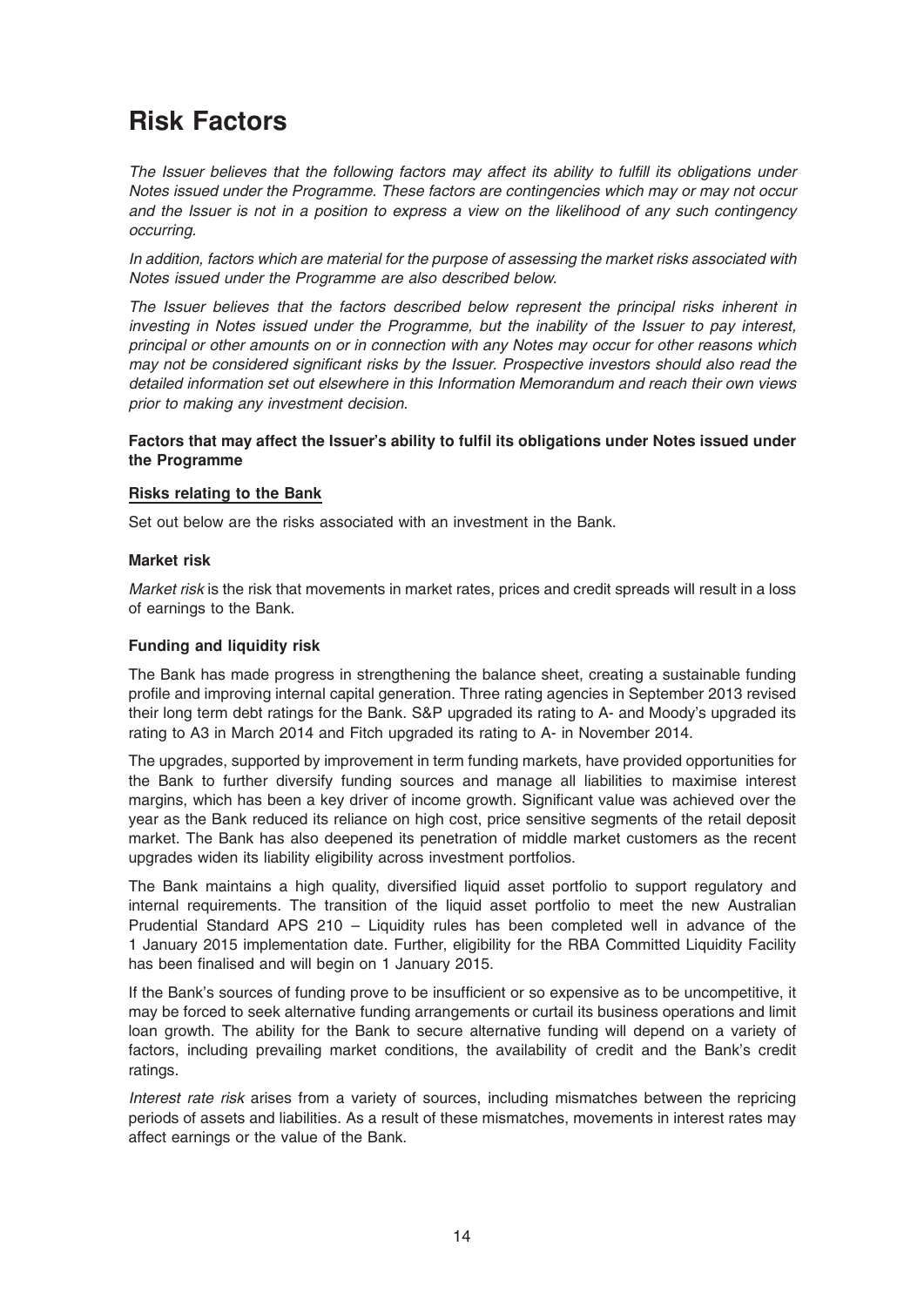Currency risk is the risk of loss of earnings due to adverse movements in foreign exchange rates. The Bank's foreign exchange rate exposures are managed through detailed policies set by the Board and monitored by the Bank's Asset and Liability Committee and the Bank's treasury department.

Counterparty risk is the risk that the Bank's counterparties are unable to honour their contractual obligations. A counterparty may default on its obligations due to bankruptcy, lack of liquidity, operational failure or other reasons. This risk may arise, for example, from entering into swap contracts under which counterparties have obligations to make payments to the Bank executing trades that fail to settle at the required time due to non-delivery by the counterparty or systems failure by clearing agents, exchanges, clearing houses or other financial intermediaries. Such counterparty risk is more acute in difficult market conditions where the risk of failure of counterparties is higher.

The Bank continues to review its pricing model and funding mix in light of market conditions to ensure products are appropriately priced.

#### Credit and impairment risk

As a financial institution, the Bank is exposed to the risks associated with extending credit to other parties. Credit risk is the risk of financial loss arising from a debtor or counterparty failing to meet their contractual debts and obligations or the failure to recover the recorded value of secured assets.

The Bank's lending activities cover a broad range of sectors, customers and products, including mortgages, consumer loans, commercial loans (including commercial property), equipment finance, vendor finance, debtor finance and other finance products. Less favourable economic or business conditions or deterioration in commercial and residential property markets, whether generally or in a specific industry sector or geographic region, could cause customers to experience an adverse financial situation, thereby exposing the Bank to the increased risk that those customers will fail to meet their obligations in accordance with agreed terms.

#### A weakening of the real estate market in Australia or Queensland may adversely affect the Bank's business, operations and financial condition

Residential and commercial property lending, together with property finance, including real estate development and investment property finance, constitute important businesses to the Bank. Overall, the performance of the property market has been variable and in some locations there have been substantially reduced asset values over the past two to three years.

A further decrease in property valuations in Australia, and in Queensland in particular, or other markets where the Bank does business could decrease the amount of new lending the Bank is able to write or increase the losses that the Bank may experience from existing loans, which, in either case, could materially and adversely impact the Bank's financial condition and results of operations. A continued significant slowdown in the Australian or Queensland housing market could adversely affect the Bank's business, operations and financial condition.

#### Operational risk

Operational risk is the risk of loss, other than those captured in the credit and market risk categories, resulting from inadequate or failed internal processes, people or systems, or from external events. The Bank is exposed to a variety of risks including those arising from process error, fraud, technology failure, security and physical protection, franchise agreements entered into with owners of Owner Managed Branches ("OMBs"), customer services, staff skills and performance and product development and maintenance. The Bank manages this risk through appropriate reporting lines, defined responsibilities, policies and procedures and an operational risk program incorporating regular risk monitoring and reporting by each business unit. Operational risks are documented in risk databases which provide the basis for business unit and bank-wide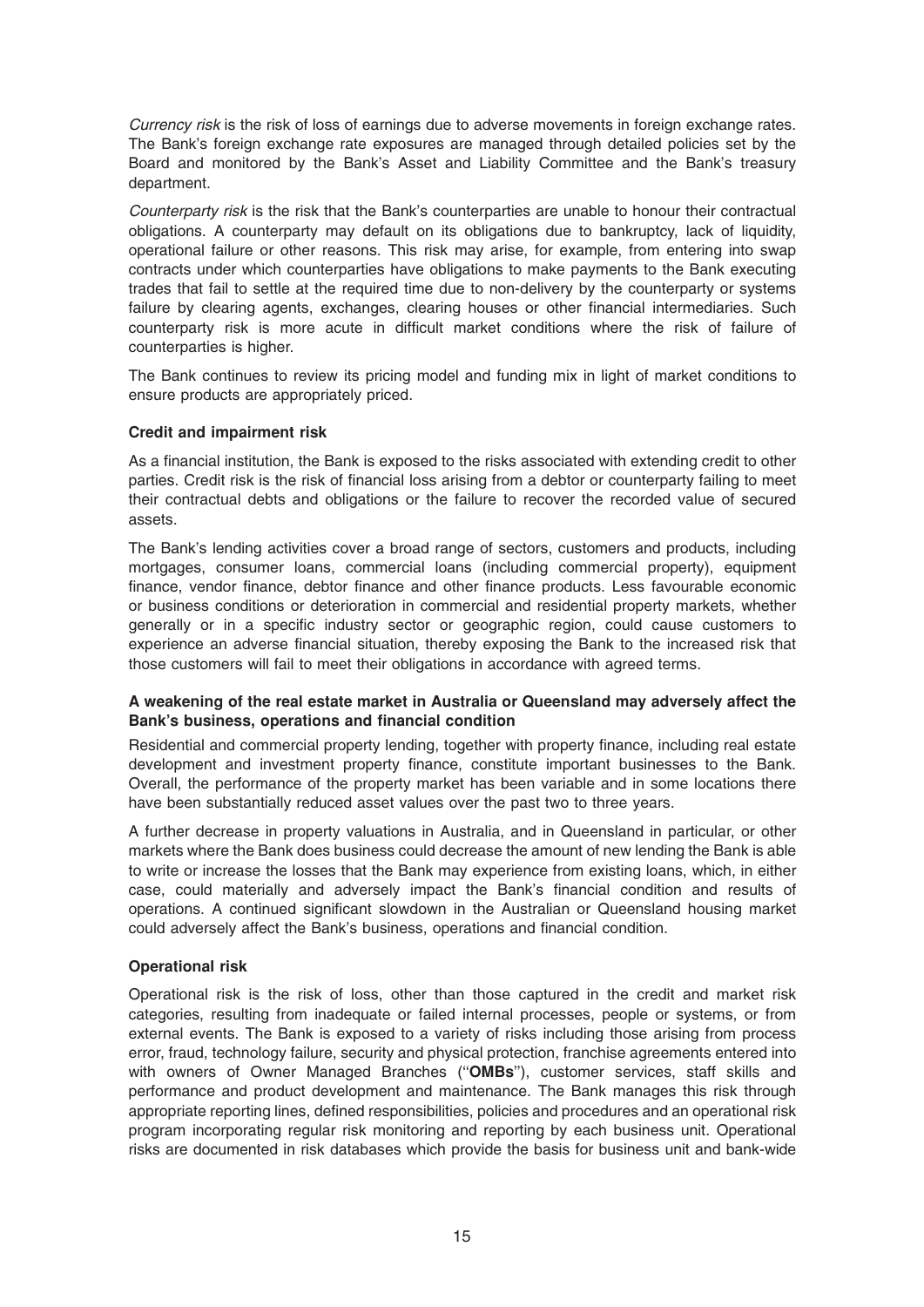risk profiles, the latter being reported to the Board on a regular basis. Although these steps are in place, there is no guarantee that the Bank will not suffer loss as a result of these risks.

The Bank's ability to attract and retain suitably qualified and skilled employees is an important factor in achieving its strategic objectives. The Bank may in the future have difficulty attracting highly qualified people to fill important roles, which could adversely affect its business, operations and financial condition.

Notwithstanding anything in this risk factor, this risk factor should not be taken as implying that either the Issuer or the Group will be unable to comply with its obligations as a company with securities admitted to the Official List.

#### Insurance business

St Andrew's Insurance provides consumer credit insurance and life insurance. These insurance contracts involve the acceptance of significant insurance risk including those where the insured benefit is payable on the occurrence of a specified event such as death, injury or disability caused by accident or illness, or involuntary unemployment. The insured benefit is not linked to the market value of the investments held for the purpose of meeting that benefit and any financial risks are substantially borne by the separately prudentially regulated insurance entities within the Group, of which the Bank is the ultimate shareholder. This risk is largely mitigated by the insurance entities employing conservative investment strategies with little capital value at risk. Any reduction in the value of those investments and any increase in claims could adversely affect the financial performance and position of the insurance entities and the Group. In such an event, the Group's provisions for insurance liabilities may prove inadequate to cover the ultimate liability for claims or other policy benefits, which may adversely affect the financial performance and position of the Bank.

#### Reliance on external parties

The Bank's operations depend on performance by a number of external parties under contractual arrangements with the Bank. Non-performance of contractual obligations and poor operational performance of OMBs may have an adverse effect on the Bank's business and financial performance. In addition, the Bank outsources a number of operational services such as information technology and banking platforms, and a number of customer facing products such as Automatic Teller Machines ("ATMs"), credit cards, general insurance products and wealth management services. Although the Bank has taken steps to protect it from the effects of defaults under these arrangements, such defaults may have an adverse effect on the Bank's business continuity and financial performance.

#### Changes in regulation and government policy

The Bank is subject to substantial regulatory and legal oversight in Australia. The agencies with regulatory oversight of the Bank and its subsidiaries include, among others, APRA, the RBA, the Australian Competition and Consumer Commission, ASX Limited (ABN 98 008 624 691) ("ASX") and the Australian Securities and Investments Commission ("ASIC"). Failure to comply with legal and regulatory requirements may have a material adverse effect on the Bank and its reputation among customers and regulators and in the market. Changes to laws, regulations, policies or accounting standards, including changes in interpretation or implementation of laws, regulations, policies or accounting standards, could affect the Bank in substantial and unpredictable ways. These may include required levels, or the measurement, of bank liquidity and capital adequacy, limiting the types of financial services and products that can be offered, and/or reducing the fees which banks can charge on their financial services.

#### Basel III

Basel III is a comprehensive set of reform measures, developed by the Basel Committee, to strengthen the regulation, supervision and risk management of the banking sector globally.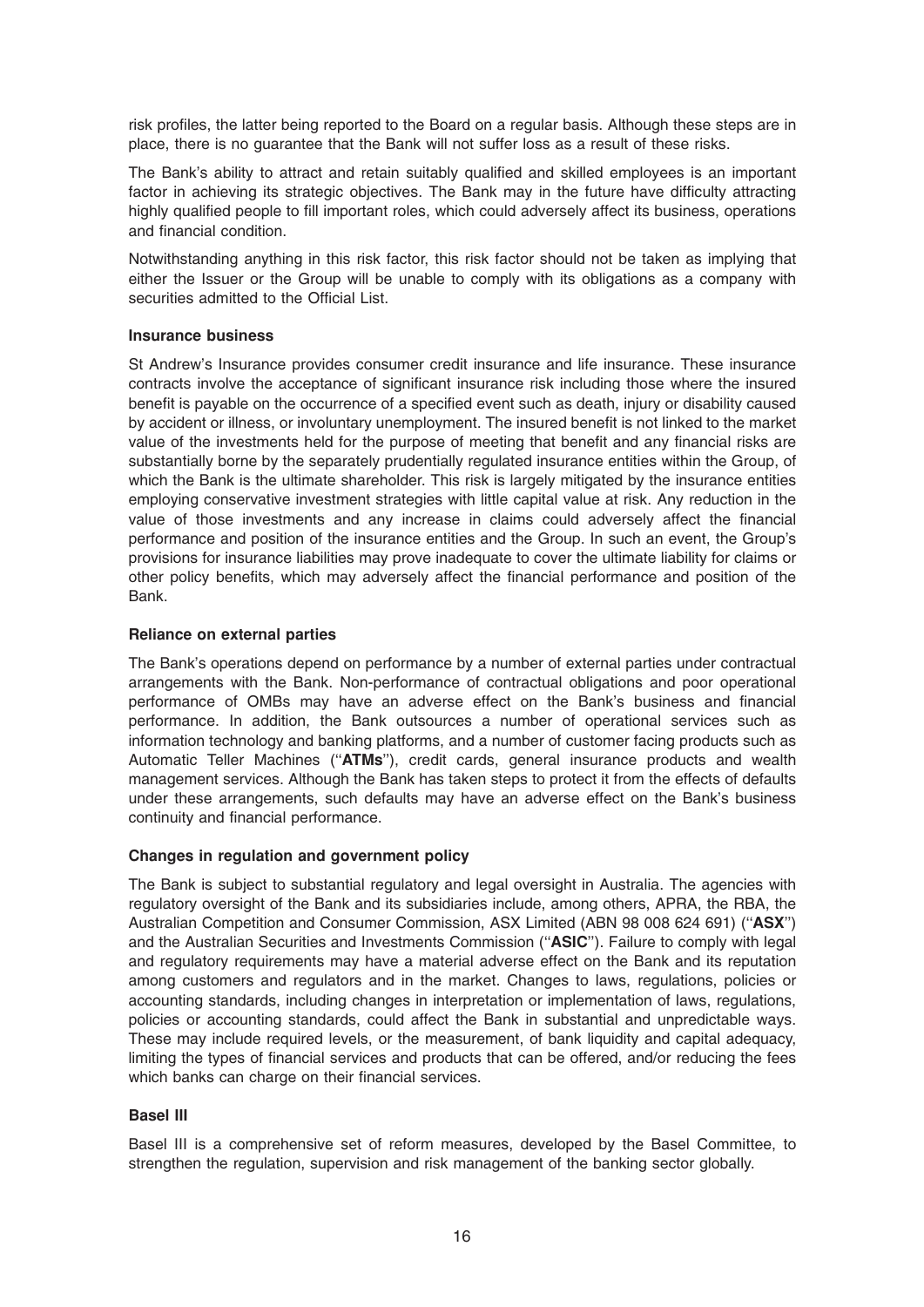APRA implemented the base capital requirements of Basel III on 1 January 2013. From 1 January 2016, APRA will require ADIs to maintain a capital conservation buffer (of 2.5 per cent. of risk weighted assets) above Basel III minimum requirements and will also have the discretion, from that date, to apply a countercyclical buffer (of up to 2.5 per cent. of risk weighted assets).

These new rules may result in changes to the Bank's capital adequacy ratio.

#### LAGIC

APRA has implemented revised capital standards for general insurers and life insurers, referred to as Life and General Insurance Capital ("LAGIC"). The intention of LAGIC is to bring greater consistency and risk sensitivity to capital frameworks for general insurers and life insurers. Future changes to the standards may require changes to investment and reinsurance arrangements as well as to the capital held by St. Andrew's Insurance.

#### RBA's release of legal documentation for a Committed Liquidity Facility

In September 2014, the RBA released legal documentation for a Committed Liquidity Facility (''CLF''), including the terms and conditions of the CLF (''CLF Terms and Conditions''). The commitment of the RBA under a CLF to the relevant participating ADI (''CLF Participant'') will be available on and from 1 January 2015, with the applicable commitment fee set at 0.15%.

If there is any failure of, or breach by, the RBA in respect of a CLF, the liability of the RBA to the relevant CLF Participant in respect of claims regarding the CLF is expressly limited and, notwithstanding such limitations, is capped at A\$50 million in aggregate.

Amounts owing to the RBA in respect of a CLF by the relevant CLF Participant (which may include, without limitation, fees due but unpaid and amounts owing under an indemnity provided by the CLF participant under the CLF Terms and Conditions) may, in a winding-up of the CLF Participant, be mandatorily preferred over other debts of the CLF Participant (including, pursuant to section 13A(3)(d) of the Banking Act and section 86 of the RBA Act).

#### Financial System Inquiry

The Australian Government is currently undertaking a review of the Australian financial system. The Financial System Inquiry, which had been established by the Australian Government in connection with this review, has released its final report containing a number of observations and potential policy options and has made a number of recommendations for policy changes including in respect of regulatory capital requirements for ADIs. At this stage, it is not possible to predict with any certainty the impact that the Financial System Inquiry will have or the reforms that may be adopted by the Australian Government in response to the recommendations and, in particular, their impact on the capital structure or businesses of the Bank. Such new requirements could, for example, have a material effect on the Bank's business and could require the Bank to maintain larger capital reserves, which could in turn affect the Bank's credit ratings.

#### Changes in technology

Technology plays an increasingly important role in the delivery of financial services to customers in a cost effective manner. The Bank's ability to compete effectively in the future will, in part, be driven by its ability to maintain an appropriate technology platform for the efficient delivery of its products and services.

#### Industry competition

There is substantial competition for the provision of financial services in the markets in which the Bank operates. Existing participants or potential new entrants to the market could heighten competition and reduce margins or increase costs of participation. As banking is a licensed and regulated industry, the prudential framework across industry participants creates its own challenges. Changes in the regulatory environment will potentially influence the industry's competitive dynamic.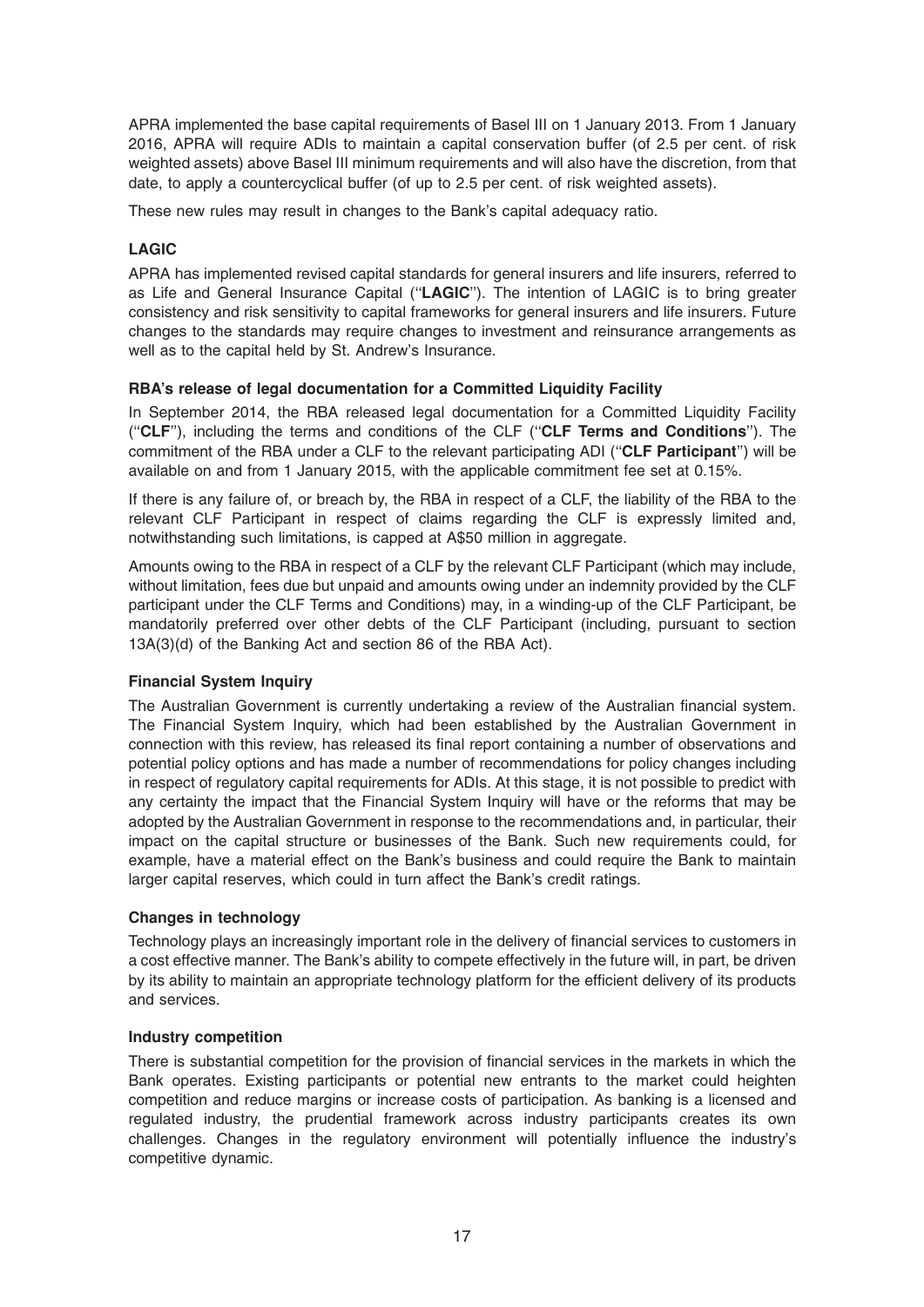#### Risks to the Bank growth strategy

Risks that relate to the Bank's growth strategy are interrelated and include risk of local market saturation, risks associated with geographical diversification, changes in wholesale funding markets and changes in general economic conditions.

Risk of local market saturation: Despite the size of the Queensland market, the Bank faces the challenge of maintaining a high penetration rate in that market in order to achieve continued growth. In addition, the Bank will continue to be exposed to fluctuations in the Queensland economy and property market in particular.

Risk of geographical diversification: Through the mergers with Pioneer Permanent Building Society (North Queensland) in 2006, Home Building Society (Western Australia) in 2007, the acquisition of Virgin Money (Australia) Pty Limited in April 2013 and Investec Bank (Australia) Limited in July 2014 and organic growth in other states, the Bank has expanded its geographical presence and distribution in Australia. This brings challenges to the Bank's management and control systems as it continues to develop as a more geographically diverse organisation.

Funding for growth: Changes in wholesale funding markets may cause an inability to raise sufficient wholesale funds to fund the Bank's asset growth strategies.

Effect of economic conditions: General economic conditions in Australia and Queensland in particular may worsen which could stifle credit growth and restrict the Bank's ability to grow in line with its growth strategy.

#### Mergers and acquisitions

The Bank may engage in merger or acquisition activity which facilitates the Bank's strategic direction. Whilst the Bank recognises that benefits may arise from merger or acquisition activities, significant risks exist in both the execution and implementation of such activities.

It is likely that the Bank would raise additional debt or raise equity to finance any major merger or acquisition and this would cause the Bank to face the financial risks and costs associated with additional debt or equity.

Changes in ownership and management may result in impairment of relationships with employees and customers of the acquired businesses. Depending on the type of transaction, it could take a substantial period of time for the Bank to realise the financial benefits of the transaction, if any. During the period immediately following this type of transaction, the Bank's operating results may be adversely affected.

The Bank's failure to adequately manage the risks associated with any mergers or acquisitions could adversely affect the Bank's businesses, financial performance, financial condition and prospects.

#### Legacy product issues

The Bank's management team commenced a review of its products, processes and systems following the discovery of an offset account issue in late 2012. An offset account is a savings account that is linked to the depositor's home loan account and reduces the amount of interest payable on the linked home loan. Due to a system error, interest payable on certain linked home loans was not reduced. The ASIC has been advised of the issues and the Bank's priority is to ensure affected customers are reimbursed as soon as practicable. The Bank will refund customers an estimated U.S.\$34.5 million and incur additional remediation costs of U.S.\$11.5 million. These costs have been treated as a one-off legacy item in the results of the financial year ended 31 August 2013.

Around 4% of the Bank's customer base is affected by these issues, some of which date back as far as 2004. The process of refunding customers is currently underway.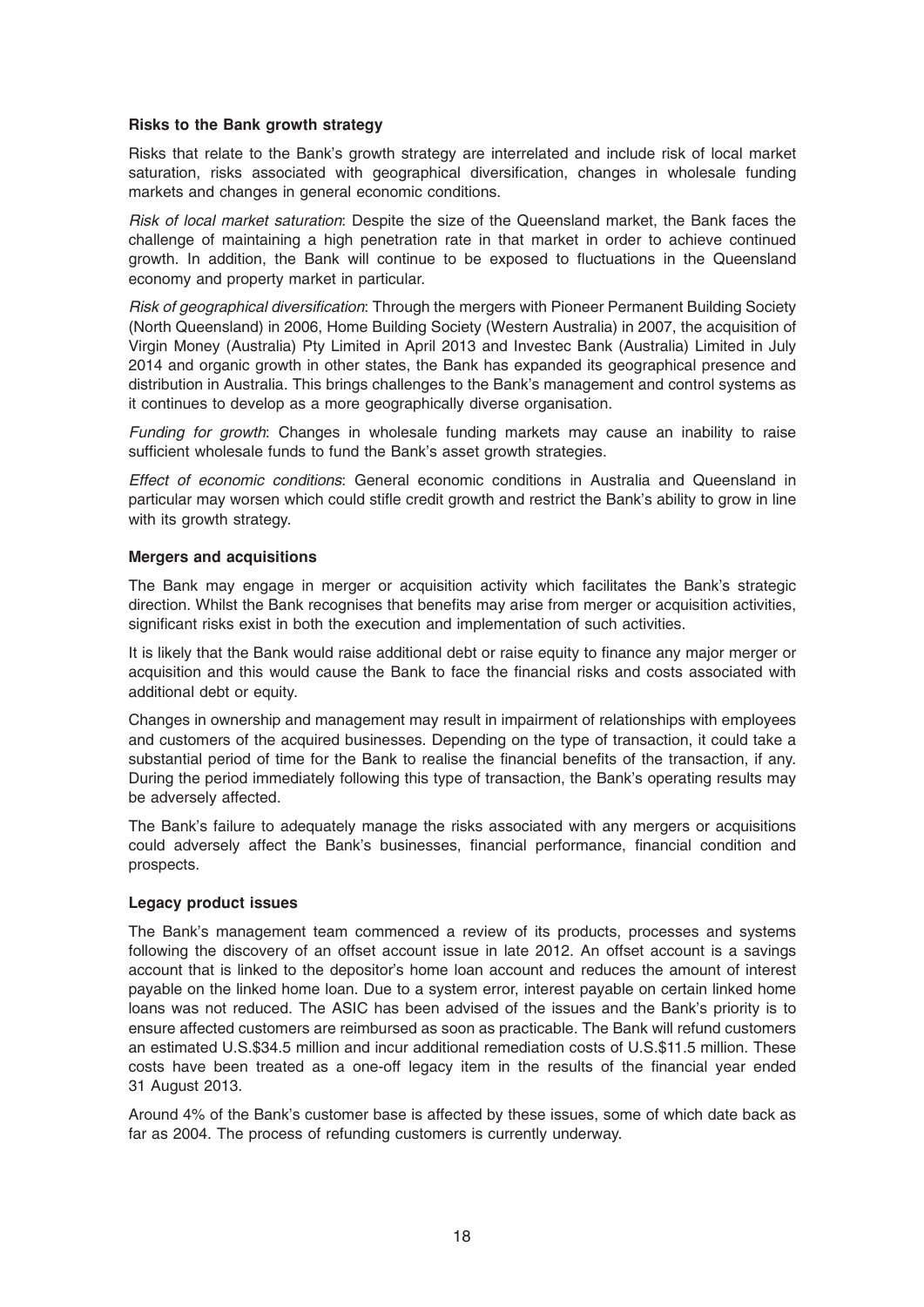There is no assurance that the refund and remediation costs will not be greater than the estimated amounts or that the process of refunding the customers will be completed within the estimated time schedule. The refund and the remediation costs may have an adverse impact on the Bank's financial performance, financial condition, prospects and/or reputation. For consequences that may arise from a damage to the Bank's reputation, see ''– Reputation''.

#### Contingent Liabilities

#### Guarantees, indemnities and letters of credit

There are contingent liabilities arising in the normal course of business for which there are equal and opposite contingent assets and against which no loss is anticipated. Guarantees are provided to third parties on behalf of customers. The credit risks of such facilities are similar to the credit risks of loans and advances.

#### Legal proceedings

On 22 September 2014, the Bank announced that it had reached an agreement to settle the outstanding proceedings brought against it by ASIC and a class action on behalf of borrowers advised by Storm Financial Limited for A\$31.5 million. The settlement has to be approved by the Australian Federal Court. The application for approval will take place at a hearing on 12 December 2014. The settlement concludes both of the outstanding Storm Financial proceedings against the Bank. These are ASIC's unregistered managed investment scheme proceedings, which commenced in the Federal Court of Australia in December 2010 and a class action which commenced in December 2012.

On 13 February 2014 judgment was given in favour of the Bank for proceedings involving the Bank by a number of former OMBs in New South Wales, Australia. An appeal has been filed in relation to this judgment. As of the date of this Information Memorandum no estimate of any potential liability can be made.

There is a risk that any material or costly dispute or litigation could adversely affect the value of the assets or future financial performance of the Bank. The amount of any potential liability (including but not limited to the financial outcomes) the Bank may have in relation to the matters outlined above is not able to be ascertained at this time but is not presently regarded as material. Even if the financial outcomes of those matters are not material, there are risks associated with the reputation of the Bank or regulatory action and/or further third party civil claims if adverse findings are made against the Bank.

#### Reputation

Reputation risk may arise through the actions of the Bank and adversely affect perceptions of the Bank held by the public, shareholders, regulators or rating agencies. These issues include appropriately dealing with potential conflicts of interests, legal and regulatory requirements, ethical issues, money laundering laws, trade sanctions legislation, privacy laws, information security policies and sales and trading practices. Damage to the Bank's reputation may have an adverse impact on the Bank's financial performance, capacity to source funding and liquidity, cost of sourcing funding and liquidity and by constraining business opportunities.

#### Credit ratings

The credit ratings assigned to the Bank by rating agencies are based on an evaluation of a number of factors, including its financial strength. A credit rating downgrade could also be driven by the occurrence of one or more of the other risks discussed in this Information Memorandum or by other events. If the Bank fails to maintain its current corporate credit ratings, this could adversely affect its cost of funds and related margins, liquidity, competitive position and access to capital markets.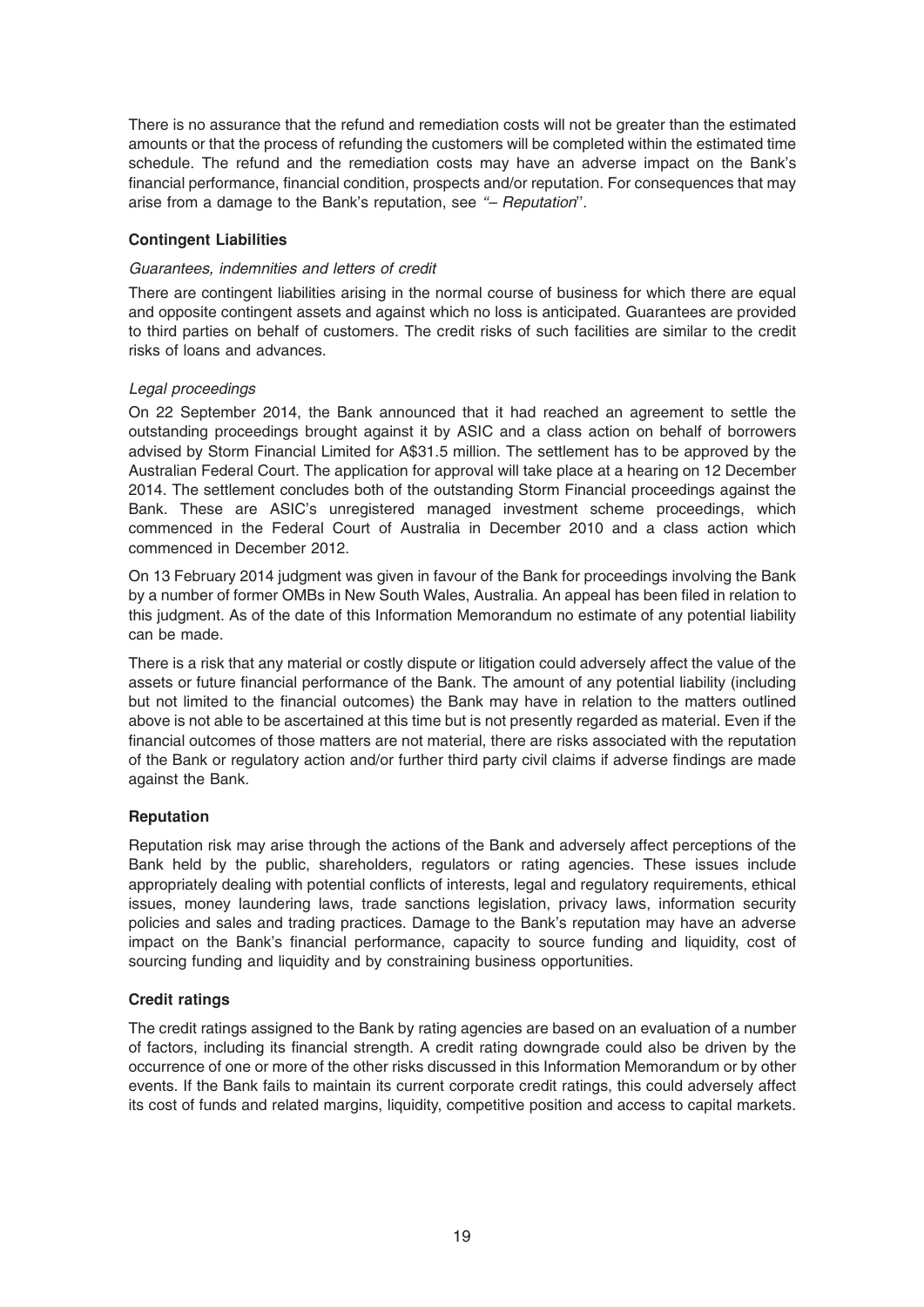#### Changes to accounting policies may adversely affect the Bank's business, operations and financial condition

The accounting policies and methods that the Bank applies are fundamental to how it records and reports its financial position and results of operations. Management of the Bank must exercise judgment in selecting and applying many of these accounting policies and methods so that they not only comply with generally accepted accounting principles but they also reflect the most appropriate manner in which to record and report on the financial position and results of operations. However, these accounting policies may be applied inaccurately, resulting in a misstatement of financial position and results of operations.

In some cases, management must select an accounting policy or method from two or more alternatives, any of which might comply with generally accepted accounting principles and is reasonable under the circumstances, yet might result in reporting materially different outcomes than would have been reported under another alternative.

#### Dependence on the Australian and Queensland economies

The Bank's revenues and earnings are dependent on economic activity and the level of financial services its customers require. In particular, lending is dependent on customer and investor confidence, the state of the economy, the residential lending market and prevailing market interest rates in Australia and in Queensland in particular. These factors are, in turn, impacted by both domestic and international economic and political events, natural disasters and the general state of the global economy.

The ongoing global uncertainty due to increased sovereign risk, slowing global demand and the threat of a return to global recession, has impacted global economic activity. This disruption has led to high levels of uncertainty and volatility, negatively impacting economic growth, credit growth and consumer and business confidence. A further downturn in the Australian or Queensland economy could adversely impact the Bank's results of operations, liquidity, capital resources and financial condition.

Geopolitical instability, such as threats of, potential for, or actual conflict, occurring around the world may also adversely affect global financial markets, general economic and business conditions and, in turn, the Bank's business, operations and financial condition.

#### Risk of natural disasters

Natural disasters such as (but not restricted to) cyclones, floods and earthquakes, and the economic and financial market implications of such disasters on domestic and global conditions can adversely affect the Bank's business, operations and financial condition.

#### Environmental risk

The Bank and its customers operate businesses and hold assets in a diverse range of geographical locations. Any significant environmental change or external event (including fire, storm, flood, earthquake or pandemic) in any of these locations has the potential to disrupt business activities, impact on the Bank's operations, damage property and otherwise affect the value of assets held in the affected locations and the Bank's ability to recover amounts owing to it. In addition, such an event could have an adverse impact on economic activity, consumer and investor confidence, or the levels of volatility in financial markets, which could adversely affect the Bank's businesses, financial performance, capital resources, financial condition and prospects.

#### The Bank is exposed to risks associated with information security, which may adversely impact its business, operations and financial condition

Information security means protecting information and information systems from unauthorised access, use, disclosure, disruption, modification, perusal, inspection, recording or destruction. By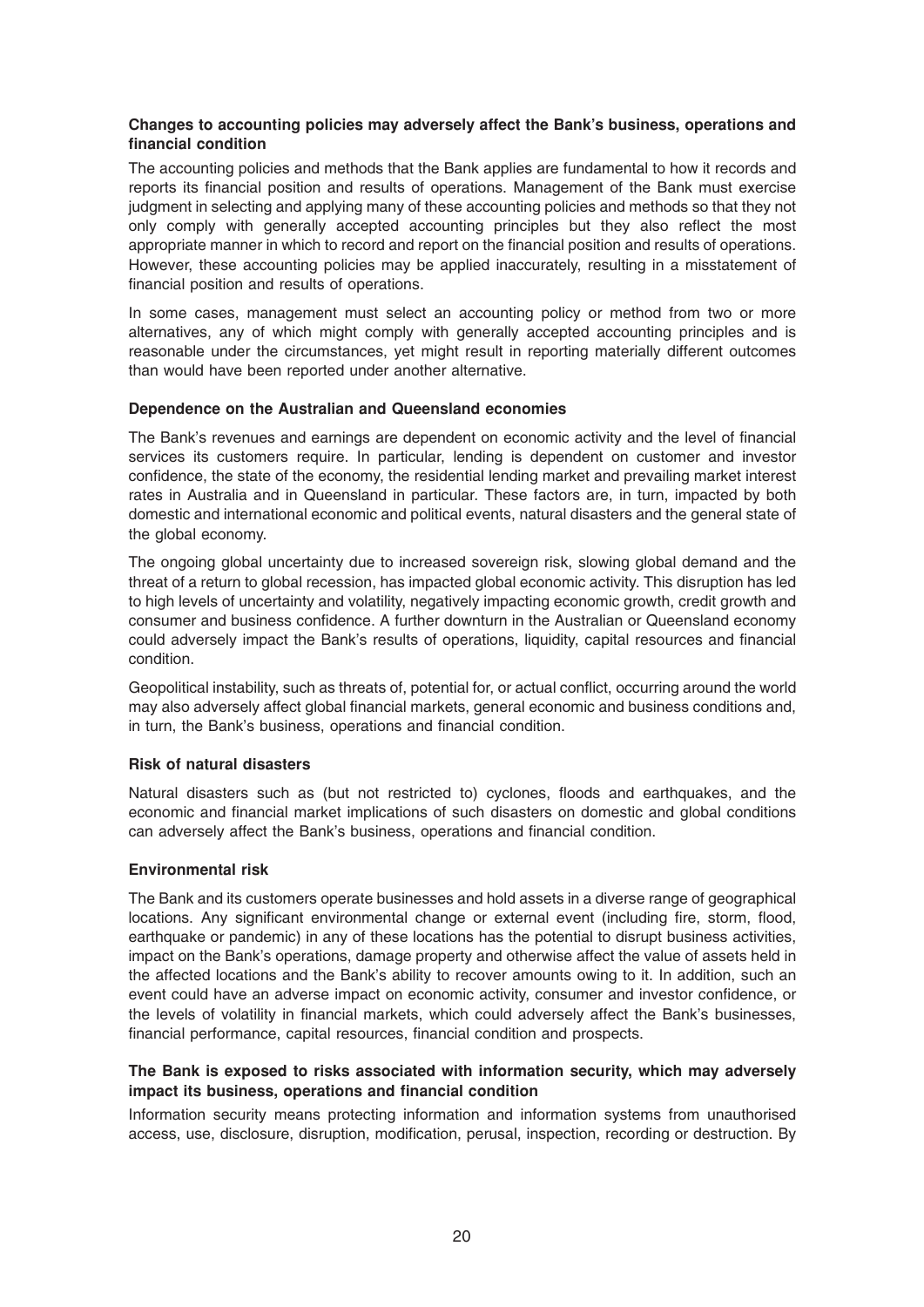its nature, the Bank handles a considerable amount of personal and confidential information about its customers and its own internal operations.

The Bank employs a team of information security experts who are responsible for the development and implementation of the Bank's information security policies. The Bank is conscious that threats to information security are continuously evolving and as such the Bank conducts regular internal and external reviews to ensure new threats are identified, evolving risks are mitigated, policies and procedures are updated and good practice is maintained. However, there is a risk that information may be inadvertently or inappropriately accessed or distributed or illegally accessed or stolen. Any unauthorised use of confidential information could potentially result in breaches of privacy laws, regulatory sanctions, legal action and claims of compensation or erosion to the Bank's competitive market position, which could adversely affect the Bank's financial position and reputation.

#### Unexpected changes to the Bank's licence to operate in any jurisdiction may adversely affect its business, operations and financial condition

The Bank is licensed to operate in the various states and territories in which it operates. Unexpected changes in the conditions of the licences to operate by governments, administrations or regulatory agencies which prohibit or restrict the Bank from trading in a manner that was previously permitted may adversely impact the Bank's financial results.

#### Risk of a major systemic shock to the Australian, New Zealand or other financial systems

There is a risk that a major systemic shock, similar to that experienced recently in Europe, could occur that causes an adverse impact on the Australian and New Zealand financial systems.

Recently there has been an increased focus on the potential for sovereign debt defaults and/or significant bank failures in the 17 countries comprising the Eurozone. There can be no assurance that the market disruptions in the Eurozone, including the increased cost of funding for certain Eurozone governments, will not spread, nor can there be any assurance that future assistance packages will be available or sufficiently robust to address any further market contagion in the Eurozone or elsewhere.

Any such market and economic disruptions could have an adverse effect on financial institutions such as the Bank because consumer and business confidence may decrease, unemployment may rise and demand for the products and services the Bank provides may decline, thereby reducing the Bank's earnings. These conditions may also affect the ability of its borrowers to repay their loans, or the Bank's counterparties to meet their obligations, causing it to incur higher credit losses. These events could also result in the undermining of confidence in the financial system, reducing liquidity and impairing the Bank's access to funding and impairing its customers and counterparties and their businesses.

The nature and consequences of any such event are difficult to predict and there can be no guarantee that the Bank could respond effectively to any such event. If the Bank were not to respond effectively, the Bank's businesses, financial performance, financial condition and prospects could be adversely affected.

#### The Bank may experience challenges in managing its capital base, which could give rise to greater volatility in capital ratios

The Bank's capital base is critical to the management of its businesses and access to funding. The Bank is required by APRA to maintain adequate regulatory capital.

Under current regulatory requirements, risk-weighted assets and expected loan losses increase as a counterparty's risk grade worsens. These additional regulatory capital requirements compound any reduction in capital resulting from increased provisions for loan losses and lower profits in times of stress. As a result, greater volatility in capital ratios may arise and may require the Bank to raise additional capital. There can be no certainty that any additional capital required would be available or could be raised on reasonable terms.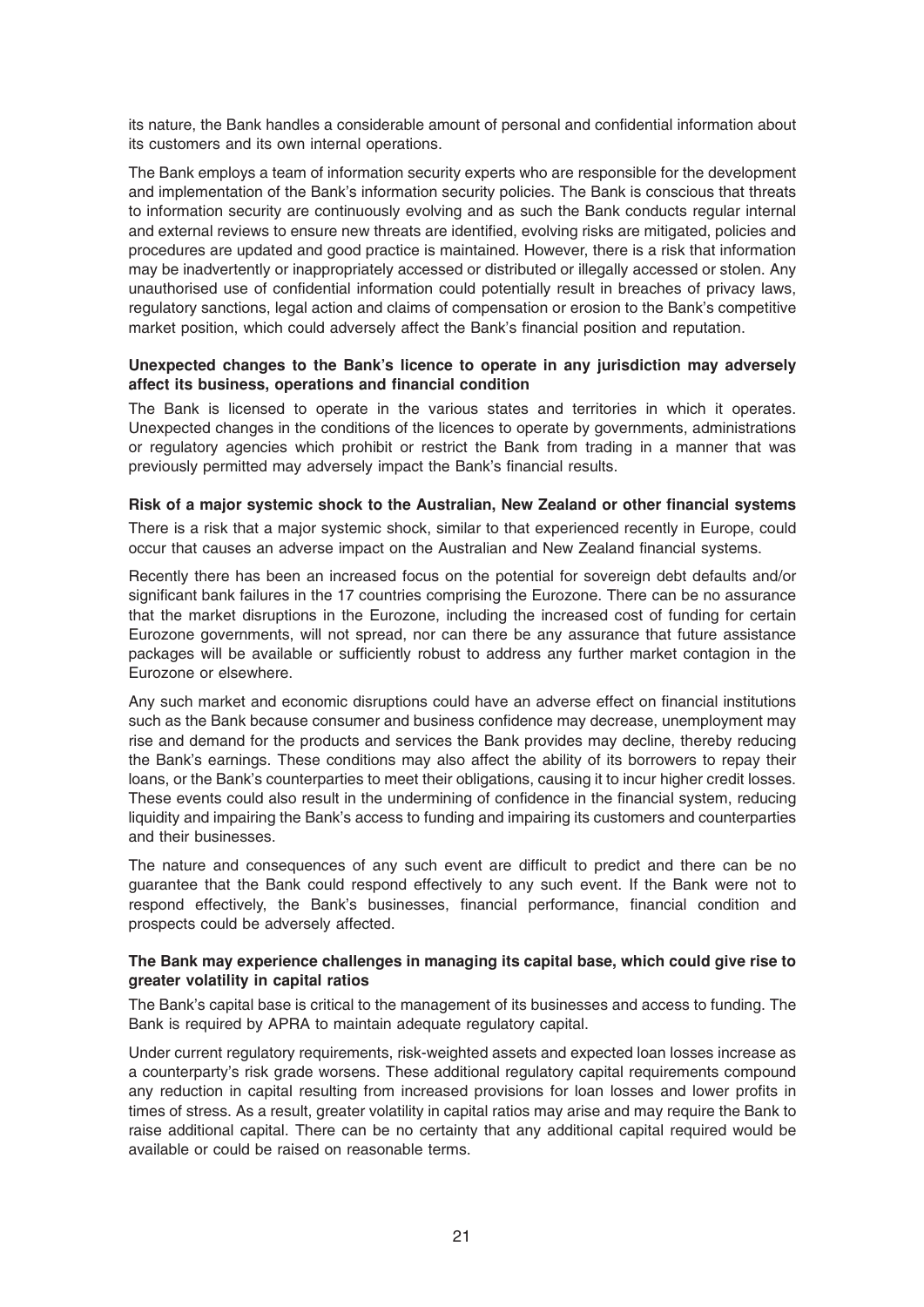Global and domestic regulators have released proposals to strengthen, among other things, the liquidity and capital requirements of banks, funds management entities, and insurance entities.

#### Absence of government-sponsored financial stabilisation

In response to the global financial crisis ("GFC"), a number of government-sponsored financial stabilisation packages (including guarantees of certain bank obligations) were introduced around the world, including in Australia. International capital markets and liquidity conditions improved following the GFC and banks were able to raise non-government guaranteed funds. Many such government-sponsored financial stabilisation packages were withdrawn or phased out, including in relation to wholesale funding. There is no certainty that financial conditions will improve or remain stable, nor that government-sponsored financial stabilisation packages would be re-introduced if conditions deteriorated.

The absence of government-sponsored financial stabilisation schemes may result in stress on the global financial system or regional financial systems, which could adversely impact the Bank and its customers and counterparties. Specifically, it could adversely affect the Bank's ability to access sources of funding and lead to a decrease in the Bank's liquidity position and an increase in its funding costs, negatively affecting the Bank's business, operations and financial condition.

#### General risks

#### Changes in economic conditions

The financial performance of the Bank could be affected by changes in economic conditions in Queensland, Australia and overseas. Such changes include:

- . changes in economic growth, unemployment levels and consumer confidence which may lead to a general fall in the demand for the Bank's products and services;
- . changes in underlying cost structures for labour and service charges;
- . changes in fiscal and monetary policy, including inflation and interest rates, which may impact the profitability of the Bank or a general fall in the demand for the Bank's products and services;
- . declines in aggregate investment and economic output in Queensland, Australia or in key offshore regions;
- . national or international political and economic instability or the instability of national or international financial markets including as a result of terrorist acts or war; and
- . changes in asset values, particularly commercial and residential real estate.

The dislocation in credit and capital markets over the last five years has significantly impacted global economic activity including the Australian economy, with domestic and global economies slowing or in a recession and experiencing rising unemployment. This has led to a decrease in credit growth and the reduction in consumer and business confidence which in turn has impacted values of commercial and residential real estate. The Queensland and Australian economies have performed well in some industry sectors, such as resources and resource related industries and services, but have slowed in other sectors such as some retail sectors and financial services. A further downturn in sectors of the Queensland or Australian economy or in the Queensland or Australian economy generally or slowing of the stronger sectors of the economy may lead to a lower demand for the Bank's products and services, or adversely affect the performance of the Bank's asset portfolio, and therefore could further adversely impact the Bank's financial performance and position.

Although the Bank will have in place a number of strategies to minimise the exposure to economic risk and will engage in prudent management practices to minimise its exposure to risk in the future, such factors may nonetheless have an adverse impact on the Bank's financial performance and position.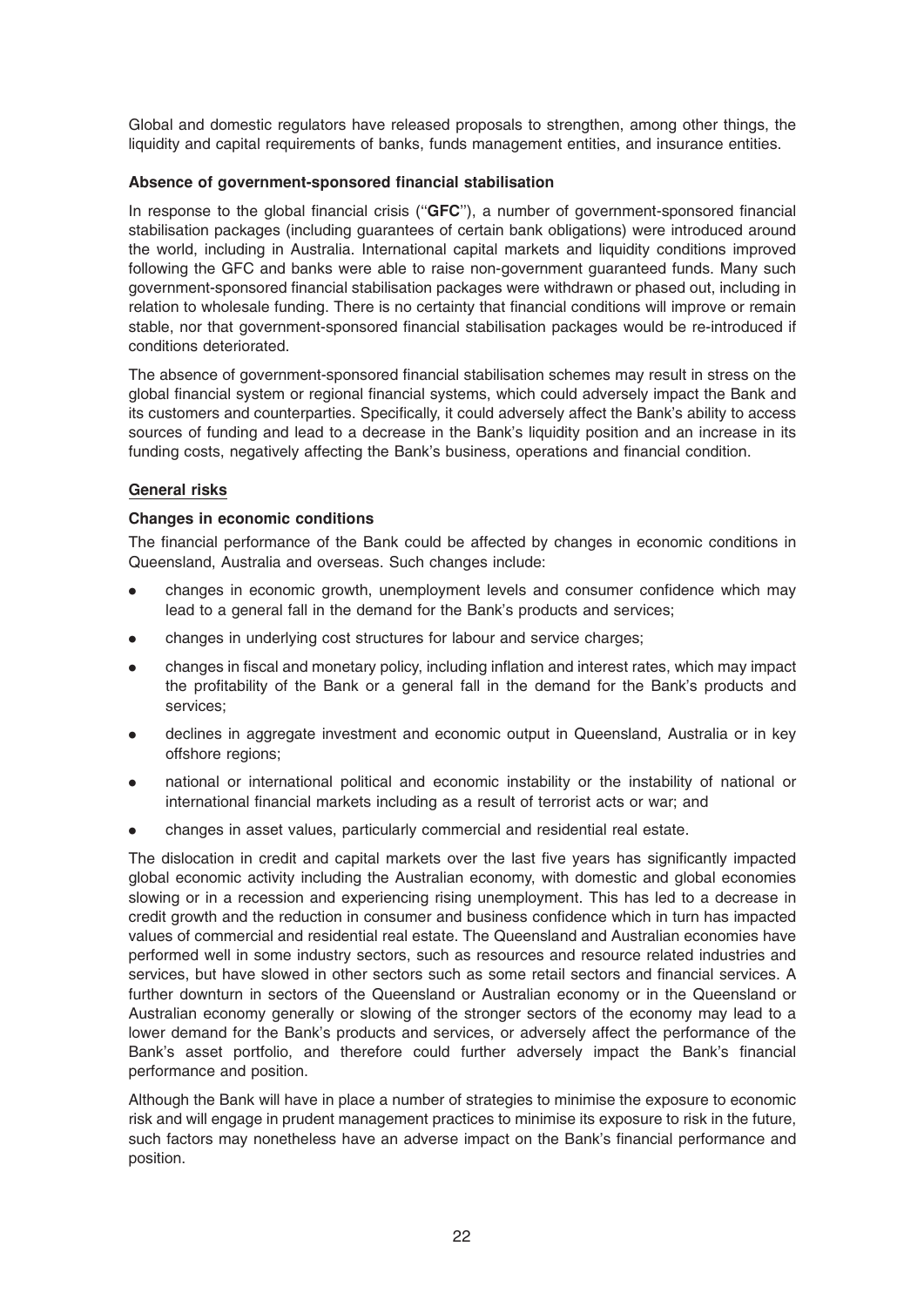#### Risks related to the structure of a particular issue of Notes

Notes issued under the Programme may have features which contain particular risks for potential investors. Set out below is a description of the most common such features:

#### Notes subject to optional redemption by the Issuer

An optional redemption feature of Notes is likely to limit their market value. During any period when the Issuer may elect to redeem Notes, the market value of those Notes generally will not rise substantially above the price at which they can be redeemed. This also may be true prior to any redemption period.

The Issuer may be expected to redeem Notes when its cost of borrowing is lower than the interest rate on the Notes. At those times, an investor generally would not be able to reinvest the redemption proceeds at an effective interest rate as high as the interest rate on the Notes being redeemed and may only be able to do so at a significantly lower rate. Potential investors should consider reinvestment risk in light of other investments available at that time.

#### Fixed/Floating Rate Notes

Fixed/Floating Rate Notes may bear interest at a rate that the Issuer may elect to convert from a fixed rate to a floating rate, or from a floating rate to a fixed rate. Where the Issuer has the right to effect such a conversion, this will affect the secondary market and the market value of the Notes since the Issuer may be expected to convert the rate when it is likely to produce a lower overall cost of borrowing. If the Issuer converts from a fixed rate to a floating rate in such circumstances, the spread on the Fixed/Floating Rate Notes may be less favourable than then prevailing spreads on comparable Floating Rate Notes tied to the same reference rate. In addition, the new floating rate at any time may be lower than the rates on other Notes. If the Issuer converts from a floating rate to a fixed rate in such circumstances, the fixed rate may be lower than then prevailing rates on its Notes.

#### Notes issued at a substantial discount or premium

The market values of securities issued at a substantial discount or premium from their principal amount tend to fluctuate more in relation to general changes in interest rates than do prices for conventional interest-bearing securities. Generally, the longer the remaining term of the securities, the greater the price volatility as compared to conventional interest-bearing securities with comparable maturities.

#### Risks related to Notes generally

Set out below is a brief description of certain risks relating to the Notes generally:

#### Modification and waiver

The conditions of the Notes contain provisions for calling meetings of Noteholders to consider matters affecting their interests generally. These provisions permit defined majorities to bind all Noteholders including Noteholders who did not attend and vote at the relevant meeting and Noteholders who voted in a manner contrary to the majority.

The conditions of the Notes also provide that the Principal Paying Agent and the Issuer may, without the consent of Noteholders, agree to (i) any modification of the Notes, the Coupons or the Agency Agreement which is not prejudicial to the interests of the Noteholders or (ii) any modification of the Notes, the Coupons, or the Agency Agreement which is of a formal, minor or technical nature or is made to correct a manifest error or to comply with a mandatory provision of law.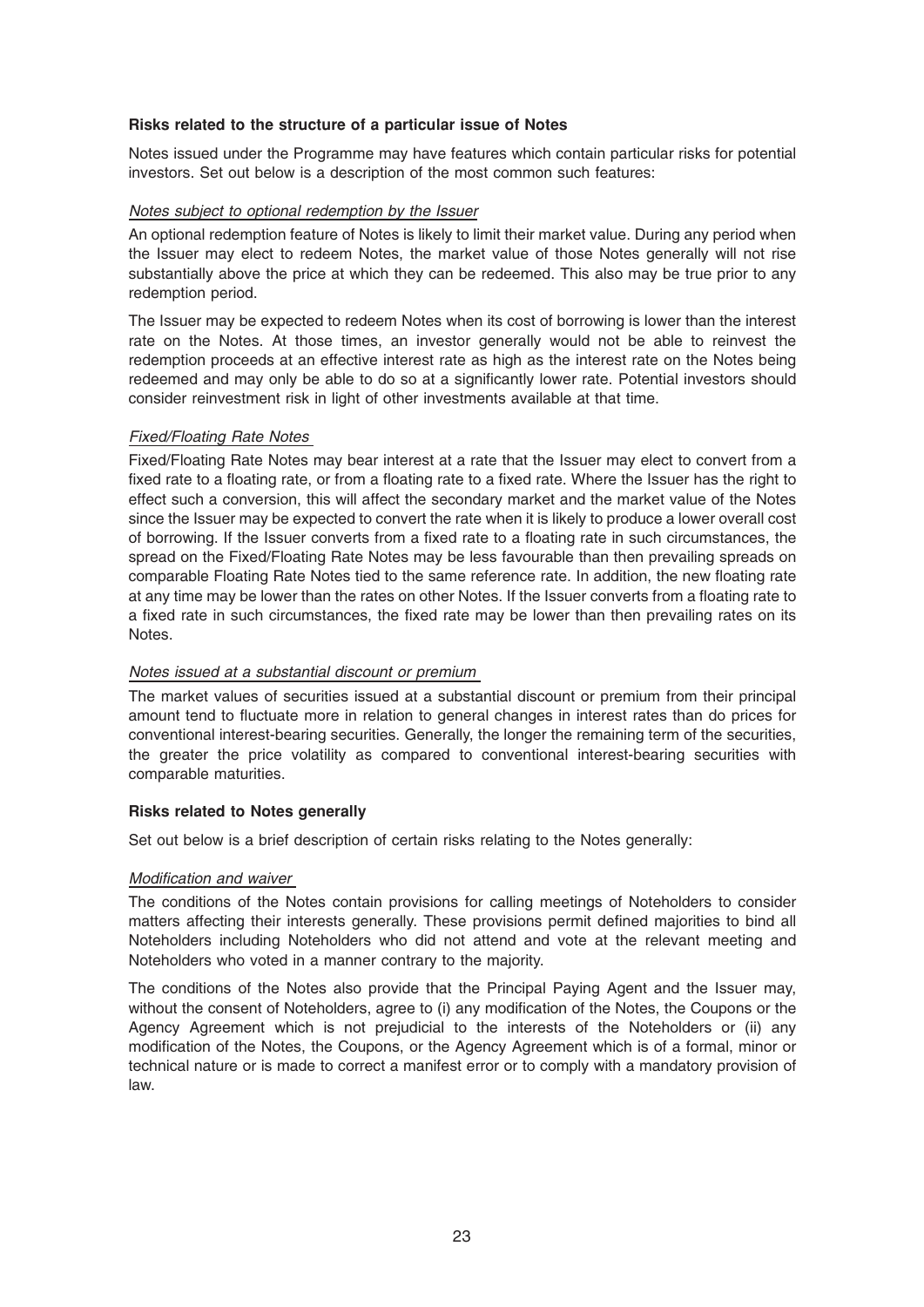#### EU Savings Directive

Under Council Directive 2003/48/EC on the taxation of savings income (the "EU Savings Directive'') Member States are required to provide to the tax authorities of other Member States details of certain payments of interest or similar income paid or secured by a person established in a Member State to or for the benefit of an individual resident in another Member State or certain limited types of entities established in another Member State.

On 24 March 2014, the Council of the European Union adopted a Council Directive (the ''Amending Directive'') amending and broadening the scope of the requirements described above. Member States are required to apply these new requirements from 1 January 2017. The changes will expand the range of payments covered by the EU Savings Directive, in particular to include additional types of income payable on securities. The Amending Directive will also expand the circumstances in which payments that indirectly benefit an individual resident in a Member State must be reported. This approach will apply to payments made to, or secured for, persons, entities or legal arrangements (including trusts) where certain conditions are satisfied, and may in some cases apply where the person, entity or arrangement is established or effectively managed outside of the European Union.

For a transitional period, Luxembourg and Austria are required (unless during that period they elect otherwise) to operate a withholding system in relation to such payments. The changes referred to above will broaden the types of payments subject to withholding in those Member States which still operate a withholding system when they are implemented. In April 2013, the Luxembourg Government announced its intention to abolish the withholding system with effect from 1 January 2015, in favour of automatic information exchange under the EU Savings Directive.

The end of the transitional period is dependent upon the conclusion of certain other agreements relating to information exchange with certain other countries. A number of non-EU countries and territories including Switzerland have adopted similar measures (a withholding system in the case of Switzerland).

If a payment were to be made or collected through a Member State which has opted for a withholding system and an amount of, or in respect of, tax were to be withheld from that payment, neither the Issuer nor any Paying Agent nor any other person would be obliged to pay additional amounts with respect to any Note as a result of the imposition of such withholding tax. The Issuer is required to maintain a Paying Agent in a Member State that is not obliged to withhold or deduct tax pursuant to the EU Savings Directive.

#### Change of law

The conditions of the Notes are based on English law in effect as at the date of this Information Memorandum. No assurance can be given as to the impact of any possible judicial decision or change to English law or administrative practice after the date of this Information Memorandum.

#### Notes where denominations involve integral multiples: Definitive Notes

In relation to any issue of Notes which have a denomination consisting of the minimum Specified Denomination plus a higher integral multiple of another smaller amount, it is possible that such Notes may be traded in amounts in excess of such minimum Specified Denomination that are not integral multiples of such minimum Specified Denomination. In such a case a Noteholder who, as a result of trading such amounts, holds a principal amount which is less than the minimum Specified Denomination in his account with the relevant clearing system at the relevant time may not receive a Definitive Note in respect of such holding (should Definitive Notes be printed) and would need to purchase a principal amount of Notes such that its holding amounts to a Specified Denomination.

If Definitive Notes are issued, Noteholders should be aware that Definitive Notes which have a denomination that is not an integral multiple of the minimum Specified Denomination may be illiquid and difficult to trade.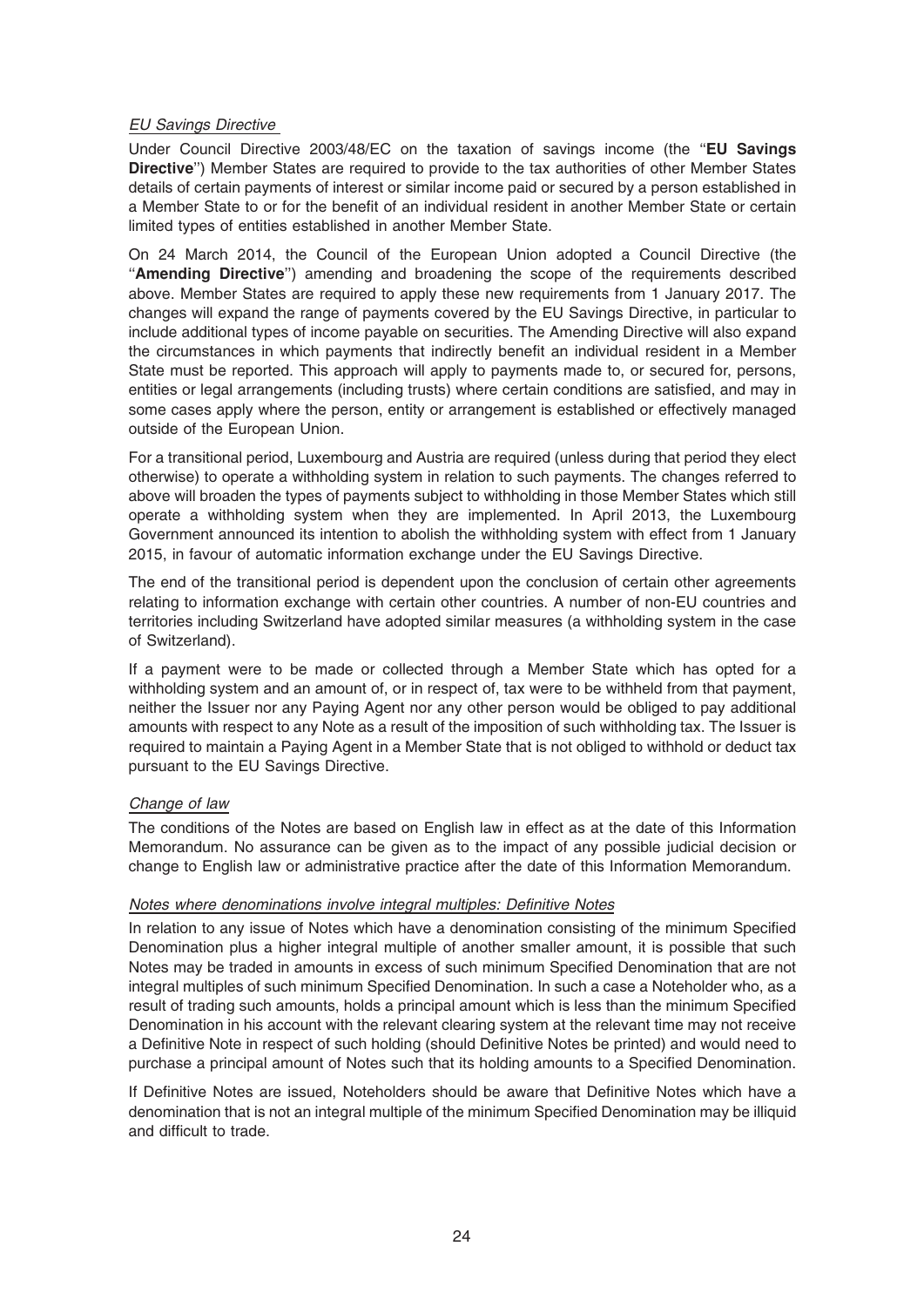#### U.S. Foreign Account Tax Compliance Withholding may affect payments on the Notes

Whilst the Notes are in global form and held within Euroclear Bank S.A./N.V. or Clearstream Banking, société anonyme (together the "ICSDs"), in all but the most remote circumstances, it is not expected that the new reporting regime and potential withholding tax imposed by sections 1471 through 1474 of the U.S. Internal Revenue Code of 1986 ("FATCA") will affect the amount of any payment received by the ICSDs (see United Kingdom Taxation, FATCA Disclosure, The Proposed Financial Transactions Tax and EU Savings Directive – FATCA Disclosure). However, FATCA may affect payments made to custodians or intermediaries in the subsequent payment chain leading to the ultimate investor if any such custodian or intermediary generally is unable to receive payments free of FATCA withholding. It also may affect payment to any ultimate investor that is a financial institution that is not entitled to receive payments free of withholding under FATCA, or an ultimate investor that fails to provide its broker (or other custodian or intermediary from which it receives payment) with any information, forms, other documentation or consents that may be necessary for the payments to be made free of FATCA withholding. Investors should choose the custodians or intermediaries with care (to ensure each is compliant with FATCA or other laws or agreements related to FATCA) and provide each custodian or intermediary with any information, forms, other documentation or consents that may be necessary for such custodian or intermediary to make a payment free of FATCA withholding. Investors should consult their own tax adviser to obtain a more detailed explanation of FATCA and how FATCA may affect them. The Issuer's obligations under the Notes are discharged once it has paid the common depositary for the ICSDs (as bearer of the Notes) and the Issuer has therefore no responsibility for any amount thereafter transmitted through the ICSDs and custodians or intermediaries.

#### Risks related to the market generally

Set out below is a brief description of the principal market risks, including liquidity risk, exchange rate risk, interest rate risk and credit risk:

#### The secondary market generally

Notes may have no established trading market when issued, and one may never develop. If a market does develop, it may not be very liquid. Therefore, investors may not be able to sell their Notes easily or at prices that will provide them with a yield comparable to similar investments that have a developed secondary market. This is particularly the case for Notes that are especially sensitive to interest rate, currency or market risks, are designed for specific investment objectives or strategies or have been structured to meet the investment requirements of limited categories of investors. These types of Notes generally would have a more limited secondary market and more price volatility than conventional debt securities. Illiquidity may have a severely adverse effect on the market value of Notes.

#### Exchange rate risks and exchange controls

The Issuer will pay principal and interest on the Notes in the Specified Currency. This presents certain risks relating to currency conversions if an investor's financial activities are denominated principally in a currency or currency unit (the "Investor's Currency") other than the Specified Currency. These include the risk that exchange rates may significantly change (including changes due to devaluation of the Specified Currency or revaluation of the Investor's Currency) and the risk that authorities with jurisdiction over the Investor's Currency may impose or modify exchange controls. An appreciation in the value of the Investor's Currency relative to the Specified Currency would decrease (1) the Investor's Currency-equivalent yield on the Notes, (2) the Investor's Currency-equivalent value of the principal payable on the Notes and (3) the Investor's Currency equivalent market value of the Notes.

Government and monetary authorities may impose (as some have done in the past) exchange controls that could adversely affect an applicable exchange rate. As a result, investors may receive less interest or principal than expected, or no interest or principal.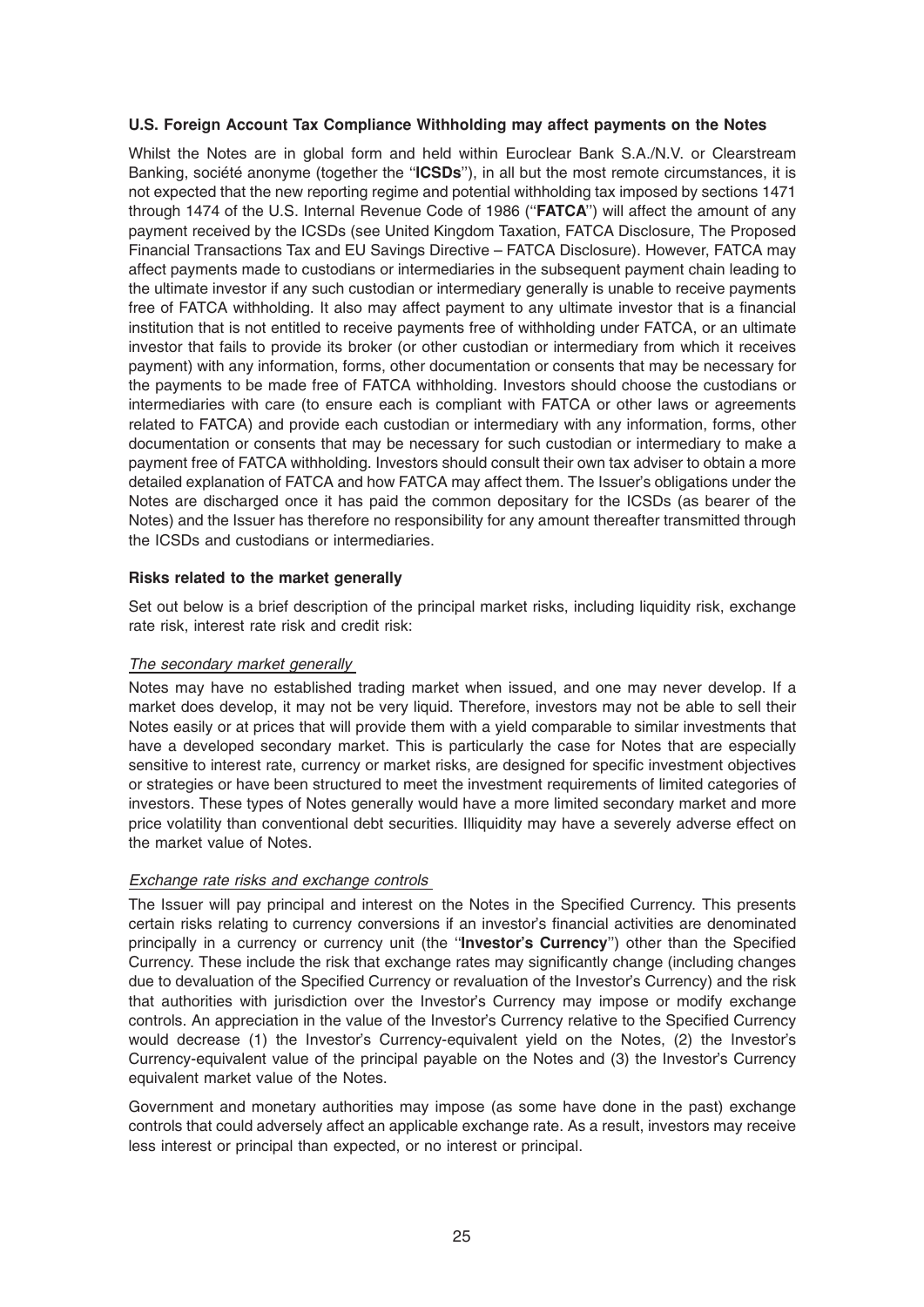#### Interest rate risks

Investment in Fixed Rate Notes involves the risk that subsequent changes in market interest rates may adversely affect the value of the Fixed Rate Notes.

#### Credit ratings may not reflect all risks

One or more independent credit rating agencies may assign credit ratings to the Notes. The ratings may not reflect the potential impact of all risks related to structure, market, additional factors discussed above, and other factors that may affect the value of the Notes. A credit rating is not a recommendation to buy, sell or hold securities and may be revised or withdrawn by the rating agency at any time.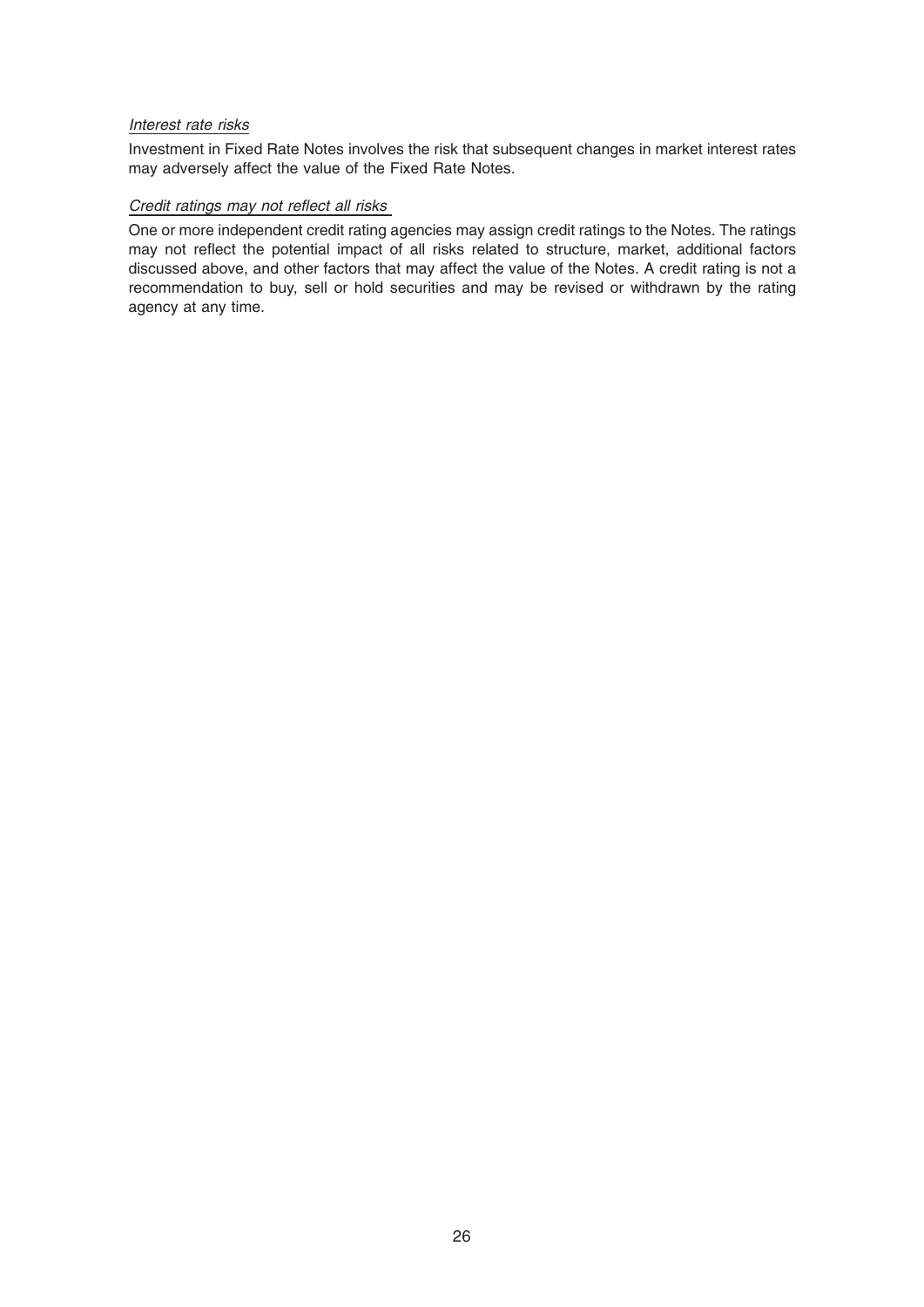# Form of the Notes

#### Initial Issue of Notes

Each Tranche of Notes will initially be represented by either a Temporary Global Note or a Permanent Global Note, which on issue, in either case, will be delivered to a common depositary outside the United States for Euroclear and Clearstream, Luxembourg (the "Common Depositary"). Upon such delivery, Euroclear or Clearstream, Luxembourg will credit each subscriber with a nominal amount of Notes equal to the nominal amount thereof for which it has subscribed and paid.

Notes that are initially deposited with the Common Depositary may also be credited to the accounts of subscribers with other clearing systems through direct or indirect accounts with Euroclear and Clearstream, Luxembourg held by other clearing systems. Conversely, Notes that are initially deposited with any other clearing system may similarly be credited to the accounts of subscribers with Euroclear, Clearstream, Luxembourg or other clearing systems.

#### Relationship of Accountholders with Clearing Systems

Each of the persons shown in the records of Euroclear, Clearstream, Luxembourg or any other clearing system as the holder of a Note represented by a Temporary Global Note or a Permanent Global Note (each a ''Global Note'') must look solely to Euroclear, Clearstream, Luxembourg or such other clearing system (as the case may be) for his share of each payment made by the Issuer to the bearer of such Global Note, and in relation to all other rights arising under the Global Notes, subject to and in accordance with the respective rules and procedures of Euroclear, Clearstream, Luxembourg or such other clearing system (as the case may be). Subject to the Terms and Conditions such person shall have no claim directly against the Issuer in respect of payments due on the Notes for so long as the Notes are represented by such Global Note and such obligations of the Issuer will be discharged by payment to the bearer of such Global Note in respect of each amount so paid.

#### **Exchange**

1. **Temporary Global Notes.** On and after the date (the "Exchange Date") which is 40 days after a Temporary Global Note is issued, interests in a Temporary Global Note will be exchangeable (free of charge) upon a request as described therein either for (i) interests in a Permanent Global Note of the same Series or (ii) for Definitive Notes of the same Series (as indicated in the applicable Final Terms and subject, in the case of Definitive Notes, to such notice period as is specified in the applicable Final Terms), in each case against certification of beneficial ownership as described below unless such certification has already been given. The holder of a Temporary Global Note will not be entitled to collect any payment of interest, principal or other amount due on or after the Exchange Date unless, upon due certification, exchange of the Temporary Global Note for an interest in a Permanent Global Note or for Definitive Notes is improperly withheld or refused.

2. Permanent Global Notes. The applicable Final Terms will specify that a Permanent Global Note will be exchangeable (free of charge), in whole but not in part, for Definitive Notes upon either (i) not less than 60 days' written notice from Euroclear and/or Clearstream, Luxembourg (acting on the instructions of any holder of an interest in such Permanent Global Note) to the Agent as described therein1 or (ii) only upon the occurrence of an Exchange Event. For these purposes, ''Exchange Event'' means that (i) an Event of Default (as defined in Condition 9) has occurred and is continuing, (ii) the Issuer has been notified that both Euroclear and Clearstream, Luxembourg have been closed for business for a continuous period of 14 days (other than by reason of holiday, statutory or otherwise) or have announced an intention permanently to cease business or have in fact done so and no successor clearing system is available or (iii) the Issuer has or will become subject to adverse tax consequences which would not be suffered were the Notes represented by the Permanent Global Note in definitive form. The Issuer will promptly give notice to Noteholders in accordance with Condition 13 if an Exchange Event occurs. In the event of the occurrence of an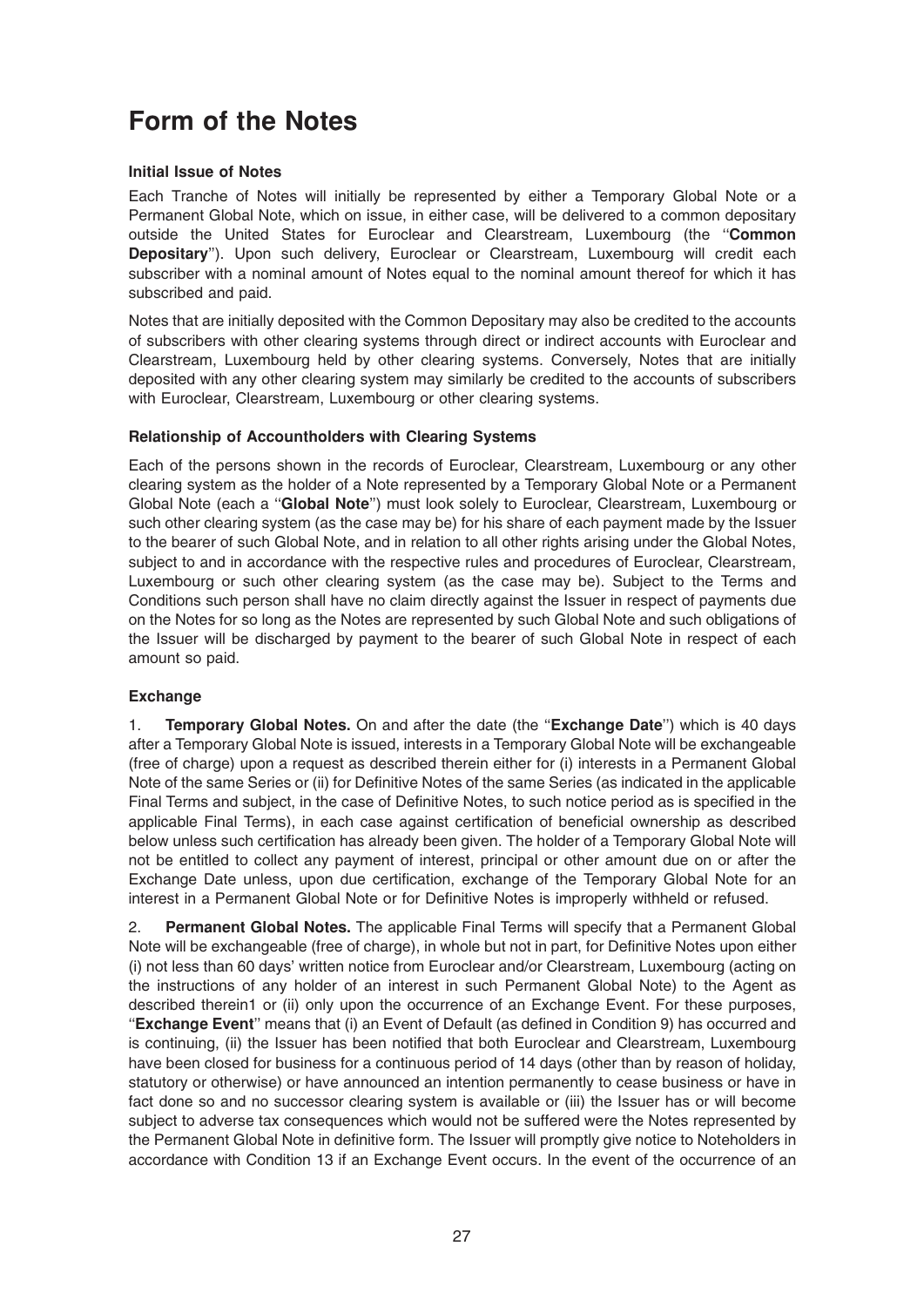Exchange Event, Euroclear and/or Clearstream, Luxembourg (acting on the instructions of any holder of an interest in such Permanent Global Note) may give notice to the Agent requesting exchange and, in the event of the occurrence of an Exchange Event as described in (iii) above, the Issuer may also give notice to the Agent requesting exchange. Any such exchange shall occur not later than 45 days after the date of receipt of the first relevant notice by the Agent.

The exchange of a Permanent Global Note for definitive Notes upon notice from Euroclear and/or Clearstream, Luxembourg (acting on the instructions of any holder) or at anytime at the request of the Issuer should not be expressed to be applicable in the applicable Final Terms if the Notes are issued with a minimum Specified Denomination such as EUR100,000 (or its equivalent in another currency) plus one or more higher integral multiples of another smaller amount such as EUR1,000 (or its equivalent in another currency). Furthermore, such Specified Denomination construction is not permitted in relation to any issue of Notes which is to be represented on issue by a Temporary Global Note exchangeable for definitive Notes.

In this Information Memorandum, "Definitive Notes" means, in relation to any Global Note, the Definitive Notes for which such Global Note may be exchanged (if appropriate, having attached to them all Coupons in respect of interest that has not already been paid on the Global Note and a Talon). Definitive Notes will be security printed in accordance with any applicable legal and stock exchange requirements in or substantially in the form set out in the Agency Agreement. On exchange in full of each Global Note, the Issuer will, if the holder so requests, procure that it is cancelled and returned to the holder together with the relevant Definitive Notes.

3. Payments. Whilst any Note is represented by a Temporary Global Note, payments of principal, interest (if any) and any other amount payable in respect of the Notes due prior to the Exchange Date will be made against presentation of the Temporary Global Note only to the extent that certification (in a form to be provided) to the effect that the beneficial owners of interests in such Note are not U.S. persons or persons who have purchased for resale to any U.S. person, as required by U.S. Treasury regulations, has been received by Euroclear and/or Clearstream, Luxembourg and Euroclear and/or Clearstream, Luxembourg, as applicable, has given a like certification (based on the certifications it has received) to the Agent.

Payments of principal, interest (if any) or any other amounts on a Permanent Global Note will be made through Euroclear and/or Clearstream, Luxembourg against presentation or surrender (as the case may be) of the Permanent Global Note without any requirement for certification.

4. Legend. The following legend will appear on all Global Notes, Definitive Notes, Coupons and Talons:

''Any United States person who holds this obligation will be subject to limitations under the United States income tax laws, including the limitations provided in sections 165(j) and 1287(a) of the Internal Revenue Code.''

The sections referred to provide that United States holders, with certain exceptions, will not be entitled to deduct any loss on Notes or Coupons and will not be entitled to capital gains treatment of any gain on any sale, disposition, redemption or payment of principal in respect of Notes or Coupons.

#### Deed of Covenant

A Note may be accelerated by the holder thereof in certain circumstances described in ''Terms and Conditions of the Notes – Events of Default''. In such circumstances, where any Note is still represented by a Global Note and a holder of such Note so represented and credited to his securities account with Euroclear or Clearstream, Luxembourg gives notice that it wishes to accelerate such Note, unless within a period of 7 days from the giving of such notice payment has been made in full of the amount due in accordance with the terms of such Global Note, such Global Note will become void. At the same time, holders of interests in such Global Note credited to their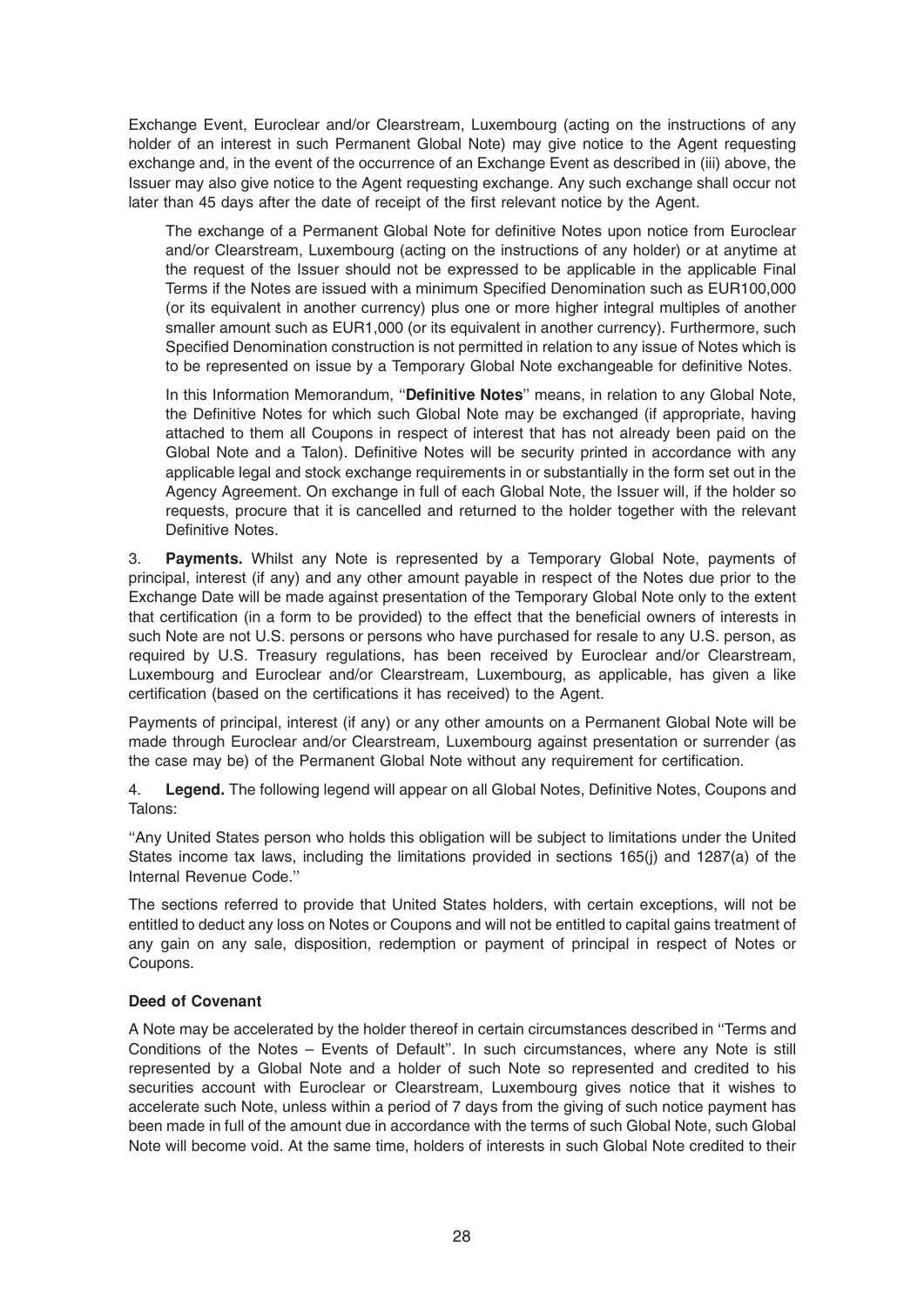accounts with Euroclear or Clearstream, Luxembourg will become entitled to proceed directly against the Issuer on the basis of statements of account provided by Euroclear and Clearstream, Luxembourg, on and subject to the terms of the Deed of Covenant.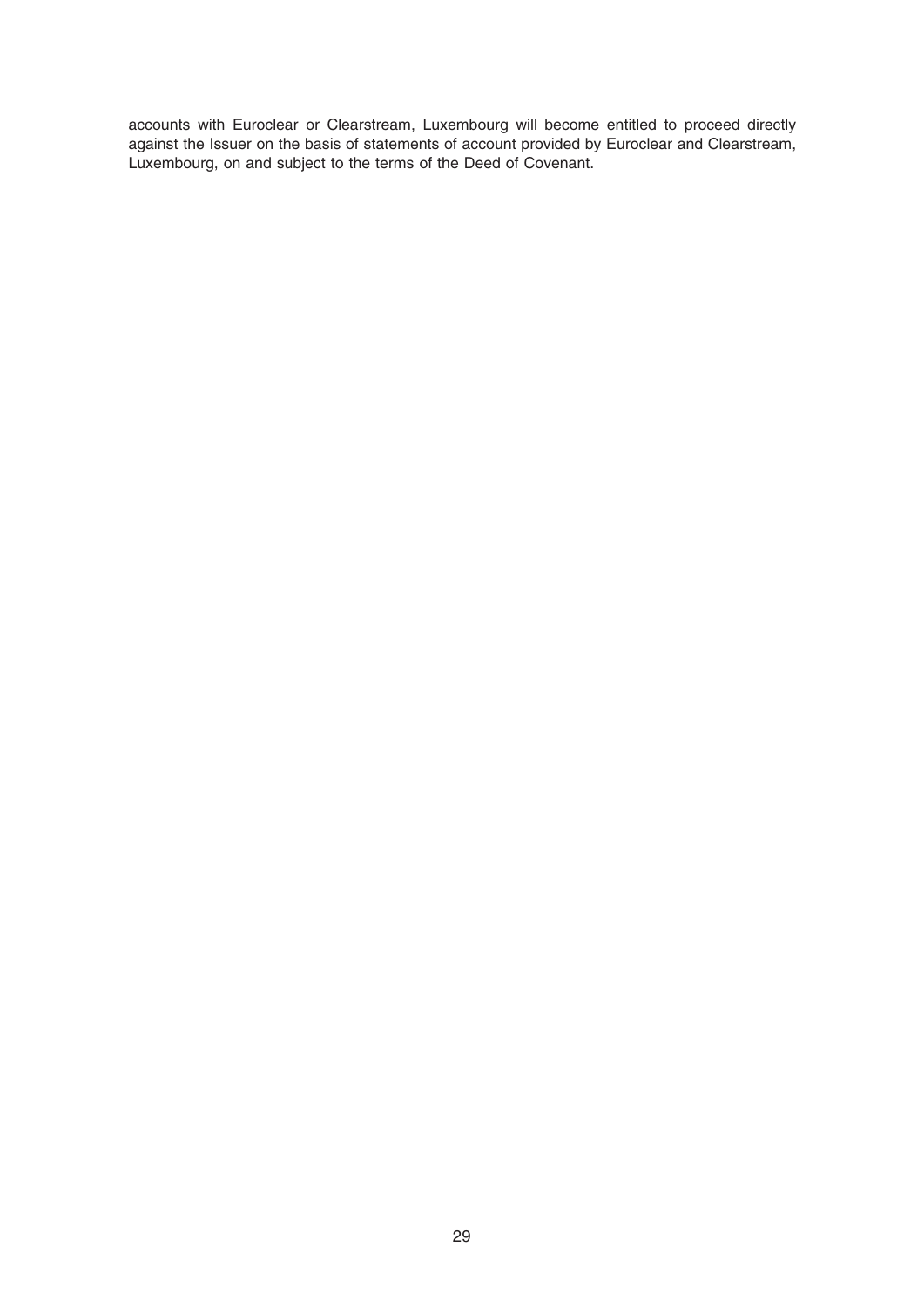### Terms and Conditions of the Notes

The following are the Terms and Conditions of the Notes which will be incorporated by reference into each Global Note and each Definitive Note, in the latter case only if permitted by the relevant stock exchange (if any) or other relevant listing authority (if any) and agreed by the Issuer and the relevant Dealer(s) at the time of issue but, if not so permitted and agreed, such Definitive Note will have endorsed thereon or attached thereto such Terms and Conditions (excluding the italicised paragraphs). The following Terms and Conditions are subject to completion in accordance with the provisions of the applicable Final Terms in relation to any Tranche of Notes. The applicable Final Terms (or the relevant provisions thereof) will be endorsed upon, or attached to, each Temporary Global Note, Permanent Global Note and Definitive Note. Reference should be made to "Form of Final Terms" below. The applicable Final Terms will include the definitions of certain terms used in the following Terms and Conditions or specify which of such terms are to apply in relation to the relevant Notes.

This Note is one of a Series (as defined below) of Notes issued by Bank of Queensland Limited (ABN 32 009 656 740) (the ''Issuer'') pursuant to the Agency Agreement (as defined below). References herein to the ''Notes'' shall be references to the Notes of this Series and shall mean:

- (i) in relation to any Notes represented by a Global Note, units of the lowest Specified Denomination in the Specified Currency;
- (ii) Definitive Notes issued in exchange for a Global Note; and
- (iii) any Global Note.

The Notes and the Coupons (as defined below) have the benefit of an amended and restated agency agreement dated 19 December 2012 (as amended, supplemented or restated from time to time, the "Agency Agreement") and made between the Issuer, Citibank, N.A., London Branch as issuing and principal paying agent and agent bank (the "Agent", which expression shall include any successor as agent) and Citigroup Global Markets Deutschland AG (together with the Agent, the ''Paying Agents'', which expression shall include any additional or successor paying agents).

Interest bearing Definitive Notes (unless otherwise indicated in the applicable Final Terms) have interest coupons ("Coupons") and, if indicated in the applicable Final Terms, talons for further Coupons (''Talons'') attached on issue. Any reference herein to Coupons or coupons shall, unless the context otherwise requires, be deemed to include a reference to Talons or talons.

The Final Terms for this Note (or the relevant provisions thereof) is attached to or endorsed on this Note and supplements these Terms and Conditions. References herein to the ''applicable Final Terms'' are, unless otherwise stated, to Part A of the Final Terms (or the relevant provisions thereof) attached to or endorsed on this Note.

Any reference herein to "Noteholders" shall mean the holders of the Notes, and shall, in relation to any Notes represented by a Global Note, be construed as provided below. Any reference herein to "Couponholders" shall mean the holders of the Coupons, and shall, unless the context otherwise requires, include the holders of the Talons.

As used herein, "Tranche" means Notes which are identical in all respects (including as to listing) and ''Series'' means a Tranche of Notes together with any further Tranche or Tranches of Notes which are (i) expressed to be consolidated and form a single series and (ii) identical in all respects (including as to listing) except for their respective Issue Dates, Interest Commencement Dates and/ or Issue Prices (as indicated in the applicable Final Terms).

The Noteholders and the Couponholders are entitled to the benefit of a Deed of Covenant (such Deed of Covenant as modified and/or supplemented and/or restated from time to time, the "Deed of Covenant'') dated 26 February 2014, and made by the Issuer. The original of the Deed of Covenant is held by a common depositary on behalf of Euroclear and Clearstream, Luxembourg (both as defined below).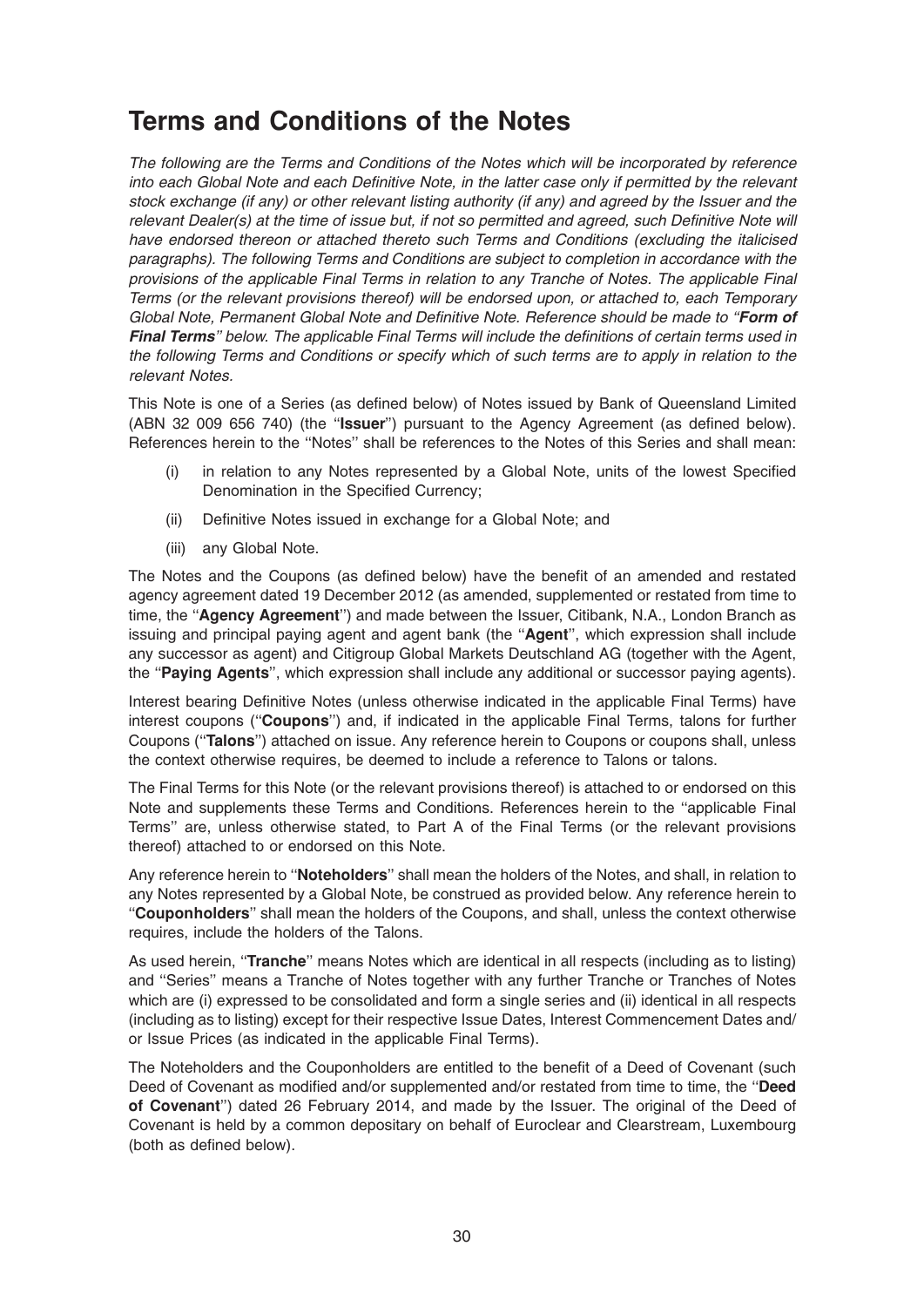Copies of the Agency Agreement, the Final Terms applicable to this Note and the Deed of Covenant are available for inspection during normal business hours at the specified office of each of the Agent and the other Paying Agents save that, if this Note is an unlisted Note of any Series, the applicable Final Terms will only be available for inspection by a Noteholder holding one or more unlisted Notes of that Series and such Noteholder must produce evidence satisfactory to the relevant Paying Agent as to its holding of such Notes and identity. The Noteholders and the Couponholders are deemed to have notice of, and are entitled to the benefit of, all the provisions of the Agency Agreement, the Deed of Covenant and the applicable Final Terms which are applicable to them.

Words and expressions defined in the Agency Agreement or used in the applicable Final Terms shall have the same meanings where used in these Terms and Conditions unless the context otherwise requires or unless otherwise stated and provided that, in the event of inconsistency between the Agency Agreement and the applicable Final Terms, the applicable Final Terms will prevail.

#### 1. Form, Denomination and Title

The Notes are in bearer form and, in the case of Definitive Notes, serially numbered, in the currency (the ''Specified Currency'') and the denominations (the ''Specified Denomination(s)''). Notes of one Specified Denomination may not be exchanged for Notes of another Specified Denomination.

This Note may be a Fixed Rate Note, a Floating Rate Note, a Zero Coupon Note, or a combination of any of the foregoing, depending upon the Interest Basis shown in the applicable Final Terms.

Definitive Notes are issued with Coupons attached, unless they are Zero Coupon Notes in which case references to Coupons and Couponholders in these Terms and Conditions are not applicable.

Subject as set out below, title to the Notes and Coupons will pass by delivery. The Issuer and any Paying Agent may deem and treat the bearer of any Note or Coupon as the absolute owner thereof (whether or not overdue and notwithstanding any notice of ownership or writing thereon or notice of any previous loss or theft thereof) for all purposes but, in the case of any Global Note, without prejudice to the provisions set out in the next succeeding paragraph.

For so long as any of the Notes is represented by a Global Note held on behalf of Euroclear Bank S.A./N.V. ("Euroclear") and/or Clearstream Banking, société anonyme ("Clearstream, Luxembourg'', formerly Cedelbank), each person (other than Euroclear or Clearstream, Luxembourg) who is for the time being shown in the records of Euroclear or of Clearstream, Luxembourg as the holder of a particular nominal amount of such Notes (in which regard any certificate or other document issued by Euroclear or Clearstream, Luxembourg as to the nominal amount of such Notes standing to the account of any person shall be conclusive and binding for all purposes save in the case of manifest error) shall be treated by the Issuer, the Agent and any other Paying Agent as the holder of such nominal amount of such Notes for all purposes other than with respect to the payment of principal or interest on the Notes, for which purpose the bearer of the relevant Global Note shall be treated by the Issuer, the Agent and any other Paying Agent as the holder of such nominal amount of such Notes in accordance with and subject to the terms of the relevant Global Note and the expressions "Noteholder" and "holder of Notes" and related expressions shall be construed accordingly. Notes which are represented by a Global Note will be transferable only in accordance with the rules and procedures for the time being of Euroclear or of Clearstream, Luxembourg, as the case may be.

References to Euroclear and/or Clearstream, Luxembourg shall, whenever the context so permits, be deemed to include a reference to any additional or alternative clearing system approved by the Issuer and the Agent.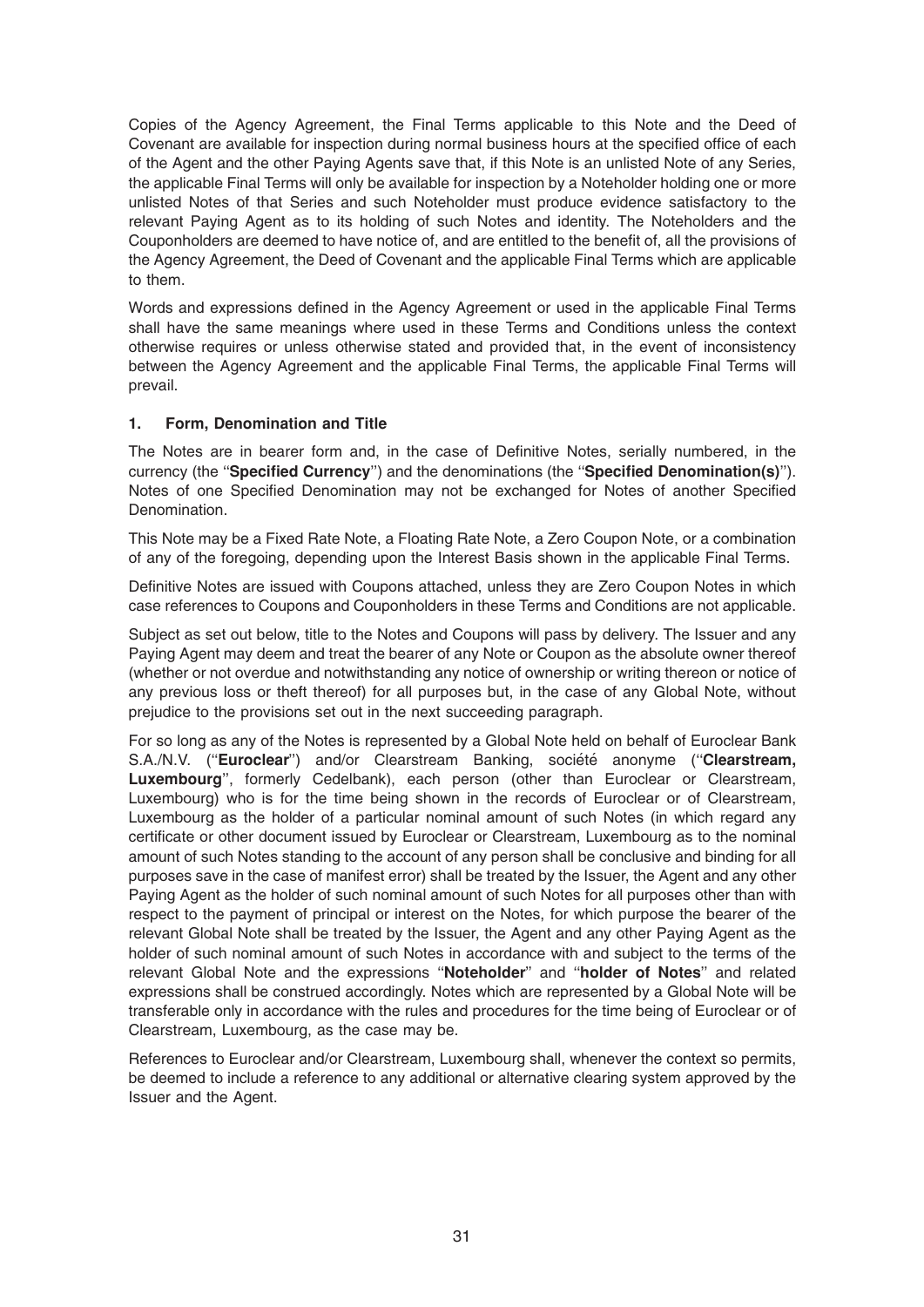#### 2. Status of the Notes

The Notes and any relevant Coupons are direct, unconditional, unsubordinated and (subject to the provisions of Condition 3) unsecured obligations of the Issuer and (subject as provided above) rank and will rank pari passu, without any preference among themselves, with all other outstanding unsecured and unsubordinated obligations of the Issuer, present and future (other than obligations preferred by mandatory provisions of law).

The Issuer is an "authorised deposit-taking institution" ("ADI") as that term is defined under the Banking Act 1959 of Australia (''Banking Act'').

Section 13A(3) of the Banking Act provides that the assets of an ADI in Australia would, in the event of the ADI becoming unable to meet its obligations or suspending payment, be available to meet certain liabilities in priority to all other liabilities of that ADI. The liabilities which have priority, by virtue of section 13A(3) of the Banking Act, to the claims of holders in respect of the Notes will be substantial, as such liabilities include (but are not limited to) liabilities owed to Australian Prudential Regulation Authority ("APRA") in respect of any payments by APRA to holders of protected accounts held with that ADI under the Banking Act, the costs of APRA in certain circumstances, liabilities in Australia owed to holders of protected accounts held with that ADI, debts due to the Reserve Bank of Australia ("RBA") and liabilities under certified industry support contracts. A ''protected account'' is an account or covered financial product that is kept by an account-holder (whether alone or jointly with one or more other account-holders) with an ADI and is either:

- (a) an account, or covered financial product, that is kept under an agreement between the account-holder and the ADI requiring the ADI to pay the account-holder, on demand by the account-holder or at an agreed time by them, the net credit balance of the account or covered financial product at the time of the demand or the agreed time (as appropriate); or
- (b) an account prescribed by regulations for the purposes of section  $5(4)(a)$  of the Banking Act.

For the purposes of section 13A(3) of the Banking Act, the assets of the ADI do not include any interest in an asset (or a part of an asset) in a cover pool (as defined in the Banking Act) that may have been established by that ADI for the issuance of any covered bonds.

Under Section 16(2) of the Banking Act, certain other debts due to APRA shall, in a winding-up of an ADI have, subject to section 13A(3) of the Banking Act, priority over all other unsecured debts of the ADI. Further, under section 86 of the Reserve Bank Act 1959 of Australia, debts due by an ADI to the RBA shall, in a winding-up of that ADI, have, subject to sections 13A(3) of the Banking Act, priority over all other debts of that ADI.

The Notes do not constitute protected accounts of the Issuer in Australia under such statutory provisions.

#### 3. Negative Pledge

So long as any of the Notes remain outstanding (as defined in the Agency Agreement), the Issuer will not create or permit to subsist any Security Interest (as defined in Condition 9(b)) upon the whole or any part of its present or future assets or revenues or those of any of its Subsidiaries (as defined below) as security for any Debt Instruments (as defined below) or any Guarantee (as defined in Condition 9(b)) given in respect of any Debt Instruments unless, in the case of the creation of a Security Interest, prior to or simultaneously therewith, and in any other case, promptly, the Issuer either:

(i) grants or procures to be granted a Security Interest or Security Interests securing its obligations under the Notes and the relative Coupons which will result in such obligations being secured equally and rateably in all respects so as to rank pari passu with the relevant Debt Instruments or Guarantee; or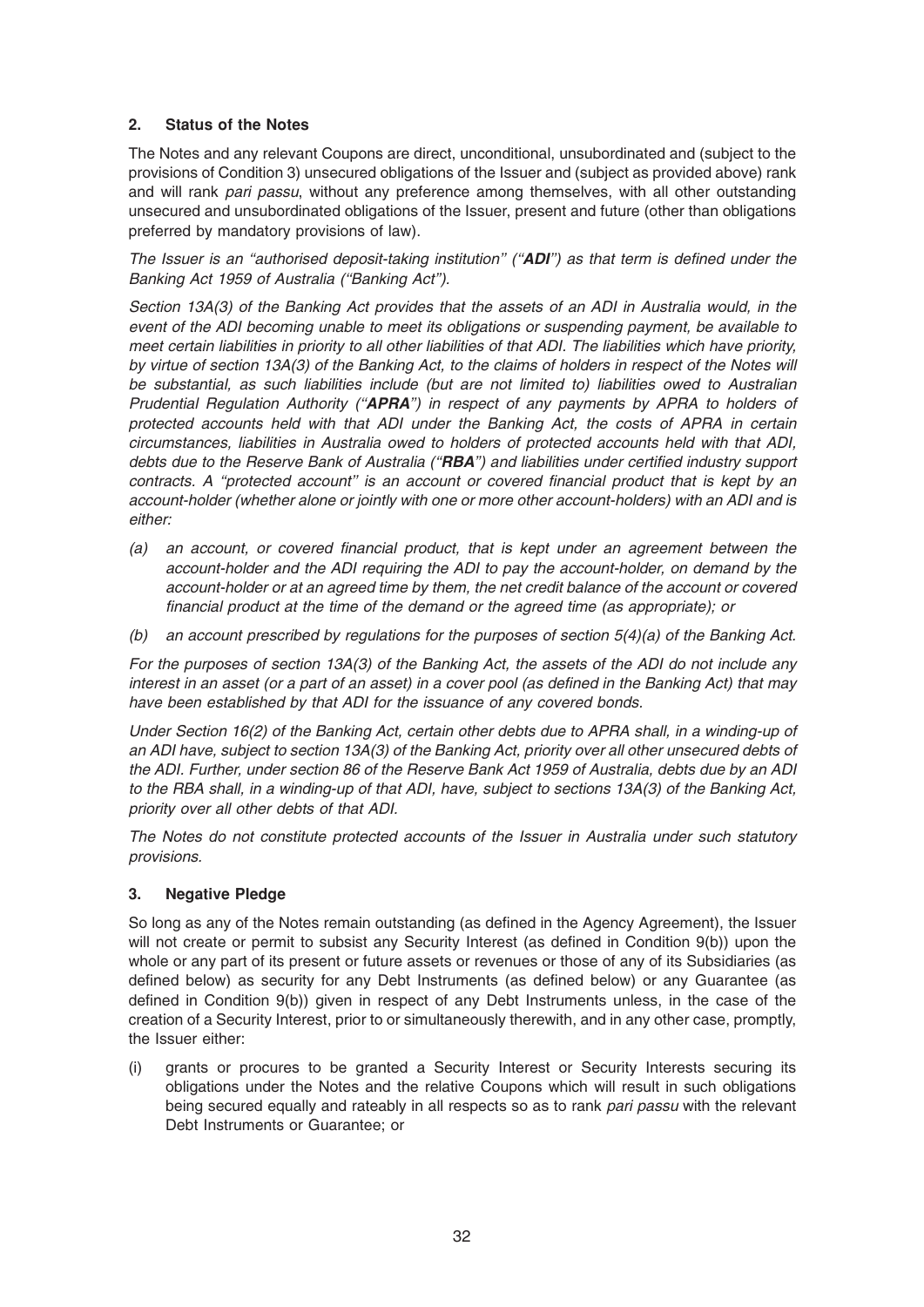(ii) grants or procures to be granted such other Security Interest or Security Interests in respect of its obligations under the Notes and the relative Coupons as shall be approved by an Extraordinary Resolution (as defined in the Agency Agreement) of the Noteholders.

For the purposes of these Conditions, ''Debt Instruments'' means any notes, bonds, certificates of deposit, loan stock, debentures, bills of exchange, transferable loan certificates or other similar instruments of indebtedness issued by, or the obligations under which have been assumed by, the Issuer or a Subsidiary of the Issuer.

In these Conditions, ''Subsidiary'' has the same meaning as that provided in Section 9 of the Corporations Act 2001 of Australia (as amended) (the ''Corporations Act'').

#### 4. Interest

#### (a) Interest on Fixed Rate Notes

Each Fixed Rate Note bears interest on its outstanding nominal amount from (and including) the Interest Commencement Date at the rate(s) per annum equal to the Rate(s) of Interest. Interest will be payable in arrear on the Interest Payment Date(s) in each year up to and including the Maturity Date.

If the Notes are in definitive form, except as provided in the applicable Final Terms, the amount of interest payable on each Interest Payment Date in respect of the Fixed Interest Period ending on (but excluding) such date will amount to the Fixed Coupon Amount. Payments of interest on any Interest Payment Date will, if so specified in the applicable Final Terms, amount to the Broken Amount so specified.

As used in these Conditions, "Fixed Interest Period" means the period from (and including) an Interest Payment Date (or the Interest Commencement Date) to (but excluding) the next (or first) Interest Payment Date.

Except in the case of Notes in definitive form where an applicable Fixed Coupon Amount or Broken Amount is specified in the applicable Final Terms, interest shall be calculated in respect of any period by applying the Rate of Interest to:

- (A) in the case of Fixed Rate Notes which are represented by a Global Note, the aggregate outstanding nominal amount of the Fixed Rate Notes represented by such Global Note; or
- (B) in the case of Fixed Rate Notes in definitive form, the Calculation Amount;

and, in each case, multiplying such sum by the applicable Day Count Fraction, and rounding the resultant figure to the nearest sub-unit of the relevant Specified Currency, half of any such sub-unit being rounded upwards or otherwise in accordance with applicable market convention. Where the Specified Denomination of a Fixed Rate Note in definitive form is a multiple of the Calculation Amount, the amount of interest payable in respect of such Fixed Rate Note shall be the product of the amount (determined in the manner provided above) for the Calculation Amount and the amount by which the Calculation Amount is multiplied to reach the Specified Denomination without any further rounding.

"Day Count Fraction" means, in respect of the calculation of an amount of interest in accordance with this Condition 4(a):

- (i) if ''Actual/Actual (ICMA)'' is specified in the applicable Final Terms:
	- (A) in the case of Notes where the number of days in the relevant period from (and including) the most recent Interest Payment Date (or, if none, the Interest Commencement Date) to (but excluding) the relevant payment date (the ''Accrual Period'') is equal to or shorter than the Determination Period during which the Accrual Period ends, the number of days in such Accrual Period divided by the product of (1) the number of days in such Determination Period and (2) the number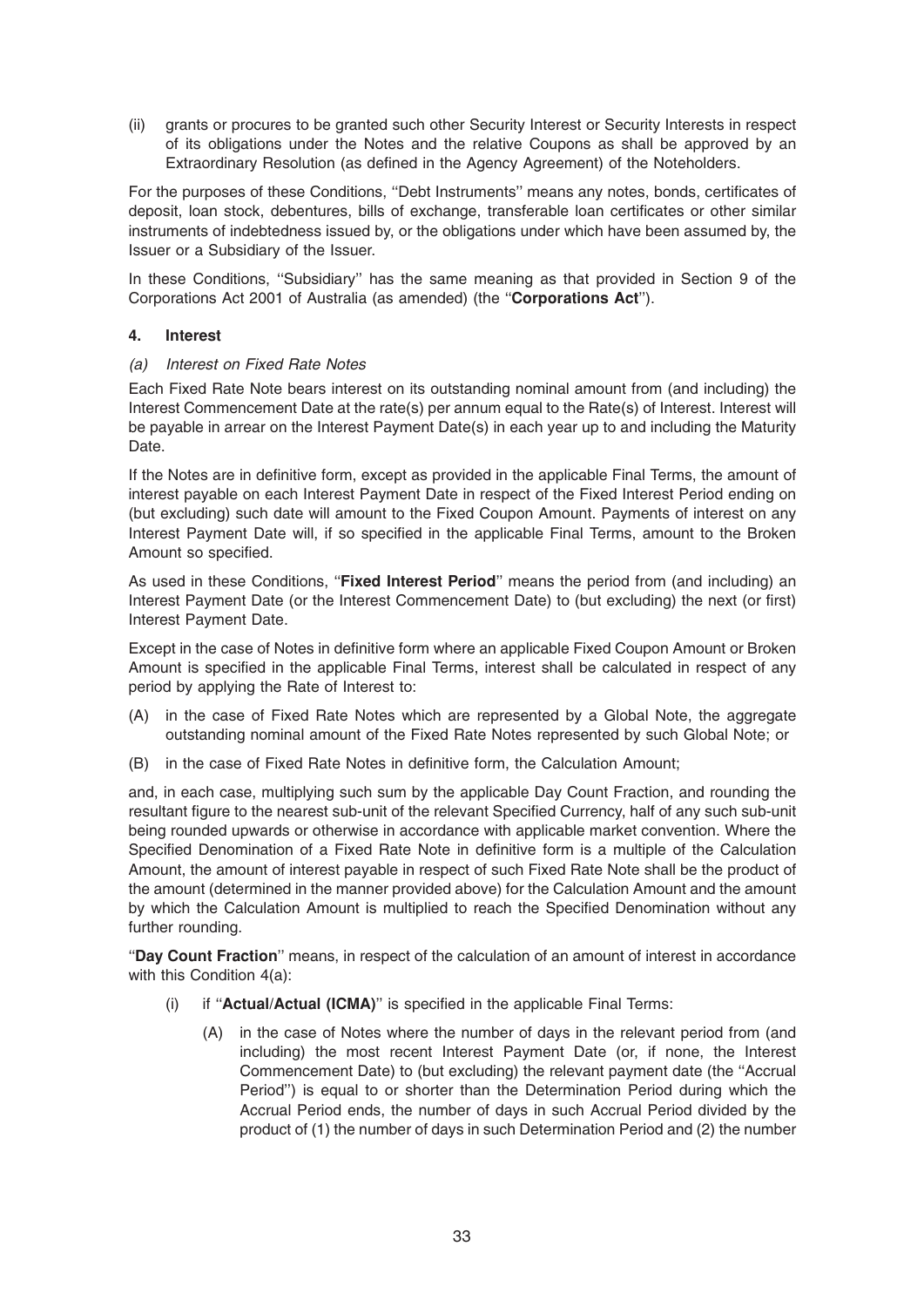of Determination Dates (as specified in the applicable Final Terms) that would occur in one calendar year; or

- (B) in the case of Notes where the Accrual Period is longer than the Determination Period during which the Accrual Period ends, the sum of:
	- (1) the number of days in such Accrual Period falling in the Determination Period in which the Accrual Period begins divided by the product of (x) the number of days in such Determination Period and (y) the number of Determination Dates (as specified in the applicable Final Terms) that would occur in one calendar year; and
	- (2) the number of days in such Accrual Period falling in the next Determination Period divided by the product of (x) the number of days in such Determination Period and (y) the number of Determination Dates that would occur in one calendar year; and
- (ii) if ''30/360'' is specified in the applicable Final Terms, the number of days in the period from (and including) the most recent Interest Payment Date (or, if none, the Interest Commencement Date) to (but excluding) the relevant payment date (such number of days being calculated on the basis of a year of 360 days with 12 30-day months) divided by 360.

In these Conditions:

"Determination Period" means the period from (and including) a Determination Date to (but excluding) the next Determination Date (including, where either the Interest Commencement Date or the final Interest Payment Date is not a Determination Date, the period commencing on the first Determination Date prior to, and ending on the first Determination Date falling after, such date); and

"sub-unit" means, with respect to any currency other than euro, the lowest amount of such currency that is available as legal tender in the country of such currency and, with respect to euro, means one cent.

- (b) Interest on Floating Rate Notes
	- (i) Interest Payment Dates

Each Floating Rate Note bears interest on its nominal amount from (and including) the Interest Commencement Date and such interest will be payable in arrear on either:

- (A) the Specified Interest Payment Date(s) (each an ''Interest Payment Date'') in each year specified in the applicable Final Terms; or
- (B) if no Specified Interest Payment Date(s) is/are specified in the applicable Final Terms, each date (each an ''Interest Payment Date'') which falls the number of months or other period specified as the Specified Period in the applicable Final Terms after the preceding Interest Payment Date or, in the case of the first Interest Payment Date, after the Interest Commencement Date.

Such interest will be payable in respect of each Interest Period (which expression shall, in these Conditions, mean the period from (and including) an Interest Payment Date (or the Interest Commencement Date) to (but excluding) the next (or first) Interest Payment Date).

Unless otherwise stated in the applicable Final Terms the Minimum Rate of Interest shall be deemed to be zero.

If a business day convention is specified in the applicable Final Terms and  $(x)$  if there is no numerically corresponding day in the calendar month in which an Interest Payment Date should occur or (y) if any Interest Payment Date would otherwise fall on a day which is not a Business Day, then, if the business day convention specified is: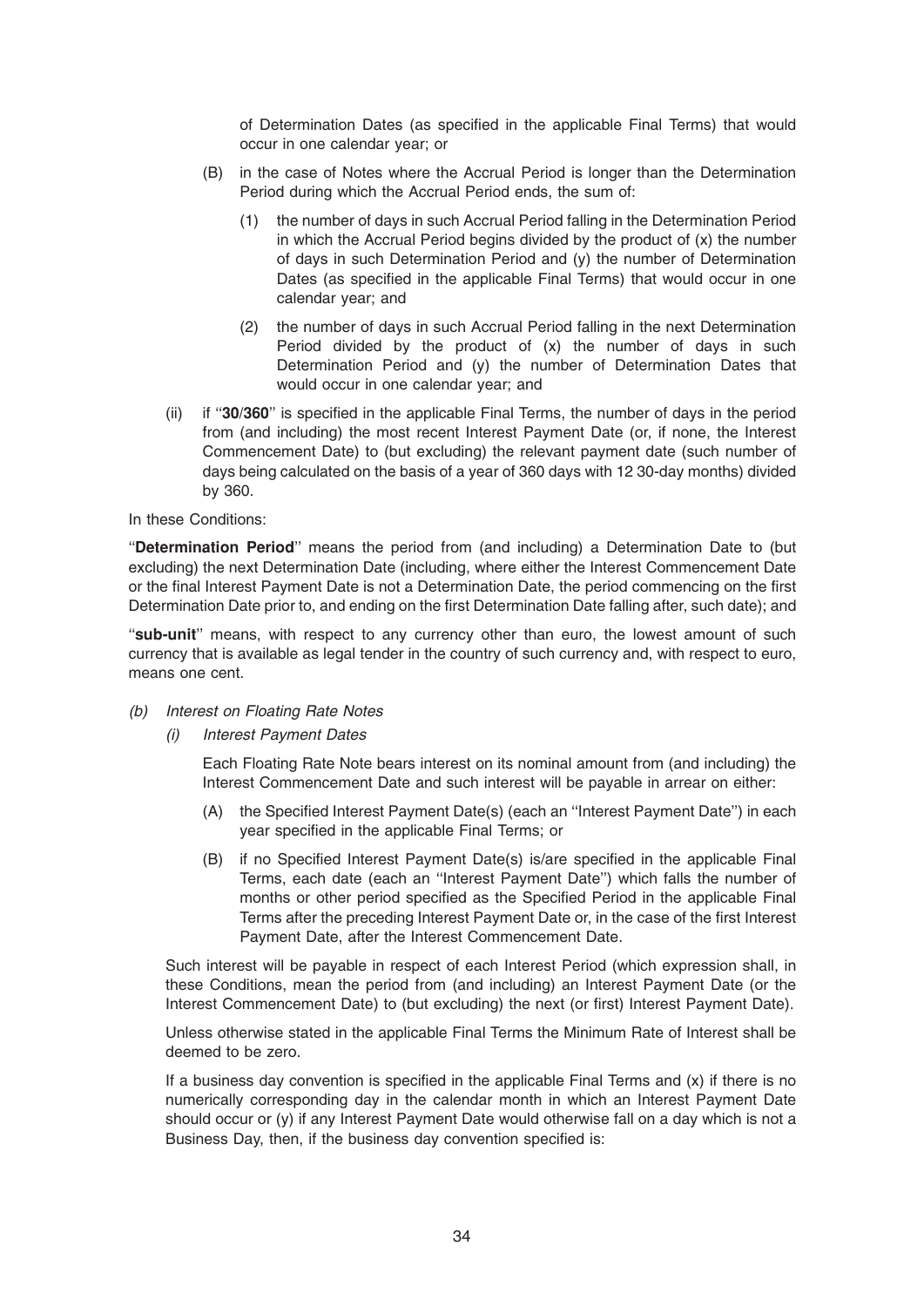- (1) in any case where Specified Periods are specified in accordance with Condition 4(b)(i)(B) above, the Floating Rate Convention, such Interest Payment Date (i) in the case of  $(x)$  above, shall be the last day that is a Business Day in the relevant month and the provisions of (B) below shall apply *mutatis mutandis* or (ii) in the case of (y) above, shall be postponed to the next day which is a Business Day unless it would thereby fall into the next calendar month, in which event (A) such Interest Payment Date shall be brought forward to the immediately preceding Business Day and (B) each subsequent Interest Payment Date shall be the last Business Day in the month which falls within the Specified Period after the preceding applicable Interest Payment Date occurred; or
- (2) the Following Business Day Convention, such Interest Payment Date shall be postponed to the next day which is a Business Day; or
- (3) the Modified Following Business Day Convention, such Interest Payment Date shall be postponed to the next day which is a Business Day unless it would thereby fall into the next calendar month, in which event such Interest Payment Date shall be brought forward to the immediately preceding Business Day; or
- (4) the Preceding Business Day Convention, such Interest Payment Date shall be brought forward to the immediately preceding Business Day.

In this Condition, "Business Day" means a day which is both:

- (A) a day on which commercial banks and foreign exchange markets settle payments in London and any Additional Business Centre specified in the applicable Final Terms; and
- (B) either (1) in relation to interest payable in a Specified Currency other than euro, a day on which commercial banks and foreign exchange markets settle payments and are open for general business (including dealing in foreign exchange and foreign currency deposits) in the principal financial centre of the country of the relevant Specified Currency (which if the Specified Currency is Australian dollars shall be Sydney) or (2) in relation to any sum payable in euro, a day on which the Trans European Automated Real-Time Gross Settlement Express Transfer (TARGET2) System (the "TARGET2 System") is open.
- (ii) Rate of Interest

The Rate of Interest payable from time to time in respect of Floating Rate Notes will be determined in the manner specified in the applicable Final Terms.

(A) ISDA Determination for Floating Rate Notes

Where ISDA Determination is specified in the applicable Final Terms as the manner in which the Rate of Interest is to be determined, the Rate of Interest for each Interest Period will be the relevant ISDA Rate plus or minus (as indicated in the applicable Final Terms) the Margin (if any). For the purposes of this subparagraph (A), "ISDA Rate" for an Interest Period means a rate equal to the Floating Rate that would be determined by the Agent under an interest rate swap transaction if the Agent were acting as Calculation Agent for that swap transaction under the terms of an agreement incorporating the 2006 ISDA Definitions (as published by the International Swaps and Derivatives Association, Inc. (the ''ISDA Definitions'')) and under which:

- (1) the Floating Rate Option is as specified in the applicable Final Terms;
- (2) the Designated Maturity is a period specified in the applicable Final Terms; and
- (3) the relevant Reset Date is as specified in the applicable Final Terms.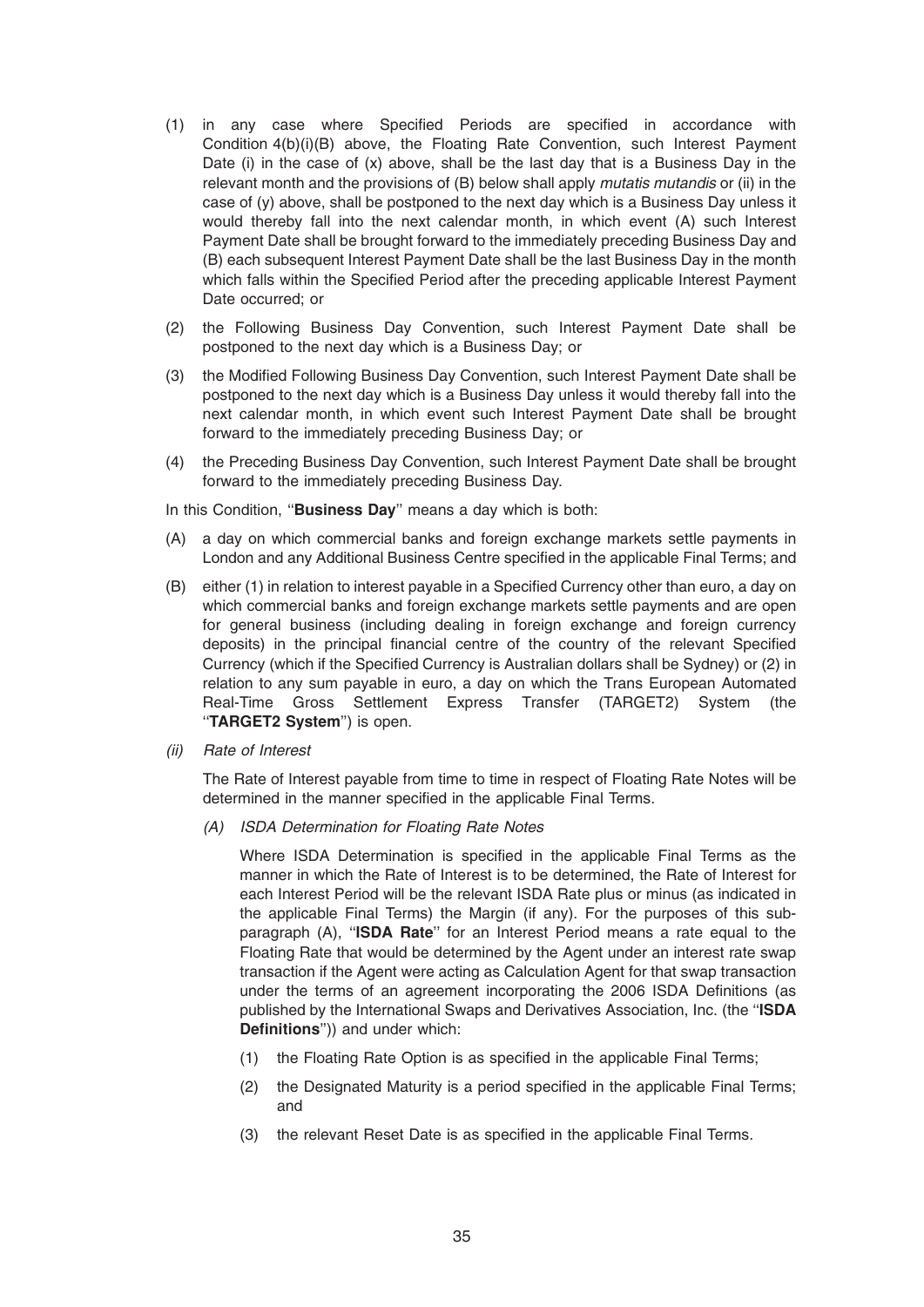For the purposes of this sub-paragraph (A), "Floating Rate", "Calculation Agent", "Floating Rate Option", "Designated Maturity" and "Reset Date" have the meanings given to those terms in the ISDA Definitions.

- (B) Screen Rate Determination for Floating Rate Notes
	- (1) Where Screen Rate Determination is specified in the applicable Final Terms as the manner in which the Rate of Interest is to be determined, the Rate of Interest for each Interest Period will, subject as provided below, be either:
		- (A) the offered quotation; or
		- (B) (the arithmetic mean (rounded if necessary to the fifth decimal place, with 0.000005 being rounded upwards) of the offered quotations,

(expressed as a percentage rate per annum) for the Reference Rate which appears or appear, as the case may be, on the Relevant Screen Page (or such replacement page on that service which displays the information) as at 11.00 a.m. (Relevant Financial Centre time) on the Interest Determination Date in question plus or minus (as indicated in the applicable Final Terms) the Margin (if any), all as determined by the Agent. If five or more of such offered quotations are available on the Relevant Screen Page, the highest (or, if there is more than one such highest quotation, one only of such quotations) and the lowest (or, if there is more than one such lowest quotation, one only of such quotations) shall be disregarded by the Agent for the purpose of determining the arithmetic mean (rounded as provided above) of such offered quotations.

- (2) If the Relevant Screen Page is not available or, if in the case of Condition  $4(b)(ii)(B)(1)(A)$  above, no such offered quotation appears or, in the case of Condition 4(b)(ii)(B)(1)(B) above, fewer than three such offered quotations appear, in each case as at the time specified in the preceding paragraph the Agent shall request each of the Reference Banks (as defined below) to provide the Agent with its offered quotation (expressed as a percentage rate per annum) for the Reference Rate at approximately 11.00 a.m. (Relevant Financial Centre time) on the Interest Determination Date in question. If two or more of the Reference Banks provide the Principal Paying Agent with such offered quotations, the Rate of Interest for such Interest Period shall be the arithmetic mean (rounded if necessary to the fifth decimal place with 0.000005 being rounded upwards) of such offered quotations plus or minus (as appropriate) the Margin (if any), all as determined by the Agent.
- (3) If on any Interest Determination Date one only or none of the Reference Banks provides the Agent with such offered quotations as provided in the preceding paragraph, the Rate of Interest for the relevant Interest Period shall be the rate per annum which the Agent determines as being the arithmetic mean (rounded if necessary to the fifth decimal place, with 0.000005 being rounded upwards) of the rates, as communicated to (and at the request of) the Agent by the Reference Banks or any two or more of them, at which such banks were offered, at approximately 11.00 a.m. (Relevant Financial Centre time) on the relevant Interest Determination Date, deposits in the Specified Currency for a period equal to that which would have been used for the Reference Rate by leading banks in the London interbank market (if the Reference Rate is LIBOR) or the Euro- Zone inter-bank market (if the Reference Rate is EURIBOR) plus or minus (as appropriate) the Margin (if any) or, if fewer than two of the Reference Banks provide the Agent with such offered rates, the offered rate for deposits in the Specified Currency for a period equal to that which would have been used for the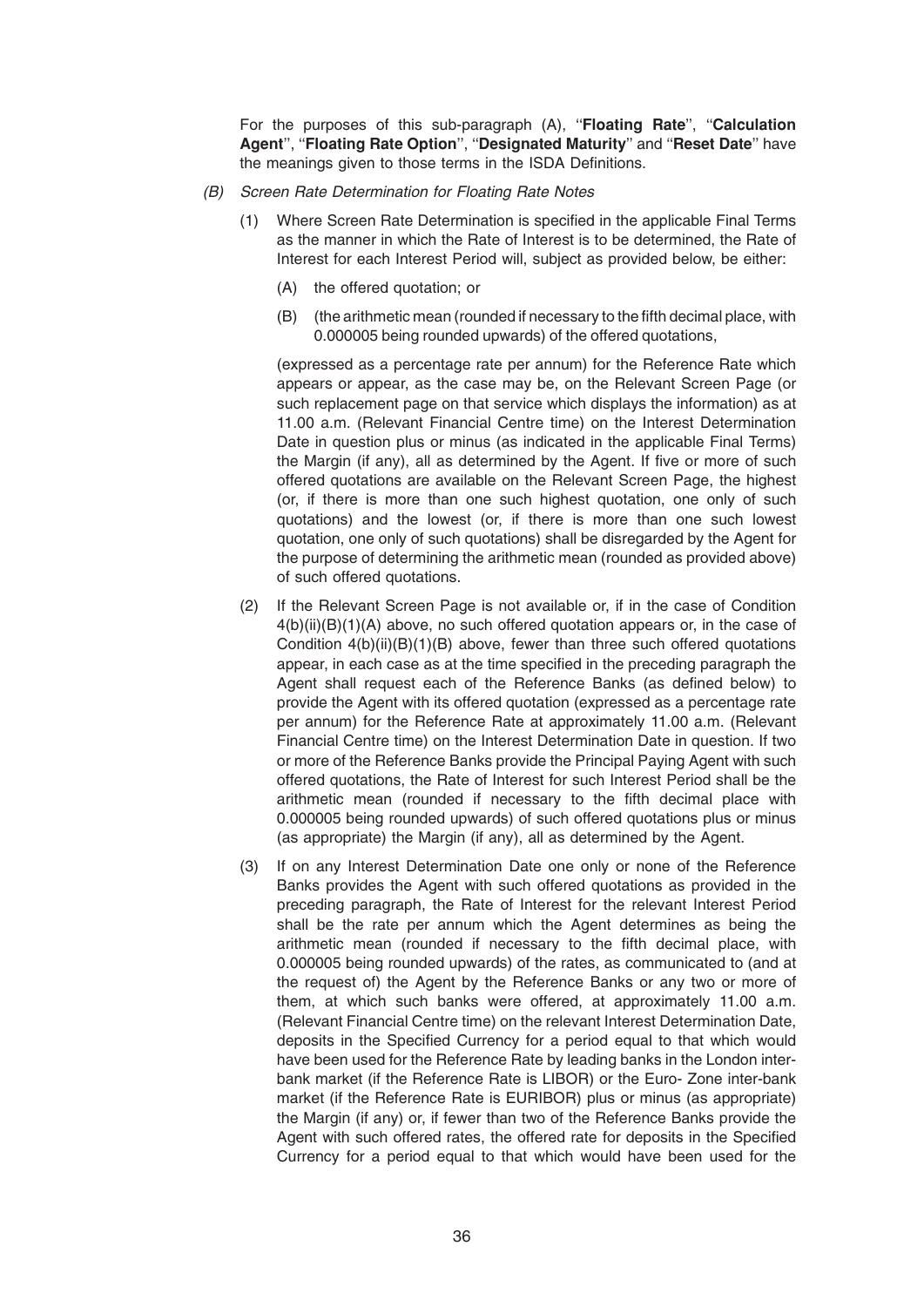Reference Rate, or the arithmetic mean (rounded as provided above) of the offered rates for deposits in the Specified Currency for a period equal to that which would have been used for the Reference Rate, at which, at approximately 11.00 a.m. (Relevant Financial Centre time) on the relevant Interest Determination Date, any one or more banks (which bank or banks is or are in the opinion of the Issuer suitable for such purpose) informs the Agent it is quoting to leading banks in the London interbank market (if the Reference Rate is LIBOR) or the Euro- Zone inter-bank market (if the Reference Rate is EURIBOR) plus or minus (as appropriate) the Margin (if any), provided that, if the Rate of Interest cannot be determined in accordance with the foregoing provisions of this paragraph, the Rate of Interest shall be determined as at the last preceding Interest Determination Date (though substituting, where a different Margin is to be applied to the relevant Interest Period from that which applied to the last preceding Interest Period, the Margin relating to the relevant Interest Period, in place of the Margin relating to that last preceding Interest Period).

- (4) In these Terms and Conditions, the following expressions have the following meanings:
	- (A) "**Reference Banks**" means, in the case of Condition  $4(b)(ii)(B)(1)(A)$ above, those banks whose offered rates were used to determine such quotation when such quotation last appeared on the Relevant Screen Page and, in the case of Condition  $4(b)(ii)(B)(1)(B)$  above, those banks whose offered quotations last appeared on the Relevant Screen Page when no fewer than three such offered quotations appeared.
	- (B) ''Reference Rate'' means LIBOR or EURIBOR.
- (iii) Minimum and/or Maximum Interest Rate

If the applicable Final Terms specifies a Minimum Rate of Interest for any Interest Period, then, in the event that the Rate of Interest in respect of such Interest Period determined in accordance with the provisions of paragraph (ii) above is less than such Minimum Rate of Interest, the Rate of Interest for such Interest Period shall be such Minimum Rate of Interest.

If the applicable Final Terms specifies a Maximum Rate of Interest for any Interest Period, then, in the event that the Rate of Interest in respect of such Interest Period determined in accordance with the provisions of paragraph (ii) above is greater than such Maximum Rate of Interest, the Rate of Interest for such Interest Period shall be such Maximum Rate of Interest.

(iv) Determination of Rate of Interest and Calculation of Interest Amounts

The Agent will at or as soon as practicable after each time at which the Rate of Interest is to be determined, determine the Rate of Interest for the relevant Interest Period.

The Agent will calculate the amount of interest (the "Interest Amount") payable on the Floating Rate Notes for the relevant Interest Period by applying the Rate of Interest to:

- (A) in the case of Floating Rate Notes which are represented by a Global Note, the aggregate outstanding nominal amount of the Notes represented by such Global Note; or
- (B) in the case of Floating Rate Notes in definitive form, the Calculation Amount;

and, in each case, multiplying such sum by the applicable Day Count Fraction, and rounding the resultant figure to the nearest sub-unit of the relevant Specified Currency, half of any such subunit being rounded upwards or otherwise in accordance with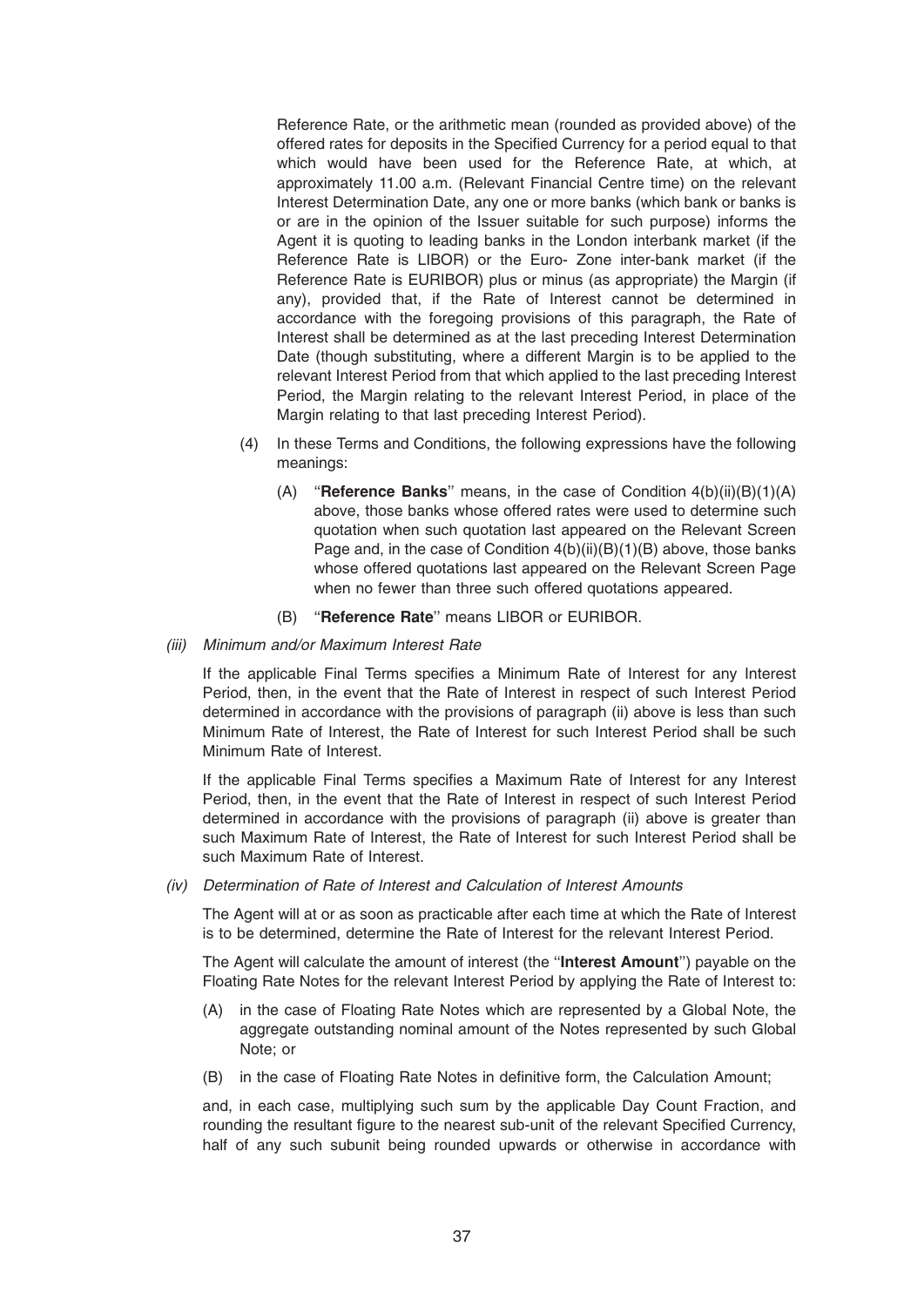applicable market convention. Where the Specified Denomination of a Floating Rate Note in definitive form is a multiple of the Calculation Amount, the Interest Amount payable in respect of such Note shall be the product of the amount (determined in the manner provided above) for the Calculation Amount and the amount by which the Calculation Amount is multiplied to reach the Specified Denomination without any further rounding.

"Day Count Fraction" means, in respect of the calculation of an amount of interest for any Interest Period:

- (A) if "Actual/Actual (ISDA)" or "Actual/Actual" is specified in the applicable Final Terms, the actual number of days in the Interest Period divided by 365 (or, if any portion of that Interest Period falls in a leap year, the sum of (1) the actual number of days in that portion of the Interest Period falling in a leap year divided by 366 and (2) the actual number of days in that portion of the Interest Period falling in a non-leap year divided by 365);
- (B) if ''Actual/365 (Fixed)'' is specified in the applicable Final Terms, the actual number of days in the Interest Period divided by 365;
- (C) if ''Actual/365 (Sterling)'' is specified in the applicable Final Terms, the actual number of days in the Interest Period divided by 365 or, in the case of an Interest Payment Date falling in a leap year, 366;
- (D) if ''Actual/360'' is specified in the applicable Final Terms, the actual number of days in the Interest Period divided by 360;
- (E) if ''30/360'', ''360/360'' or ''Bond Basis'' is specified in the applicable Final Terms, the number of days in the Interest Period divided by 360, calculated on a formula basis as follows:

Day Count Fraction =  $[360 \times (Y_2 - Y_1)] + [30 \times (M_2 - M_1)] + (D_2 - D_1)$ 360

where:

" $Y_1$ " is the year, expressed as a number, in which the first day of the Interest Period falls:

" $Y_2$ " is the year, expressed as a number, in which the day immediately following the last day of the Interest Period falls;

''M1'' is the calendar month, expressed as a number, in which the first day of the Interest Period falls;

''M2'' is the calendar month, expressed as a number, in which the day immediately following the last day of the Interest Period falls;

" $D_1$ " is the first calendar day, expressed as a number, of the Interest Period, unless such number is 31, in which case  $D_1$  will be 30; and

"D<sub>2</sub>" is the calendar day, expressed as a number, immediately following the last day included in the Interest Period, unless such number would be 31 and  $D_1$  is greater than 29, in which case  $D<sub>2</sub>$  will be 30;

(F) if ''30E/360'' or ''Eurobond basis'' is specified in the applicable Final Terms, the number of days in the Interest Period divided by 360, calculated on a formula basis as follows:

Day Count Fraction =  $\frac{[360 \times (Y_2 - Y_1)] + [30 \times (M_2 - M_1)] + (D_2 - D_1)}{200}$ 360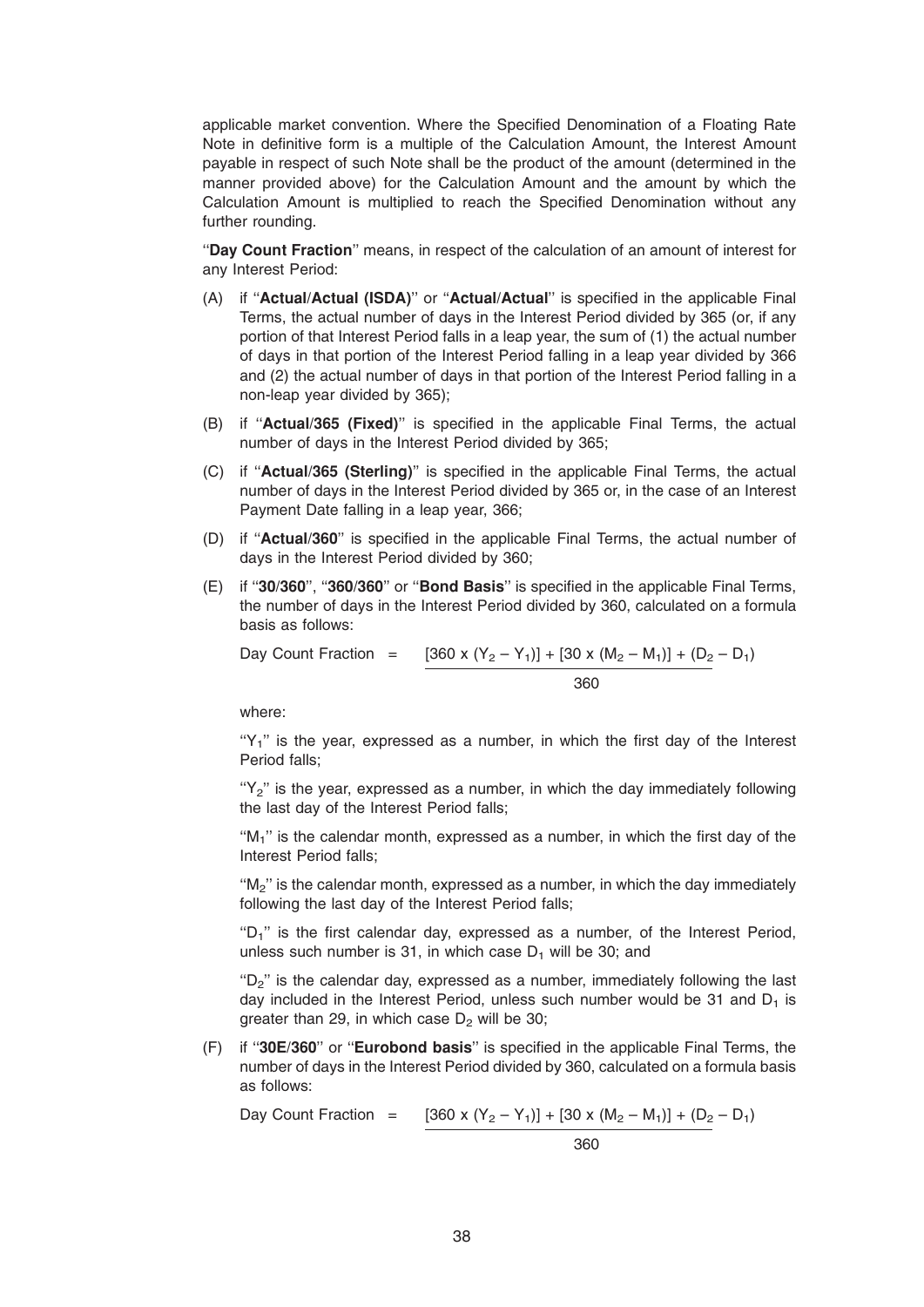where:

" $Y_1$ " is the year, expressed as a number, in which the first day of the Interest Period falls;

" $Y_2$ " is the year, expressed as a number, in which the day immediately following the last day of the Interest Period falls;

" $M_1$ " is the calendar month, expressed as a number, in which the first day of the Interest Period falls;

" $M_2$ " is the calendar month, expressed as a number, in which the day immediately following the last day of the Interest Period falls;

" $D_1$ " is the first calendar day, expressed as a number, of the Interest Period, unless such number would be 31, in which case D1 will be 30; and

" $D_2$ " is the calendar day, expressed as a number, immediately following the last day included in the Interest Period, unless such number would be 31, in which case  $D<sub>2</sub>$  will be 30; or

(G) if ''30E/360 (ISDA)'' is specified in the applicable Final Terms, the number of days in the Interest Period divided by 360, calculated on a formula basis as follows:

Day Count Fraction = 
$$
\frac{[360 \times (Y_2 - Y_1)] + [30 \times (M_2 - M_1)] + (D_2 - D_1)}{360}
$$

where:

" $Y_1$ " is the year, expressed as a number, in which the first day of the Interest Period falls;

" $Y_2$ " is the year, expressed as a number, in which the day immediately following the last day of the Interest Period falls;

" $M_1$ " is the calendar month, expressed as a number, in which the first day of the Interest Period falls;

"M<sub>2</sub>" is the calendar month, expressed as a number, in which the day immediately following the last day of the Interest Period falls;

" $D_1$ " is the first calendar day, expressed as a number, of the Interest Period, unless (i) that day is the last day of February or (ii) such number would be 31, in which case  $D_1$  will be 30; and

" $D<sub>2</sub>$ " is the calendar day, expressed as a number, immediately following the last day included in the Interest Period, unless (i) that day is the last day of February but not the Maturity Date or (ii) such number would be 31, in which case  $D<sub>2</sub>$  will be 30.

#### (v) Linear Interpolation

Where Linear Interpolation is specified as applicable in respect of an Interest Period in the applicable Final Terms, the Rate of Interest for such Interest Period shall be calculated by the Agent by straight line linear interpolation by reference to two rates based on the relevant Reference Rate (where Screen Rate Determination is specified as applicable in the applicable Final Terms) or the relevant Floating Rate Option (where ISDA Determination is specified as applicable in the applicable Final Terms), one of which shall be determined as if the Designated Maturity were the period of time for which rates are available next shorter than the length of the relevant Interest Period and the other of which shall be determined as if the Designated Maturity were the period of time for which rates are available next longer than the length of the relevant Interest Period provided however that if there is no rate available for a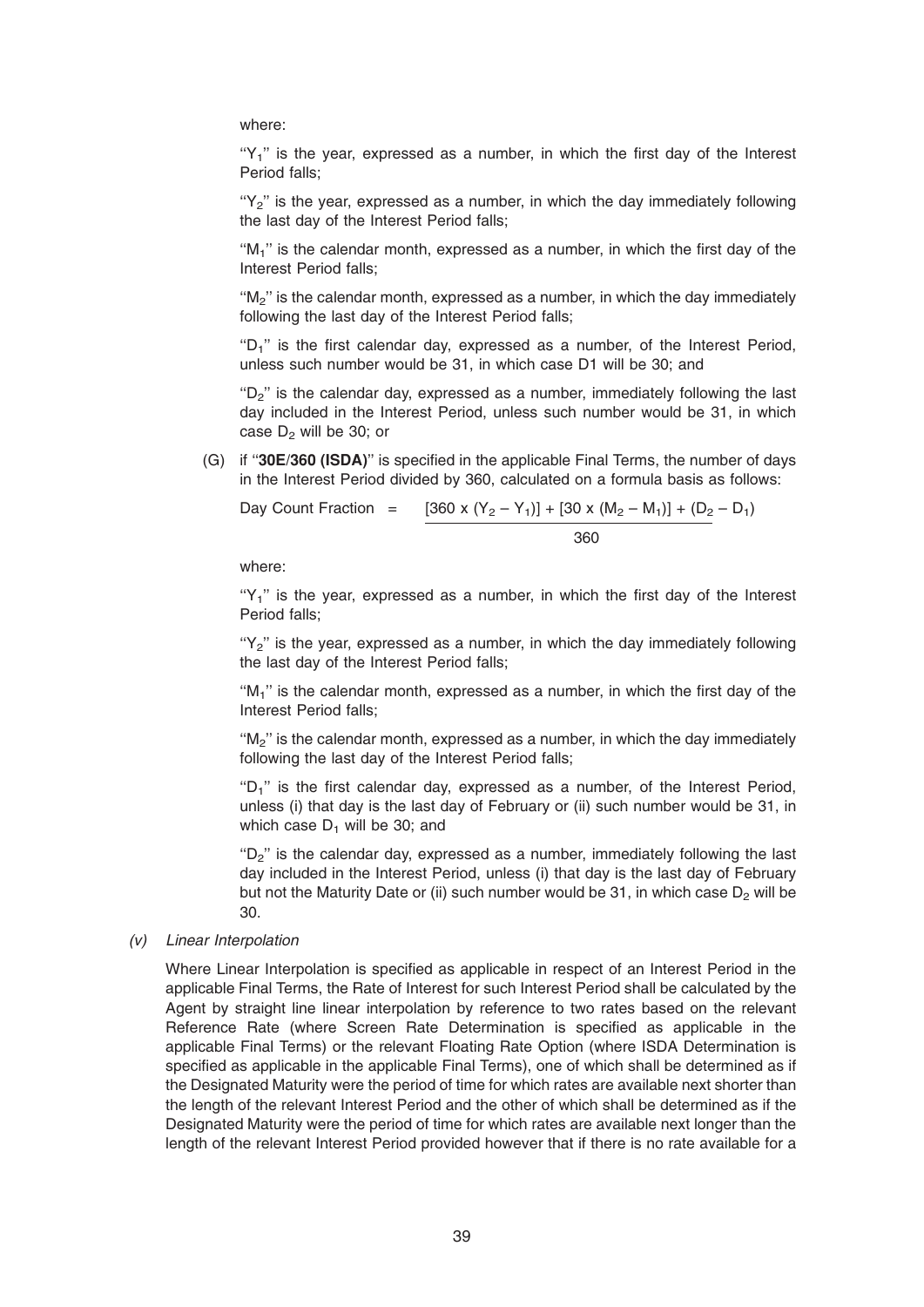period of time next shorter or, as the case may be, next longer, then the Agent shall determine such rate at such time and by reference to such sources as it determines appropriate.

"Designated Maturity" means, in relation to Screen Rate Determination, the period of time designated in the Reference Rate.

#### (vi) Notification of Rate of Interest and Interest Amounts

The Agent will cause the Rate of Interest and each Interest Amount for each Interest Period and the relevant Interest Payment Date to be notified to the Issuer and any stock exchange on which the relevant Floating Rate Notes are for the time being listed and notice thereof to be published in accordance with Condition 13 as soon as possible after their determination but in no event later than the fourth London Business Day thereafter. Each Interest Amount and Interest Payment Date so notified may subsequently be amended (or appropriate alternative arrangements made by way of adjustment) without prior notice in the event of an extension or shortening of the Interest Period. Any such amendment will be promptly notified to each stock exchange on which the relevant Floating Rate Notes are for the time being listed and to the Noteholders in accordance with Condition 13. For the purposes of this paragraph, the expression "London Business Day" means a day (other than a Saturday or a Sunday) on which banks and foreign exchange markets are open for business in London.

(vii) Certificates to be Final

All certificates, communications, opinions, determinations, calculations, quotations and decisions given, expressed, made or obtained for the purposes of the provisions of this Condition 4(b) by the Agent shall (in the absence of wilful default, bad faith or manifest error by them or any of their directors, officers, employees or agents) be binding on the Issuer, the Agent, the other Paying Agents and all Noteholders and Couponholders and (in the absence of the above) no liability to the Issuer, the Noteholders or the Couponholders shall attach to the Agent in connection with the exercise or non-exercise by it of its powers, duties and discretions under this Condition.

# (c) Accrual of Interest

Each Note (or, in the case of the redemption of part only of a Note, that part only of such Note) will cease to bear interest (if any) from the date for its redemption unless, upon due presentation thereof, payment of principal is improperly withheld or refused. In such event, interest will continue to accrue until whichever is the earlier of:

- (i) the date on which all amounts due in respect of such Note have been paid; and
- (ii) five days after the date on which the full amount of the moneys payable in respect of such Note has been received by the Agent and notice to that effect has been given to the Noteholders in accordance with Condition 13.

# 5. Payments

#### (a) Method of Payment

Subject as provided below:

- (i) payments in a Specified Currency other than euro will be made by credit or transfer to an account in the relevant Specified Currency (which, in the case of a payment in Japanese yen to a non-resident of Japan, shall be a non-resident account) maintained by the payee with, or, at the option of the payee, by a cheque in such Specified Currency drawn on, a bank in the principal financial centre of the country of such Specified Currency; and
- (ii) payments in euro will be made by credit or transfer to a euro account (or any other account to which euro may be credited or transferred) specified by the payee or, at the option of the payee, by a euro cheque.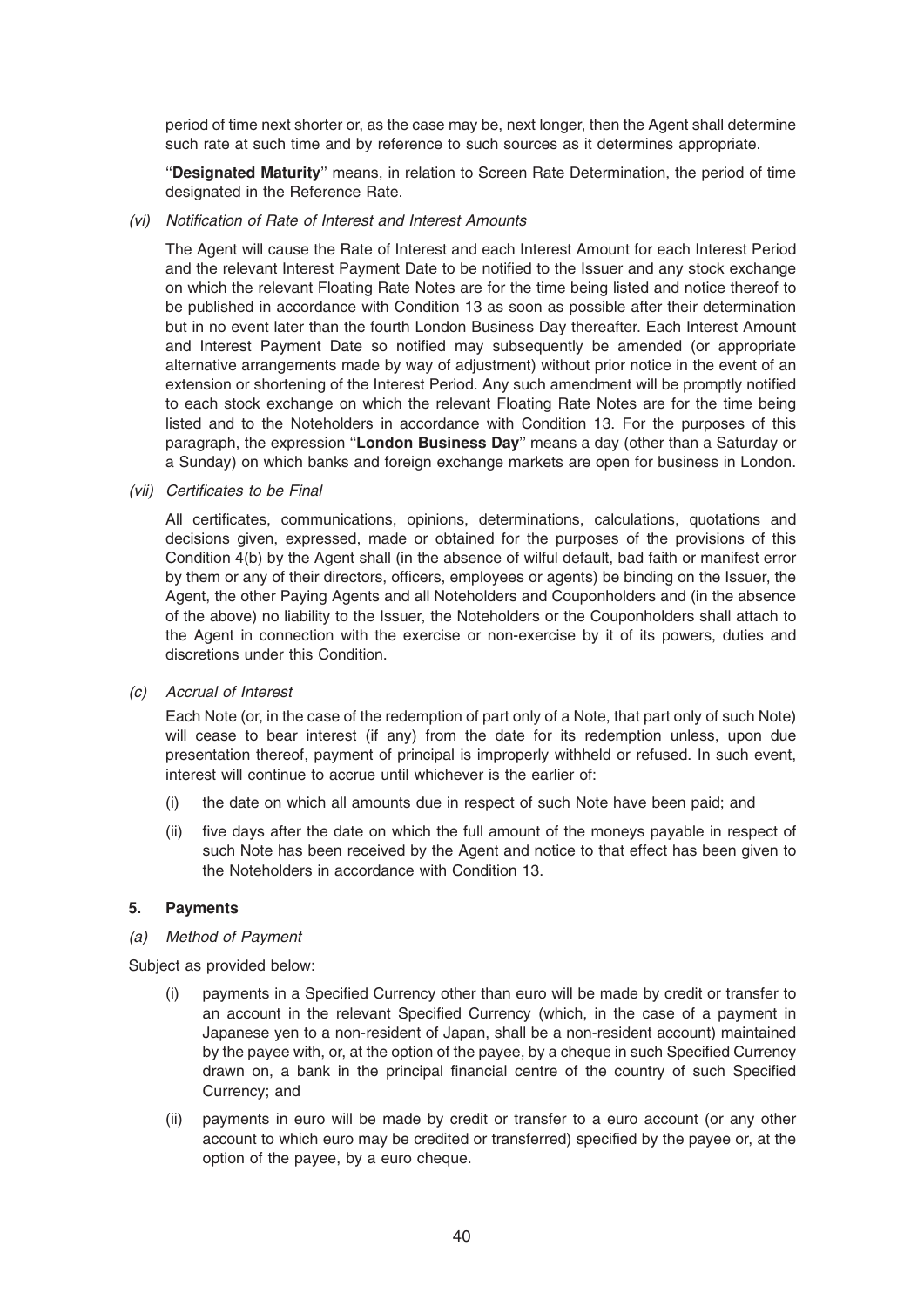Payments will be subject in all cases to (i) any fiscal or other laws and regulations applicable thereto in the place of payment, but without prejudice to the provisions of Condition 7, and (ii) any withholding or deduction required pursuant to an agreement described in Section 1471(b) of the U.S. Internal Revenue Code of 1986 (the ''Code'') or otherwise imposed pursuant to Sections 1471 through 1474 of the Code, any regulations or agreements thereunder, any official interpretations thereof, or law implementing an intergovernmental approach thereto. Reference in these Conditions to ''Specified Currency'' will include any successor currency under applicable law.

## (b) Presentation of Definitive Notes and Coupons

Payments of principal in respect of Definitive Notes will (subject as provided below) be made in the manner provided in paragraph (a) above only against presentation and surrender (or, in the case of part payment of any sum due, endorsement) of Definitive Notes, and payments of interest in respect of Definitive Notes will (subject as provided below) be made as aforesaid only against presentation and surrender (or, in the case of part payment of any sum due, endorsement) of Coupons, in each case at the specified office of any Paying Agent outside the United States (which expression, as used herein, means the United States of America (including the States and the District of Columbia and its possessions)).

Fixed Rate Notes in definitive form (other than Long Maturity Notes (as defined below) should be presented for payment together with all unmatured Coupons appertaining thereto (which expression shall for this purpose include Coupons falling to be issued on exchange of matured Talons), failing which the amount of any missing unmatured Coupon (or, in the case of payment not being made in full, the same proportion of the amount of such missing unmatured Coupon as the sum so paid bears to the sum due) will be deducted from the sum due for payment. Each amount of principal so deducted will be paid in the manner mentioned above against surrender of the relative missing Coupon at any time before the expiry of 10 years after the Relevant Date (as defined in Condition 7) in respect of such principal (whether or not such Coupon would otherwise have become void under Condition 8) or, if later, 5 years from the date on which such Coupon would otherwise have become due, but in no event thereafter.

Upon any Fixed Rate Note in definitive form becoming due and repayable prior to its Maturity Date, all unmatured Talons (if any) appertaining thereto will become void and no further Coupons will be issued in respect thereof.

Upon the date on which any Floating Rate Note or Long Maturity Note in definitive form becomes due and repayable, unmatured Coupons and Talons (if any) relating thereto (whether or not attached) shall become void and no payment or, as the case may be, exchange for further Coupons shall be made in respect thereof. A ''Long Maturity Note'' is a Fixed Rate Note (other than a Fixed Rate Note which on issue had a Talon attached) whose nominal amount on issue is less than the aggregate interest payable thereon provided that such Note shall cease to be a Long Maturity Note on the Interest Payment Date on which the aggregate amount of interest remaining to be paid after that date is less than the nominal amount of such Note.

If the due date for redemption of any Definitive Note is not an Interest Payment Date, interest (if any) accrued in respect of such Note from (and including) the preceding Interest Payment Date or, as the case may be, the Interest Commencement Date shall be payable only against surrender of the relevant Definitive Note.

# (c) Payments in respect of Global Notes

Payments of principal and interest (if any) in respect of Notes represented by any Global Note will (subject as provided below) be made in the manner specified above in relation to Definitive Notes and otherwise in the manner specified in the relevant Global Note against presentation or surrender, as the case may be, of such Global Note at the specified office of any Paying Agent outside the United States. A record of each payment made against presentation or surrender of any Global Note, distinguishing between any payment of principal and any payment of interest, will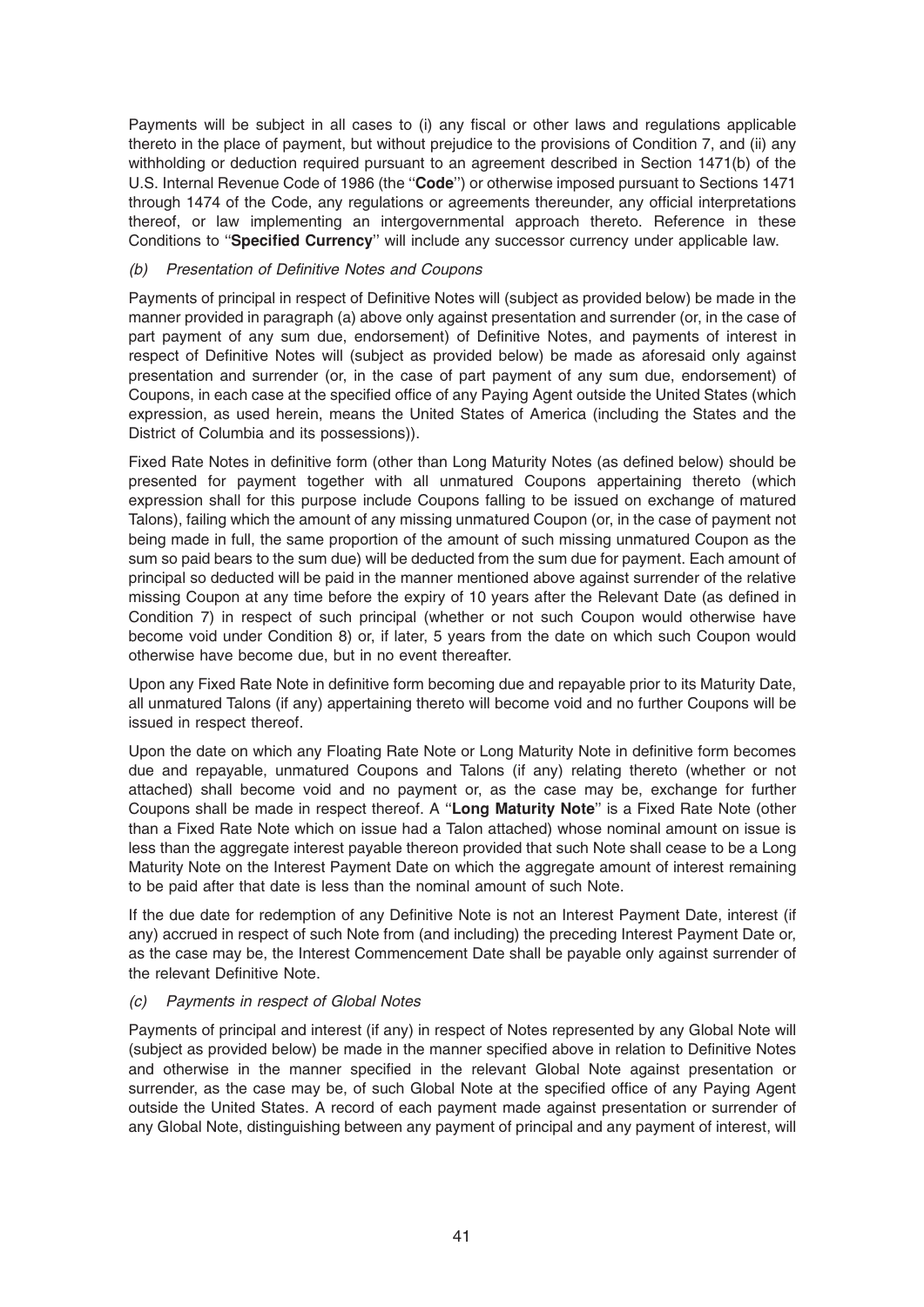be made on such Global Note either by the Paying Agent to which it was presented or in the records of Euroclear and Clearstream, Luxembourg, as applicable.

#### (d) General provisions applicable to payments

The holder of a Global Note shall be the only person entitled to receive payments in respect of Notes represented by such Global Note and the Issuer will be discharged by payment to, or to the order of, the holder of such Global Note in respect of each amount so paid. Each of the persons shown in the records of Euroclear or Clearstream, Luxembourg as the beneficial holder of a particular nominal amount of Notes represented by such Global Note must look solely to Euroclear or Clearstream, Luxembourg, as the case may be, for his share of each payment so made by the Issuer to, or to the order of, the holder of such Global Note.

Notwithstanding the foregoing provisions of this Condition, if any amount of principal and/or interest in respect of Notes is payable in U.S. dollars, such U.S. dollar payments of principal and/or interest in respect of such Notes will be made at the specified office of a Paying Agent in the United States if:

- (i) the Issuer has appointed Paying Agents with specified offices outside the United States with the reasonable expectation that such Paying Agents would be able to make payment in U.S. dollars at such specified offices outside the United States of the full amount of principal and interest on the Notes in the manner provided above when due;
- (ii) payment of the full amount of such principal and interest at all such specified offices outside the United States is illegal or effectively precluded by exchange controls or other similar restrictions on the full payment or receipt of principal and interest in U.S. dollars; and
- (iii) such payment is then permitted under United States law without involving, in the opinion of the Issuer, adverse tax consequences to the Issuer.

## (e) Payment Day

If the date for payment of any amount in respect of any Note or Coupon is not a Payment Day, the holder thereof shall not be entitled to payment until the next following Payment Day in the relevant place and shall not be entitled to further interest or other payment in respect of such delay. For these purposes, "Payment Day" means any day which (subject to Condition 8) is:

- (i) a day on which commercial banks and foreign exchange markets settle payments and are open for general business (including dealing in foreign exchange and foreign currency deposits) in:
	- (A) the relevant place of presentation, in the case of Notes in definitive form only; and
	- (B) any Additional Financial Centre specified in the applicable Final Terms; and
- (ii) either (1) in relation to any sum payable in a Specified Currency other than euro, a day on which commercial banks and foreign exchange markets settle payments and are open for general business (including dealing in foreign exchange and foreign currency deposits) in the principal financial centre of the country of the relevant Specified Currency (which if the Specified Currency is Australian dollars shall be Sydney) or (2) in relation to any sum payable in euro, a day on which the TARGET2 System is open.

#### (f) Interpretation of Principal and Interest

Any reference in these Terms and Conditions to principal in respect of the Notes shall be deemed to include, as applicable:

- (i) any Additional Amounts which may be payable with respect to principal under Condition 7;
- (ii) the Final Redemption Amount of the Notes;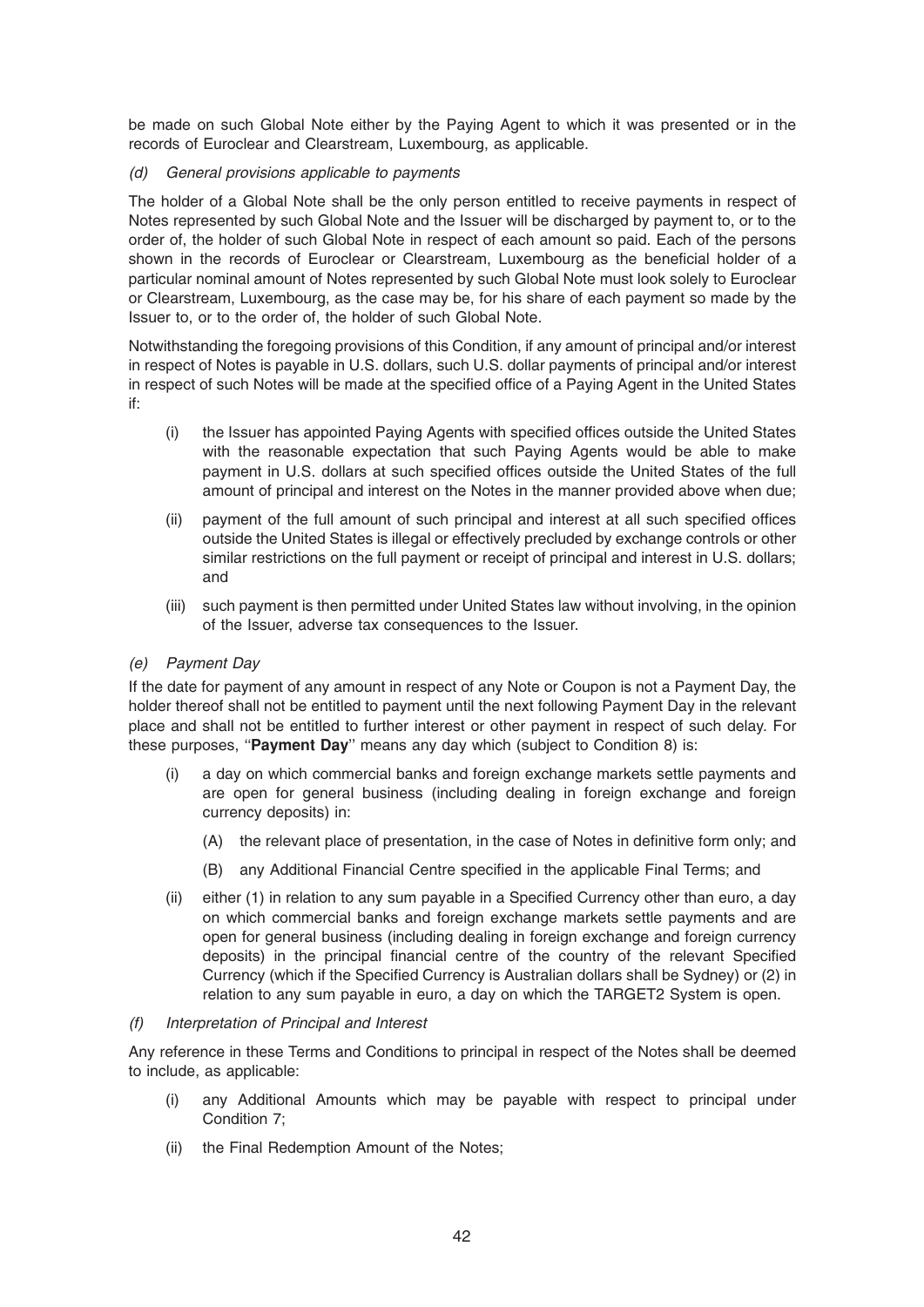- (iii) the Early Redemption Amount of the Notes;
- (iv) the Optional Redemption Amount(s) (if any) of the Notes;
- (v) in relation to Zero Coupon Notes, the Amortised Face Amount (as defined in Condition 6(e)); and
- (vi) any premium and any other amounts which may be payable by the Issuer under or in respect of the Notes.

Any reference in these Terms and Conditions to interest in respect of the Notes shall be deemed to include, as applicable, any Additional Amounts which may be payable with respect to interest under Condition 7.

#### 6. Redemption and Purchase

#### (a) Redemption at Maturity

Unless previously redeemed or purchased and cancelled as specified below, each Note will be redeemed by the Issuer at its Final Redemption Amount specified in the applicable Final Terms in the relevant Specified Currency on the Maturity Date.

#### (b) Redemption for Tax Reasons

If (i) as a result of any change in, or amendment to, the laws or regulations of the Commonwealth of Australia or the State of Queensland or any political sub-division of, or any authority in, or of, the Commonwealth of Australia or the State of Queensland having power to tax, or any change in the application or official interpretation of the laws or regulations, which change or amendment becomes effective after the Issue Date of the first Tranche of the Notes, on the occasion of the next payment due in respect of the Notes the Issuer would be required to pay Additional Amounts as provided or referred to in Condition 7, and (ii) the requirement cannot be avoided by the Issuer taking reasonable measures available to it, the Issuer may at its option, having given not less than 30 nor more than 60 days' notice to the Noteholders in accordance with Condition 13 (which notice shall be irrevocable), redeem all the Notes, but not some only, at any time (if this Note is not a Floating Rate Note) or on any Interest Payment Date (if this Note is a Floating Rate Note) provided that no such notice of redemption shall be given earlier than 90 days prior to the earliest date on which the Issuer would be obliged to pay such additional amounts were a payment in respect of the Notes then due. Prior to the publication of any notice of redemption pursuant to this paragraph, the Issuer shall deliver to the Agent a certificate signed by two Directors of the Issuer stating that the Issuer is entitled to effect such redemption and setting forth a statement of facts showing that the conditions precedent to the right of the Issuer so to redeem have occurred, and an opinion of independent legal advisers of recognised standing to the effect that the Issuer has or will become obliged to pay such additional amounts as a result of such change or amendment. Upon the expiry of any notice as is referred to in this paragraph the Issuer shall be bound to redeem the Notes to which the notice refers in accordance with the provisions of this paragraph.

Notes redeemed pursuant to this Condition 6(b) will be redeemed at their Early Redemption Amount referred to in paragraph (e) below together (if appropriate) with interest accrued to (but excluding) the date of redemption.

#### (c) Redemption at the Option of the Issuer (Issuer Call)

If Issuer Call is specified as being applicable in the applicable Final Terms, the Issuer may, having given:

- (i) not less than 15 nor more than 30 days' notice to the Noteholders in accordance with Condition 13; and
- (ii) not less than 15 days before the giving of the notice referred to in (i) above, notice in writing to the Agent;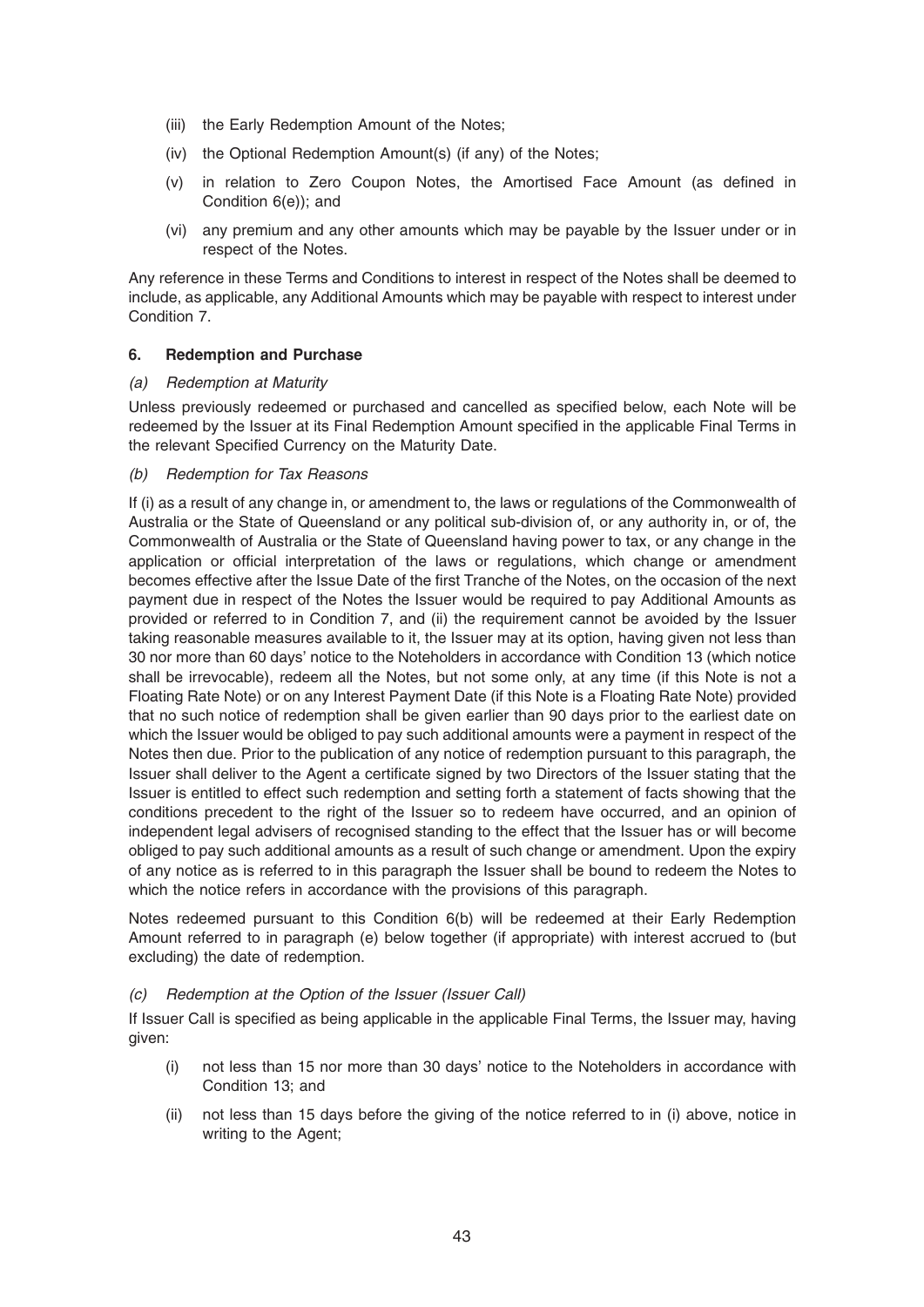(which notices shall be irrevocable and shall specify the date fixed for redemption), redeem all or some only of the Notes then outstanding on any Optional Redemption Date and at the Optional Redemption Amount(s) specified in the applicable Final Terms together, if appropriate, with interest accrued to (but excluding) the relevant Optional Redemption Date. Any such redemption must be of a nominal amount equal to the Minimum Redemption Amount or a Higher Redemption Amount. In the case of a partial redemption of Notes, the Notes to be redeemed ("Redeemed Notes") will be selected individually by lot, in the case of Redeemed Notes represented by Definitive Notes, and in accordance with the rules of Euroclear and/or Clearstream, Luxembourg, in the case of Redeemed Notes represented by a Global Note, not more than 30 days prior to the date fixed for redemption (such date of selection being hereinafter called the "Selection Date"). In the case of Redeemed Notes represented by Definitive Notes, a list of the serial numbers of such Redeemed Notes will be published in accordance with Condition 13 not less than 15 days prior to the date fixed for redemption. The aggregate nominal amount of Redeemed Notes represented by Definitive Notes shall bear the same proportion to the aggregate nominal amount of all Redeemed Notes as the aggregate nominal amount of Definitive Notes outstanding bears to the aggregate nominal amount of the Notes outstanding, in each case on the Selection Date, provided that such firstmentioned nominal amount shall, if necessary, be rounded downwards to the nearest integral multiple of the Specified Denomination, and the aggregate nominal amount of Redeemed Notes represented by a Global Note shall be equal to the balance of the Redeemed Notes. No exchange of the relevant Global Note will be permitted during the period from (and including) the Selection Date to (and including) the date fixed for redemption pursuant to this paragraph (c) and notice to that effect shall be given by the Issuer to the Noteholders in accordance with Condition 13 at least 5 days prior to the Selection Date.

# (d) Redemption at the Option of the Noteholders (Investor Put)

If Investor Put is specified as being applicable in the applicable Final Terms, upon the holder of any Note giving to the Issuer in accordance with Condition 13 not less than 15 nor more than 30 days' notice or such other period of notice as is specified in the applicable Final Terms the Issuer will, upon the expiry of such notice, redeem, subject to, and in accordance with, the terms specified in the applicable Final Terms, in whole (but not in part), such Note on the Optional Redemption Date and at the Optional Redemption Amount specified in the applicable Final Terms together, if appropriate, with interest accrued to (but excluding) the Optional Redemption Date.

If this Note is in definitive form, to exercise the right to require redemption of this Note the holder of this Note must deliver such Note at the specified office of any Paying Agent at any time during normal business hours of such Paying Agent falling within the notice period, accompanied by a duly completed and signed notice of exercise in the form (for the time being current) obtainable from any specified office of any Paying Agent (a "Put Notice") and in which the holder must specify a bank account or, if payment is by cheque, an address to which payment is to be made under this Condition. If this Note is represented by a Global Note, to exercise the right to require redemption of this Note the holder of this Note must, within the notice period, give notice of such exercise in accordance with the standard procedures of Euroclear and Clearstream, Luxembourg (which may include notice being given on his instruction by Euroclear or Clearstream, Luxembourg or any common depositary for them to the Agent by electronic means) in a form acceptable to Euroclear and Clearstream, Luxembourg from time to time.

Any Put Notice given by a holder of any Note pursuant to this paragraph shall be irrevocable except where prior to the due date of redemption an Event of Default shall have occurred and be continuing in which event such holder, at its option, may elect by notice to the Issuer to withdraw the notice given pursuant to this paragraph and instead to declare such Note forthwith due and payable pursuant to Condition 9.

# (e) Early Redemption Amounts

For the purpose of paragraph (b) above and Condition 9, each Note will be redeemed at the Early Redemption Amount calculated as follows: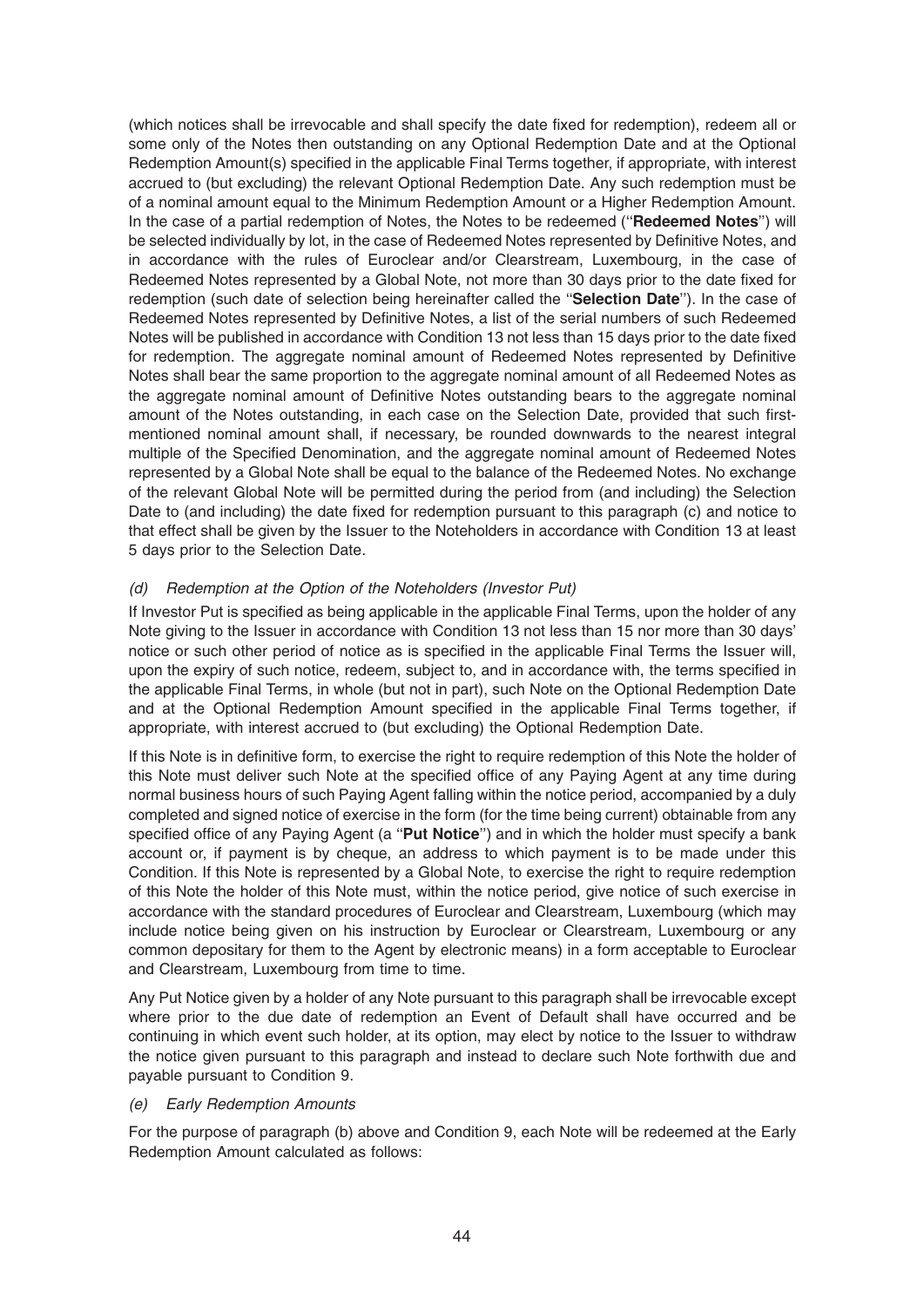- (i) in the case of a Note with a Final Redemption Amount equal to the Issue Price of the first Tranche of the Series, at the Final Redemption Amount thereof;
- (ii) in the case of a Note (other than a Zero Coupon Note) with a Final Redemption Amount which is or may be less or greater than the Issue Price of the first Tranche of the Series, at the amount specified in the applicable Final Terms or, if no such amount is so specified in the applicable Final Terms, at their nominal amount; or
- (iii) in the case of a Zero Coupon Note, at an amount (the "**Amortised Face Amount**") equal to the product of:
	- (A) the Reference Price; and
	- (B) the sum of the figure 1 and the Accrual Yield, raised to the power of x, where ''x'' is the Day Count Fraction specified in the applicable Final Terms which will be either (i) 30/360 (in which case the numerator will be equal to the number of days calculated on the basis of a 360 day year consisting of 12 months of 30 days each) from (and including) the Issue Date of the first Tranche of the Notes to (but excluding) the date fixed for redemption or (as the case may be) the date upon which such Note becomes due and repayable and the denominator will be 360) or (ii) Actual/360 (in which case the numerator will be equal to the actual number of days from (and including) the Issue Date of the first Tranche of the Notes to (but excluding) the date fixed for redemption or (as the case may be) the date upon which such Note becomes due and repayable and the denominator will be 360) or (iii) Actual/365 (in which case the numerator will be equal to the actual number of days from (and including) the Issue Date of the first Tranche of the Notes to (but excluding) the date fixed for redemption or (as the case may be) the date upon which such Note becomes due and repayable and the denominator will be 365).

#### (f) Purchases

The Issuer or any of its Related Entities (as defined below) may at any time purchase Notes (provided that, in the case of Definitive Notes, all unmatured Coupons and Talons appertaining thereto are purchased therewith) at any price in the open market or otherwise. If purchases are made by tender, tenders must be available to all Noteholders alike. Such Notes may be held, reissued, resold or, at the option of the Issuer, surrendered to any Paying Agent for cancellation. In this Condition 6(f), "Related Entities" has the meaning given to that term in the Corporations Act.

#### (g) Cancellation

All Notes which are (i) redeemed or (ii) purchased for cancellation pursuant to paragraph (f) above, will forthwith be cancelled (together with all unmatured Coupons and Talons attached thereto or surrendered therewith at the time of redemption), and shall be forwarded to the Agent and cannot be reissued or resold.

# (h) Late payment on Zero Coupon Notes

If the amount payable in respect of any Zero Coupon Note upon redemption of such Zero Coupon Note pursuant to paragraph (a), (b), (c) or (d) above or upon its becoming due and repayable as provided in Condition 9 is improperly withheld or refused, the amount due and repayable in respect of such Zero Coupon Note shall be the amount calculated as provided in paragraph (e) (iii) above as though the references therein to the date fixed for the redemption or the date upon which such Zero Coupon Note becomes due and payable were replaced by references to the date which is the earlier of:

(i) the date on which all amounts due in respect of such Zero Coupon Note have been paid; and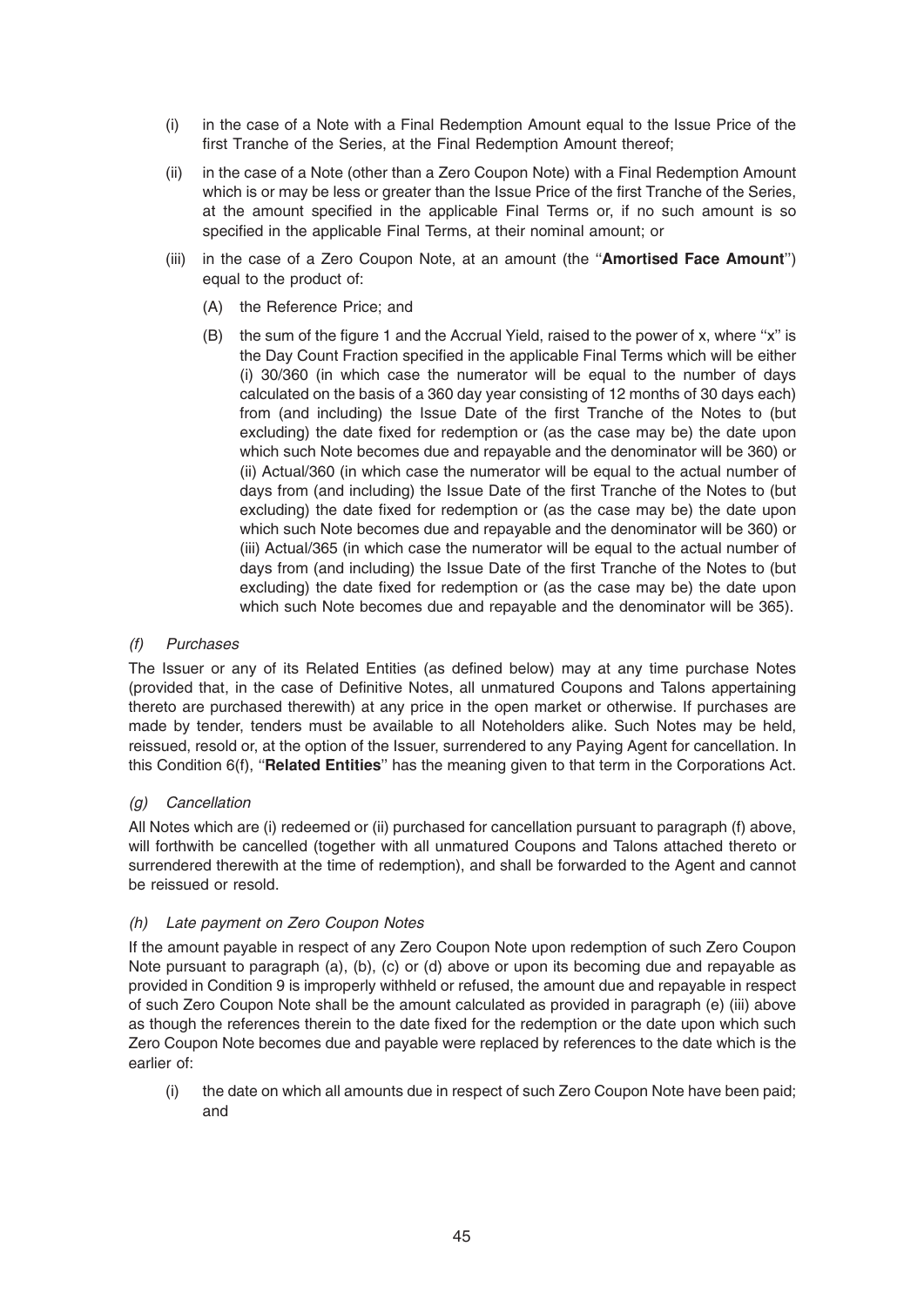(ii) five days after the date on which the full amount of the moneys payable in respect of such Zero Coupon Notes has been received by the Agent and notice to that effect has been given to the Noteholders in accordance with Condition 13.

# 7. Taxation

All payments in respect of the Notes and Coupons by the Issuer shall be made without withholding or deduction for, or on account of, any present or future taxes, duties, assessments or governmental charges of whatever nature ("Taxes") imposed or levied by or on behalf of the Commonwealth of Australia or the State of Queensland, or any political sub-division of, or any authority in, or of, the Commonwealth of Australia or the State of Queensland having power to tax, unless the withholding or deduction of the Taxes is required by law. In that event, the Issuer will pay such additional amounts ("Additional Amounts") as may be necessary in order that the net amounts received by the Noteholders and Couponholders after such withholding or deduction shall equal the respective amounts which would otherwise have been receivable in respect of the Notes or Coupons, in the absence of such withholding or deduction; except that no such Additional Amounts shall be payable in relation to any payment in respect of any Note or Coupon:

- (a) to, or to a third party on behalf of, a holder who is liable to such Taxes in respect of such Note or Coupon by reason of his having some connection with the Commonwealth of Australia or the State of Queensland other than the mere holding of such Note or Coupon or receipt of principal or interest in respect thereof provided that such a holder shall not be regarded as being connected with the Commonwealth of Australia for the reason that such a holder is a resident of the Commonwealth of Australia within the meaning of the Income Tax Assessment Act 1936 (the "Tax Act") where, and to the extent that, such tax is payable by reason of section 128B (2A) of the Tax Act;
- (b) presented for payment more than 30 days after the Relevant Date except to the extent that a holder would have been entitled to Additional Amounts on presenting the same for payment on the last day of the period of 30 days assuming, whether or not such is in fact the case, that day to have been an Interest Payment Date;
- (c) to, or to a third party on behalf of, a holder who is liable to the Taxes in respect of the Note or Coupon by reason of his being an associate of the Issuer for the purposes and within the meaning of sections 128F(5), 128F(6) and 128F(9) of the Tax Act;
- (d) where such withholding or deduction is imposed on a payment to an individual and is required to be made pursuant to European Council Directive 2003/48/EC or any law implementing or complying with, or introduced in order to conform to, such Directive; or
- (e) presented for payment by or on behalf of a holder who would have been able to avoid such withholding or deduction by presenting the relevant Note or Coupon to another Paying Agent in a Member State of the EU.

For the avoidance of doubt, no Additional Amounts are payable in relation to any withholding or deduction required pursuant to an agreement described in Section 1471(b) of the Code or otherwise imposed pursuant to Sections 1471 through 1474 of the U.S. Internal Revenue Code ("**FATCA**"), any regulations or agreements thereunder, any official interpretations thereof, or any law implementing an intergovernmental approach thereto, as provided in Condition 5(a).

As used herein, the "Relevant Date" means the date on which such payment first becomes due, except that, if the full amount of the moneys payable has not been duly received by the Agent on or before the due date, it means the date on which, the full amount of such moneys having been so received, notice to that effect is duly given to the Noteholders in accordance with Condition 13.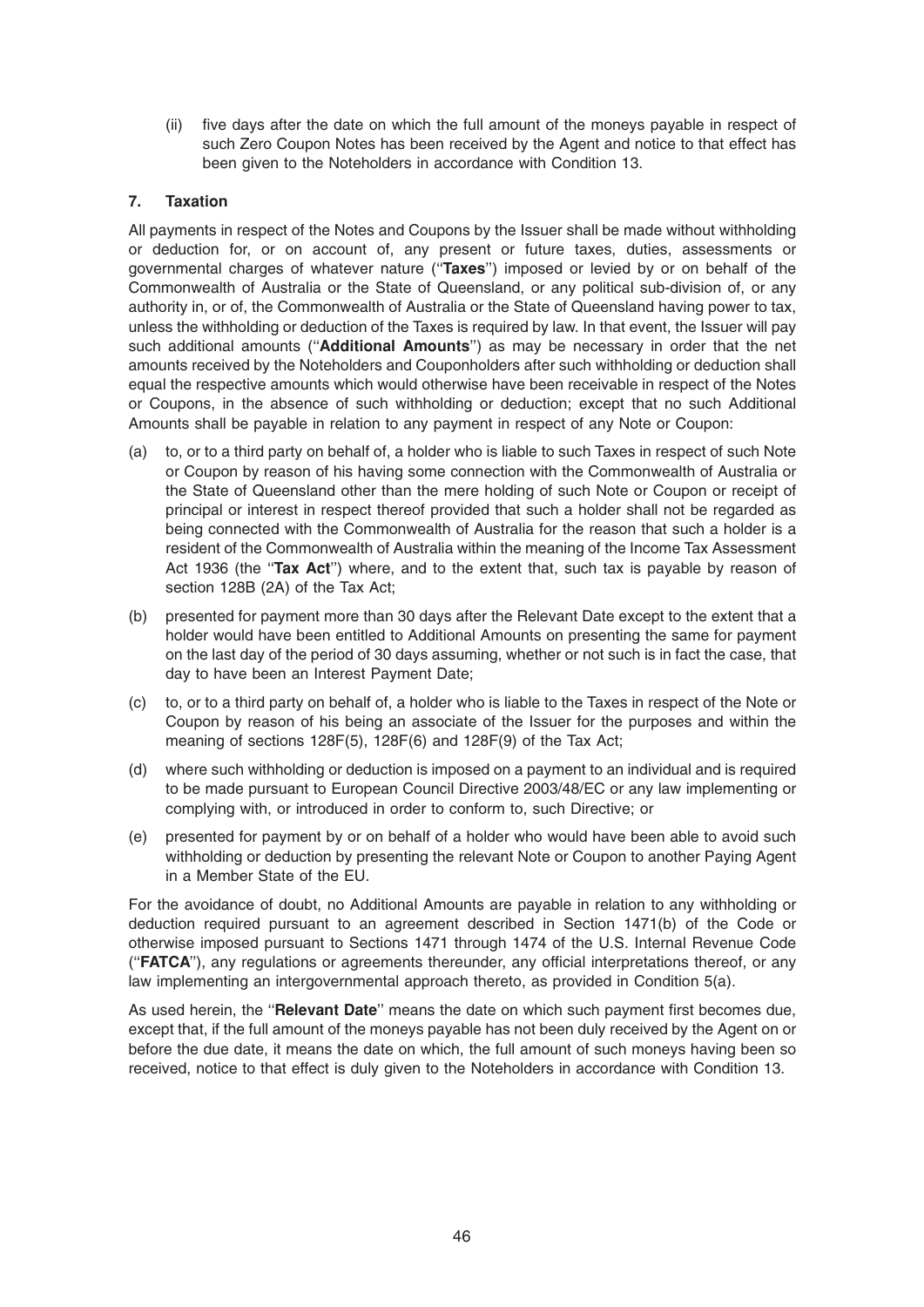# 8. Prescription

The Notes and Coupons will become void unless presented for payment within a period of 10 years (in the case of principal) and 5 years (in the case of interest) after the Relevant Date (as defined in Condition 7) therefor, subject as provided in Condition 5(b).

There shall not be included in any Coupon sheet issued on exchange of a Talon any Coupon the claim for payment in respect of which would be void pursuant to this Condition or Condition 5(b) or any Talon which would be void pursuant to Condition 5(b).

# 9. Events of Default

- (a) If any one or more of the following events (each an "Event of Default") shall occur:
	- (i) if the Issuer fails to pay any principal or any interest in respect of the Notes within seven days of the relevant due date;
	- (ii) if the Issuer is in default in the performance, or is otherwise in breach, of any covenant or undertaking or other agreement of the Issuer in respect of the Notes (other than any obligation for the payment of any amount due in respect of any of the Notes) and such default or breach continues for a period of 14 days after notice thereof has been given to the Issuer;
	- (iii) if it is or will become unlawful for the Issuer to perform or comply with any one or more of its obligations under the Notes or the Agency Agreement;
	- (iv) if the Issuer (A) becomes insolvent, is unable to pay its debts as they fall due or fails to comply with a statutory demand (which is still in effect) under section 459F of the Corporations Act, or (B) stops or suspends or threatens to stop or suspend payment of all or a material part of its debts or appoints an administrator under section 436A of the Corporations Act, or (C) begins negotiations or takes any proceeding or other step with a view to re-adjustment, rescheduling or deferral of all its indebtedness (or any part of its indebtedness which it will or might otherwise be unable to pay when due) or proposes or makes a general assignment or an arrangement or composition with or for the benefit of its creditors, or a moratorium is agreed or declared in respect of or affecting indebtedness of the Issuer, except in any case referred to in (C) above for the purposes of a solvent reconstruction or amalgamation the terms of which have previously been approved by an Extraordinary Resolution of the Noteholders;
	- (v) if an order is made or an effective resolution is passed for the winding-up of the Issuer (except in any such case for the purposes of a solvent reconstruction or amalgamation the terms of which have previously been approved by an Extraordinary Resolution of the Noteholders) or an administrator is appointed to the Issuer by a provisional liquidator of the Issuer under section 436B of the Corporations Act;
	- (vi) if a distress, attachment, execution or other legal process is levied, enforced or sued out against or on the Issuer or against all or a material part of the assets of the Issuer and is not stayed, satisfied or discharged within 21 days;
	- (vii) if any present or future Security Interest on or over the assets of the Issuer becomes enforceable and any step (including the taking of possession or the appointment of a receiver, manager or similar officer which is not vacated or discharged within 14 days) is taken to enforce that Security Interest by reason of a default or event of default (howsoever described) having occurred; or
	- (viii) if any event occurs which, under the laws of any relevant jurisdiction, has an analogous or equivalent effect to any of the events mentioned in this Condition,

then any Noteholder may, by written notice to the Issuer at the specified office of the Agent, effective upon the date of receipt thereof by the Agent, declare the Note held by the holder to be forthwith due and payable whereupon the same shall become forthwith due and payable at the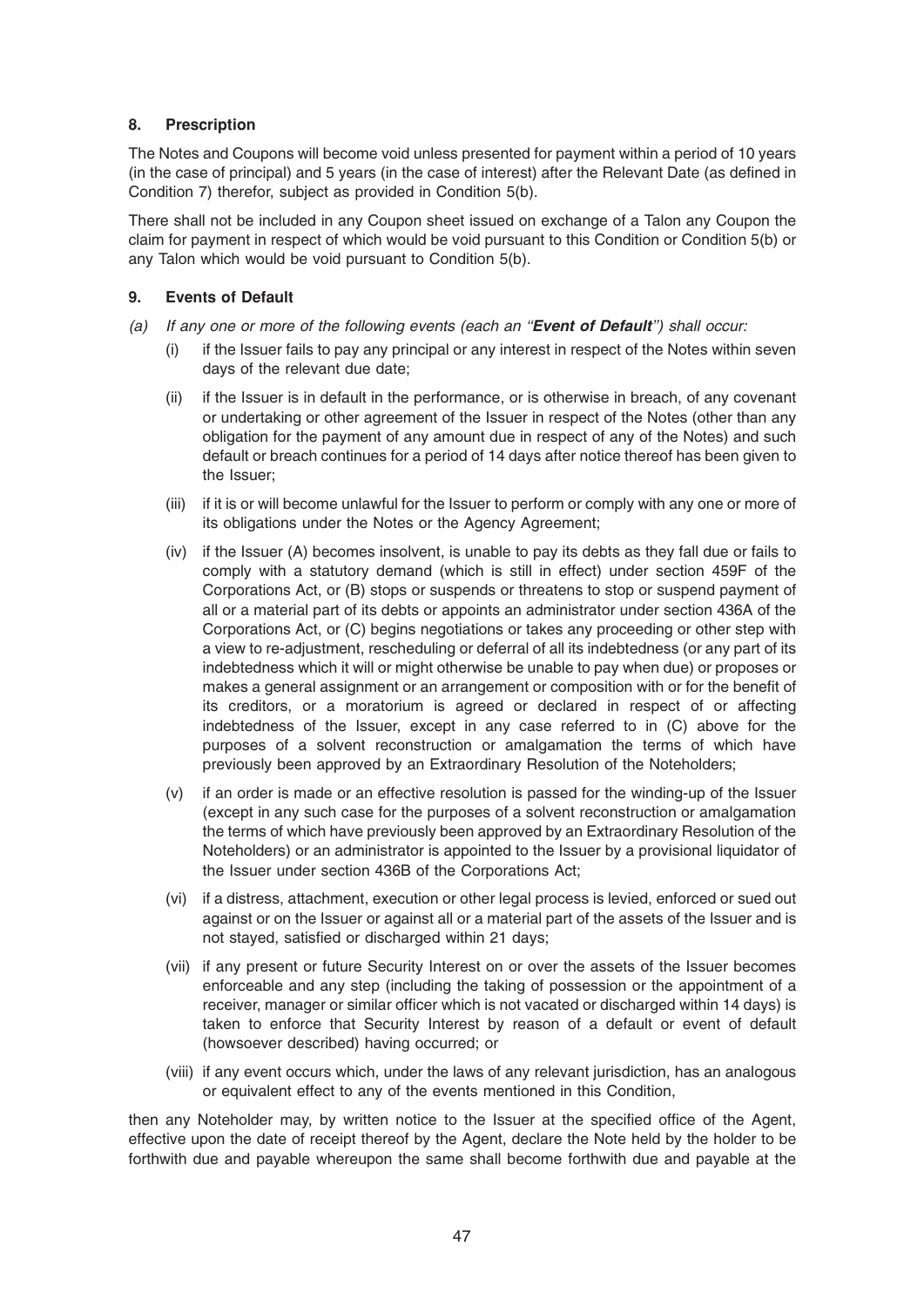Early Redemption Amount (as described in Condition 6(e)), together with accrued interest (if any) to the date of repayment, without presentment, demand, protest or other notice of any kind.

- (b) For the purposes of these Conditions:
	- (i) ''Corporations Act'' means the Corporations Act 2001 of Australia;
	- (ii) ''Government Agency'' means any government or any governmental, semigovernmental or judicial entity or authority;
	- (iii) ''Guarantee'' means any guarantee, indemnity, letter of credit, suretyship or any other obligation (whatever called and of whatever nature):
		- (A) to pay or to purchase; or
		- (B) to provide funds (whether by the advance of money, the purchase of or subscription for share or other securities, the purchase of assets, rights or services, or otherwise) for the payment or discharge of; or
		- (C) to indemnify against the consequences of default in the payment of; or
		- (D) otherwise to be responsible for:

any obligation or indebtedness, any dividend, capital or premium on shares or stock or the insolvency or the financial condition of any other person;

(iv) ''Security Interest'' includes any mortgage, pledge, lien or charge or any security or preferential interest or arrangement of any kind (including, without limitation, retention of title and any deposit of money by way of security), but excluding (A) any charge or lien arising in favour of any Government Agency by operation of law (provided there is no default in payment of moneys owing under such charge or lien), (B) a right of title retention in connection with the acquisition of goods in the ordinary course of business on the terms of sale of the supplier (provided there is no default in connection with the relevant acquisition) and (C) any security or preferential interest or arrangement arising under or created pursuant to any right of set-off.

### 10. Replacement of Notes, Coupons and Talons

Should any Note, Coupon or Talon be lost, stolen, mutilated, defaced or destroyed, it may be replaced at the specified office of the Agent upon payment by the claimant of such costs and expenses as may be incurred in connection therewith and on such terms as to evidence and indemnity as the Issuer may reasonably require. Mutilated or defaced Notes, Coupons or Talons must be surrendered before replacements will be issued.

# 11. Agent and Paying Agents

The names of the initial Agent and the other initial Paying Agents and their initial specified offices are set out below. If any additional Paying Agents are appointed in connection with any Series, the names of such Paying Agents will be specified in Part B of the applicable Final Terms.

The Issuer is entitled to vary or terminate the appointment of any Paying Agent and/or appoint additional or other Paying Agents and/or approve any change in the specified office through which any Paying Agent acts, provided that:

- (i) so long as the Notes are listed on or admitted to trading by any stock exchange or admitted to listing by any other relevant authority, there will at all times be a Paying Agent with a specified office in such place as may be required by the rules and regulations of the relevant stock exchange or any other relevant authority;
- (ii) there will at all times be a Paying Agent with a specified office in a city in Europe;
- (iii) there will at all times be an Agent; and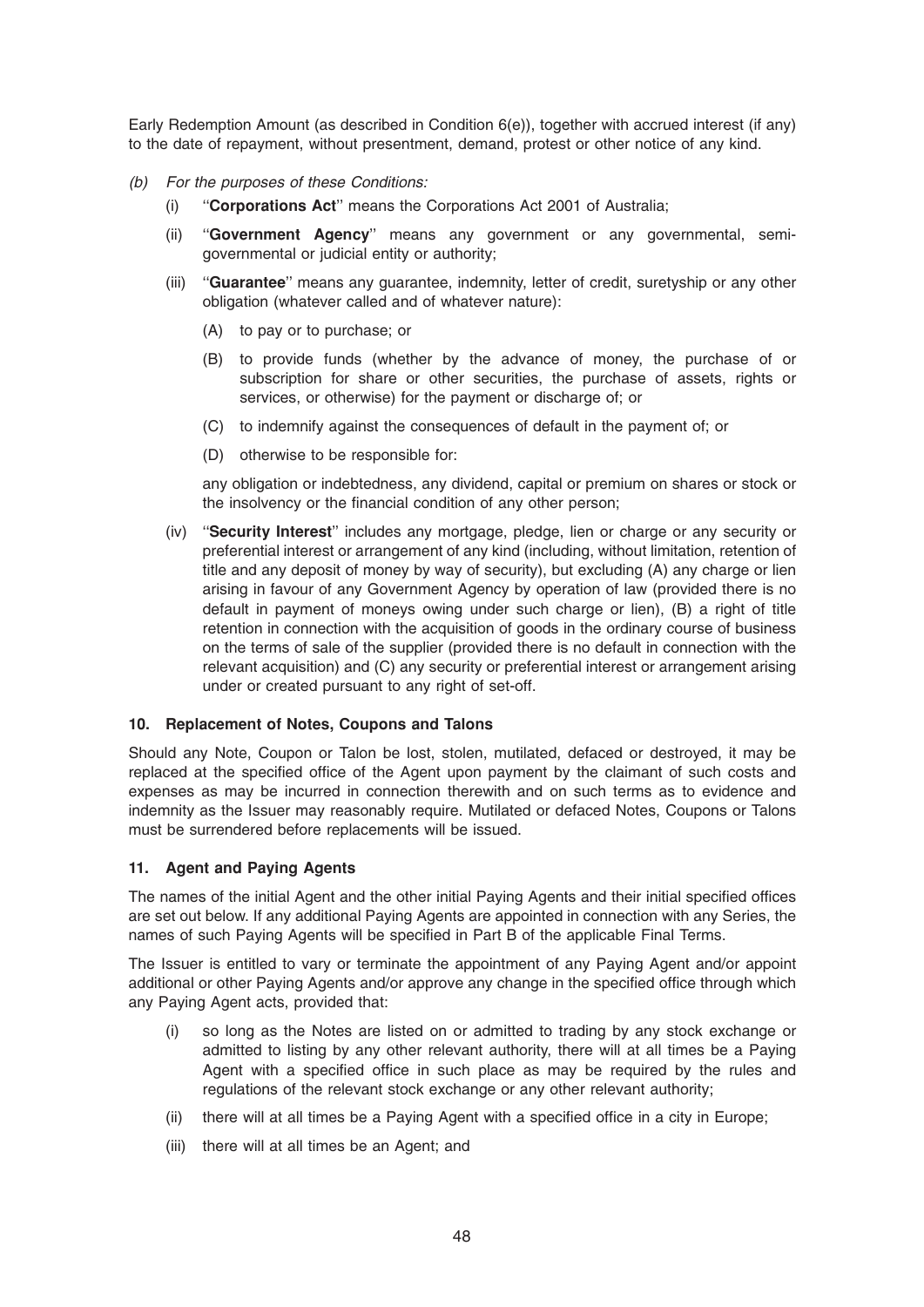(iv) the Issuer undertakes that it will ensure that it maintains a paying agent in a Member State of the European Union that is not obliged to withhold or deduct tax pursuant to European Council Directive 2003/48/EC or any law implementing or complying with, or introduced in order to conform to, such Directive.

In addition, the Issuer shall forthwith appoint a Paying Agent having a specified office in New York City in the circumstances described in the final paragraph of Condition 5(d). Any variation, termination, appointment or change of any Paying Agent shall only take effect (other than in the case of insolvency or where the Paying Agent is an FFI and does not become or ceases to be a Participating FFI, when it shall be of immediate effect) after not less than 30 nor more than 45 days' prior notice thereof shall have been given to the Noteholders in accordance with Condition 13.

In acting under the Agency Agreement, the Paying Agents act solely as agents of the Issuer and do not assume any obligation to, or relationship of agency or trust with, any Noteholders or Couponholders. The Agency Agreement contains provisions permitting any entity into which any Paying Agent is merged or converted or with which it is consolidated or to which it transfers all or substantially all of its assets to become the successor paying agent.

# 12. Exchange of Talons

On and after the Interest Payment Date, on which the final Coupon comprised in any Coupon sheet matures, the Talon (if any) forming part of such Coupon sheet may be surrendered at the specified office of the Agent or any other Paying Agent in exchange for a further Coupon sheet including (if such further Coupon sheet does not include Coupons to (and including) the final date for the payment of interest due in respect of the Note to which it appertains) a further Talon, subject to the provisions of Condition 8. Each Talon shall, for the purposes of these Terms and Conditions, be deemed to mature on the Interest Payment Date on which the final Coupon comprised in the Coupon sheet in which that Talon was included on issue matures.

# 13. Notices

All notices regarding the Notes will be deemed to be validly given if published in a leading English language daily newspaper of general circulation in London. It is expected that such publication will be made in the Financial Times in London. The Issuer shall also ensure that notices are duly published in a manner which complies with the rules and regulations of any stock exchange or other relevant authority on which the Notes are for the time being listed or by which they have been admitted to listing. Any such notice will be deemed to have been given on the date of the first publication.

Until such time as any Definitive Notes are issued, there may, so long as any Global Note(s) representing the Notes is or are held in its/their entirety on behalf of Euroclear and Clearstream, Luxembourg, be substituted for such publication in such newspaper(s) the delivery of the relevant notice to Euroclear and Clearstream, Luxembourg for communication by them to the holders of the Notes and, in addition, for so long as any Notes are listed or admitted to trading on a stock exchange or are admitted to listing by other relevant authority and the rules of that stock exchange or other relevant authority so require, such notice will be published in a daily newspaper of general circulation in the place or places required by that stock exchange or other relevant authority. Any such notice shall be deemed to have been given to the holders of the Notes on the seventh day after the day on which the said notice was given to Euroclear and Clearstream, Luxembourg.

Notices to be given by any Noteholder shall be in writing and given by lodging the same, together (in the case of any Note in definitive form) with the relative Note or Notes, with the Agent. Whilst any of the Notes are represented by a Global Note, such notice may be given by any holder of a Note to the Agent via Euroclear and/or Clearstream, Luxembourg, as the case may be, in such manner as the Agent and Euroclear and/or Clearstream, Luxembourg, as the case may be, may approve for this purpose.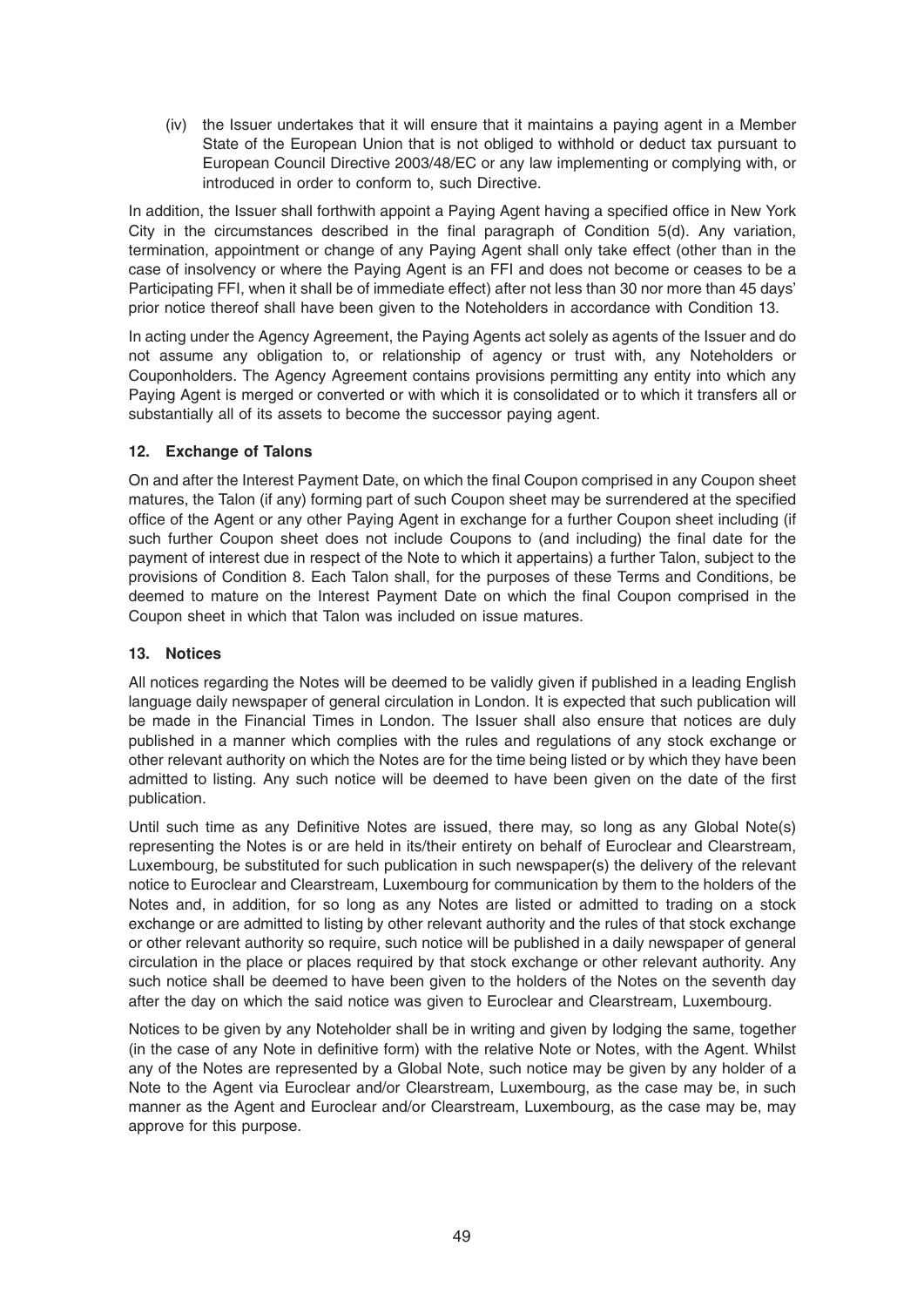## 14. Meetings of Noteholders and Modification

The Agency Agreement contains provisions for convening meetings of the Noteholders to consider any matter affecting their interests, including the modification by Extraordinary Resolution of any of the Notes, the Coupons or any of the provisions of the Agency Agreement. Such a meeting may be convened by the Issuer or Noteholders holding not less than 5 per cent. in nominal amount of the Notes for the time being outstanding. The quorum at any meeting for passing an Extraordinary Resolution will be one or more persons present holding or representing a clear majority in nominal amount of the Notes for the time being outstanding, or at any adjourned meeting one or more persons present whatever the nominal amount of the Notes held or represented by him or them, except that at any adjourned meeting, the business of which includes the modification of certain provisions of the Notes or Coupons (including modifying the date of maturity of the Notes or any date for payment of interest thereof, reducing or cancelling the amount of principal or the rate of interest payable in respect of the Notes or altering the currency of payment of the Notes or Coupons), the quorum shall be one or more persons holding or representing not less than 75 per cent. in nominal amount of the Notes for the time being outstanding, or at any adjourned such meeting one or more persons holding or representing a clear majority, in nominal amount of the Notes for the time being outstanding. An Extraordinary Resolution passed at any meeting of the Noteholders shall be binding on all the Noteholders, whether or not they are present at the meeting, and on all Couponholders.

The Agent and the Issuer may agree, without the consent of the Noteholders or Couponholders to:

- any modification (except as mentioned above) of the Agency Agreement which is not prejudicial to the interests of the Noteholders; or
- (ii) any modification of the Notes, the Coupons or the Agency Agreement which is of a formal, minor or technical nature or is made to correct a manifest error or to comply with mandatory provisions of the law of the jurisdiction in which the Issuer is incorporated.

Any such modification shall be binding on the Noteholders and the Couponholders and any such modification shall be notified by the Issuer to the Noteholders in accordance with Condition 13 as soon as practicable thereafter.

# 15. Further Issues

The Issuer is at liberty from time to time without the consent of the Noteholders or the Couponholders to create and issue further notes having terms and conditions the same as the Notes or the same in all respects save for the amount and date of the first payment of interest thereon and so that the same shall be consolidated and form a single Series with the outstanding Notes.

# 16. Contracts (Rights of Third Parties) Act 1999

No rights are conferred on any person under the Contracts (Rights of Third Parties) Act 1999 to enforce any term of this Note, but this does not affect any right or remedy of any person which exists or is available apart from that Act.

# 17. Governing law and submission to jurisdiction

#### (a) Governing Law

The Agency Agreement, the Notes and the Coupons and any non-contractual obligations arising out of or in connection with any of the foregoing and every other agreement for the issue of Notes are governed by, and will be construed in accordance with English law.

- (b) Jurisdiction
	- (i) Subject to Condition 17(b)(iii) below, the English courts have exclusive jurisdiction to settle any dispute arising out of or in connection with the Notes and/or the Coupons,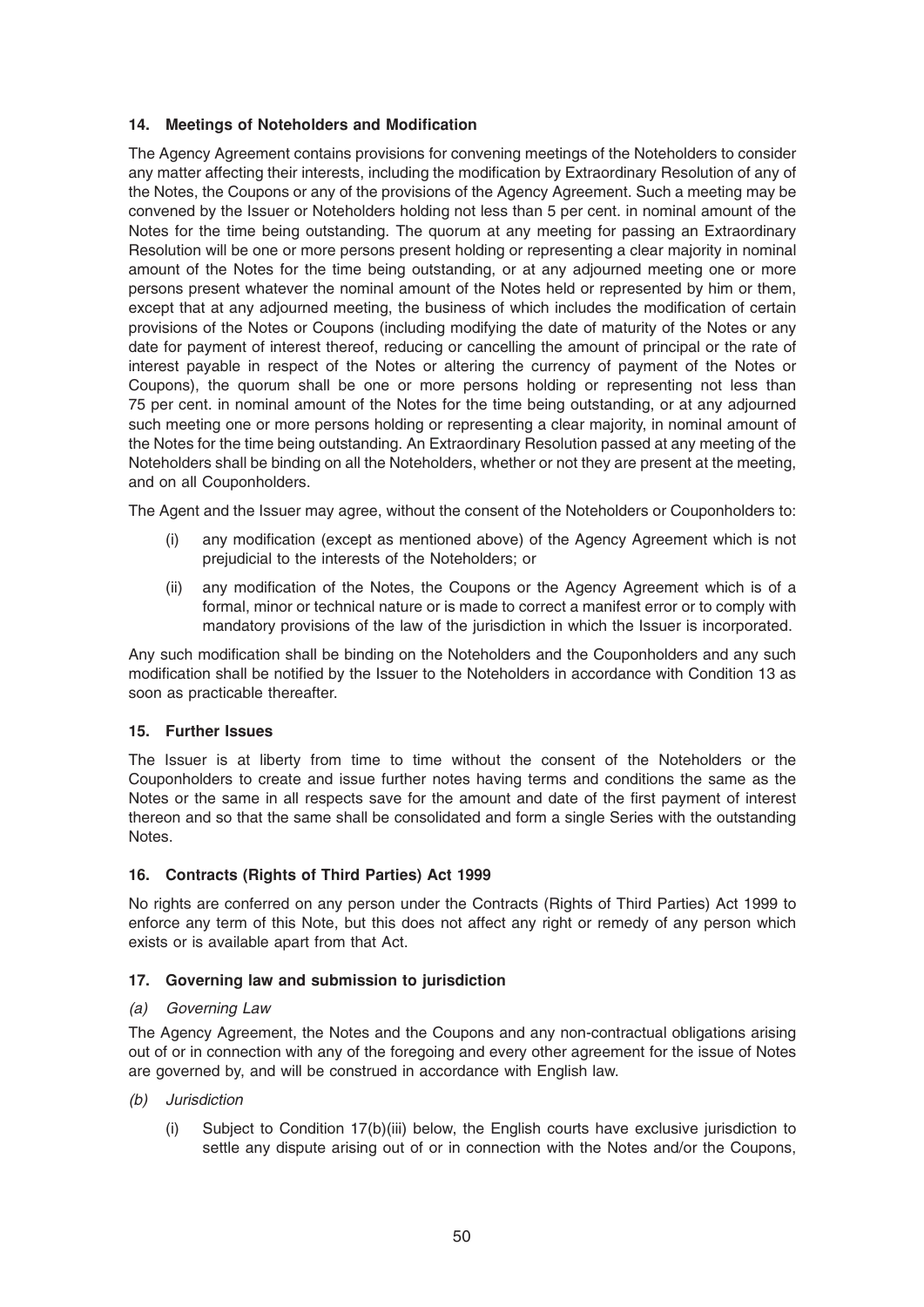including any dispute as to their existence, validity, interpretation, performance, breach or termination or the consequences of their nullity and any dispute relating to any noncontractual obligations arising out of or in connection with the Notes and/or the Coupons (a ''Dispute'') and accordingly each of the Issuer and any Noteholders or Couponholders in relation to any Dispute submits to the exclusive jurisdiction of the English courts.

- (ii) For the purposes of this Condition 17(b), each of the Issuer and any Noteholders or Couponholders waives any objection to the English courts on the grounds that they are an inconvenient or inappropriate forum to settle any Dispute.
- (iii) To the extent allowed by law, the Noteholders and the Couponholders may, in respect of any Dispute or Disputes, take (i) proceedings in any other court with jurisdiction; and (ii) concurrent proceedings in any number of jurisdictions.

#### (c) Agent for service of process

The Issuer irrevocably and unconditionally appoints Law Debenture Corporate Services Limited at its office in London (currently at Fifth Floor, 100 Wood Street, London EC2V 7EX) as its agent for service of process in England in respect of any Disputes and undertakes that in the event of Law Debenture Corporate Services Limited ceasing so to act it will appoint such other person as its agent for that purpose.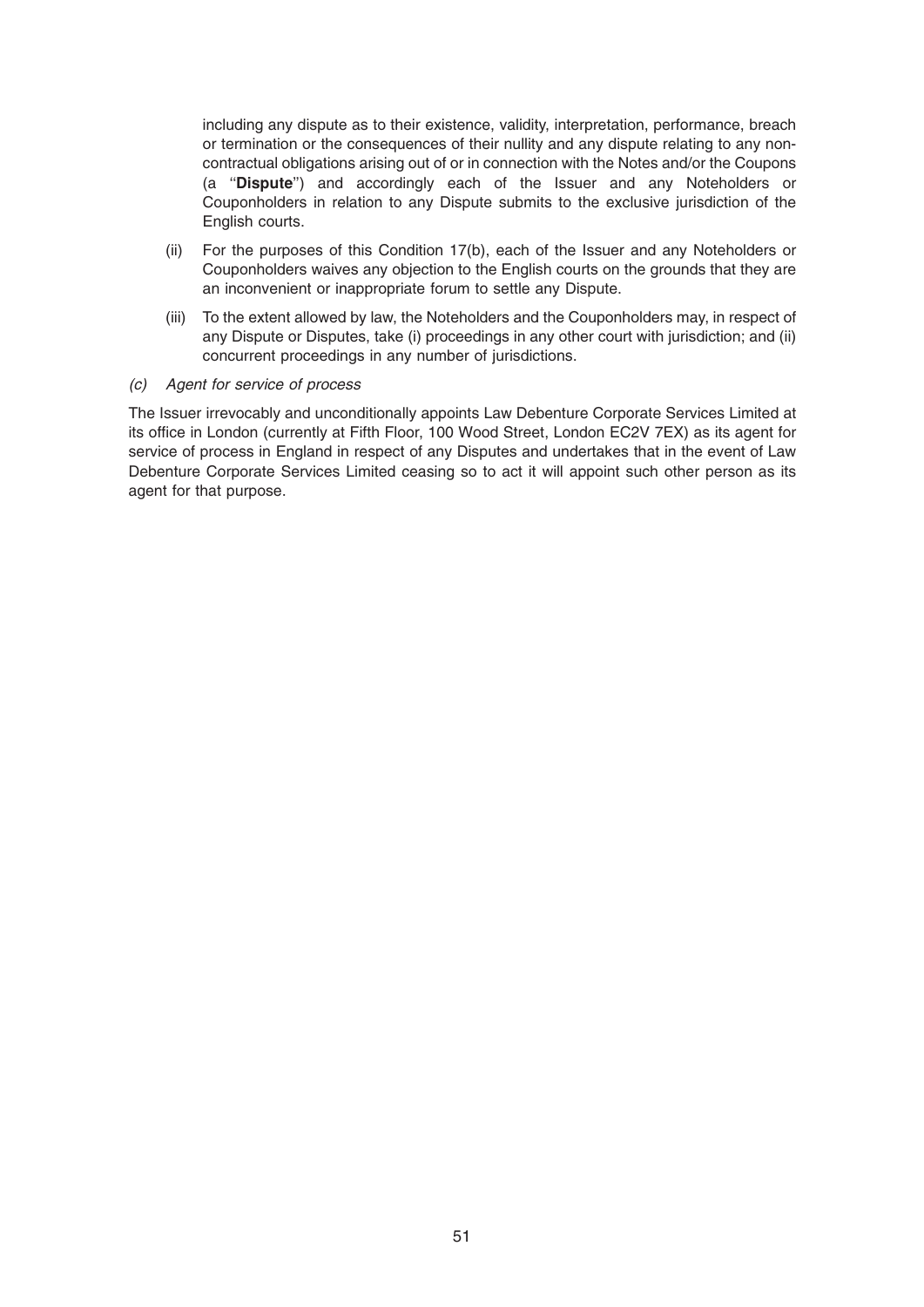# Use of Proceeds

The net proceeds of issue of each Tranche will be used by the Issuer to maintain a prudential level of liquidity and to finance the Australian commercial business operations of the Issuer. If, in respect of any particular issue of Notes which are derivative securities for the purposes of Article 15 of the Commission Regulation No. 809/2004 implementing the Prospectus Directive, there is a particular identified use of proceeds, this will be stated in the applicable Final Terms.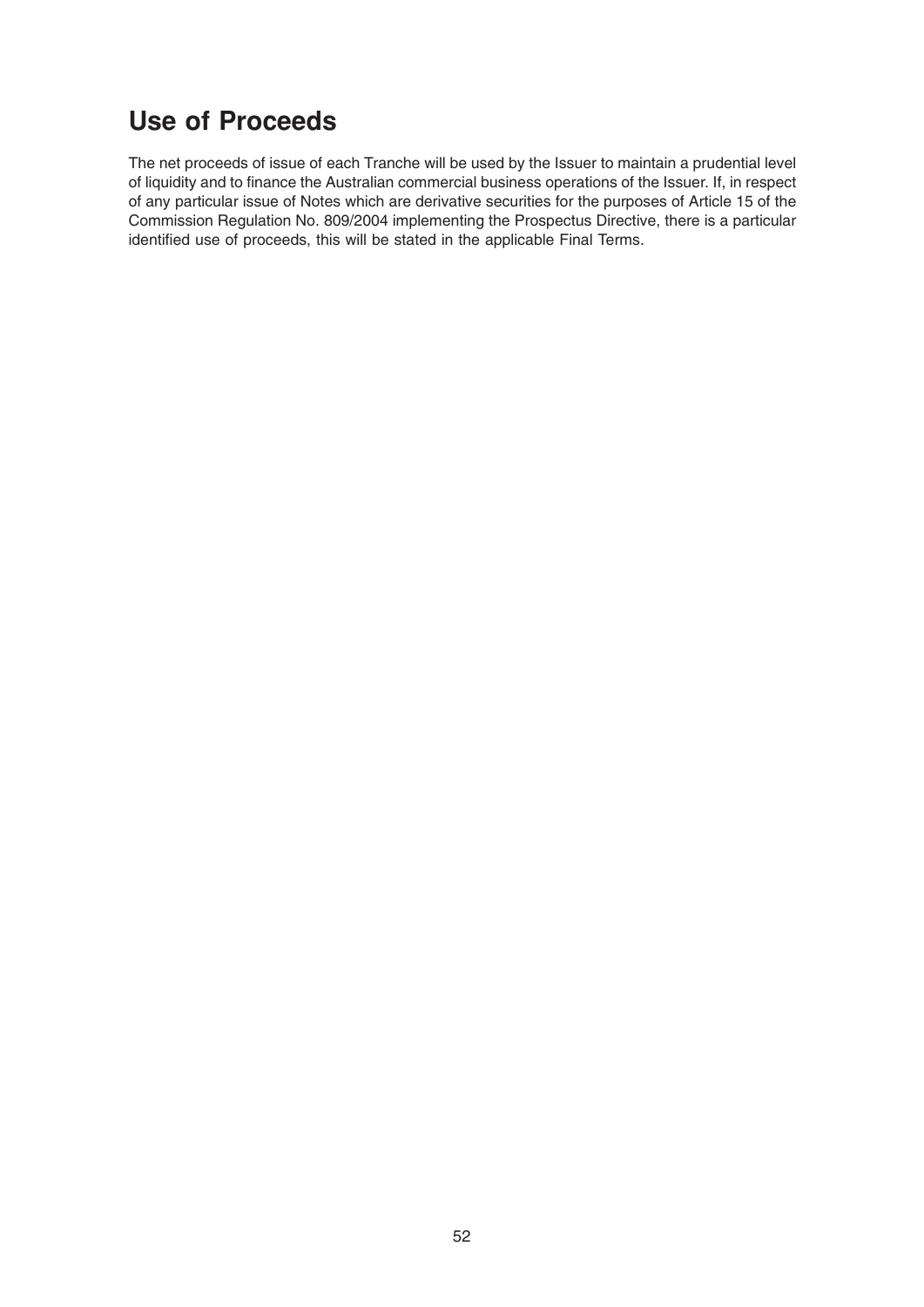# Bank of Queensland Limited

# Overview of the Bank

The Bank is a full service financial institution, listed on the ASX, regulated by APRA as an authorised deposit-taking institution ("ADI") and currently ranked among the top 100 companies by market capitalisation on the ASX. The Bank's principal office is located at Level 6, 100 Skyring Terrace, Newstead, Queensland 4006 and its telephone number is +61 7 3212 3333.

The Bank has grown from being the first Permanent Building Society in Queensland in 1874 to the current day with a network of approximately 250 retail branches spanning every state and territory in Australia.

Over the last two years the Bank has built the foundations for sustainable growth and in May 2013, the Bank launched its new brand position ''It's Possible to Love a Bank'' which supports its strategic direction, customer proposition and internal cultural transformation. The new brand positioning builds on a long established reputation for superior customer service. As a regional bank, flexibility and responsiveness to customer needs are paramount and the focus on this area will complement the progress being made under the Bank's four strategic pillars and contribute to future growth.

#### Principal activities

The principal activity of the Bank is the provision of financial services and insurance to the community. The Bank has an authority to carry on banking business under the Banking Act.

#### Business strategies and prospects for the future

The Bank continues to focus and deliver under the four strategic pillars of multi-channel optimisation, risk/return balance, operational excellence along with a focus on talent, capability and culture.

In terms of multi-channel optimisation, the Bank is continuing to expand its source of originations through entry into the mortgage broker market as well as improvements to mobile banking, call centre, online and social media. The Bank has expanded its mortgage broker distribution network with accredited brokers servicing customers in New South Wales, Victoria, Western Australia and South Australia.

In the Retail network, a new balanced scorecard has been introduced for Owner Managed branches. The new scorecard balances lending, deposits, cross sales and compliance components and is aimed at providing greater alignment between the interests of Owner Managers and the Bank. There is also significant work underway to optimise branch mix and locations.

The acquisition of Virgin Money (Australia) Pty Limited in April 2013 has extended the Bank's reach into currently untapped, complementary market segments, providing access to opportunities that come with an iconic brand with proven capability in online customer acquisition, customer advocacy and product distribution. In July 2014 the Bank completed its acquisition of Investec Australia Bank (Australia) Limited's Professional Finance and Asset Finance & Leasing businesses. The acquisition has provided the Bank access to a high net worth customer base in specialist market niches. In August 2014, the Bank unveiled 'BOQ Specialist' as the new name of the Professional Finance Business, which operates as a separate division of the Bank's Business Bank. BOQ Specialist delivers banking solutions to niche market segments, including medical, accounting and financial advisory professionals.

To achieve the right balance of return for risk taken, the Bank continues to diversify the balance sheet by pursuing higher margin and return on equity segments in Business Banking and Agribusiness. In Business Banking, a tiered approach to origination through the Bank's distribution channels has been embedded to reflect deal complexity and seven agribusiness centres have been opened across Australia in 2014. Changes to the application scorecard for assessing mortgage origination were made reflecting the Bank's risk appetite framework. Business mix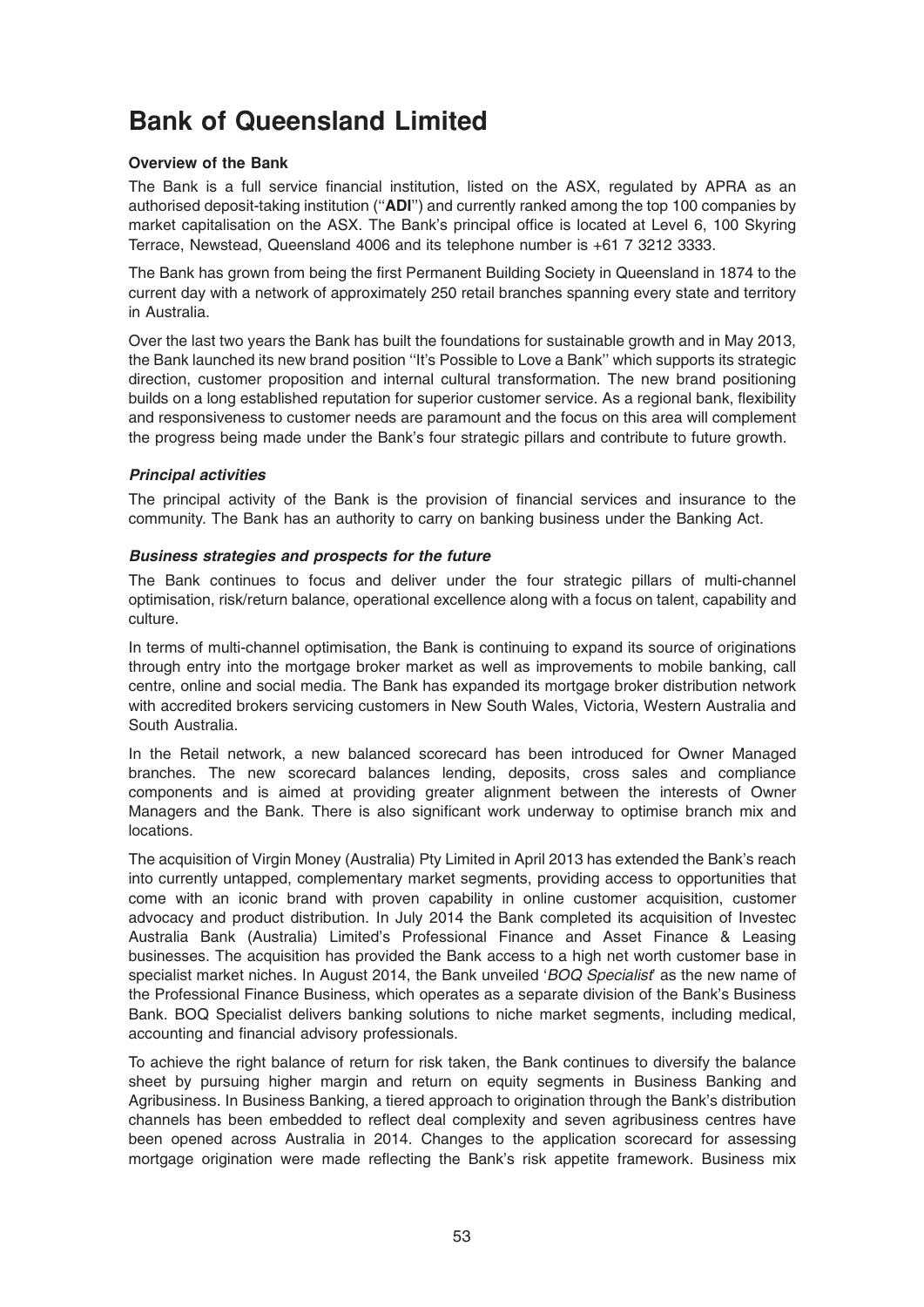changes reflecting a core focus on credit quality were evident across the retail portfolio, with the relative over concentration of poorer performing line of credit mortgages being substantially reduced.

The pursuit of operational excellence has seen continued back office consolidation and a focus on removing administrative tasks from branches. The Bank continues to improve processes and systems, particularly to reduce the turnaround time on compliant retail and business lending applications. A new Customer Relationship Management system has been successfully piloted in the Retail network and, subject to the Bank obtaining the required regulatory approvals, it is intended to rollout the system across the Retail network.

Through the continued focus on its four strategic pillars, the Bank aims to deliver sustainable growth across its business whilst maintaining credit and pricing discipline and managing expense growth below inflation.

# Directors and Company Secretary of the Bank

As at the date of this Information Memorandum there are no existing or potential conflicts of interests between any duties owed to the Bank by its Directors or the Company Secretary and the private interests or external duties of those Directors or the Company Secretary. The 2014 consolidated financial statements sets out key management personnel disclosures, which are incorporated by reference and form part of this Information Memorandum.

The Directors of the Bank, the business address of each of whom should be regarded for the purposes of this Information Memorandum as Level 6, 100 Skyring Terrace, Newstead, Queensland 4006, and their respective principal outside activities, where significant, are at the date of this Information Memorandum as follows:

# **Directors**

Chairman

**Director** 

The Directors of the Bank are:

Name, qualifications and independence status

# Experience, special responsibilities and other Age Directorships

Roger Davis B.Econ. (Hons), Master of Philosophy Non-Executive Independent 62 Mr Davis was appointed Chairman on 28 May 2013 and has been a Director since August 2008. He has 32 years' experience in banking and investment banking in Australia, the USA and Japan. He is currently a consulting Director at Rothschild Australia Limited. He was previously a Managing Director at Citigroup where he worked for over 20 years and more recently was a Group Managing Director at ANZ Bank. He is a Director of AIG Australia Ltd, Argo Investments Limited, Ardent Leisure Management Ltd, Ardent Leisure Ltd and Aristocrat Leisure Ltd and The Trust Company. He was formerly Chair of Charter Hall Office REIT and Esanda, and a Director of ANZ (New Zealand) Limited, CitiTrust in Japan and Citicorp Securities Inc. in the USA. He has a Bachelor of Economics (Hons) degree from the University of Sydney, a Master of Philosophy degree from Oxford University. Mr Davis is Chair of the Nomination & Governance Committee, a member of the Audit and Risk Committees and an attendee at all other Board Committees.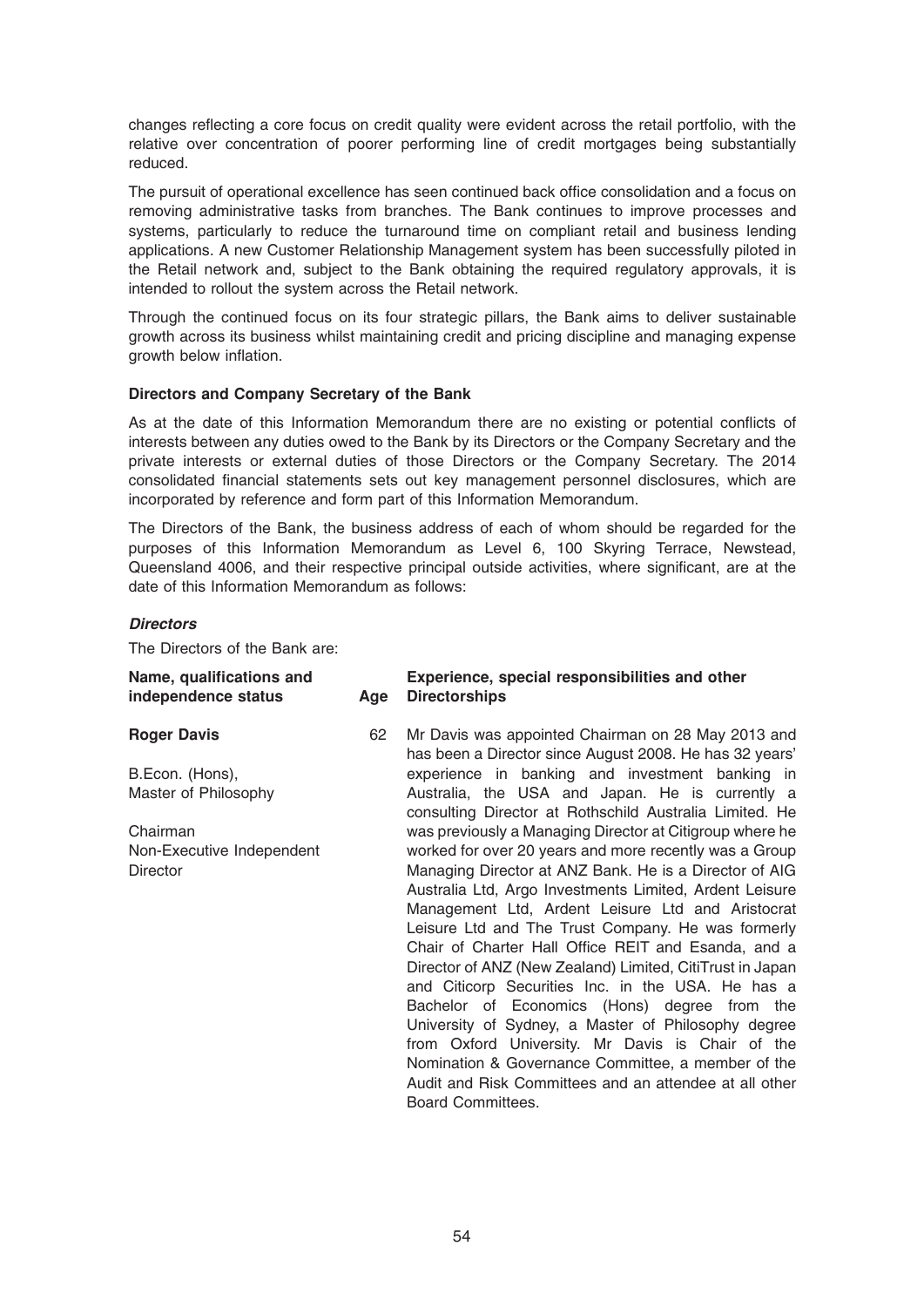| <b>Steve Crane</b>                           | 62 | Mr Crane was appointed a Director of the Bank at the<br>Annual General Meeting on 11 December 2008. He has                                                                                                                                                                                                                                                                                                                                                                                                                                                                                                                                                        |
|----------------------------------------------|----|-------------------------------------------------------------------------------------------------------------------------------------------------------------------------------------------------------------------------------------------------------------------------------------------------------------------------------------------------------------------------------------------------------------------------------------------------------------------------------------------------------------------------------------------------------------------------------------------------------------------------------------------------------------------|
| B Com, SF Fin, FAICD                         |    | over 40 years' experience in financial markets in<br>Australia, including experience at both AMP and BZW                                                                                                                                                                                                                                                                                                                                                                                                                                                                                                                                                          |
| Non-Executive Independent<br><b>Director</b> |    | Australia, where he was promoted to Managing Director -<br>Financial Markets in 1995 and became Chief Executive in<br>1996. In 1998, when ABN AMRO Australia Pty Limited<br>acquired BZW Australia and New Zealand, Mr Crane<br>became Chief Executive and remained in this role until<br>his retirement in June 2003. He is Chairman of NIB<br>Holdings Limited and Global Valve Technology Limited,<br>Director of Transfield Services, APA Pipeline Limited,<br>Taronga Conservation Society Australia and a member of<br>the CIMB Advisory Council. Mr Crane is Chair of the Risk<br>Committee and a member of both the Nomination &<br>Governance Committee. |
| <b>Carmel Gray</b>                           | 65 | Ms Gray was appointed a Director of the Bank on 6 April<br>2006 Me Gray has had an oxtonsive career in IT and                                                                                                                                                                                                                                                                                                                                                                                                                                                                                                                                                     |

B Bus

**Director** 

Non-Executive Independent

Michelle Tredenick

B Sc, FAICD, F Fin

**Director** 

2006. Ms Gray has had an extensive career in IT and Banking. She was Group Executive Information Technology at Suncorp from 1999 to 2004 and a member of Suncorp's Group Executive committee during that period. Previously, she held a number of senior roles in the IT Services industry, including General Manager, Energy Information Solutions and Chief Executive, Logica Pty Ltd. She is a Non-Executive Chair of Bridge Point Communications Pty Ltd and provides IT and business consultancy services to the SME sector. Ms Gray is a member of each of the Audit, Information Technology and Nomination & Governance Committees.

Non-Executive Independent 53 Ms Tredenick was appointed a Director of the Bank in February 2011. She has more than 30 years' experience in the banking, insurance and wealth management industries across Australia and New Zealand. Ms Tredenick has held senior executive roles and been a member of the Executive Committee for National Australia Bank, MLC and Suncorp as well as serving as an Executive Director for NAB and MLC companies. During her career, she has held various roles as Chief Information Officer, Head of Strategy as well as line responsibility for corporate superannuation, insurance and wealth management businesses. In addition to her role at the Bank Ms Tredenick currently serves as a Non-Executive Director of Vocation Ltd and Canstar Pty Ltd. She is Chair of IAG and NRMA Superannuation Pty Ltd and is a member of the Senate of the University of Queensland and the Board of St James Ethics Centre. Ms Tredenick is Chair of the Information Technology Committee and a member of each of the Risk and Human Resources & Remuneration Committees.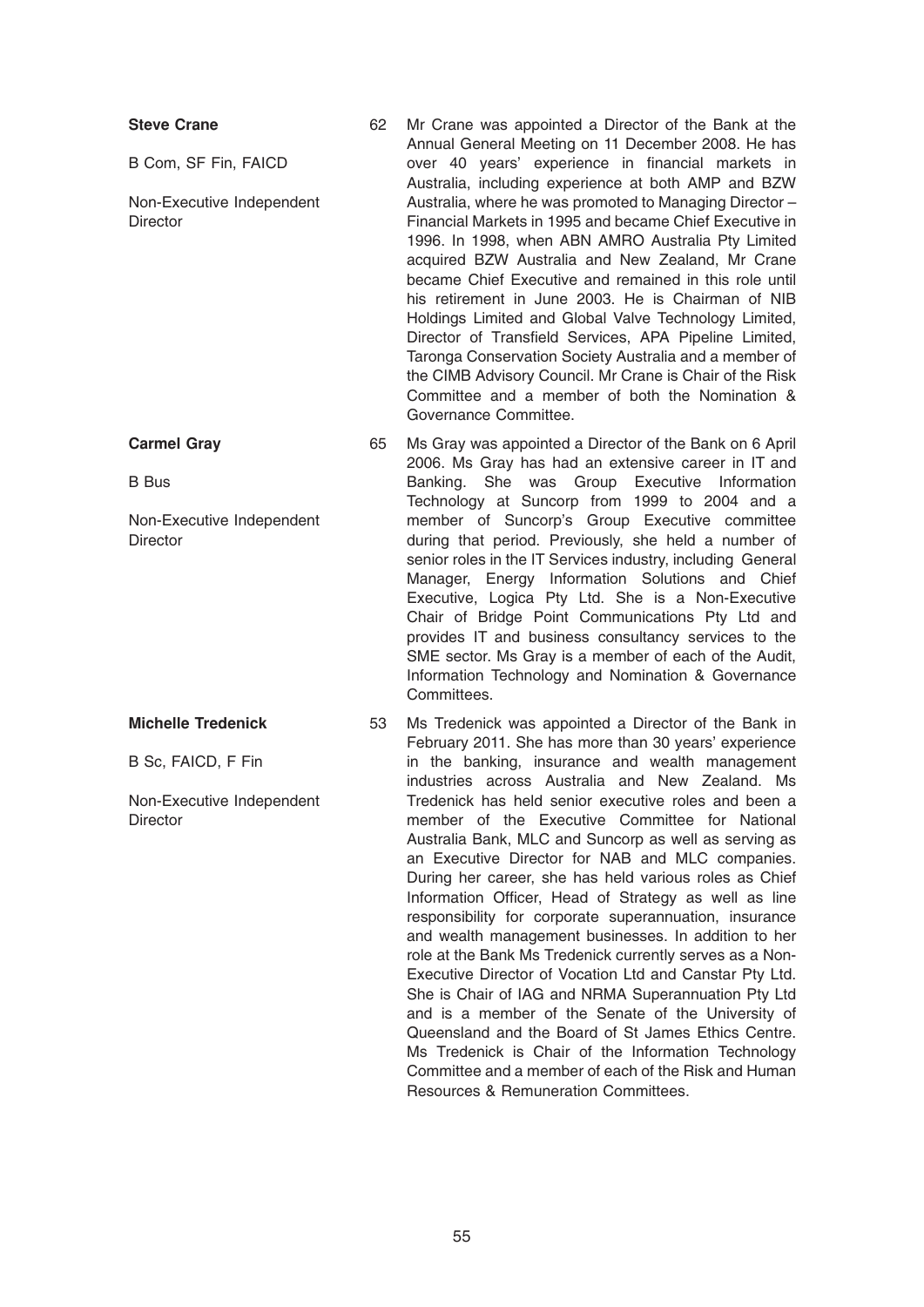| <b>David Willis</b><br>B Com, ACA, ICA       | 58 | Mr Willis has over 33 years' experience in financial<br>services in Asia Pacific, the UK and the USA. He is a<br>qualified accountant in Australia and New Zealand and                                                                                                                                                                                                                                                                                                                                                                                                                                                                                                                                         |  |
|----------------------------------------------|----|----------------------------------------------------------------------------------------------------------------------------------------------------------------------------------------------------------------------------------------------------------------------------------------------------------------------------------------------------------------------------------------------------------------------------------------------------------------------------------------------------------------------------------------------------------------------------------------------------------------------------------------------------------------------------------------------------------------|--|
| Non-Executive Independent<br>Director        |    | has had 17 years' experience working in Australian and<br>foreign banks. Mr Willis is a Director of New Zealand Post<br>and Kiwi Bank, a Director of CBH (A Grain Cooperative in<br>Western Australia) and Interflour Holdings, a Singapore<br>based flour milling company. He is also a Director of<br>Parcel Direct Group based in Sydney and a Director of<br>Converga Pty Ltd. Mr Willis chairs a Sydney based<br>Charity "The Horizons Program". He was appointed a<br>Director of the Bank in February 2010 and is Chair of the<br>Human Resources & Remuneration Committee and is a<br>member of the Risk Committee. He is a Non-Executive<br>Director of the Bank's insurance subsidiary, St Andrew's. |  |
| <b>Richard Haire</b>                         | 55 | Mr Haire was appointed a Director of the Bank on 18 April<br>2012. Mr Haire has more than 28 years' experience in the<br>international cotton and agribusiness industry, including<br>26 years in agricultural commodity trading and banking.                                                                                                                                                                                                                                                                                                                                                                                                                                                                  |  |
| B.Ec, FAICD, FAIM                            |    |                                                                                                                                                                                                                                                                                                                                                                                                                                                                                                                                                                                                                                                                                                                |  |
| Non-Executive Independent<br><b>Director</b> |    | He is a Director of the Cotton Research and Development<br>Corporation and formerly a Director of Open Country<br>Dairy (NZ) and New Zealand Farming Systems Uruguay.                                                                                                                                                                                                                                                                                                                                                                                                                                                                                                                                          |  |

Neil Berkett

B Com and Admin

Non-Executive Independent **Director** 

Bruce Carter

B Econ, MBA, FAICD, FICA

Non-Executive Independent **Director** 

58 Neil Berkett was appointed a Director of the Bank on 30 July 2013. His career spans a range of sectors and geographies in both the consumer and enterprise space with an emphasis on managing significant change. For six years finishing in mid- 2013 he was the Chief Executive Officer of a Virgin Media, a NASDAQ listed company where he oversaw the successful turnaround, differentiation and growth of the UK cable company. Mr Berkett then led the sale of the company to Liberty Global in June 2013. His previous career included senior roles at Lloyds TSB, Prudential, St George Bank in Australia, Citibank and Eastwest Airlines. He is the Non-Executive Chairman of the Guardian Media Group, is a Non-Executive Director with the Sage Group plc and a Trustee for the NSPCC. Mr Berkett is a member of each of the Human Resources & Remuneration and Information Technology Committees.

Mr Haire is Chair of the Audit Committee and a member of both the Risk and Information Technology Committees.

56 Mr Carter was a founding Managing Partner of Ferrier Hodgson South Australia, a corporate advisory and restructuring business, and has worked across a number of industries and sectors in the public and private sectors. He has been involved with a number of state government-appointed restructures and reviews including chairing a task force to oversee the government's involvement in major resource and mining infrastructure projects. Mr Carter had a central role in a number of key government economic papers including the Economic Statement on South Australian Prospects for Growth, the Sustainable Budget Commission, and the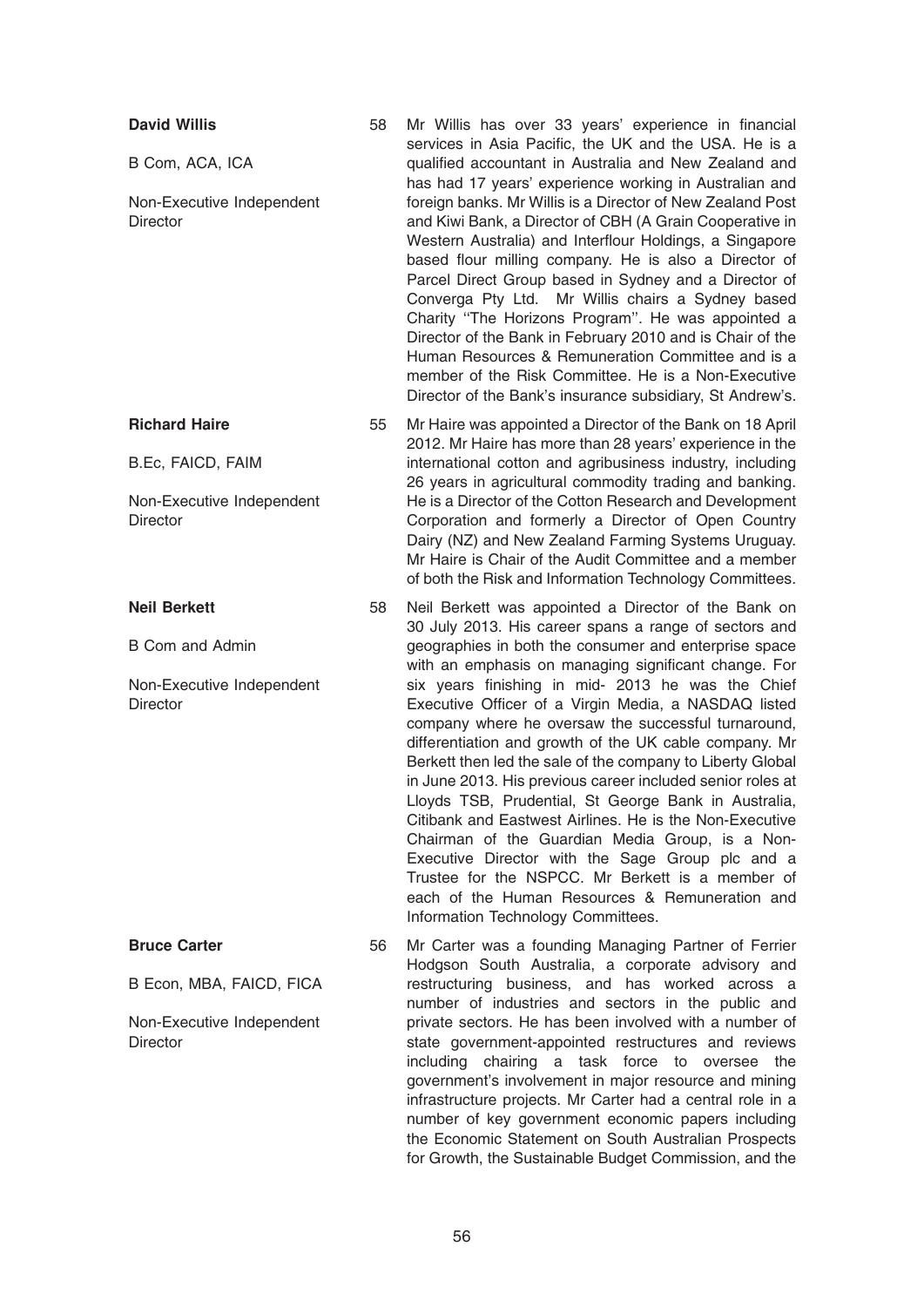Prime Minister's 2012 GST Distribution Review. Mr Carter has worked with all the major financial institutions in Australia. Before Ferrier Hodgson, Mr Carter was at Ernst & Young for 14 years including four years as Partner in Adelaide. During his time at Ernst & Young he worked across the London, Hong Kong, Toronto and New York offices. Mr Carter is the chair of Australian Submarine Corporation and Territory Insurance Office and a Non-Executive Director of SkyCity Entertainment Group Limited and Genesee & Wyoming Australia Pty Ltd. Mr Carter is a member of each of the Audit and Risk Committees.

**Margaret Seale** 

BA, FAICD

Non-Executive Independent **Director** 

54 Ms Seale has more than 25 years' experience in senior executive roles in Australia and overseas in the global publishing, health and consumer goods industries and in the transition of traditional business models to adapt and thrive in a digital environment. Most recently she was Managing Director of Random House Australia (with managerial responsibility for Random House New Zealand) and President, Asia Development for Random House Inc, the global company. Amongst other roles prior to that she held national sales and national marketing roles for Oroton and Pan Macmillan respectively. She is a Non-Executive Director of Telstra and member of the Audit & Risk Committee. She has also served on the boards of the Australian Publishers' Association and the Powerhouse Museum, and on the Council of Chief Executive Women, chairing its Scholarship Committee from 2011 to 2012. She remains a Non-Executive Director of Random House Australia and New Zealand. She is a member of the Information Technology and Human Resources & Remuneration Committees.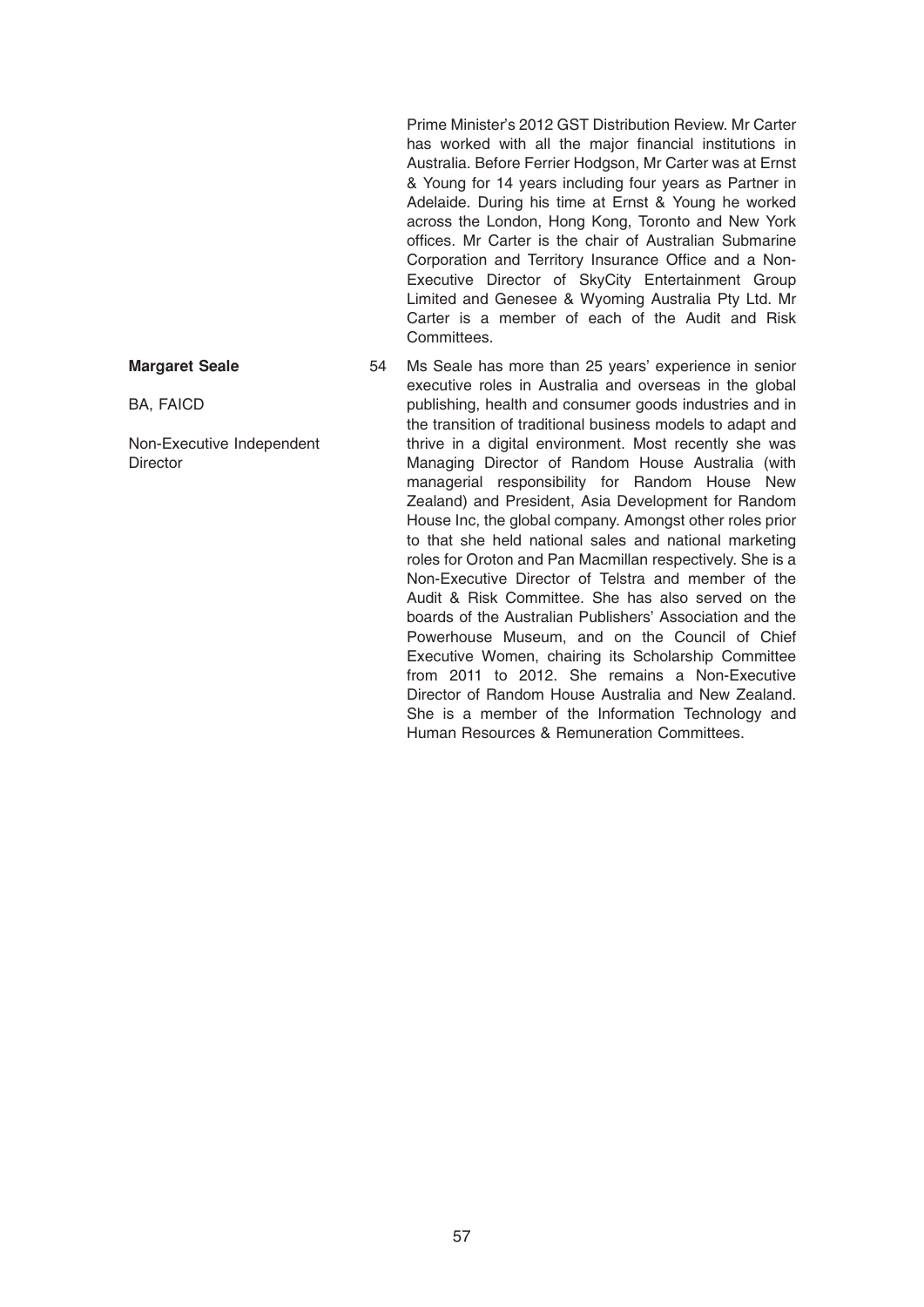# Company Secretary

# Melissa Grundy, Company Secretary

BCom, GradDipAppFin (Sec Inst), GradDipACG, CPA, F Fin, FGIA, ASAIM, GAICD

Ms Grundy was appointed Company Secretary on 4 June 2012. Prior to joining the Bank, she held various roles within the Compliance division of ASX Limited, with the most recent being State Manager (Qld) and Manager, Listings (Brisbane).

#### Organisational Structure

The Bank's controlled entities are set out in Note 6.5 to the 2014 consolidated financial statements, which are incorporated by reference and form part of this Information Memorandum.

## Shareholding Details

As at 10 December 2014 the following shareholding details applied:

Eight largest ordinary shareholders:

| Shareholder                               | No. of<br>ordinary<br>shares | %      |
|-------------------------------------------|------------------------------|--------|
| HSBC CUSTODY NOMINEES (AUSTRALIA) LIMITED | 59,517,167                   | 16.22% |
| J P MORGAN NOMINEES AUSTRALIA LIMITED     | 39,091,114                   | 10.65% |
| NATIONAL NOMINEES LIMITED                 | 33,529,533                   | 9.14%  |
| CITICORP NOMINEES PTY LIMITED             | 20,773,735                   | 5.66%  |
| BNP PARIBAS NOMS PTY LTD                  | 8,340,226                    | 2.27%  |
| <b>MILTON CORPORATION LIMITED</b>         | 7.306.078                    | 1.99%  |
| AMP LIFE LIMITED                          | 6,009,840                    | 1.64%  |
| HSBC NOMINEES (AUSTRALIA) LIMITED         | 2,128,362                    | 0.58%  |
| <b>TOTAL</b>                              | 176,696,055                  | 48.15% |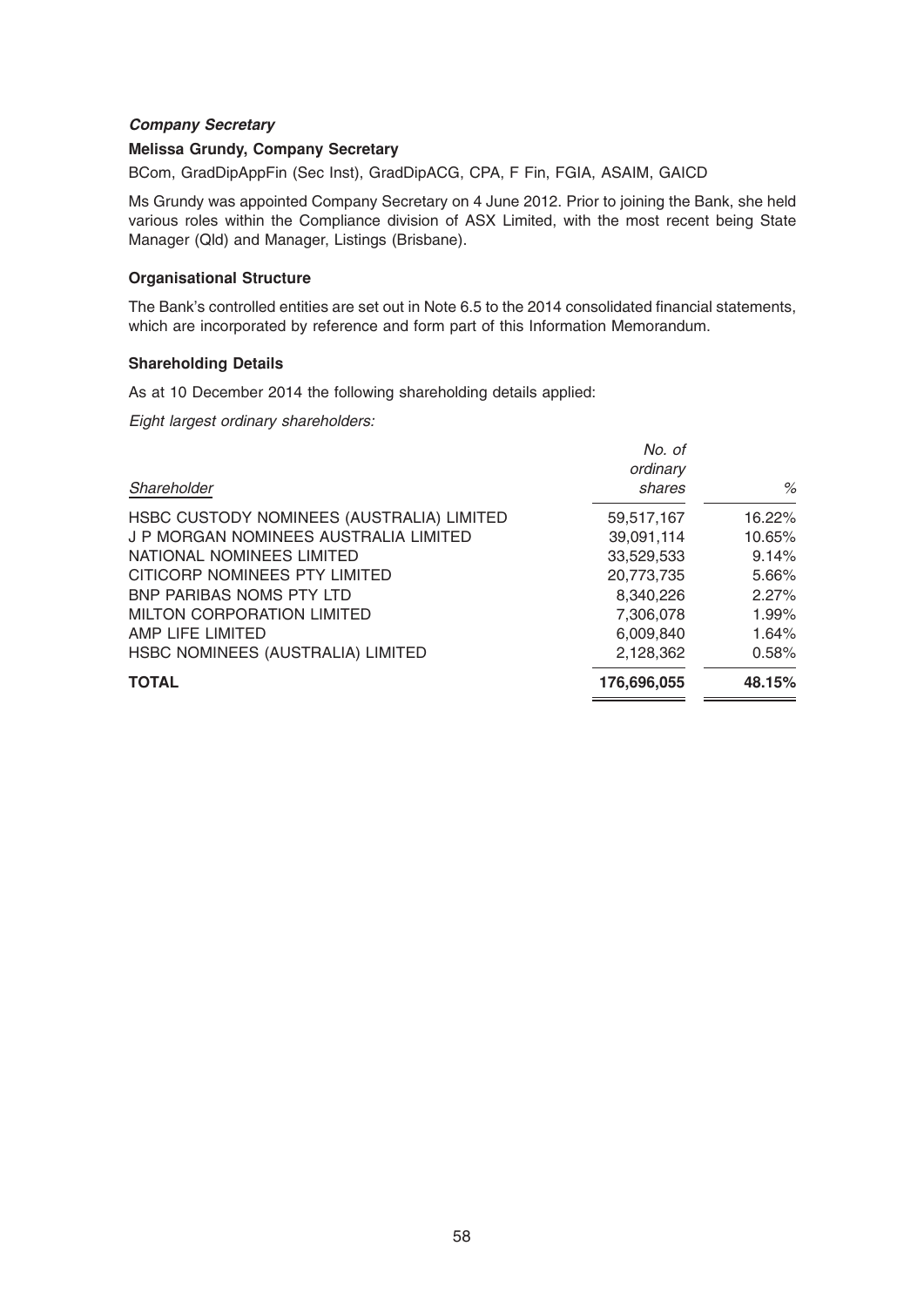# Australian Taxation

# 1. INTRODUCTION

The following is a summary of the Australian withholding tax treatment under the Tax Act and the Taxation Administration Act 1953 of Australia, at the date of this Information Memorandum, of payments of interest (as defined in the Tax Act) by the Issuer on the Notes and certain other Australian tax matters.

A term used below but not otherwise defined has the meaning given to it in the Terms and Conditions.

This summary applies to holders of Notes that are:

- residents of Australia for tax purposes that do not hold their Notes, and do not derive any payments under the Notes, in carrying on a business at or through a permanent establishment outside of Australia, and non-residents of Australia for tax purposes that hold their Notes, and derive all payments under the Notes, in carrying on a business at or through a permanent establishment in Australia ("Australian Holders"); and
- . non-residents of Australia for tax purposes that do not hold their Notes, and do not derive any payments under the Notes, in carrying on a business at or through a permanent establishment in Australia, and residents of Australia for tax purposes that hold their Notes, and derive all payments under the Notes, in carrying on a business at or through a permanent establishment outside of Australia ("Non-Australian Holders").

The summary is not exhaustive and, in particular, does not deal with the position of certain classes of holders (including, without limitation, dealers in securities, custodians or other third parties who hold Notes on behalf of any person). In addition, unless expressly stated, this summary does not consider the Australian tax consequences for persons who hold interests in the Notes through Euroclear, Clearstream, Luxembourg or another clearing system.

Prospective holders of the Notes should also be aware that particular terms of issue of any Series of Notes may affect the tax treatment of that Series of Notes. Information regarding taxes in respect of Notes may also be set out in any supplement to this Information Memorandum.

This summary is not intended to be, nor should it be construed as, legal or tax advice to any particular holder of Notes. Each holder should seek professional tax advice in relation to their particular circumstances.

# 2. AUSTRALIAN WITHHOLDING TAXES

# (a) Australian interest withholding tax

The Tax Act characterises securities as either ''debt interests'' (for all entities) or ''equity interests'' (for companies), including for the purposes of Australian interest withholding tax (''Australian IWT'') and dividend withholding tax. For Australian IWT purposes, ''interest'' is defined to include amounts in the nature of, or in substitution for, interest and certain other amounts. The Issuer intends to issue Notes which are to be characterised as ''debt interests'' for the purposes of the tests contained in Division 974 and the returns paid on the Notes are to be ''interest'' for the purpose of section 128F of the Tax Act.

# Australian Holders

Payments of interest in respect of the Notes to Australian Holders will not be subject to Australian IWT.

# Non-Australian Holders

Australian IWT is payable at a rate of 10% of the gross amount of interest paid by the Issuer to a Non-Australian Holder, unless an exemption is available.

(i) Section 128F exemption from Australian IWT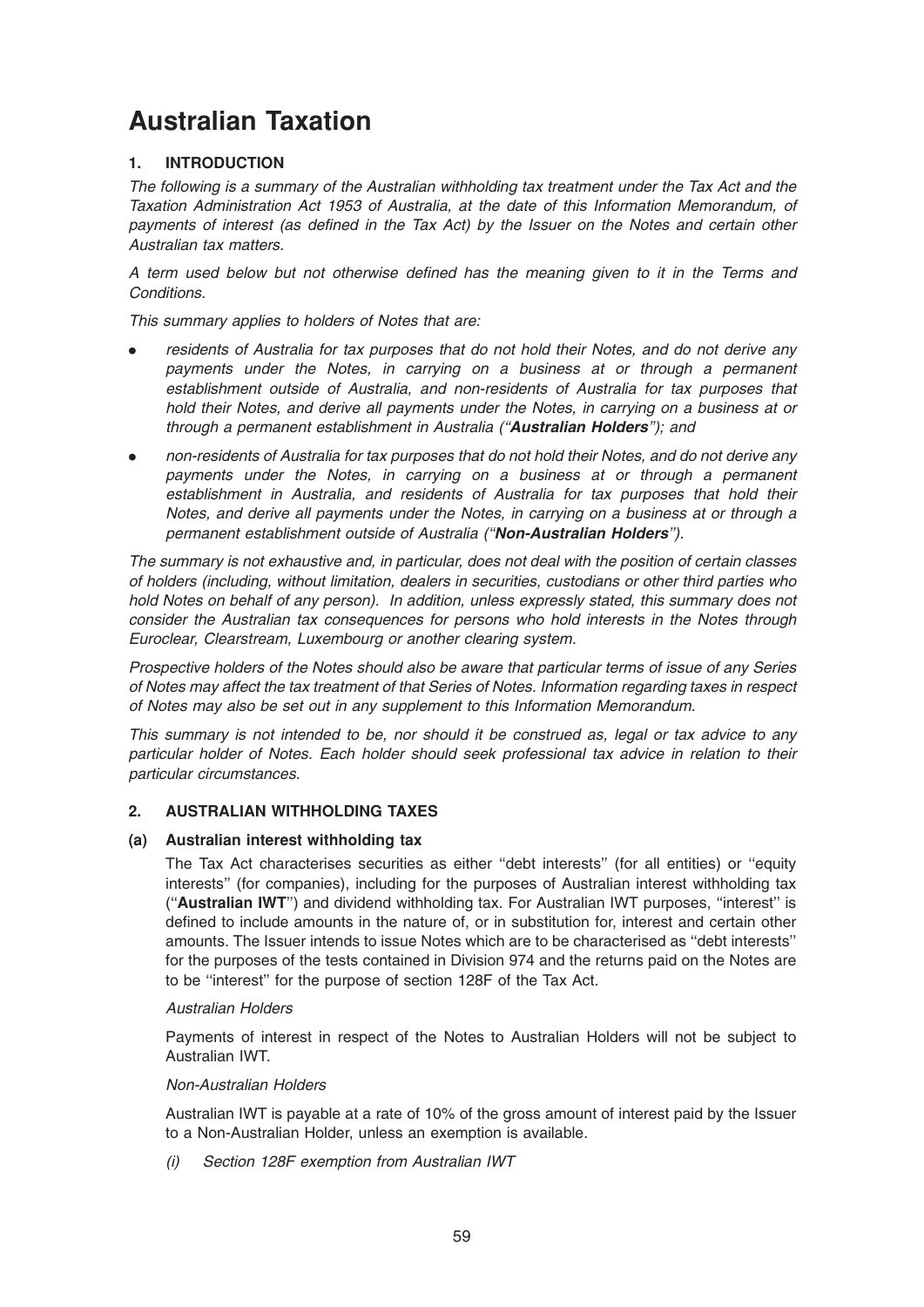An exemption from Australian IWT is available in respect of interest paid on the Notes if the requirements of section 128F of the Tax Act are satisfied.

Unless otherwise specified in any relevant supplement to this Information Memorandum, the Issuer intends to issue the Notes in a manner which will satisfy the requirements of section 128F of the Tax Act.

In broad terms, the requirements are as follows:

- (A) the Issuer is a resident of Australia and a company (as defined in section 128F(9) of the Tax Act) when it issues the Notes and when interest is paid;
- (B) the Notes are issued in a manner which satisfies the ''public offer'' test in section 128F of the Tax Act.

In relation to the Notes, there are five principal methods of satisfying the public offer test, the purpose of which is to ensure that lenders in capital markets are aware that the Issuer is offering the Notes for issue. In summary, the five methods are:

- . offers to 10 or more unrelated financiers, securities dealers or entities that carry on the business of providing finance, or of investing in securities in the course of operating in financial markets;
- . offers to 100 or more investors of a certain type;
- . offers of listed Notes;
- . offers via publicly available information sources; or
- . offers to a dealer, manager or underwriter who offers to sell the Notes within 30 days by one of the preceding methods;
- (C) the Issuer does not know, or have reasonable grounds to suspect, at the time of issue, that the Notes (or interests in the Notes) were being, or would later be, acquired, directly or indirectly, by an ''associate'' of the Issuer, except as permitted by section 128F(5) of the Tax Act (see below); and
- (D) at the time of the payment of interest, the Issuer does not know, or have reasonable grounds to suspect, that the payee is an ''associate'' of the Issuer, except as permitted by section 128F(6) of the Tax Act (see below).

An ''associate'' of the Issuer for the purposes of section 128F of the Tax Act includes:

- . a person or entity which holds more than 50% of the voting shares of, or otherwise controls, the Issuer;
- $\bullet$  an entity in which more than 50% of the voting shares are held by, or which is otherwise controlled by, the Issuer;
- . a trustee of a trust where the Issuer is capable of benefiting (whether directly or indirectly) under that trust; and
- . a person or entity who is an ''associate'' of another person or company which is an ''associate'' of the Issuer under the first bullet point above.

However, for the purposes of sections 128F(5) and (6) of the Tax Act (see paragraphs (C) and (D) above), an ''associate'' of the Issuer does not include:

- (A) an Australian Holder; or
- (B) a Non-Australian Holder that is acting in the capacity of: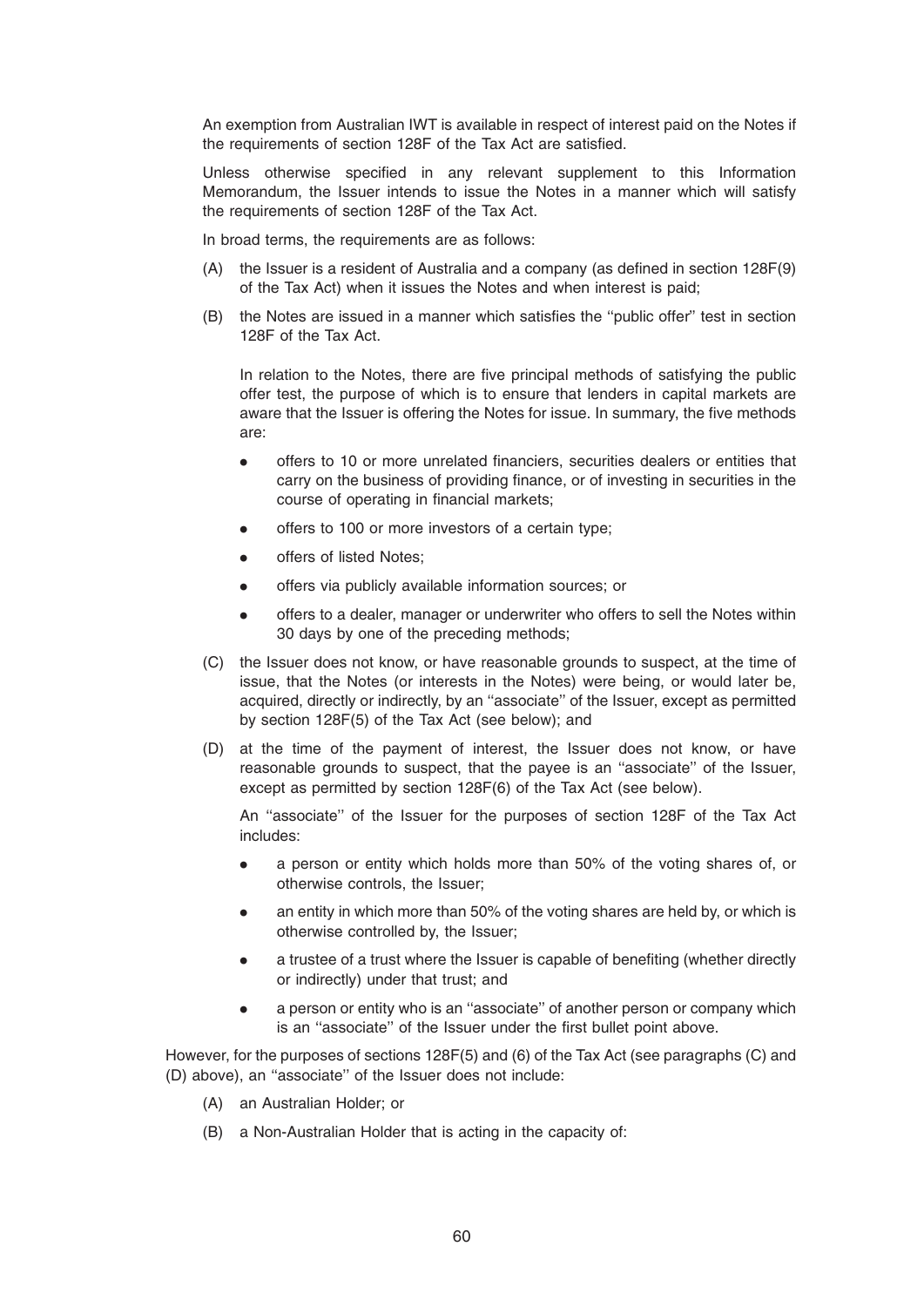- (I) in the case of section 128F(5), a dealer, manager or underwriter in relation to the placement of the relevant Notes, or a clearing house, custodian, funds manager or responsible entity of a registered scheme (for the purposes of the Corporations Act 2001 of Australia); or
- (II) in the case of section 128F(6), a clearing house, paying agent, custodian, funds manager or responsible entity of a registered scheme (for the purposes of the Corporations Act 2001 of Australia).

#### (ii) Exemptions under certain double tax conventions

The Australian government has signed double tax conventions (''Relevant Treaties'') with certain countries (each a "Specified Country"), under which an exemption from Australian IWT is available in certain circumstances. The New Treaties apply to interest derived by a resident of a Specified Country.

Broadly, the Relevant Treaties effectively prevent Australian IWT applying to interest derived by:

- . governments of the Specified Countries and certain governmental authorities and agencies in a Specified Country; and
- a "financial institution" resident in a Specified Country which is unrelated to and dealing wholly independently with the Issuer. The term ''financial institution'' refers to either a bank or any other enterprise which substantially derives its profits by carrying on a business of raising and providing finance. However, interest paid under a back to back loan or an economically equivalent arrangement will not qualify for this exemption.

The Australian Federal Treasury maintains a listing of Australia's double tax conventions which provides details of country, status, withholding tax rate limits and Australian domestic implementation. This listing is available to the public on the Federal Treasury's Department website.

# (b) Notes in bearer form

Section 126 of the Tax Act imposes a type of withholding tax (see below in relation to the rate of withholding tax) on the payment of interest on debentures in bearer form (such as the Notes) if the Issuer fails to disclose the names and addresses of the holders of the debentures to the Australian Taxation Office ("ATO").

Section 126 does not, however, apply to the payment of interest on Notes in bearer form held by non-Australian residents who do not carry on business at or through a permanent establishment in Australia where the issue of those Notes has satisfied the requirements of section 128F or Australian IWT is payable.

In addition, the ATO has confirmed that for the purpose of section 126, the holder of debentures in bearer form is the person in possession of the debentures. Section 126 is, therefore, limited in its application to persons in possession of Notes in bearer form who are residents of Australia or non-Australian residents who are engaged in carrying on business at or through a permanent establishment in Australia. Where interests in Notes in bearer form are held through Euroclear, Clearstream, Luxembourg or another clearing system, the Issuer intends to treat the relevant operator of the clearing system (or its nominee) as the bearer of the Notes for the purposes of section 126.

The rate of withholding tax is 47% for the 2014-15, 2015-16 and 2016-17 income years and, under current law, will be reduced to 45% following the 2016-17 income year.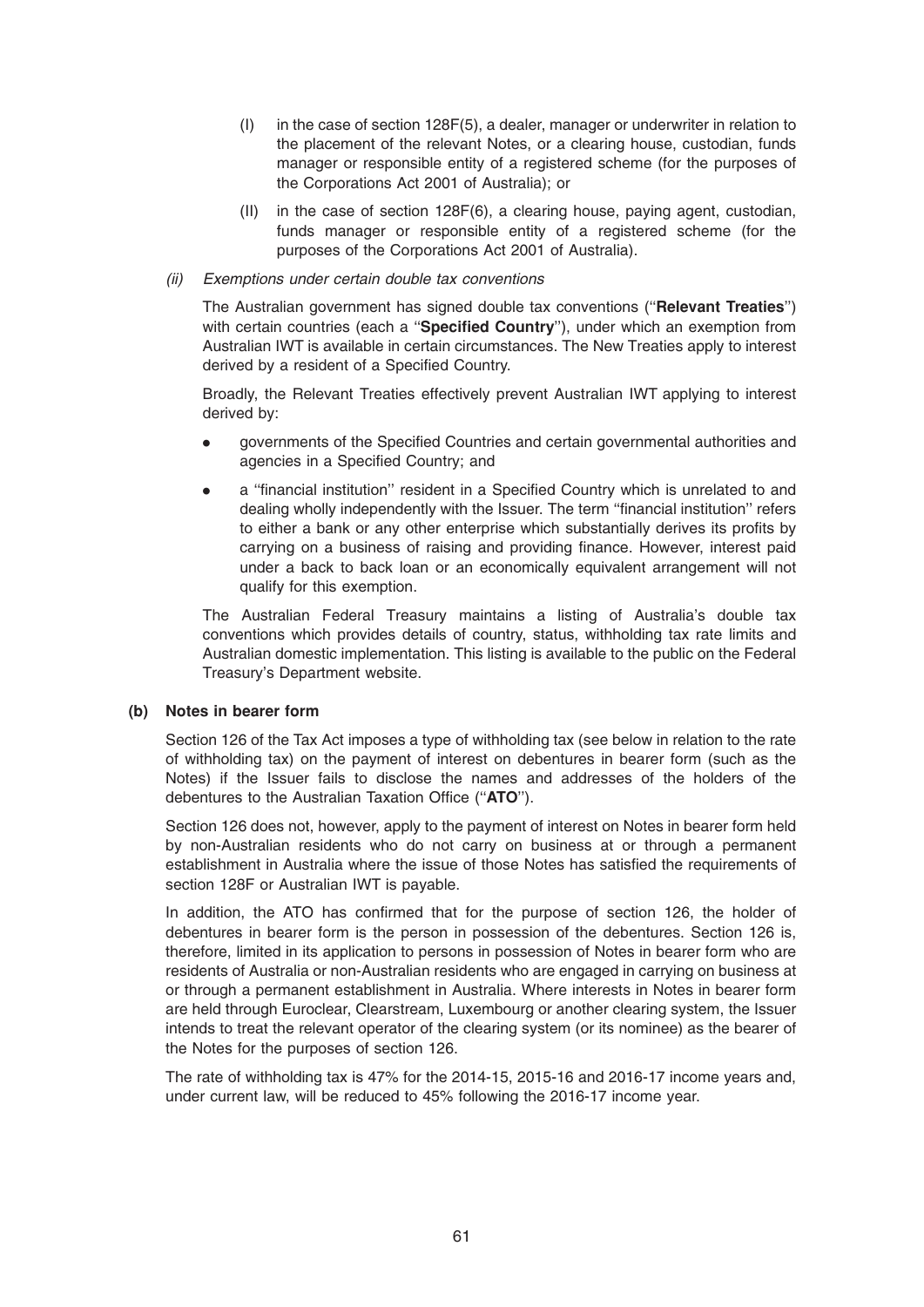#### (c) Payment of additional amounts

As set out in more detail in the Terms and Conditions for the Notes, and unless expressly provided to the contrary in any relevant supplement to this Information Memorandum, if the Issuer is at any time required by law to withhold or deduct an amount in respect of any Australian withholding taxes imposed or levied by the Commonwealth of Australia or the State of Queensland in respect of the Notes, the Issuer must, subject to certain exceptions, pay such additional amounts as may be necessary in order that the net amounts received by each holder after such withholding or deduction shall equal the respective amounts which would otherwise have been receivable in respect of the Notes. If, as a result of any change in law of the Commonwealth of Australia or the State of Queensland, the Issuer is required by law in relation to any Notes to withhold or deduct an amount in respect of any withholding taxes, the Issuer will have the option to redeem those Notes in accordance with the Terms and Conditions.

# 3. OTHER TAX MATTERS

Under Australian laws as presently in effect:

- $death$  duties no Notes will be subject to death, estate or succession duties imposed by Australia, or by any political subdivision or authority therein having power to tax, if held at the time of death;
- stamp duty and other taxes no ad valorem stamp, issue, registration or similar taxes are payable in Australia on the issue, transfer or redemption of any Notes;
- additional withholdings from certain payments to non-residents -- the Governor-General may make regulations requiring withholding from certain payments to non-residents of Australia (other than payments of interest and other amounts which are already subject to the current IWT rules or specifically exempt from those rules). Regulations may only be made if the responsible Minister is satisfied the specified payments are of a kind that could reasonably relate to assessable income of foreign residents. The possible application of any future regulations to the proceeds of any sale of the Notes will need to be monitored;
- . garnishee directions by the Commissioner of Taxation the Commissioner may give a direction requiring the Issuer to deduct from any payment to a holder of the Notes any amount in respect of Australian tax payable by the holder. If the Issuer is served with such a direction, then the Issuer will comply with that direction and make any deduction required by that direction;
- supply withholding tax  $-$  payments in respect of the Notes can be made free and clear of any ''supply withholding tax''; and
- goods and services tax (GST) neither the issue nor receipt of the Notes will give rise to a liability for GST in Australia on the basis that the supply of Notes will comprise either an input taxed financial supply or (in the case of a non-Australian resident outside Australia at the time of the supply) a GST-free supply. Furthermore, neither the payment of principal or interest by the Issuer, nor the disposal of the Notes, should give rise to any GST liability in Australia.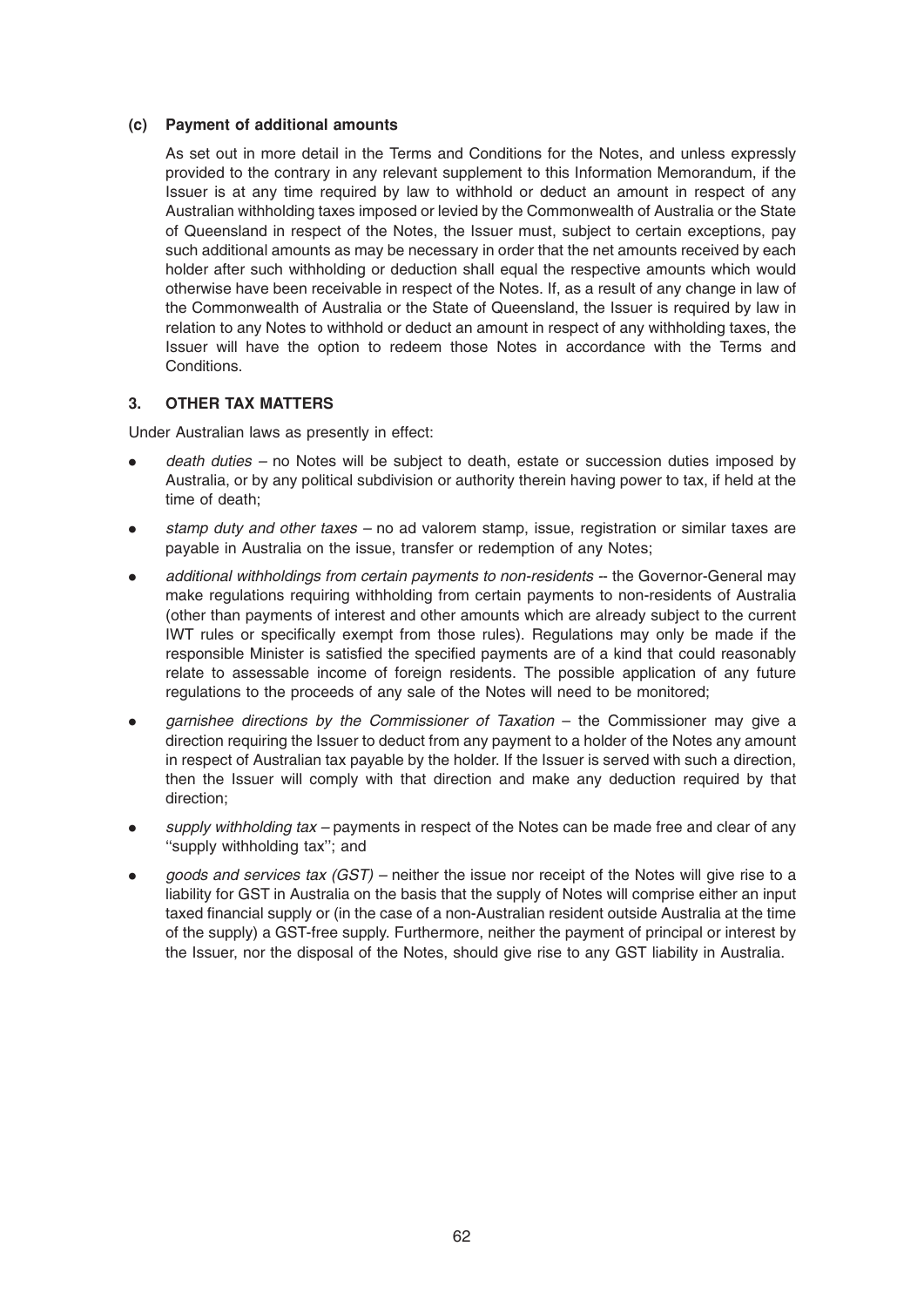# United Kingdom Taxation, FATCA Disclosure, the Proposed Financial Transactions Tax and EU Savings Directive

# United Kingdom Taxation

The following applies only to persons who are the beneficial owners of Notes and is a summary of the Issuer's understanding of current United Kingdom law and published HM Revenue and Customs practice in the United Kingdom relating only to United Kingdom withholding tax treatment of payments of principal and interest in respect of Notes. It does not deal with any other United Kingdom taxation implications of acquiring, holding or disposing of Notes. Some aspects do not apply to certain classes of person (such as dealers) to whom special rules may apply. The United Kingdom tax treatment of prospective Noteholders depends on their individual circumstances and may be subject to change in the future. Prospective Noteholders who are in any doubt as to their tax position or who may be subject to tax in a jurisdiction other than the United Kingdom should seek their own professional advice.

# Payment of interest on the Notes

Payments of interest on the Notes that do not have a United Kingdom source may be made without withholding on account of United Kingdom income tax.

HM Revenue and Customs ("HMRC") has powers, in certain circumstances, to obtain information about: payments derived from securities (whether income or capital); certain payments of interest (including the amount payable on the redemption of a deeply discounted security); and securities transactions.

The persons from whom HMRC can obtain information include: a person who receives (or is entitled to receive) a payment derived from securities; a person who makes such a payment (received from, or paid on behalf of another person); a person by or through whom interest is paid or credited; a person who effects or is a party to securities transactions (which includes an issue of securities) on behalf of others; registrars or administrators in respect of securities transactions; and each registered or inscribed holder of securities.

The information HMRC can obtain includes: details of the beneficial owner of securities; details of the person for whom the securities are held, or the person to whom the payment is to be made (and, if more than one, their respective interests); information and documents relating to securities transactions; and, in relation to interest paid or credited on money received or retained in the United Kingdom, the identity of the security under which interest is paid. HMRC is generally not able to obtain information (under its power relating solely to interest) about a payment of interest to (or a receipt for) a person that is not an individual. This limitation does not apply to HMRC's power to obtain information about payments derived from securities.

HMRC has indicated that it will not use its information-gathering power on interest to obtain information about amounts payable on the redemption of deeply discounted securities which are paid before 6 April 2015.

In certain circumstances the information which HMRC has obtained using these powers may be exchanged with tax authorities in other jurisdictions.

# FATCA Disclosure

# Foreign Account Tax Compliance Act

Sections 1471 through 1474 of the U.S. Internal Revenue Code of 1986 ("FATCA") impose a new reporting regime and potentially a 30 per cent. withholding tax with respect to certain payments to (i) any non-U.S. financial institution (a "foreign financial institution", or "FFI" (as defined by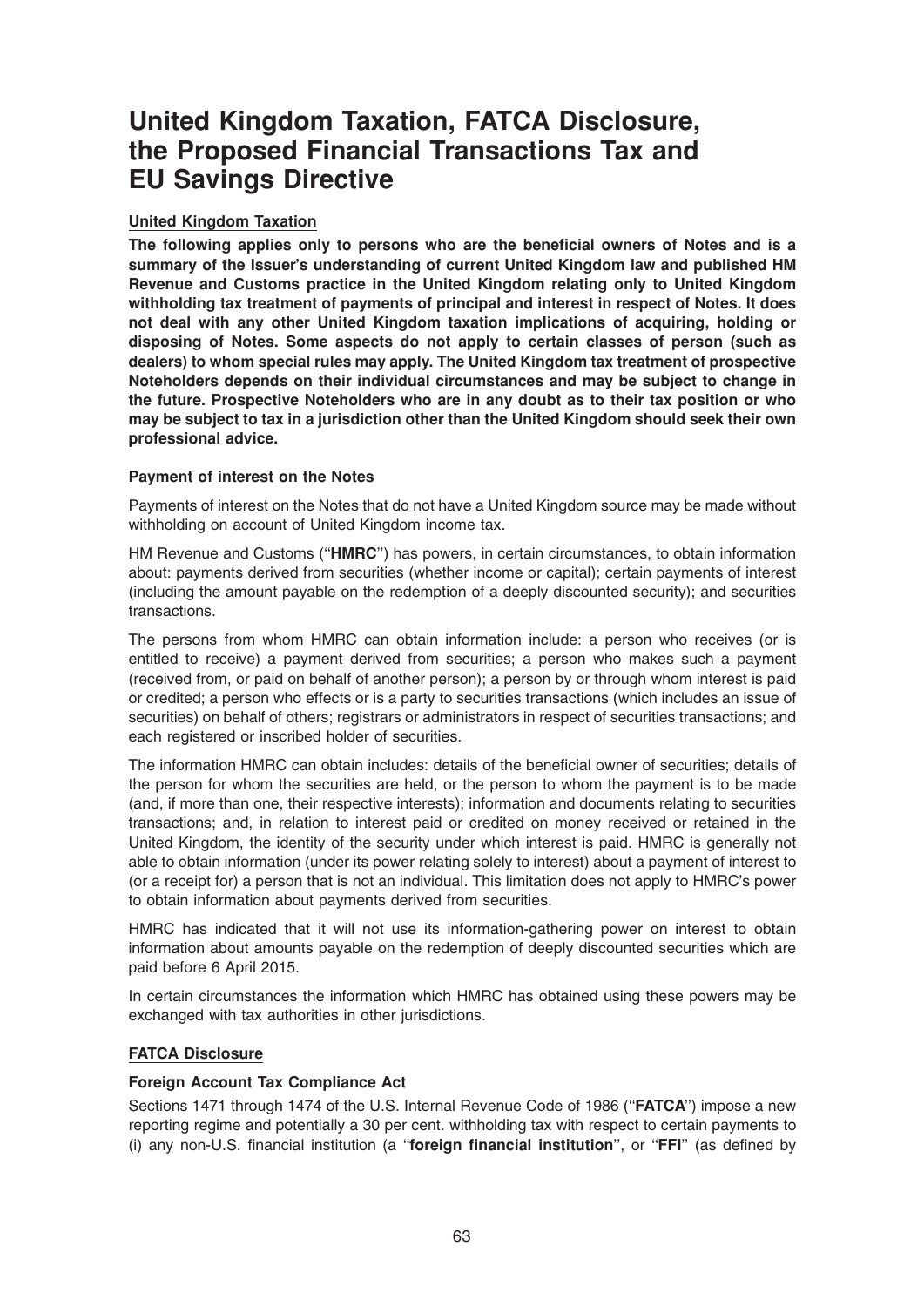FATCA)) that does not become a "**Participating FFI**" by entering into an agreement with the U.S. Internal Revenue Service ("IRS") to provide the IRS with certain information in respect of its account holders and investors or is not otherwise exempt from or in deemed compliance with FATCA and (ii) any investor (unless otherwise exempt from FATCA) that does not provide information sufficient to determine whether the investor is a U.S. person or should otherwise be treated as holding a "United States Account" of the Issuer (a "Recalcitrant Holder"). The Issuer is classified as an FFI.

The new withholding regime is now in effect for payments from sources within the United States and will apply to "foreign passthru payments" (a term not yet defined) no earlier than 1 January 2017. This withholding would potentially apply to payments in respect of (i) any Notes characterised as debt (or which are not otherwise characterised as equity and have a fixed term) for U.S. federal tax purposes that are issued on or after the "grandfathering date", which is the date that is six months after the date on which final U.S. Treasury regulations defining the term foreign passthru payment are filed with the Federal Register, or which are materially modified on or after the grandfathering date and (ii) any Notes characterised as equity or which do not have a fixed term for U.S. federal tax purposes, whenever issued. If Notes are issued before the grandfathering date, and additional Notes of the same series are issued on or after that date, the additional Notes may not be treated as grandfathered, which may have negative consequences for the existing Notes, including a negative impact on market price.

The United States and a number of other jurisdictions have announced their intention to negotiate intergovernmental agreements to facilitate the implementation of FATCA (each, an "IGA"). Pursuant to FATCA and the "Model 1" and "Model 2" IGAs released by the United States, an FFI in an IGA signatory country could be treated as a "Reporting FI" not subject to withholding under FATCA on any payments it receives. Further, an FFI in an IGA jurisdiction would generally not be required to withhold under FATCA or an IGA (or any law implementing an IGA) (any such withholding being "FATCA Withholding") from payments it makes. Under each Model IGA, a Reporting FI would still be required to report certain information in respect of its account holders and investors to its home government or to the IRS. The United States and Australia have entered into an agreement (the "US-Australia IGA") based largely on the Model 1 IGA.

If the Issuer is treated as a Reporting Australian Financial Institution pursuant to the US-Australia IGA, it does not anticipate that it will be obliged to deduct any FATCA Withholding on payments it makes. There can be no assurance, however, that the Issuer will not in the future be required to deduct FATCA Withholding from payments it makes. Accordingly, the Issuer and financial institutions through which payments on the Notes are made may be required to withhold FATCA Withholding if (i) any FFI through or to which payment on such Notes is made is not a Participating FFI, a Reporting FI, or otherwise exempt from or in deemed compliance with FATCA or (ii) an investor is a Recalcitrant Holder.

Whilst the Notes are in global form and held within the ICSDs, it is expected that FATCA will not affect the amount of any payments made under, or in respect of, the Notes by the Issuer, any paying agent and the Common Depositary, given that each of the entities in the payment chain between the Issuer and the participants in the ICSDs is a major financial institution whose business is dependent on compliance with FATCA and that any alternative approach introduced under an IGA will be unlikely to affect the Notes. The documentation expressly contemplates the possibility that the Notes may go into definitive form and therefore that they may be taken out of the ICSDs. If this were to happen, then a non-FATCA compliant holder could be subject to FATCA Withholding. However, definitive Notes will only be printed in remote circumstances.

FATCA is particularly complex and its application is uncertain at this time. The above description is based in part on regulations, official guidance and model IGAs, all of which are subject to change or may be implemented in a materially different form. Prospective investors should consult their tax advisers on how these rules may apply to the Issuer and to payments they may receive in connection with the Notes.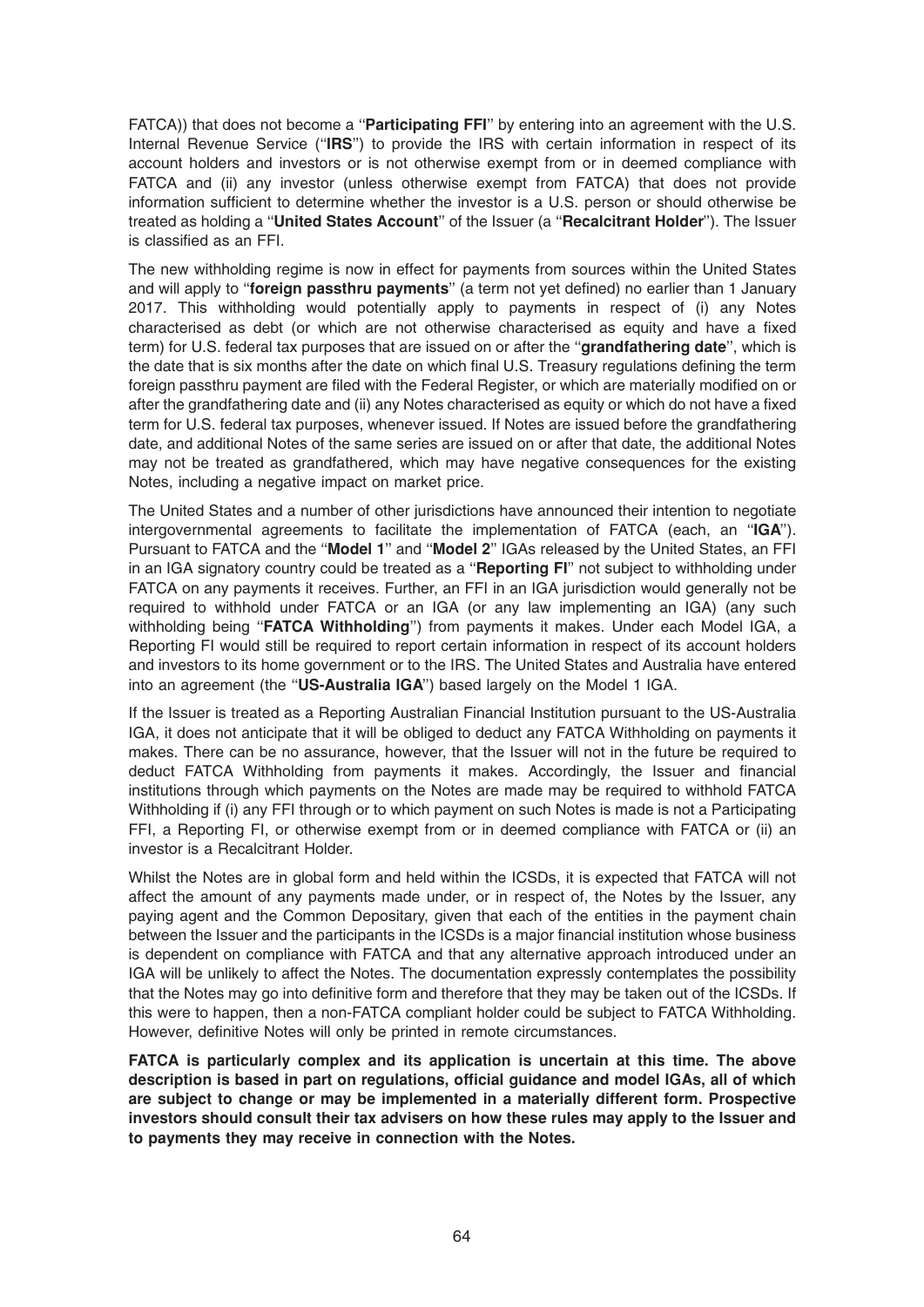# The proposed financial transactions tax (''FTT'')

On 14 February 2013, the European Commission published a proposal (the Commission's Proposal) for a Directive for a common FTT in Belgium, Germany, Estonia, Greece, Spain, France, Italy, Austria, Portugal, Slovenia and Slovakia (the "participating Member States").

The Commission's Proposal has very broad scope and could, if introduced, apply to certain dealings in Notes (including secondary market transactions) in certain circumstances. The issuance and subscription of Notes should, however, be exempt.

Under the Commission's Proposal the FTT could apply in certain circumstances to persons both within and outside of the participating Member States. Generally, it would apply to certain dealings in Notes where at least one party is a financial institution, and at least one party is established in a participating Member State. A financial institution may be, or be deemed to be, ''established'' in a participating Member State in a broad range of circumstances, including (a) by transacting with a person established in a participating Member State or (b) where the financial instrument which is subject to the dealings is issued in a participating Member State.

A joint statement issued in May 2014 by ten of the eleven participating Member States indicated an intention to implement the FTT progressively, such that it would initially apply to shares and certain derivatives, with this initial implementation occurring by 1 January 2016. The FTT, as initially implemented on this basis, may not apply to dealings in the Notes.

The Commission's Proposal remains subject to negotiation between the participating Member States. It may therefore be altered prior to any implementation. Additional EU Member States may decide to participate. Prospective holders of Notes are advised to seek their own professional advice in relation to the FTT.

#### EU Savings Directive

Under Council Directive 2003/48/EC (the "EU Savings Directive") on the taxation of savings income, Member States are required to provide to the tax authorities of other Member States details of certain payments of interest or similar income paid or secured by a person established in a member state to or for the benefit of an individual resident in another Member State or certain limited types of entities established in another Member State.

On 24 March 2014, the Council of the European Union adopted a Council Directive (the "Amending Directive") amending and broadening the scope of the requirements described above. Member States are required to apply these new requirements from 1 January 2017. The changes will expand the range of payments covered by the EU Savings Directive, in particular to include additional types of income payable on securities. The Amending Directive will also expand the circumstances in which payments that indirectly benefit an individual resident in a Member State must be reported. This approach will apply to payments made to, or secured for, persons, entities or legal arrangements (including trusts) where certain conditions are satisfied, and may in some cases apply where the person, entity or arrangement is established or effectively managed outside of the European Union.

For a transitional period, Luxembourg and Austria are required (unless during that period they elect otherwise) to operate a withholding system in relation to such payments. The changes referred to above will broaden the types of payments subject to withholding in those Member States which still operate a withholding system when they are implemented. In April 2013, the Luxembourg Government announced its intention to abolish the withholding system with effect from 1 January 2015, in favour of automatic information exchange under the EU Savings Directive.

The end of the transitional period is dependent upon the conclusion of certain other agreements relating to information exchange with certain other countries. A number of non-EU countries and territories including Switzerland have adopted similar measures (a withholding system in the case of Switzerland).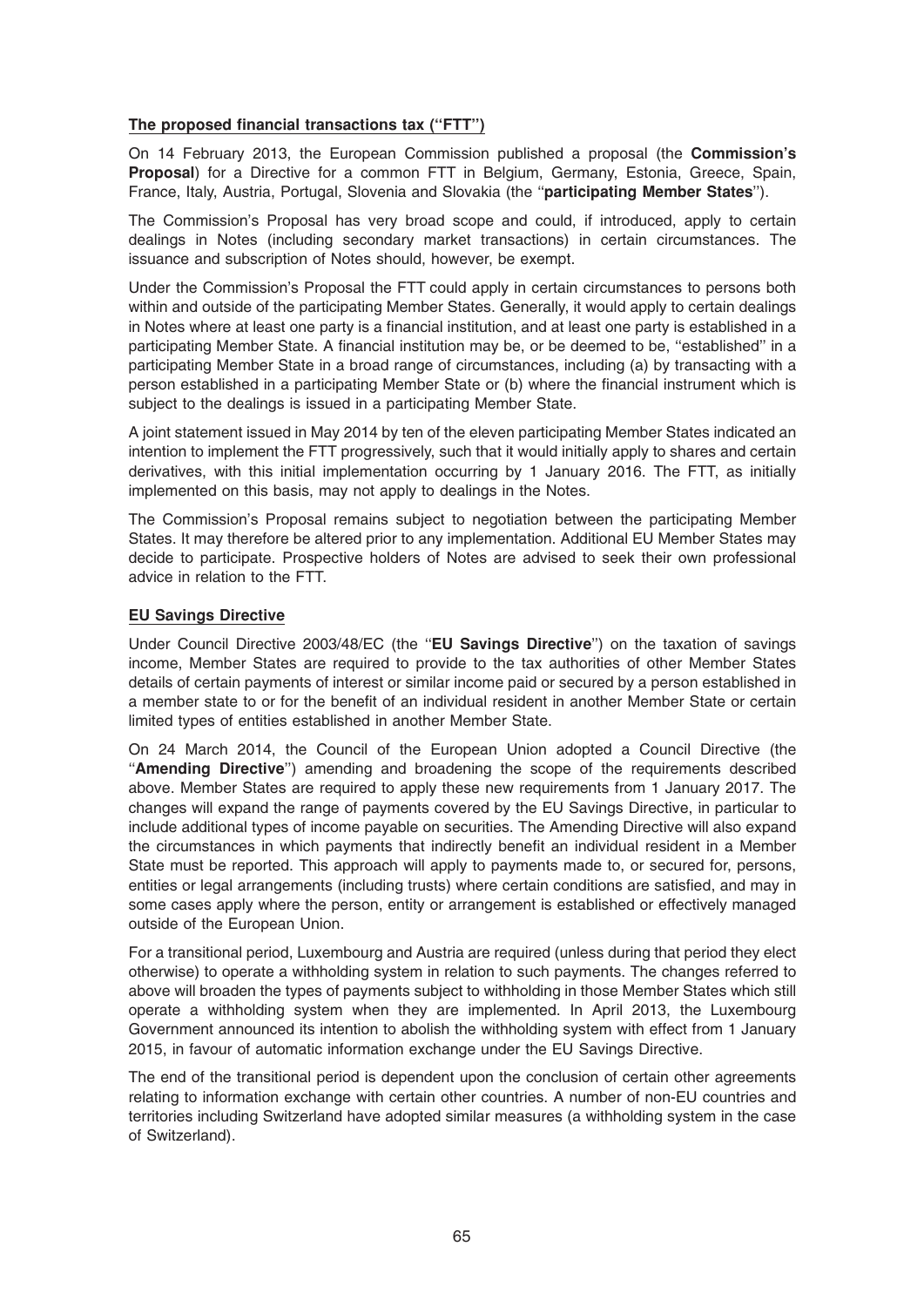# Subscription and Sale

## Summary of Dealer Agreement

Subject to the terms and the conditions contained in an amended and restated dealer agreement dated 12 December 2014 (as amended, supplemented or restated from time to time, the "Dealer Agreement") between the Issuer and the Dealers from time to time party thereto (the "Dealers"), the Notes will be offered on a continuous basis by the Issuer to the Dealers. However, the Issuer has reserved the right to sell Notes directly on its own behalf to Dealers in accordance with the Dealer Agreement. The Notes may be resold at prevailing market prices, or at prices related thereto, at the time of such resale, as determined by the relevant Dealer. The Dealer Agreement also provides for Notes to be issued in syndicated Tranches that are jointly and severally underwritten by two or more Dealers.

The Issuer has agreed to indemnify the Dealers against certain liabilities in connection with the offer and sale of the Notes. The Dealer Agreement entitles the Dealers to terminate any agreement that they make to subscribe Notes in certain circumstances prior to payment for such Notes being made to the Issuer.

#### Selling Restrictions

#### United States

Each Dealer appointed under the Dealer Agreement will be required to acknowledge that the Notes have not been and will not be registered under the Securities Act and may not be offered or sold within the United States or to, or for the account or benefit of, U.S. persons except in accordance with Regulation S under the Securities Act or pursuant to an exemption from the registration requirements of the Securities Act.

In addition, each Dealer appointed under the Dealer Agreement will be required to agree that it has not offered and sold the Notes and will not offer and sell any Notes (a) as part of their distribution at any time and (b) otherwise until 40 days after the completion of the distribution of the series of which such Notes are a part, as determined and certified to the Agent or the Issuer (as described below), except in accordance with Rule 903 of Regulation S under the Securities Act. Accordingly, each Dealer has agreed and each further Dealer appointed under the Programme will be required to agree, that neither it, its affiliates (if any) nor any persons acting on its or their behalf have engaged or will engage in any directed selling efforts with respect to Notes, and it, its affiliates (if any) and any person acting on its or their behalf have complied and will comply with the offering restrictions requirements of Regulation S. Each Dealer has agreed and each further Dealer appointed under the Programme will be required to agree that, at or prior to confirmation of sale of Notes, it will have sent to each distributor, dealer or person receiving a selling concession, fee or other remuneration that purchases Notes from it or through it during the distribution compliance period a confirmation or notice to substantially the following effect:

''The Notes covered hereby have not been registered under the United States Securities Act of 1933, as amended (the Securities Act) and may not be offered and sold within the United States or to or for the account or benefit of U.S. persons (a) as part of their distribution at any time or (b) otherwise until 40 days after the completion of the distribution of the series of Notes of which such Notes are a part, except in either case in accordance with Regulation S under the Securities Act. Terms used above have the meaning given to them by Regulation S.''

In addition, in respect of Notes where TEFRA D is specified in the applicable Final Terms, each such Dealer represents warrants and agrees in relation to each Tranche of Notes:

(a) except to the extent permitted under U.S. Treas. Reg.  $\S$  1.163-5(c)(2)(i)(D) (the **D Rules**), (i) that it has not offered or sold, and that during the restricted period will not offer or sell, Notes in bearer form to a person who is within the United States or its possessions or to a United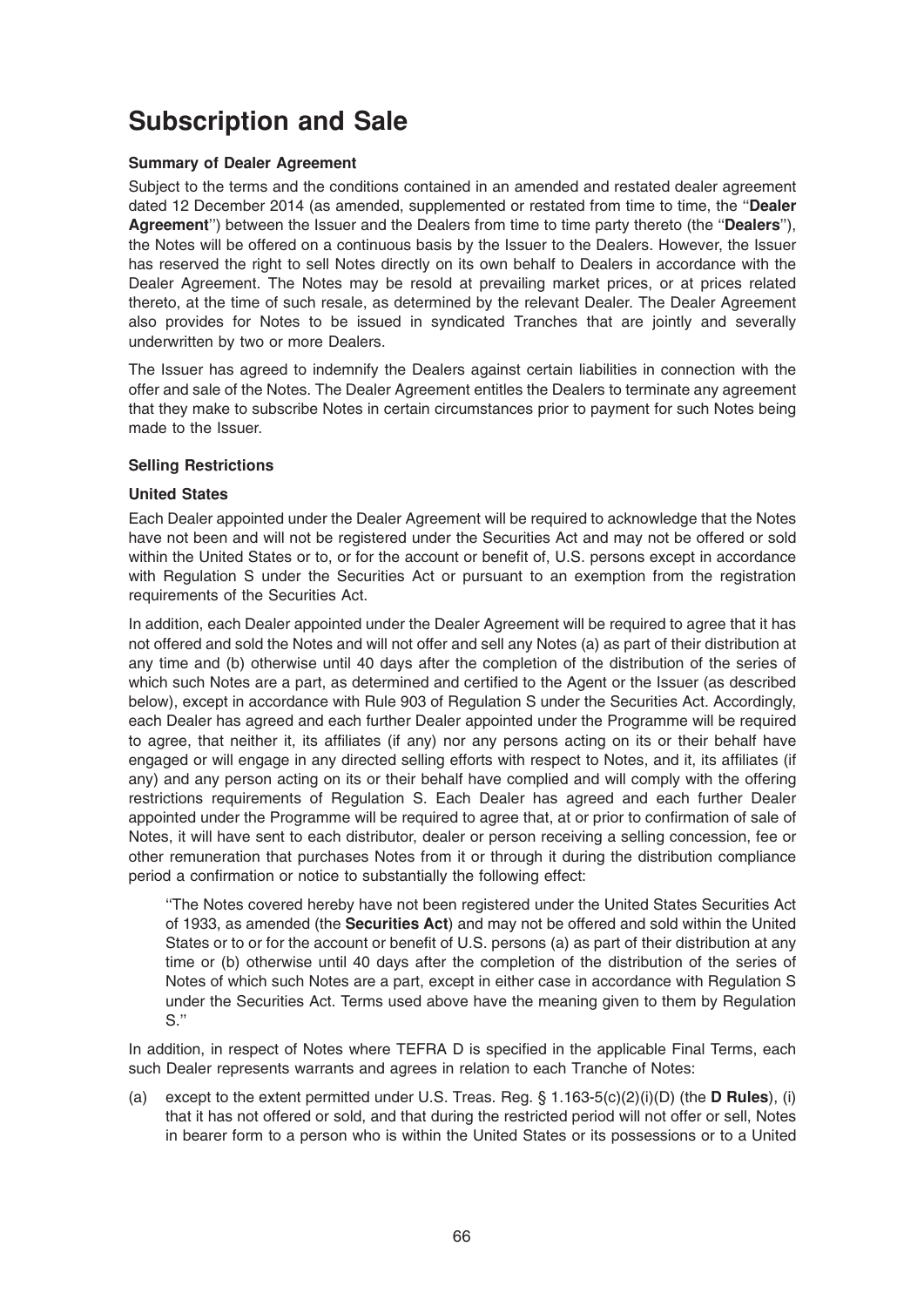States person, and (ii) that it has not delivered and will not deliver within the United States or its possessions definitive Notes in bearer form that are sold during the restricted period;

- (b) that it has and that throughout the restricted period it will have in effect procedures reasonably designed to ensure that its employees or agents who are directly engaged in selling Notes in bearer form are aware that such Notes may not be offered or sold during the restricted period to a person who is within the United States or its possessions or to a United States person, except as permitted by the D Rules;
- (c) if it is a United States person, it is acquiring the Notes in bearer form for purposes of resale in connection with their original issuance and if it retains Notes in bearer form for its own account, it will only do so in accordance with the requirements of U.S. Treas. Reg. § 1.163-  $5(c)(2)(i)(D)(6)$ ; and
- (d) with respect to each affiliate (if any) that acquires from a Dealer Notes in bearer form for the purpose of offering or selling such Notes during the restricted period, such Dealer either (i) repeats and confirms on behalf of such affiliate (if any) to the effect set forth in subparagraphs (a), (b) and (c) or (ii) agrees that it will obtain from such affiliate (if any) for the benefit of the Issuer the representations and agreements contained in sub-paragraphs (a), (b) and (c).

Terms used above have the meanings given to them by the United States Internal Revenue Code of 1986 and regulations thereunder, including the D Rules.

In respect of Notes where TEFRA C is specified in the applicable Final Terms, such Notes must be issued and delivered outside the United States and its possessions in connection with their original issuance. Each Dealer will be required to agree that it has not offered, sold or delivered, and will not offer, sell or deliver, directly or indirectly, such Notes within the United Sates or its possessions in connection with their original issuance. Further, each Dealer represents and agrees in connection with the original issuance of such Notes that it has not communicated, and will not communicate, directly or indirectly, with a prospective purchaser if such purchaser is within the United States or its possessions and will not otherwise involve its U.S. office in the offer or sale of such Notes.

The Notes are subject to U.S. tax law requirements and may not be offered, sold or delivered within the United States or its possessions or to a United States person, except in certain transactions permitted by U.S. Treasury regulations. Terms used in this paragraph have the meanings given to them by the U.S. Internal Revenue Code and the Treasury regulations promulgated thereunder.

# Public Offer Selling Restriction under the Prospectus Directive

In relation to each Member State of the European Economic Area which has implemented the Prospectus Directive (each, a "Relevant Member State"), each Dealer has represented and agreed, and each further Dealer appointed under the Programme will be required to represent and agree, that with effect from and including the date on which the Prospectus Directive is implemented in that Relevant Member State (the "Relevant Implementation Date") it has not made and will not make an offer of Notes which are the subject of the offering contemplated by this Information Memorandum as completed by the final terms in relation thereto to the public in that Relevant Member State, except that it may, with effect from and including the Relevant Implementation Date, make an offer of such Notes to the public in that Relevant Member State:

- (a) at any time to any legal entity which is a qualified investor as defined in the Prospectus Directive;
- (b) at any time to fewer than 150 natural or legal persons (other than qualified investors as defined in the Prospectus Directive) subject to obtaining the prior consent of the relevant Dealer or Dealers nominated by the Issuer for any such offer; or
- (c) at any time in any other circumstances falling within Article 3(2) of the Prospectus Directive,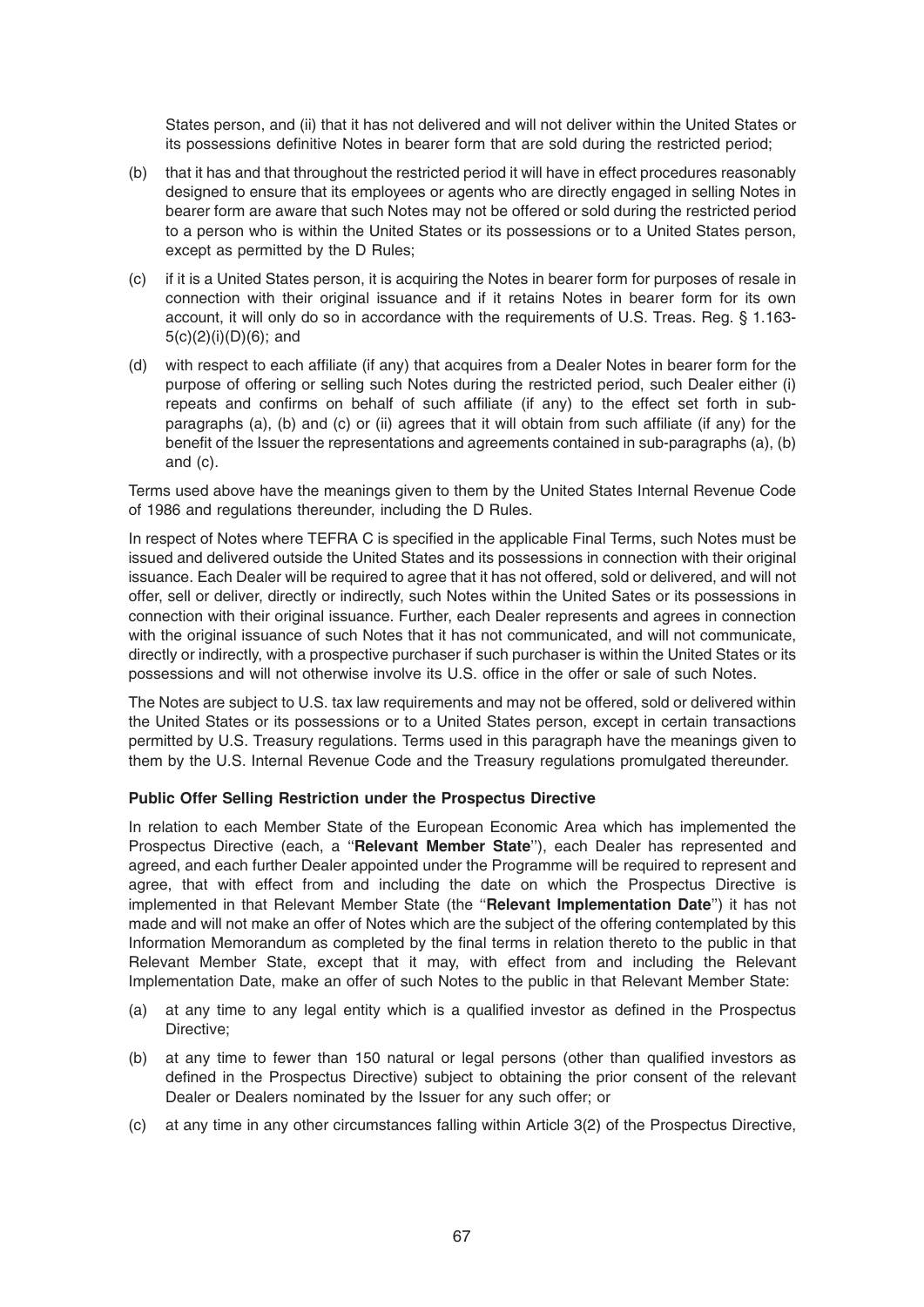provided that no such offer of Notes referred to above shall require the Issuer or any Dealer to publish a prospectus pursuant to Article 3 of the Prospectus Directive or supplement a prospectus pursuant to Article 16 of the Prospectus Directive.

For the purposes of this provision, the expression an "offer of Notes to the public" in relation to any Notes in any Relevant Member State means the communication in any form and by any means of sufficient information on the terms of the offer and the Notes to be offered so as to enable an investor to decide to purchase or subscribe the Notes, as the same may be varied in that Member State by any measure implementing the Prospectus Directive in that Member State and the expression "Prospectus Directive" means Directive 2003/71/EC (as amended, including by Directive 2010/73/EU), and includes any relevant implementing measure in the Relevant Member State.

# United Kingdom

Each Dealer has represented and agreed and each further Dealer appointed under the Programme will be required to represent and agree that:

- (i) in relation to any Notes having a maturity of less than one year, (a) it is a person whose ordinary activities involve it in acquiring, holding, managing or disposing of investments (as principal or agent) for the purposes of its business and (b) it has not offered or sold and will not offer or sell any Notes other than to persons whose ordinary activities involve them in acquiring, holding, managing or disposing of investments (as principal or as agent) for the purposes of their businesses or who it is reasonable to expect will acquire, hold, manage or dispose of investments (as principal or agent) for the purposes of their businesses where the issue of the Notes would otherwise constitute a contravention of section 19 of the FSMA by the Issuer;
- (ii) it has only communicated or caused to be communicated and will only communicate or cause to be communicated an invitation or inducement to engage in investment activity (within the meaning of section 21 of the FSMA) received by it in connection with the issue of any Notes in circumstances in which section 21(1) of the FSMA does not apply to the Issuer; and
- (iii) it has complied and will comply with all applicable provisions of the FSMA with respect to anything done by it in relation to any Notes in, from or otherwise involving the United Kingdom.

# The Netherlands

Each Dealer has represented and agreed, and each further Dealer appointed under the Programme will be required to represent and agree, that the Notes will only be offered in The Netherlands to qualified investors as defined in the Prospectus Directive, unless such offer is made in accordance with the Dutch Financial Supervision Act ("Wet op het financieel toezicht").

# Australia

No prospectus or other disclosure document (as defined in the Corporations Act 2001 of Australia (the ''Corporations Act'')) in relation to the Programme or any Notes has been, or will be, lodged with the Australian Securities and Investments Commission ("ASIC"). Each Dealer has represented and agreed, and any further Dealer appointed under the Programme will be required to represent and agree that, unless the relevant Final Terms (or another relevant supplement to this Information Memorandum) otherwise provides, in connection with the distribution of the Notes, it:

(a) has not offered or invited applications, and will not offer or invite applications, for the issue, sale, subscription or purchase of the Notes in Australia (including an offer or invitation which is received by a person in Australia); and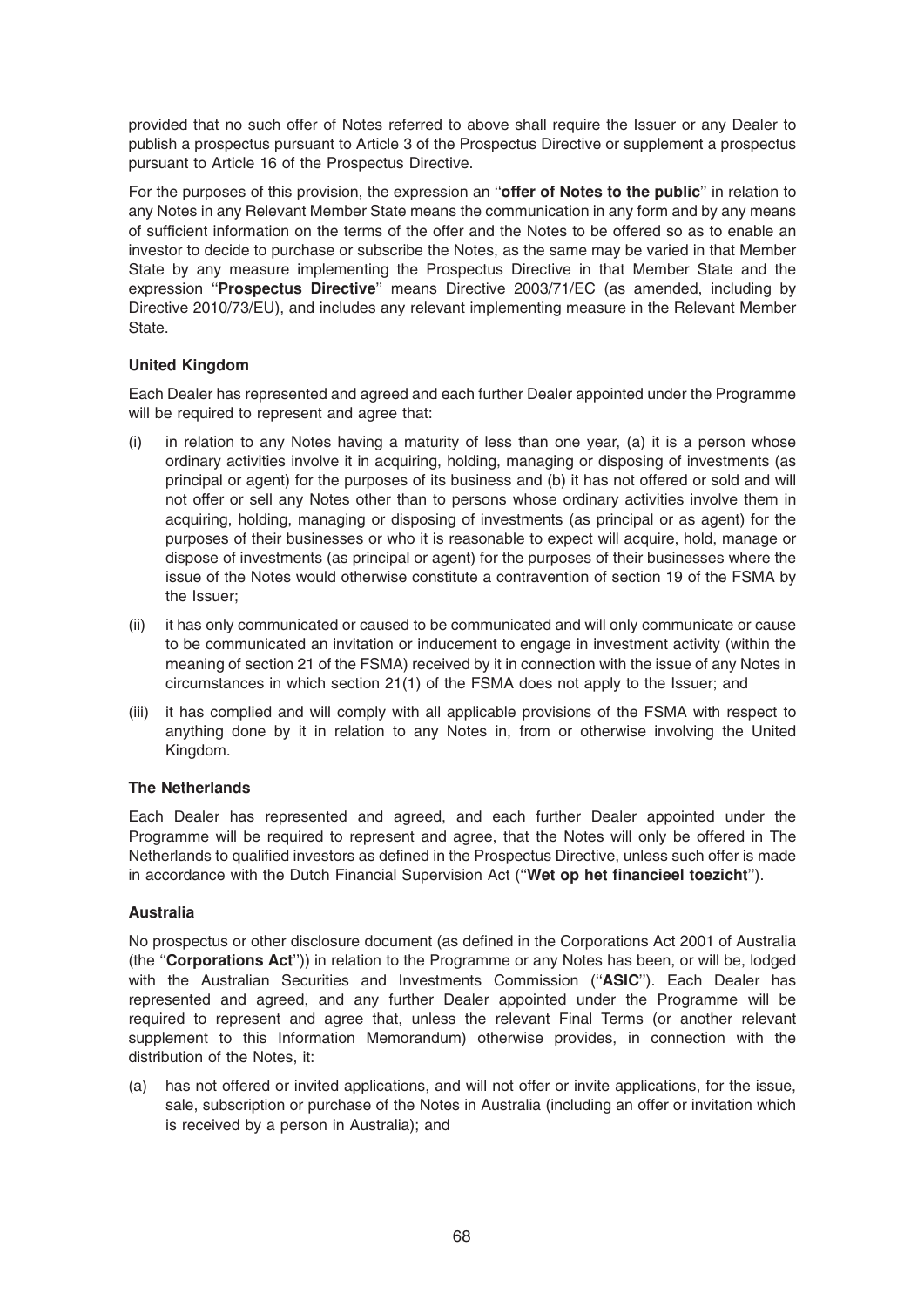(b) has not distributed or published, and will not distribute or publish this Information Memorandum or any supplement, advertisement or other offering material relating to the Notes in Australia;

unless:

- (i) the minimum aggregate consideration payable by each offeree is at least A\$500,000 (or its equivalent in other currency, in either case, disregarding moneys lent by the offeror or its associates) or the offer or invitation otherwise does not require disclosure to investors under Parts 6D.2 or 7.9 of the Corporations Act;
- (ii) the offer or the issuance of the Notes does not constitute an offer to a "retail client" for the purposes of Section 761G of the Corporations Act;
- (iii) such action complies with all applicable laws, regulations and directives in Australia; and
- (iv) such action does not require any document to be lodged with ASIC or any other regulatory authority in Australia.

In addition, each Dealer has agreed and each further Dealer appointed under the Programme will be required to agree that, in connection with the primary distribution of the Notes, it will not sell Notes to any person if, at the time of such sale, the employees of the Dealer aware of, or involved in, the sale knew or had reasonable grounds to suspect that, as a result of such sale, any Notes or an interest in any Notes were being, or would later be, acquired (directly or indirectly) by an associate of the Issuer that is:

- (a) a non-resident of Australia that did not acquire the Notes in carrying on a business in Australia at or through a permanent establishment in Australia and did not acquire the Notes in the capacity of a dealer, manager or underwriter in relation to the placement of the Notes; or a clearing house, custodian, funds manager or a responsible entity of a registered scheme; or
- (b) a resident of Australia that acquired the Notes in carrying on a business in a country outside Australia at or through a permanent establishment in that country and did not acquire the Notes in the capacity of a dealer, manager or underwriter in relation to the placement of the Notes; or a clearing house, custodian, funds manager or a responsible entity of a registered scheme.

# **Switzerland**

This Information Memorandum is not intended to constitute an offer or solicitation to purchase or invest in the Notes described herein. Each Dealer has represented and agreed and each further Dealer appointed under the Programme will be required to represent and agree that the Notes have not been and will not be publicly offered, sold or advertised, directly or indirectly, in, into or from Switzerland and will not be listed on the SIX Swiss Exchange or on any other exchange or regulated trading facility in Switzerland. Neither this Information Memorandum nor any other offering or marketing material relating to the Notes constitutes a prospectus as such term is understood pursuant to article 652a or article 1156 of the Swiss Code of Obligations, and each Dealer has further represented and agreed and each further Dealer appointed under the Programme will be required to further represent and agree that neither this Information Memorandum nor any other offering or marketing material relating to the Notes has been or will be publicly distributed or otherwise made publicly available in Switzerland.

# Hong Kong

Each Dealer has represented and agreed and each further Dealer appointed under the Programme will be required to represent and agree that:

(a) it has not offered or sold, and will not offer or sell, in Hong Kong, by means of any document, any Notes (except for Notes which are a ''structured product'' as defined in the Securities and Futures Ordinance (Cap. 571) (as amended) of Hong Kong (the "SFO")) other than (i) to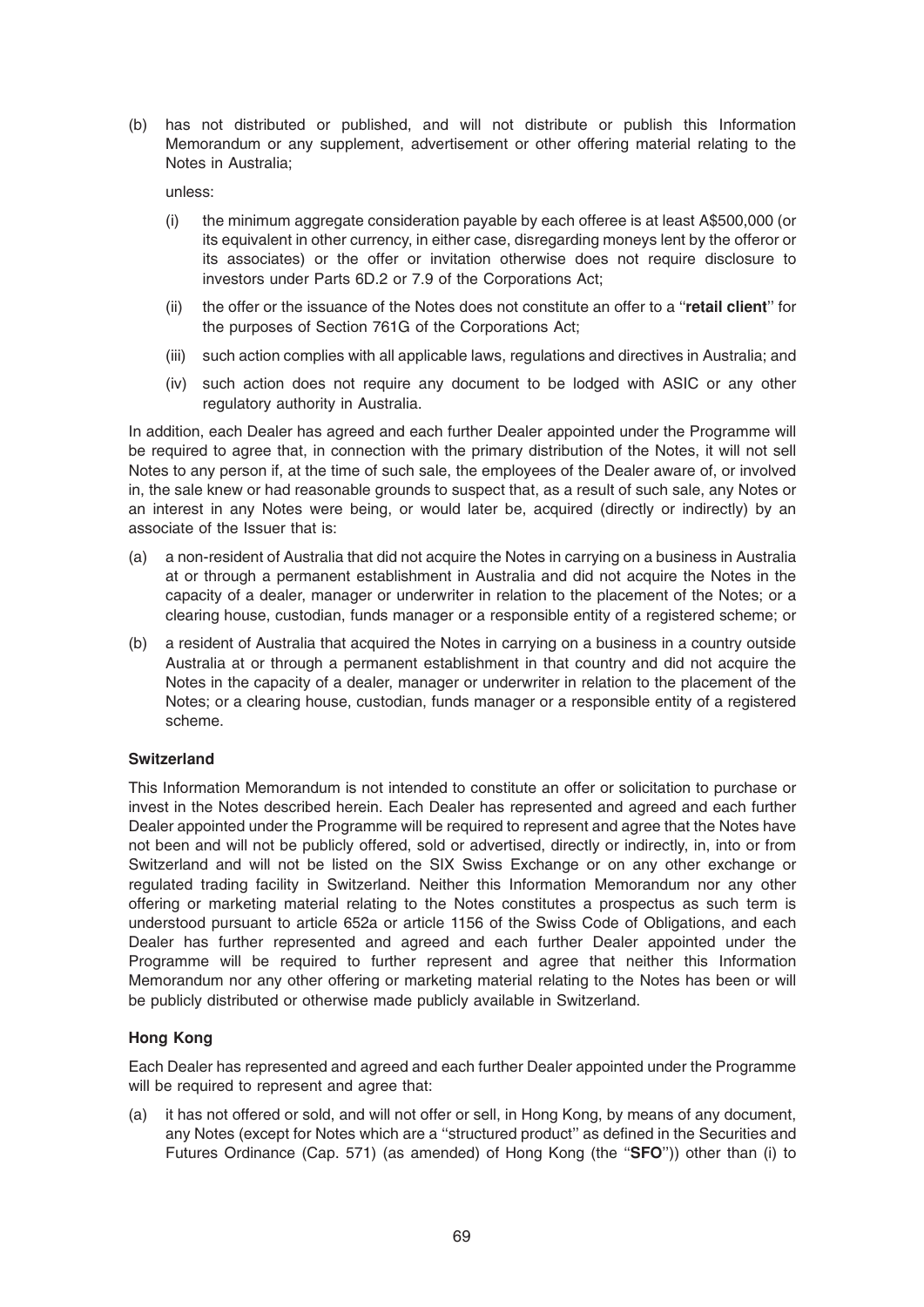''professional investors'' as defined in the SFO and any rules made under the SFO, or (ii) in other circumstances which do not result in the document being a ''prospectus'' as defined in the Companies (Winding Up and Miscellaneous Provisions) Ordinance (Cap. 32) (as amended) of Hong Kong or which do not constitute an offer to the public within the meaning of that Ordinance; and

(b) it has not issued, or had in its possession for the purposes of issue, and will not issue or have in its possession for the purposes of issue, whether in Hong Kong or elsewhere, any advertisement, invitation or document relating to the Notes which is directed at, or the contents of which are likely to be accessed or read by, the public of Hong Kong (except if permitted to do so under the securities laws of Hong Kong) other than with respect to Notes which are or are intended to be disposed of only to persons outside Hong Kong or only to ''professional investors'' as defined in the SFO and any rules made under the SFO.

# Singapore

This Information Memorandum has not been registered as a prospectus with the Monetary Authority of Singapore, and the Notes will be offered pursuant to exemptions under the Securities and Futures Act, Chapter 289 of Singapore (the "Securities and Futures Act"). Each Dealer has represented, warranted and agreed and each further Dealer appointed under the Programme will be required to represent, warrant and agree that the Notes may not be offered or sold or made the subject of an invitation for subscription or purchase nor may this Information Memorandum or any other document or material in connection with the offer or sale or invitation for subscription or purchase of any Notes be circulated or distributed, whether directly or indirectly, to any person in Singapore other than (a) to an institutional investor pursuant to Section 274 of the Securities and Futures Act, (b) to a relevant person under Section 275(1) of the Securities and Futures Act or any person pursuant to Section 275(1A) of the Securities and Futures Act, and in accordance with the conditions specified in Section 275 of the Securities and Futures Act or (c) otherwise pursuant to, and in accordance with the conditions of, any other applicable provision of the Securities and Futures Act.

Where the Notes are subscribed or purchased under Section 275 of the Securities and Futures Act by a relevant person which is:

- (a) a corporation (which is not an accredited investor (as defined in Section 4A of the Securities and Futures Act)) the sole business of which is to hold investments and the entire share capital of which is owned by one or more individuals, each of whom is an accredited investor;  $\alpha$ r
- (b) a trust (where the trustee is not an accredited investor) whose sole purpose is to hold investments and each beneficiary is an individual who is an accredited investor,

securities (as defined in Section 239(1) of the Securities and Futures Act) of that corporation or the beneficiaries' rights and interest in that trust shall not be transferable for 6 months after that corporation or that trust has acquired the Notes pursuant to an offer under Section 275 of the Securities and Futures Act except:

- (1) to an institutional investor or to a relevant person defined in Section 275(2) of the Securities and Futures Act or to any person arising from an offer referred to in Section 275(1A) or Section 276(4)(i)(B) of the Securities and Futures Act; or
- (2) where no consideration is or will be given for the transfer; or
- (3) where the transfer is by operation of law; or
- (4) pursuant to Section 276(7) of the Securities and Futures Act or Regulation 32 of the Securities and Futures (Offers of Investments) (Shares and Debentures) Regulations.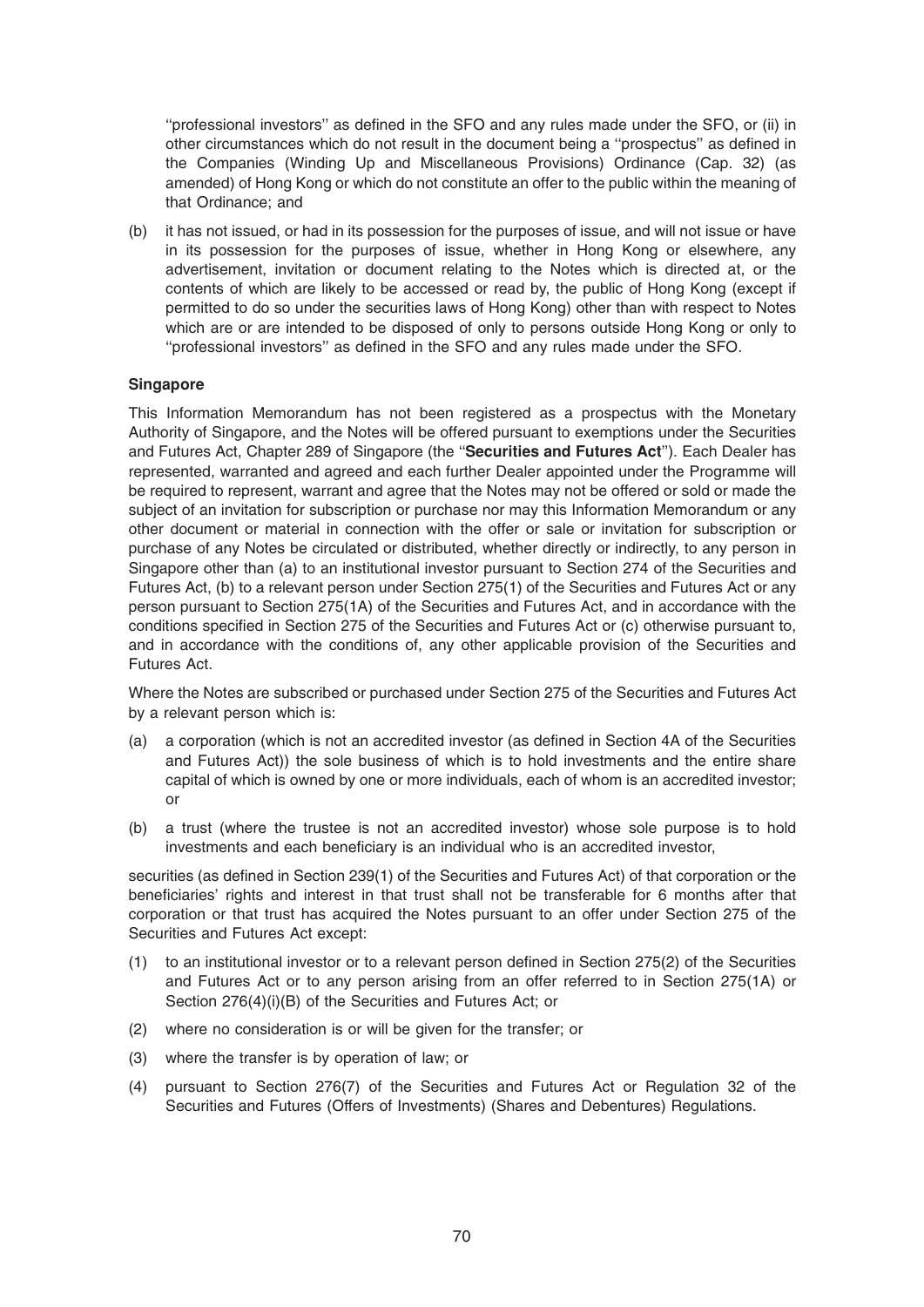### General

Each Dealer has agreed and each further Dealer appointed under the Programme will be required to agree that it will (to the best of its knowledge and belief) comply with all applicable securities laws and regulations in force in any jurisdiction in which it purchases, offers, sells or delivers Notes or possesses or distributes this Information Memorandum or any advertisement or other offering material and will obtain any consent, approval or permission required by it for the purchase, offer, sale or delivery by it of Notes under the laws and regulations in force in any jurisdiction to which it is subject or in which it makes such purchases, offers, sales or deliveries and neither the Issuer nor any other Dealer shall have any responsibility therefor.

Neither the Issuer nor any of the Dealers represents that any Notes may at any time lawfully be sold in compliance with any applicable registration or other requirements in any jurisdiction, or pursuant to any exemption available thereunder, or assumes any responsibility for facilitating such sale.

With regard to each Tranche, the relevant Dealer will be required to comply with such other additional restrictions as the Issuer and the relevant Dealer shall agree and as shall be set out in the applicable Final Terms.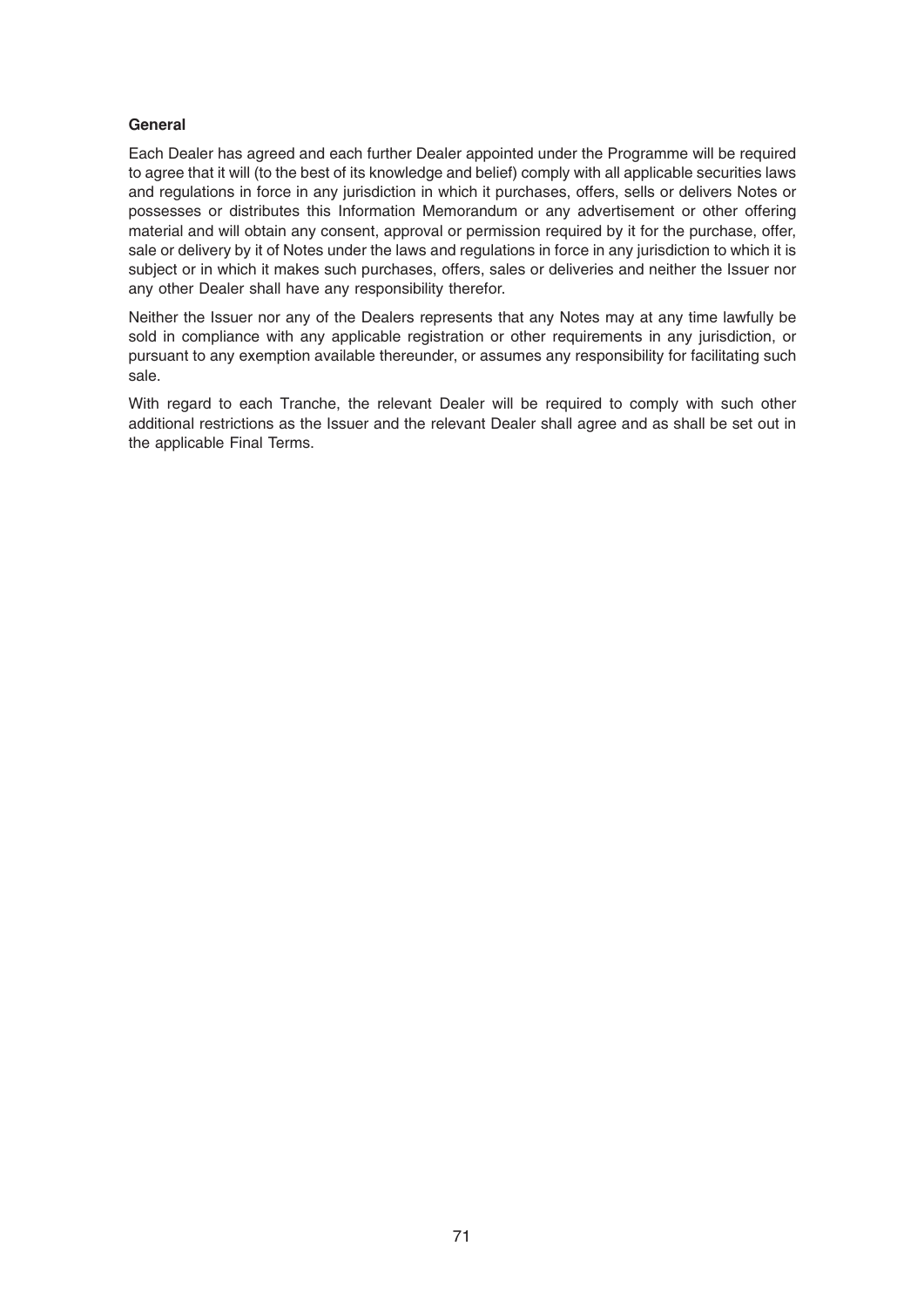# Form of Final Terms

Set out below is the form of Final Terms which will be completed for each Tranche of Notes issued under the Programme.

[Date]

# Bank of Queensland Limited (ABN 32 009 656 740)

# Issue of [Aggregate Nominal Amount of Tranche][Title of Notes] under the U.S.\$4,000,000,000

# Euro Medium Term Note Programme

# PART A – CONTRACTUAL TERMS

[Terms used herein shall be deemed to be defined as such for the purposes of the Conditions set forth in the Information Memorandum dated 12 December 2014 [and the supplement to the Information Memorandum dated [insert date]] which [together] constitute[s] a base prospectus for the purposes of the Prospectus Directive (Directive 2003/71/EC) (the ''Prospectus Directive'') as amended (which includes the amendments made by Directive 2010/73/EU (the ''2010 PD Amending Directive") to the extent that such amendments have been implemented in a relevant Member State). This document constitutes the Final Terms of the Notes described herein for the purposes of Article 5.4 of the Prospectus Directive and must be read in conjunction with the Information Memorandum [as so supplemented]. Full information on the Issuer and the offer of the Notes is only available on the basis of the combination of these Final Terms and the Information Memorandum [as so supplemented]. The Information Memorandum [and the supplement to the Information Memorandum] [is/are] available for viewing at http://www.boq.com.au/ shareholder\_debt\_programmes.htm.]

[Terms used herein shall be deemed to be defined as such for the purposes of the Conditions (the ''Conditions'') set forth in the Information Memorandum dated [original date] and incorporated by reference into the Information Memorandum dated 12 December 2014, [and the supplement to the Information Memorandum dated [insert date]]. This document constitutes the Final Terms of the Notes described herein for the purposes of Article 5.4 of the Prospectus Directive (Directive 2003/ 71/EC) (the "Prospectus Directive") as amended (which includes the amendments made by Directive 2010/73/EU (the "2010 PD Amending Directive") to the extent that such amendments have been implemented in a relevant Member State) and must be read in conjunction with the Information Memorandum dated 12 December 2014 [and the supplement to the Information Memorandum dated [insert date]] which [together] constitute[s] a base prospectus for the purposes of the Prospectus Directive. Copies of the Information Memorandum [as so supplemented] are available for viewing at http://www.bog.com.au/shareholder\_debt\_programmes.htm.]

| 1. | Issuer: |                                                                              | <b>Bank of Queensland Limited</b> |                                                                                                                                                                                                                                                                                                                                                                              |  |
|----|---------|------------------------------------------------------------------------------|-----------------------------------|------------------------------------------------------------------------------------------------------------------------------------------------------------------------------------------------------------------------------------------------------------------------------------------------------------------------------------------------------------------------------|--|
| 2. | (a)     | Series Number:                                                               |                                   |                                                                                                                                                                                                                                                                                                                                                                              |  |
|    | (b)     | Tranche Number:                                                              |                                   |                                                                                                                                                                                                                                                                                                                                                                              |  |
|    | (C)     | Date on which the Notes will be<br>consolidated and form a single<br>Series: |                                   | The Notes will be consolidated and form a<br>single Series with $\begin{bmatrix} 1 & 1 \\ 0 & 1 \end{bmatrix}$ on $\begin{bmatrix} 1 & 1 \\ 0 & 1 \end{bmatrix}$ issue<br>Date/exchange of the Temporary Global<br>Note for interests in the Permanent Global<br>Note, as referred to in paragraph 21 below,<br>which is expected to occur on or about<br>]][Not Applicable] |  |
| З. |         | <b>Specified Currency or Currencies:</b>                                     |                                   |                                                                                                                                                                                                                                                                                                                                                                              |  |
|    |         |                                                                              |                                   |                                                                                                                                                                                                                                                                                                                                                                              |  |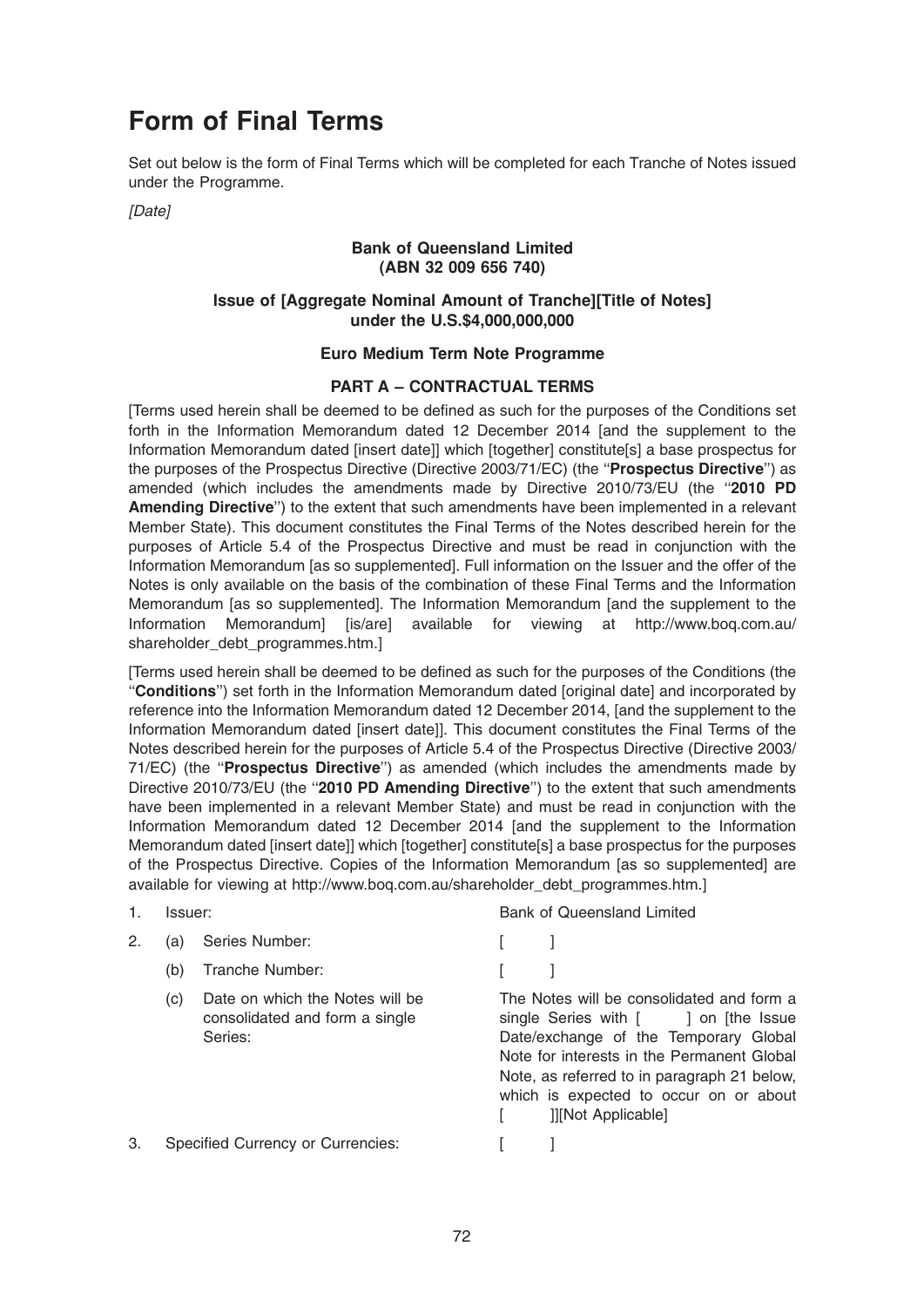| 4.                                               | Aggregate Nominal Amount:         |                                                                |                                                                                                   |                                                                                                                                                                            |  |  |  |  |  |  |
|--------------------------------------------------|-----------------------------------|----------------------------------------------------------------|---------------------------------------------------------------------------------------------------|----------------------------------------------------------------------------------------------------------------------------------------------------------------------------|--|--|--|--|--|--|
|                                                  | (a)                               | Series:                                                        | I                                                                                                 |                                                                                                                                                                            |  |  |  |  |  |  |
|                                                  | (b)                               | Tranche:                                                       | L                                                                                                 |                                                                                                                                                                            |  |  |  |  |  |  |
| 5.                                               | <b>Issue Price:</b>               |                                                                | ] per cent. of the Aggregate Nominal<br>[plus]<br>accrued<br>interest<br>from<br>Amount<br>Ш<br>L |                                                                                                                                                                            |  |  |  |  |  |  |
| 6.                                               | (a)                               | <b>Specified Denominations:</b>                                | L                                                                                                 | I                                                                                                                                                                          |  |  |  |  |  |  |
|                                                  | (b)                               | <b>Calculation Amount:</b>                                     | L                                                                                                 |                                                                                                                                                                            |  |  |  |  |  |  |
| 7.                                               | (a)                               | <b>Issue Date:</b>                                             | L                                                                                                 |                                                                                                                                                                            |  |  |  |  |  |  |
|                                                  | (b)                               | Interest Commencement Date:                                    |                                                                                                   | /Issue Date/Not Applicable]                                                                                                                                                |  |  |  |  |  |  |
| 8.                                               | <b>Maturity Date:</b>             |                                                                |                                                                                                   | [Fixed rate $-$ /Floating rate $-$ Interest<br>Payment Date falling in or nearest to<br>II<br>L                                                                            |  |  |  |  |  |  |
| 9.                                               | Interest Basis:                   |                                                                |                                                                                                   | ] per cent. Fixed Rate]                                                                                                                                                    |  |  |  |  |  |  |
|                                                  |                                   |                                                                |                                                                                                   | ] month [LIBOR/EURIBOR]<br>$+/-$<br>] per cent. Floating Rate]                                                                                                             |  |  |  |  |  |  |
|                                                  |                                   |                                                                |                                                                                                   | [Zero Coupon]                                                                                                                                                              |  |  |  |  |  |  |
|                                                  |                                   |                                                                |                                                                                                   | (see paragraph [14/15/16] below)                                                                                                                                           |  |  |  |  |  |  |
| 10.                                              | Redemption/Payment Basis:         |                                                                |                                                                                                   | Subject to any purchase or cancellation or<br>early redemption, the Notes<br>will<br>be<br>redeemed on the Maturity<br>Date<br>at<br>100 per cent. of their nominal amount |  |  |  |  |  |  |
| 11.                                              |                                   | Change of Interest Basis or Redemption/<br>L<br>Payment Basis: |                                                                                                   | ] [Not Applicable]                                                                                                                                                         |  |  |  |  |  |  |
| 12.                                              | Put/Call Options:                 |                                                                |                                                                                                   | [Investor Put]                                                                                                                                                             |  |  |  |  |  |  |
|                                                  |                                   |                                                                |                                                                                                   | [Issuer Call]                                                                                                                                                              |  |  |  |  |  |  |
|                                                  |                                   |                                                                |                                                                                                   | [(see paragraph [17/18] below)]                                                                                                                                            |  |  |  |  |  |  |
| 13.                                              |                                   | (a) Status of the Notes:                                       | Senior                                                                                            |                                                                                                                                                                            |  |  |  |  |  |  |
|                                                  | (b)                               | [Date [Board] approval for issuance<br>of Notes obtained:      | L                                                                                                 | $\overline{1}$                                                                                                                                                             |  |  |  |  |  |  |
| PROVISIONS RELATING TO INTEREST (IF ANY) PAYABLE |                                   |                                                                |                                                                                                   |                                                                                                                                                                            |  |  |  |  |  |  |
| 14.                                              | <b>Fixed Rate Note Provisions</b> |                                                                |                                                                                                   | [Applicable/Not Applicable]                                                                                                                                                |  |  |  |  |  |  |
|                                                  | (a)                               | Rate(s) of Interest:                                           |                                                                                                   | ] per cent. Per annum [payable<br>[annually/semi-annually/quarterly] in arrear]                                                                                            |  |  |  |  |  |  |
|                                                  | (b)                               | Interest Payment Date(s):                                      | ] in each year up to and including<br>IL.<br>the Maturity Date]/[                                 |                                                                                                                                                                            |  |  |  |  |  |  |
|                                                  | (c)                               | Fixed Coupon Amount(s):                                        |                                                                                                   | [Not Applicable/[] per Calculation Amount]                                                                                                                                 |  |  |  |  |  |  |

- (d) Broken Amount(s): [Not Applicable/[ ] per Calculation
- (e) Day Count Fraction: [30/360 or Actual/Actual (ICMA)]

Amount, payable on the Interest Payment

Date falling [in/on][ ]]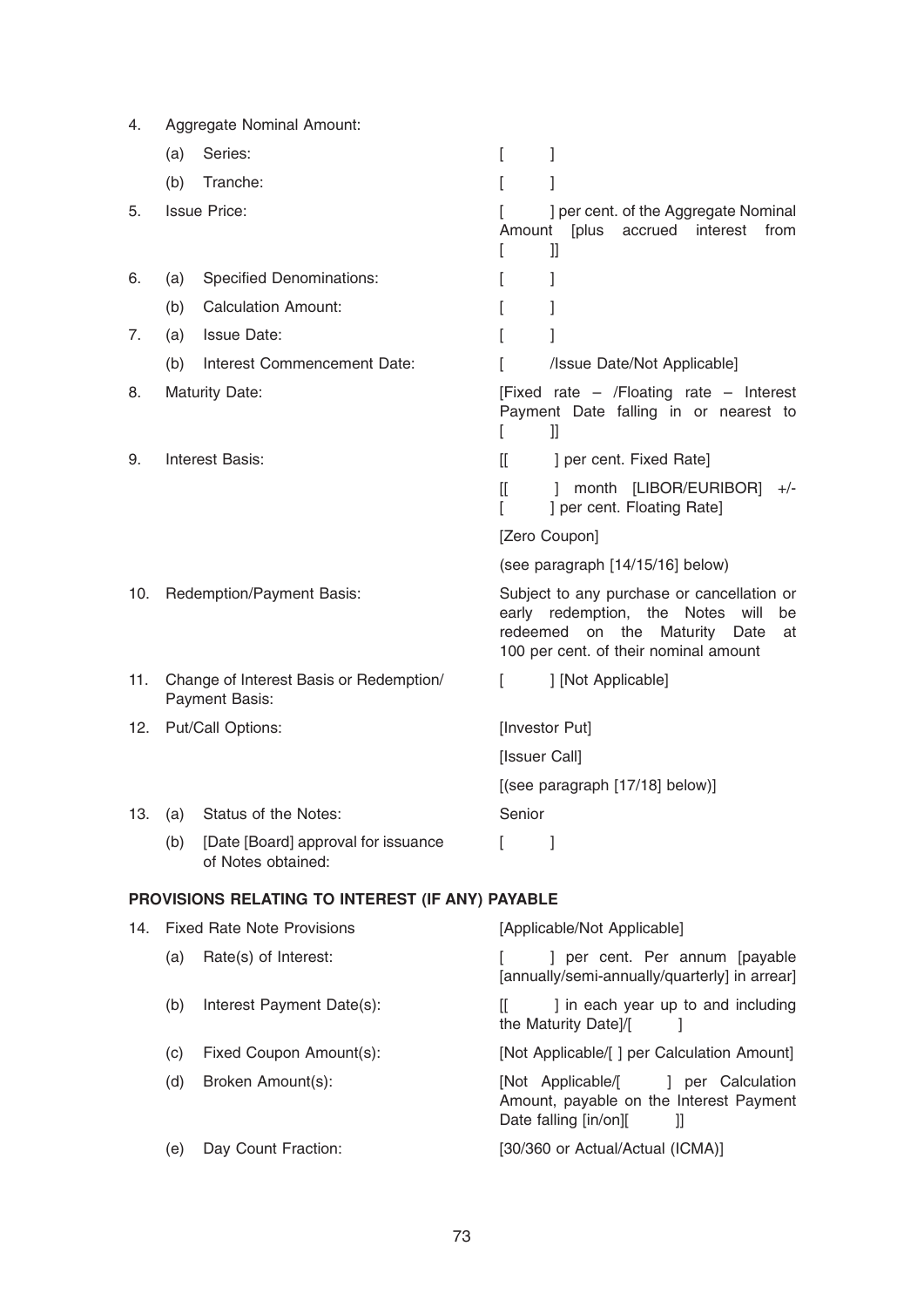|     | (f) | Determination Date(s):                                                                               | IL.<br>] in each year] [Not Applicable]                                                                                                                                                                                                                                          |  |  |  |
|-----|-----|------------------------------------------------------------------------------------------------------|----------------------------------------------------------------------------------------------------------------------------------------------------------------------------------------------------------------------------------------------------------------------------------|--|--|--|
| 15. |     | <b>Floating Rate Note Provisions</b>                                                                 | [Applicable/Not Applicable]                                                                                                                                                                                                                                                      |  |  |  |
|     | (a) | Specified Period(s)/Specified<br>Interest Payment Dates:                                             | subject<br>L<br>II,<br>to<br>adjustment<br>in.<br>with<br>the<br>accordance<br><b>Business</b><br>Day<br>Convention set out in (b) below/,<br>not<br>any adjustment,<br>subject<br>to<br>as<br>the<br>Business Day Convention in (b) below is<br>specified to be Not Applicable] |  |  |  |
|     | (b) | <b>Business Day Convention:</b>                                                                      | [Floating<br>Rate<br>Convention/Following<br><b>Business</b><br>Convention/Modified<br>Day<br>Day Convention/<br>Following<br><b>Business</b><br>Preceding Business Day Convention][Not<br>Applicable]                                                                           |  |  |  |
|     | (c) | Additional Business Centre(s):                                                                       | 1<br>L                                                                                                                                                                                                                                                                           |  |  |  |
|     | (d) | Manner in which the Rate of<br>Interest and Interest Amount is to<br>be determined:                  | Determination/ISDA<br><b>Screen</b><br>Rate<br>Determination]                                                                                                                                                                                                                    |  |  |  |
|     | (e) | Party responsible for calculating<br>the Rate of Interest and Interest<br>Amount (if not the Agent): | 1<br>L                                                                                                                                                                                                                                                                           |  |  |  |
|     | (f) | Screen Rate Determination:                                                                           |                                                                                                                                                                                                                                                                                  |  |  |  |
|     |     | Reference Rate and Relevant<br><b>Financial Centre:</b>                                              | Reference Rate: [<br>] month [LIBOR/<br>EURIBOR]                                                                                                                                                                                                                                 |  |  |  |
|     |     |                                                                                                      | Relevant<br>Financial<br>Centre:<br>[London/<br>Brussels]                                                                                                                                                                                                                        |  |  |  |
|     |     | Determination<br>Interest<br>$Date(s)$ :                                                             | L<br>1                                                                                                                                                                                                                                                                           |  |  |  |
|     |     | Relevant Screen Page:                                                                                | ſ<br>1                                                                                                                                                                                                                                                                           |  |  |  |
|     | (g) | <b>ISDA Determination</b>                                                                            |                                                                                                                                                                                                                                                                                  |  |  |  |
|     |     | Floating Rate Option:                                                                                |                                                                                                                                                                                                                                                                                  |  |  |  |
|     |     | <b>Designated Maturity:</b>                                                                          |                                                                                                                                                                                                                                                                                  |  |  |  |
|     |     | Reset Date:                                                                                          | 1<br>L                                                                                                                                                                                                                                                                           |  |  |  |
| (h) |     | Linear Interpolation:                                                                                | [Not Applicable/Applicable – the Rate of<br>Interest for the [long/short] [first/last]<br>Interest Period shall be calculated using<br>Linear Interpolation]                                                                                                                     |  |  |  |
| (i) |     | $Margin(s)$ :                                                                                        | $[+/-]$ $[$<br>] per cent. per annum                                                                                                                                                                                                                                             |  |  |  |
| (j) |     | Minimum Rate of Interest:                                                                            | L<br>] per cent. per annum                                                                                                                                                                                                                                                       |  |  |  |
| (k) |     | Maximum Rate of Interest:                                                                            | ] per cent. per annum                                                                                                                                                                                                                                                            |  |  |  |
| (1) |     | Day Count Fraction:                                                                                  | [Actual/Actual (ISDA)<br>Actual/365 (Fixed)<br>Actual/365 (Sterling)<br>Actual/360                                                                                                                                                                                               |  |  |  |

30/360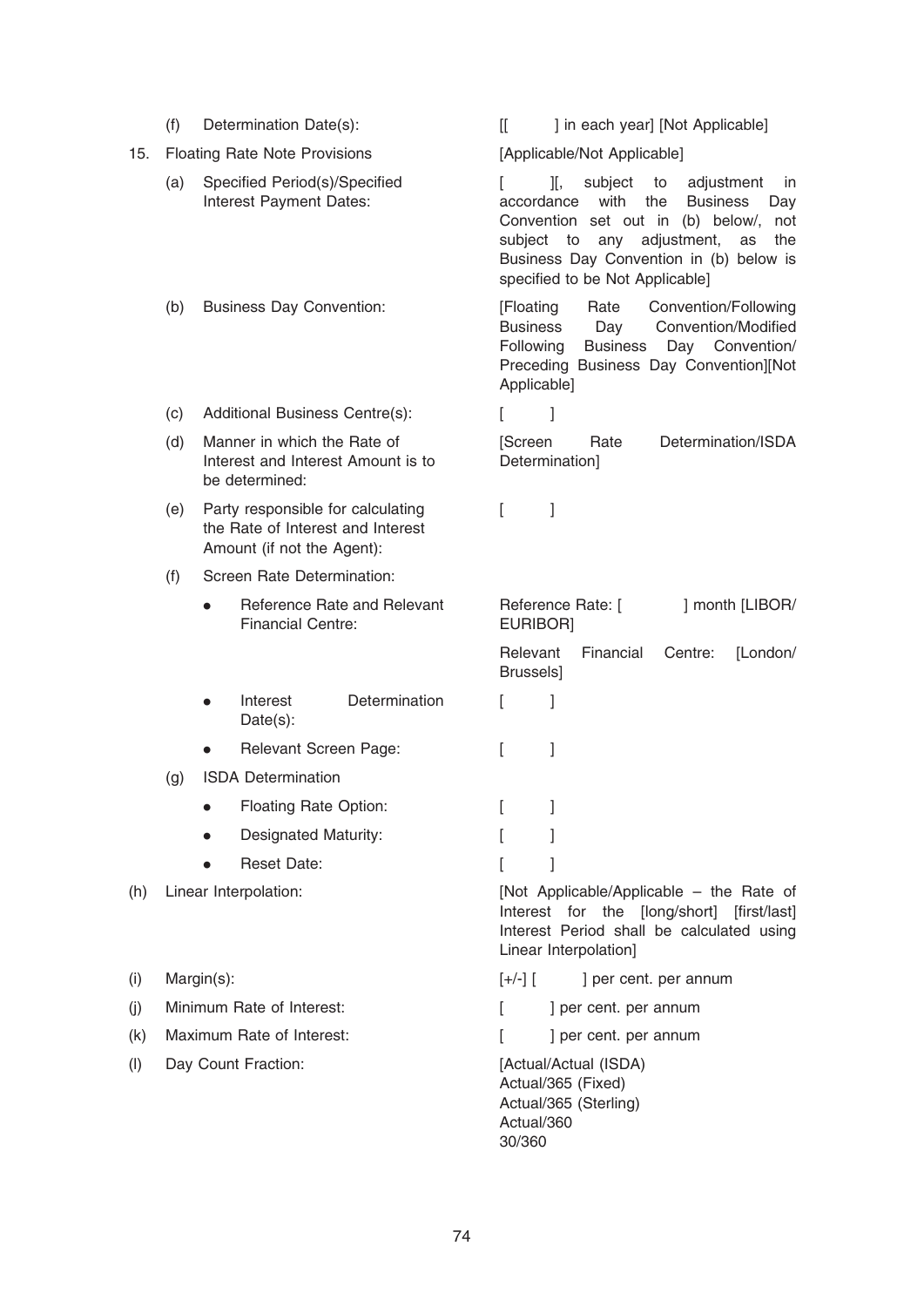|                                   |                                       |                                                        |                                                                                                               | 30E/360<br>30E/360 (ISDA)]      |                                                  |  |  |  |  |
|-----------------------------------|---------------------------------------|--------------------------------------------------------|---------------------------------------------------------------------------------------------------------------|---------------------------------|--------------------------------------------------|--|--|--|--|
| 16.                               |                                       |                                                        | Zero Coupon Note Provisions                                                                                   | [Applicable/Not Applicable]     |                                                  |  |  |  |  |
|                                   | (a)                                   |                                                        | <b>Accrual Yield:</b>                                                                                         | f                               | ] per cent. per annum                            |  |  |  |  |
|                                   | (b)                                   |                                                        | Reference Price:                                                                                              | L                               | $\overline{1}$                                   |  |  |  |  |
|                                   | (c)                                   |                                                        | Day Count Fraction in relation to<br><b>Early Redemption Amounts:</b>                                         | [30/360]                        | [Actual/360]<br>[Actual/365]                     |  |  |  |  |
| PROVISIONS RELATING TO REDEMPTION |                                       |                                                        |                                                                                                               |                                 |                                                  |  |  |  |  |
| 17.                               |                                       | <b>Issuer Call:</b>                                    |                                                                                                               | [Applicable/Not Applicable] (a) |                                                  |  |  |  |  |
|                                   | (a)                                   |                                                        | Optional Redemption Date(s):                                                                                  | T                               | 1                                                |  |  |  |  |
|                                   | (b)                                   |                                                        | Optional Redemption Amount of<br>each Note:                                                                   | L                               | ] per Calculation Amount                         |  |  |  |  |
|                                   | (c)                                   | If redeemable in part:                                 |                                                                                                               |                                 |                                                  |  |  |  |  |
|                                   |                                       | (i)                                                    | Minimum Redemption<br>Amount:                                                                                 | ſ                               | 1                                                |  |  |  |  |
|                                   |                                       | (ii)                                                   | Maximum Redemption<br>Amount:                                                                                 | ſ                               | 1                                                |  |  |  |  |
|                                   | (d)                                   |                                                        | Notice period (if other than as set<br>out in the Conditions):                                                |                                 | Minimum Period: [<br>l<br>Maximum Period: [<br>1 |  |  |  |  |
| 18.                               |                                       | Investor Put:                                          |                                                                                                               |                                 | [Applicable/Not Applicable]                      |  |  |  |  |
|                                   | (a)                                   | Optional Redemption Date(s):                           |                                                                                                               | L                               | ı                                                |  |  |  |  |
|                                   | (b)                                   | Optional Redemption Amount of<br>each Note and method: |                                                                                                               | ſ                               | ] per Calculation Amount                         |  |  |  |  |
|                                   | (c)                                   |                                                        | Notice period (if other than as set<br>out in the Conditions):                                                |                                 | Minimum Period: [<br>1<br>Maximum Period: [<br>1 |  |  |  |  |
| 19.                               | Final Redemption Amount of each Note: |                                                        |                                                                                                               |                                 | ] per Calculation Amount                         |  |  |  |  |
| 20.                               |                                       |                                                        | Early Redemption Amount of each Note<br>payable on redemption for taxation<br>reasons or on event of default: | ſ                               | ] per Calculation Amount                         |  |  |  |  |

# GENERAL PROVISIONS APPLICABLE TO THE NOTES

Form of Notes: <br>
Form of Notes: <br>
Fermanent Global Note which is Permanent Global exchangeable for Definitive Notes [on 60 days' notice given at any time/only upon an Exchange Event]]

> [Temporary Global Note exchangeable for Definitive Notes on and after the Exchange Date]

> [Permanent Global Note exchangeable for Definitive Notes [on 60 days' notice given at any time/only upon an Exchange Event]]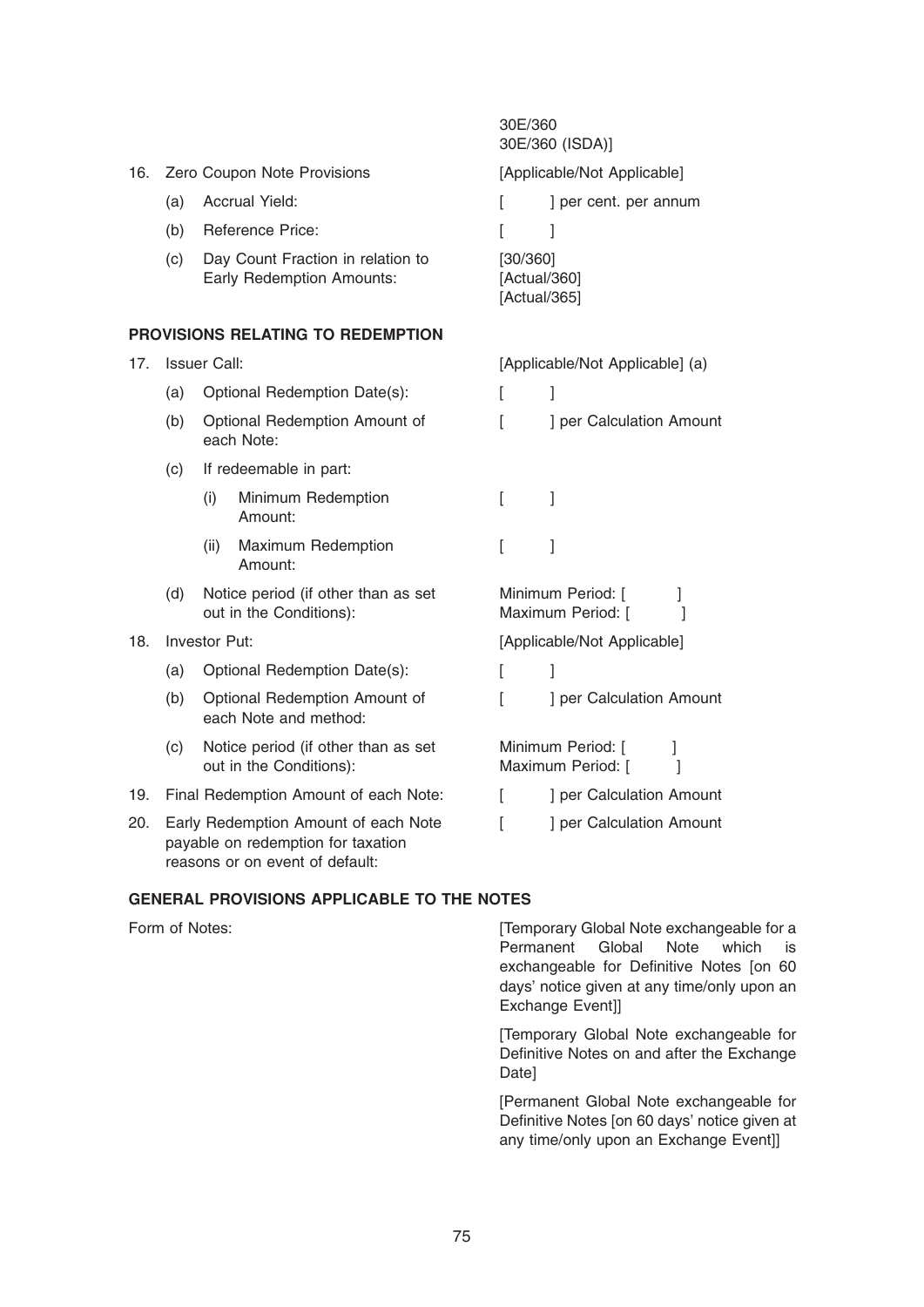- 22. Additional Financial Centre(s): [Not Applicable/ ]
- 23. Talons for future Coupons to be attached to Definitive Notes (and dates on which such Talons mature):

Signed on behalf of the Issuer:

By:..........................................................................

Duly authorised

### PART B – OTHER INFORMATION

### 1. LISTING

[Listing and Admission to trading: [Not Applicable]]

[(i) [Application for admission to the Official List and for admission to trading [has been / is expected to be] made: [Application has been made by the Issuer (or on its behalf) for the Notes to be admitted to trading on [the London Stock Exchange's regulated market and listing on the Official List of the UK Listing Authority] with effect from [ ] [Application is expected to be made by the Issuer (or on its behalf) for the Notes to be admitted to trading on [the London Stock Exchange's regulated market and listing on the Official List of the UK Listing Authority] with effect from [ ].] [Not Applicable.] [ ]] [(ii) Date from which admission is effective:  $\Box$ [(iii) Estimate of total expenses related to admission to trading:  $\|$ 2. RATINGS Ratings: The Notes to be issued have been rated:

> [S&P: [ ]] [Fitch: [ ]] [Moody's: [ ]]

### 3. INTERESTS OF NATURAL AND LEGAL PERSONS INVOLVED IN THE ISSUE

[Save for any fees payable to the [Managers/Dealers], so far as the Issuer is aware, no person involved in the issue of the Notes has an interest material to the offer. The [Dealers] and their affiliates have engaged, and may in the future engage, in investment banking and/or commercial banking transactions with, and may perform other services for, the Issuer and its affiliates in the ordinary course of business.]

4. YIELD

Indication of yield: <br>
Indication of yield: 
Indication of yield:
Indication of yield:
Indication of yield:
Indication of yield:
Indication of yield:
Indication of yield:
Indication of yield:
Indication of yield:
Indicatio

[Yes/No]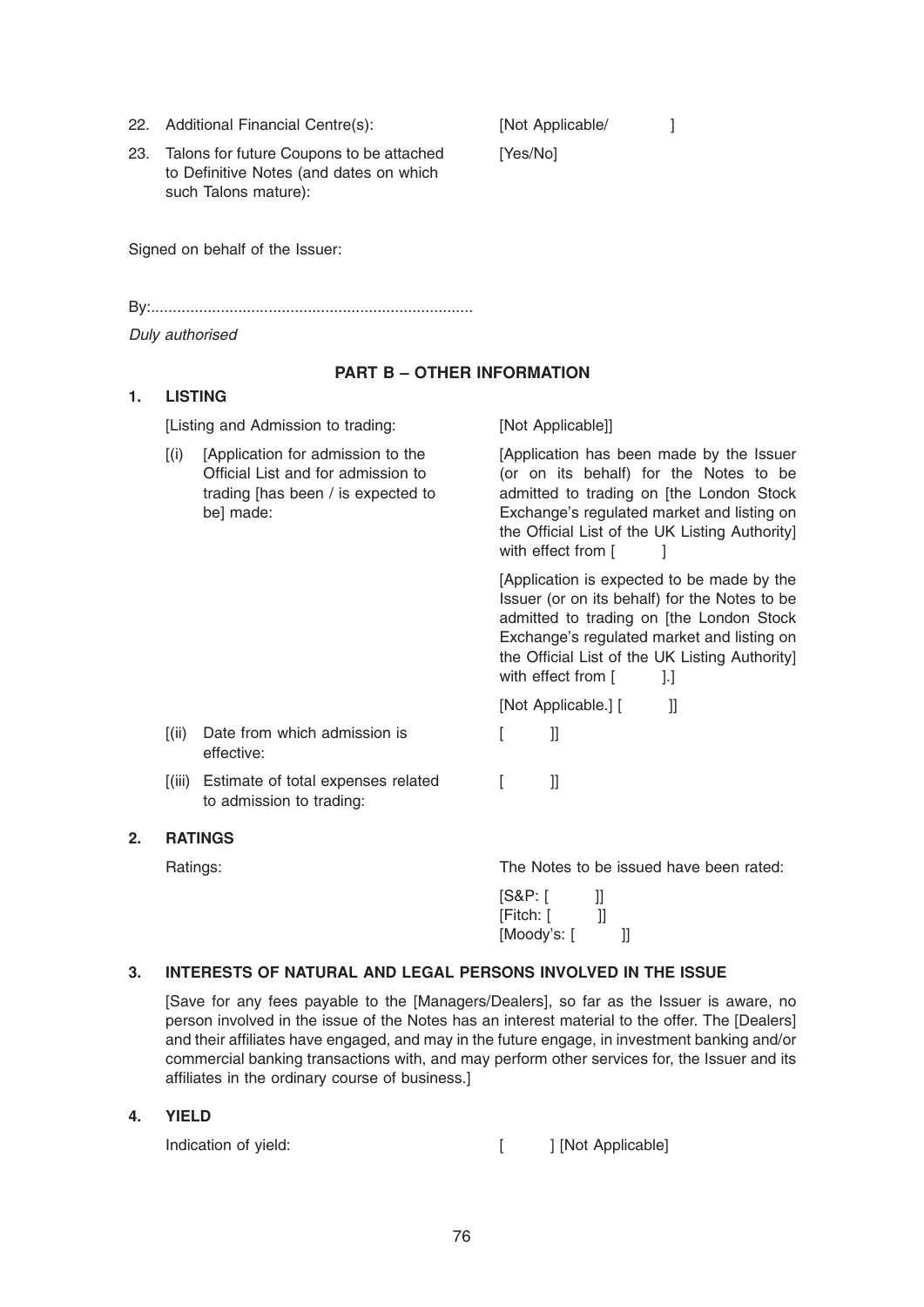# 5. OPERATIONAL INFORMATION

- (i) ISIN Code: [ ]
- (ii) Common Code: [ ]
- (iii) Any clearing system(s) other than Euroclear Bank S.A./N.V. and Clearstream Banking, société anonyme and the relevant identification number(s):
- (iv) Names and addresses of additional Paying Agent(s) (if any):

# 6. DISTRIBUTION

- 
- (ii) Additional selling restrictions: [Not Applicable/ ]

[Not Applicable/ ]

 $[$   $]$ 

(i) U.S. Selling Restrictions: [Reg.S Compliance Category 2; TEFRA D/TEFRA C/TEFRA not applicable]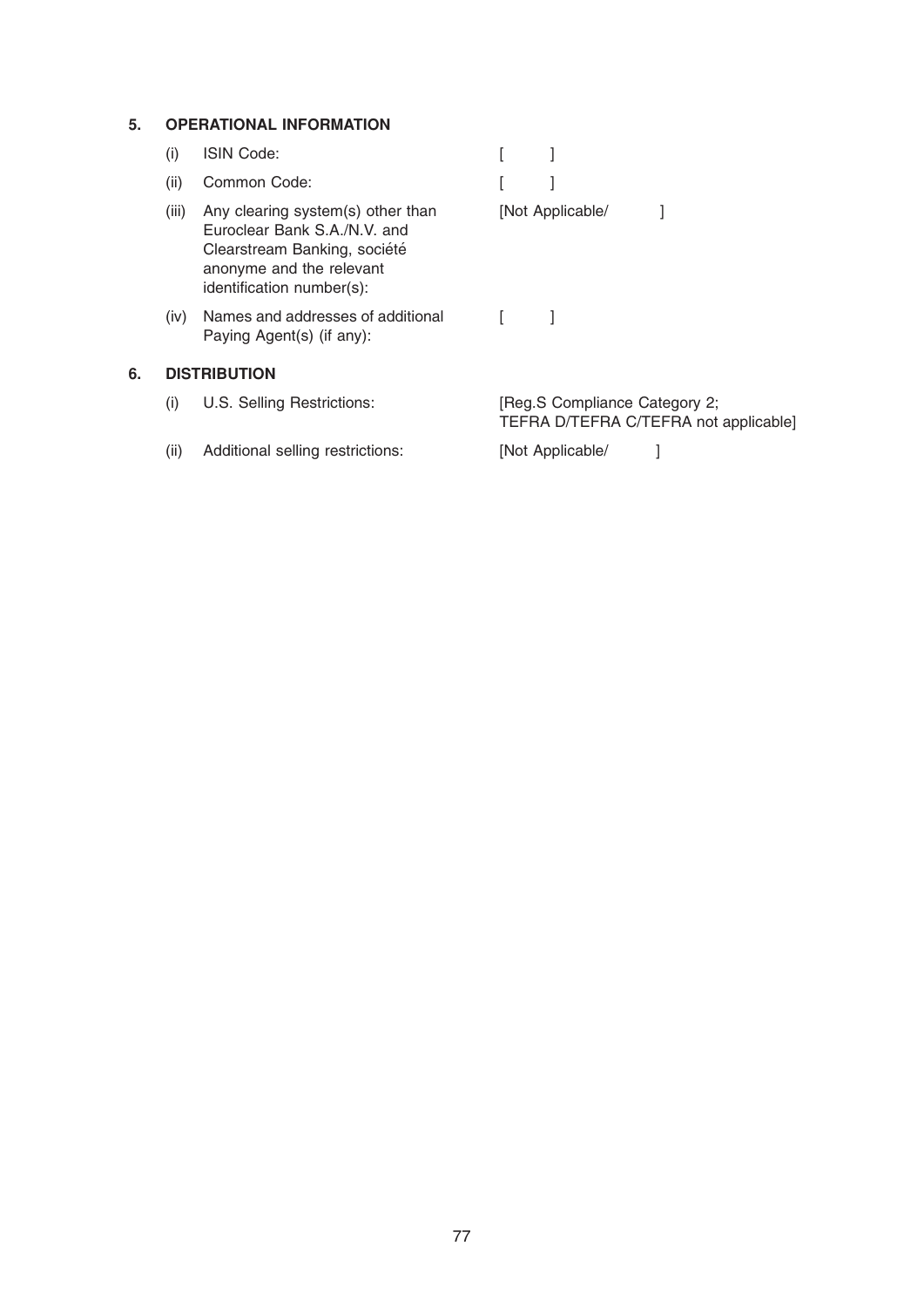# General Information

1. It is expected that each Tranche of Notes which is to be admitted to the Official List and to trading on the London Stock Exchange's regulated market will be admitted separately as and when issued, subject only to the issue of a Global Note or Notes initially representing the Notes of such Tranche. Application has been made to the UK Listing Authority for Notes issued under the Programme to be admitted to the Official List and to the London Stock Exchange for such Notes to be admitted to trading on the London Stock Exchange's regulated market. The listing of the Programme in respect of Notes is expected to be granted on or about 17 December 2014.

The Dealer Agreement provides, that if the maintenance of the listing of any Notes has, in the opinion of the Issuer, become unduly onerous for any reason whatsoever, the Issuer shall be entitled to terminate such listing subject to its using its best endeavours promptly to list or admit to trading the Notes on an alternative stock exchange, within or outside the European Union, to be agreed between the Issuer and the relevant Dealer.

- 2. The Issuer has or will as soon as practicable obtain all necessary consents, approvals and authorisations in connection with the issue and performance of the Notes. The issue of Notes under the Programme was authorised by resolutions of the Board of Directors of the Issuer passed on 26 September 1997, 21 November 1997, 15 December 2000, 13 December 2001, 22 November 2002, 19 November 2004, 18 November 2005, 22 November 2006, 22 November 2007, 20 November 2008, 25 November 2009, 13 October 2010, 12 October 2011, 17 October 2012, 9 October 2013 and 8 October 2014. The increase in aggregate nominal amount of the Programme from U.S.\$2,000,000,000 to U.S.\$3,500,000,000 was authorised by a resolution of the Board of Directors of the Issuer passed on 22 November 2007 and the increase in aggregate nominal amount of the Programme from U.S.\$3,500,000,000 to U.S.\$4,000,000,000 was authorised by a resolution of the Board of Directors of the Issuer passed on 20 November 2008.
- 3. There has been no significant change in the financial or trading position of the Group since 31 August 2014 and no material adverse change in the financial position or prospects of the Issuer since the same date. In addition, there have been no recent events particular to the Issuer which are to a material extent relevant to the evaluation of the Issuer's solvency.
- 4. Save as disclosed in the section titled "Contingent Liabilities Legal proceedings" in "Risk Factors" on page 19, there are no governmental, legal or arbitration proceedings (including any such proceedings which are pending or threatened) of which the Issuer or any of its Subsidiaries are aware during a period covering at least the previous 12 months which may have, or have had in the recent past, significant effects on the Issuer and/or the Group's financial position or profitability.
- 5. Each Note, Coupon and Talon will bear the following legend: ''Any United States person who holds this obligation will be subject to limitations under the United States income tax laws, including the limitations provided in sections 165(j) and 1287(a) of the Internal Revenue Code''.
- 6. The Notes have been accepted for clearance through Clearstream, Luxembourg and Euroclear. The Common Code and the International Securities Identification Number (ISIN) for each Tranche of Notes will be set out in the relevant Final Terms. If the Notes are to clear through an additional or alternative clearing system, the appropriate information will be specified in the applicable Final Terms.

The address of Clearstream, Luxembourg is Clearstream Banking, 42 Avenue JF Kennedy, L-1855 Luxembourg and the address of Euroclear is Euroclear Bank SA/NV, 1 Boulevard du Roi Albert II, B-1210 Brussels.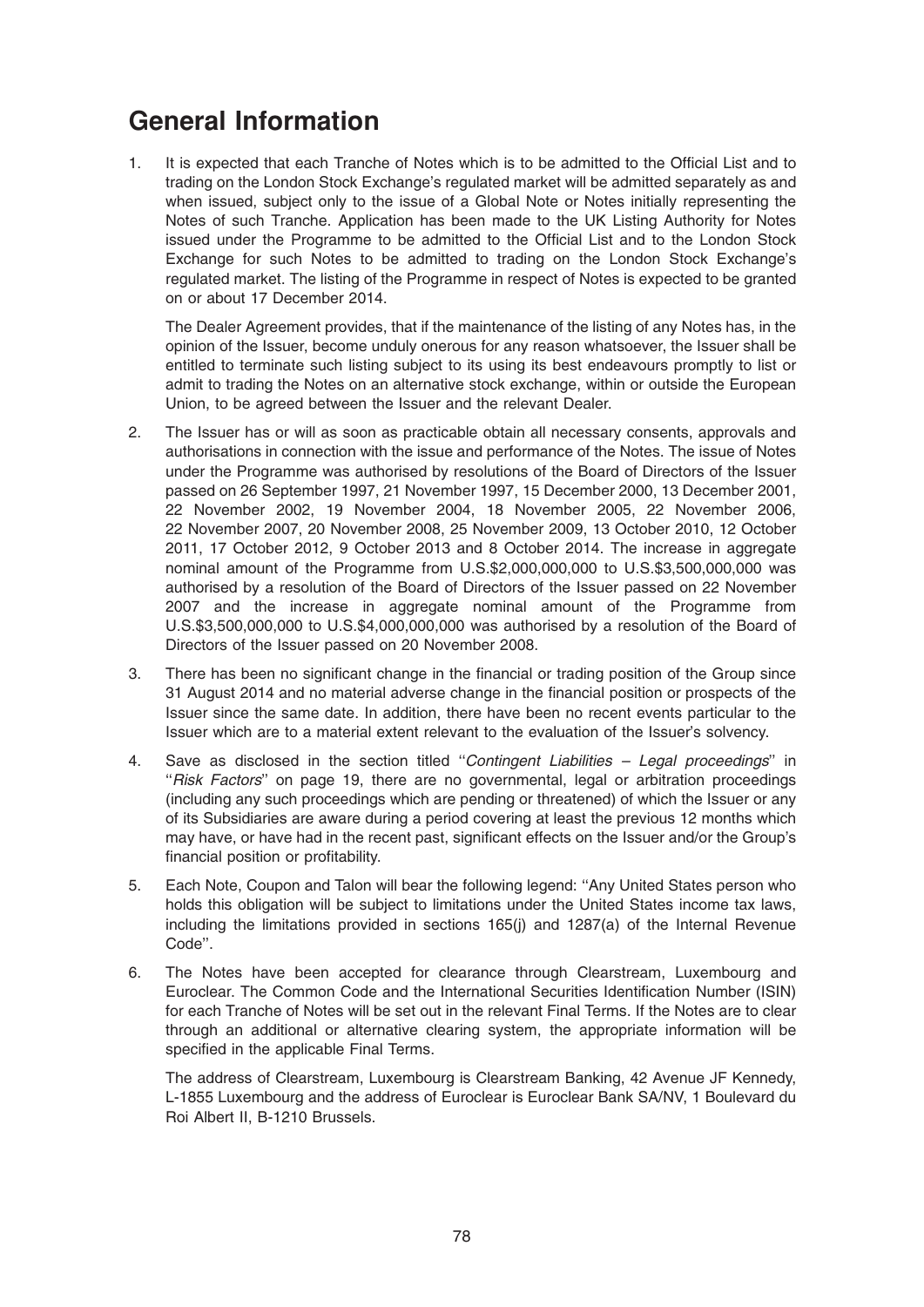- 7. In relation to any Tranche of Fixed Rate Notes, an indication of the yield in respect of such Notes will be specified in the applicable Final Terms. The yield is calculated at the Issue Date on the basis of the relevant Issue Price. The yield indicated will be calculated as the yield to maturity as at the Issue Date of the Notes and will not be an indication of future yield.
- 8. For so long as Notes may be issued pursuant to this Information Memorandum, the following documents will when published, be available, during usual business hours on any day (Saturdays, Sundays and public holidays excepted), for inspection at the registered office of the Issuer and the office of the Agent:
	- (i) the Agency Agreement (which includes the form of the Global Notes, the Definitive Notes, the Coupons and the Talons), including any supplements thereto;
	- (ii) the Dealer Agreement, including any supplements thereto;
	- (iii) the Deed of Covenant;
	- (iv) the constitution of the Issuer;
	- (v) the published annual report and audited financial statements of the Issuer for the last two financial years and the most recently published interim accounts;
	- (vi) each Final Terms for Notes that are admitted to the Official List and to trading by the London Stock Exchange or any other stock exchange (save that the Final Terms will only be available for inspection by a holder of such Note and such holder must produce evidence satisfactory to the Paying Agent as to the identity of such holder);
	- (vii) a copy of this Information Memorandum together with any supplement to this Information Memorandum or further Information Memorandum; and
	- (viii) a copy of the subscription agreement for Notes issued on a syndicated basis that are admitted to the Official List and to trading by the London Stock Exchange.
- 9. Copies of the latest annual consolidated accounts of the Issuer and the latest interim consolidated accounts of the Issuer may be obtained, and copies of the Agency Agreement will be available for inspection, at the specified offices of each of the Paying Agents during normal business hours, so long as any of the Notes is outstanding.
- 10. KPMG, Chartered Accountants, have audited in compliance with Australian auditing standards, and rendered unqualified reports on, the accounts of the Issuer for each of the last three years ended 31 August 2014.
- 11. No Australian approvals are currently required for or in connection with the issue of the Notes by the Issuer or for or in connection with the performance and enforceability of such Notes, Coupons or Talons (if any). However:
	- (a) the specific approval of the RBA must be obtained in connection with certain payments and transactions for the purposes of the Banking (Foreign Exchange) Regulations 1959 and other regulations in Australia. In addition, it is an offence to supply, sell or transfer certain goods and services, or directly or indirectly make assets available to, or for the benefit of, certain persons or entities designated from time to time for the purposes of the Autonomous Sanctions Act 2011, Autonomous Sanctions Regulations 2011 and other regulations in Australia, unless the Minister for Foreign Affairs has given a written notice to permit such to occur; and
	- (b) it is an offence to hold and use or deal with, allow to be used or dealt with, or facilitate the use of or dealing with certain assets, or to directly or indirectly make an asset available to certain named persons or entities associated with terrorism, pursuant to the Charter of the United Nations Act 1945 and the Charter of the United Nations (Dealing with Assets) Regulations 2008, unless the Minister for Foreign Affairs has given a written notice to permit such to occur.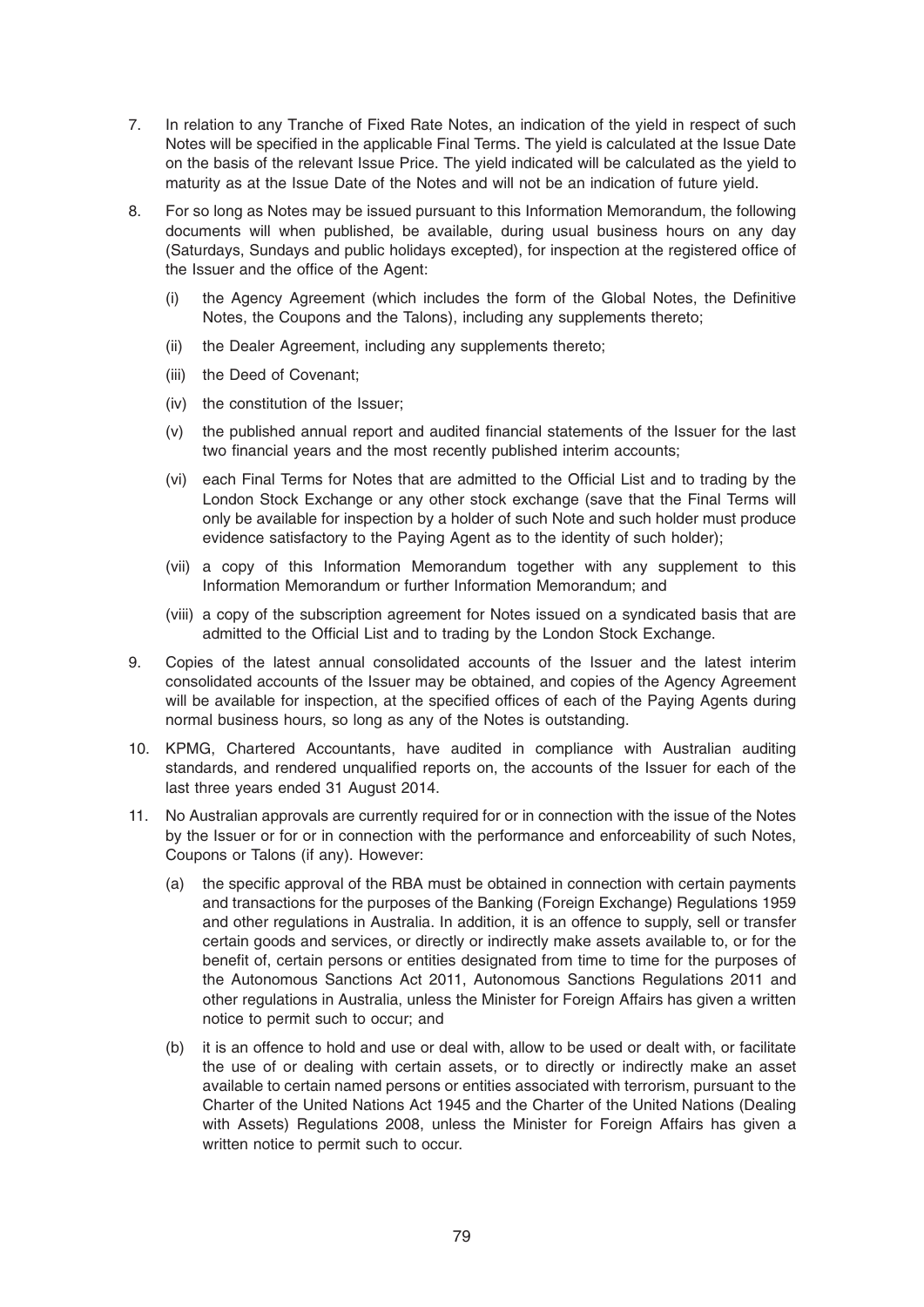- 12. Save as set out in the Final Terms, the Issuer does not intend to provide any post-issuance information in relation to any issues of Notes.
- 13. Certain of the Dealers and their affiliates have engaged, and may in the future engage, in investment banking and/or commercial banking transactions with, and may perform services to the Issuer and its affiliates in the ordinary course of business.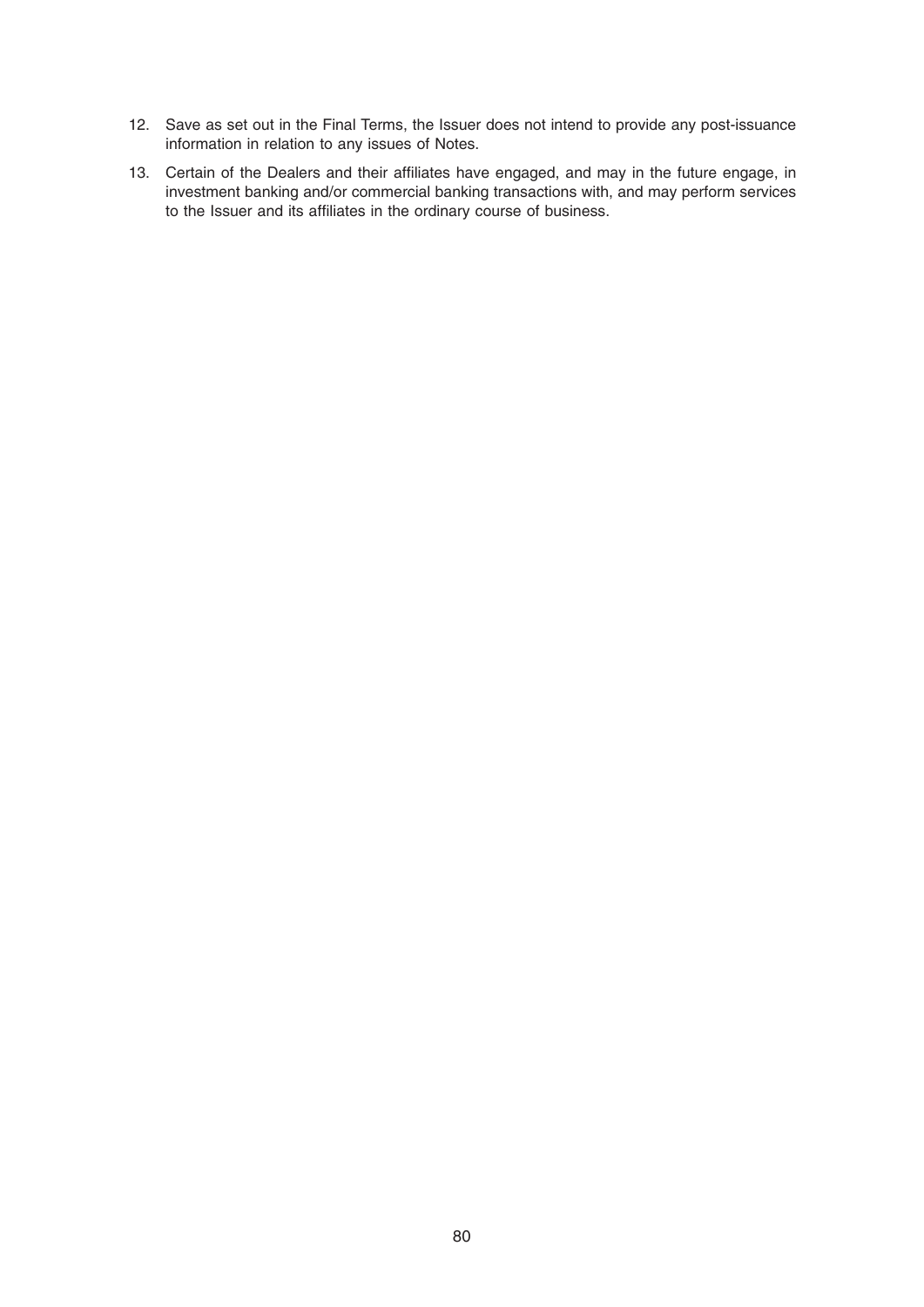#### REGISTERED AND HEAD OFFICE OF THE ISSUER

Level 6, 100 Skyring Terrace Newstead Queensland 4006 Australia

#### ARRANGER

#### UBS Limited

1 Finsbury Avenue London EC2M 2PP United Kingdom

#### DEALERS

5 The North Colonnade Winchester House<br>
Canary Wharf 1 Great Winchester St

8 Canada Square 25 Bank Street London E14 5HQ Canary Wharf

# The Royal Bank of Scotland plc<br>135 Bishopsqate<br>1 Finsbury Aven

London EC2M 3UR London EC2M 2PP United Kingdom United Kingdom

#### Barclays Bank PLC Deutsche Bank AG, London Branch

1 Great Winchester Street London E14 4BB London EC2N 2DB United Kingdom United Kingdom

# HSBC Bank plc **J.P. Morgan Securities plc**

United Kingdom London E14 5JP United Kingdom

#### Macquarie Bank Limited Nomura International plc

No. 1 Martin Place 1 Angel Lane Sydney NSW 2000 London EC4R 3AB Australia United Kingdom

1 Finsbury Avenue

#### Westpac Banking Corporation

Camomile Court 23 Camomile Street London EC3A 7LL United Kingdom

#### AGENT

### Citibank, N.A., London Branch

13th Floor, Citigroup Centre Canada Square Canary Wharf London E14 5LB United Kingdom